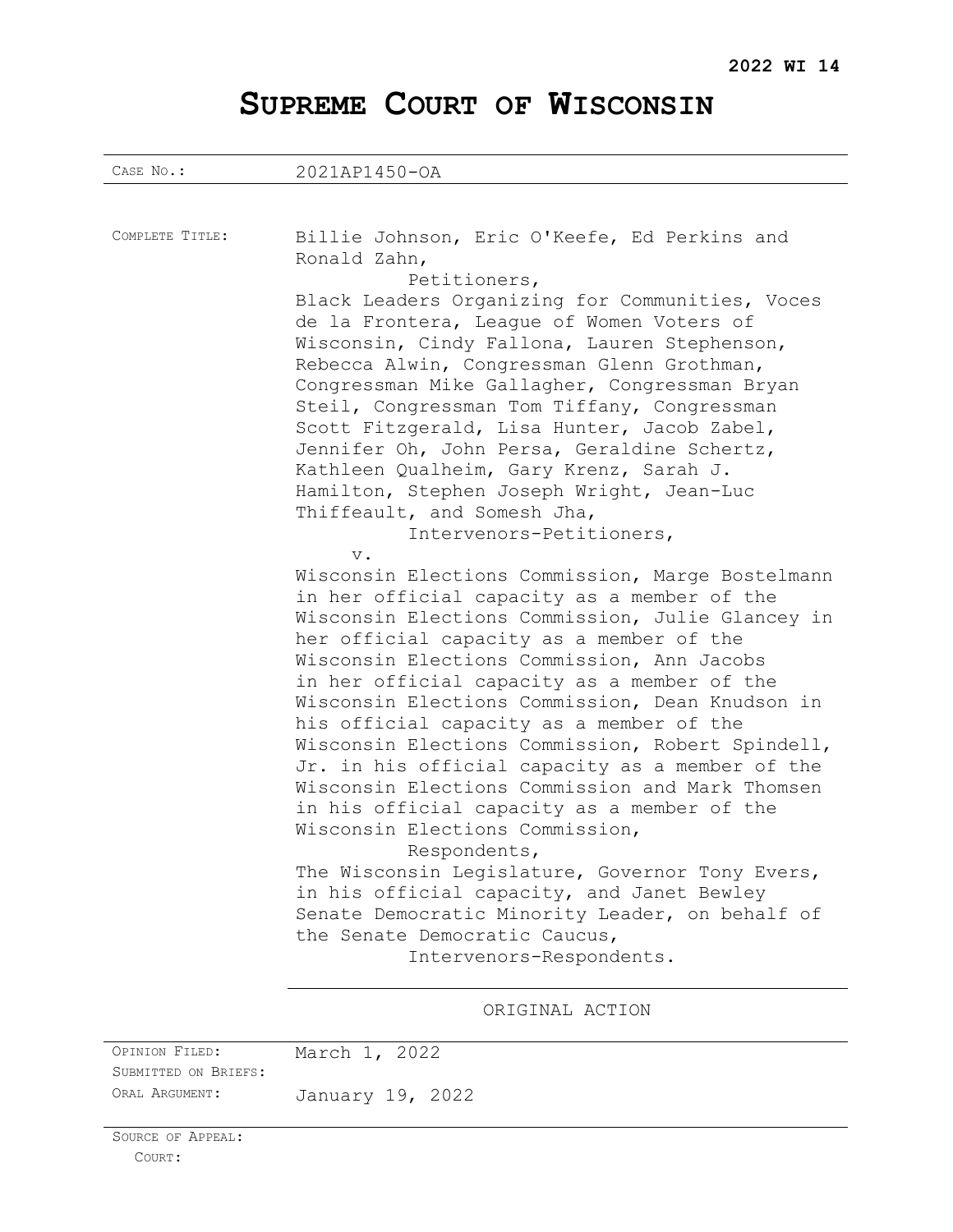COUNTY: JUDGE:

#### JUSTICES:

NOT PARTICIPATING:

#### ATTORNEYS:

For the petitioners, there were briefs filed by *Richard M. Esenberg, Anthony F. LoCoco, Lucas T. Vebber* and *Wisconsin Institute for Law & Liberty,* Milwaukee. There was oral argument by *Richard M. Esenberg*.

For the intervenors-petitioners Black Leaders Organizing for Communities, Voces de la Frontera, League of Women Voters of Wisconsin, Cindy Fallona, Lauren Stephenson and Rebecca Alwin, briefs, including amicus briefs, were filed by *Douglas M. Poland, Jeffrey A. Mandell, Rachel E. Snyder, Richard A. Manthe, Carly Gerads* and *Stafford Rosenbaum LLP*, Madison; *Mel Barnes* and *Law Forward, Inc*., Madison; *Mark P. Gaber* (pro hac vice), *Christopher Lamar* (pro hac vice)and *Campaign Legal Center*, Washington, D.C.; *Annabelle Harless* (pro hac vice) and *Campaign Legal Center*, Chicago. There was oral argument by *Douglas M. Poland.*

For the intervenors-petitioners Congressmen Glenn Grothman, Mike Gallagher, Bryan Steil, Tom Tiffany and Scott Fitzgerald there were briefs, including amicus briefs, filed by *Misha Tseytlin, Kevin M. LeRoy*, and *Troutman Pepper Hamilton Sanders LLP*, Chicago. There was oral argument by *Misha Tseytlin*.

For the intervenors-petitioners Lisa Hunter, Jacob Zabel, Jennifer Oh, John Persa, Geraldine Schertz and Kathleen Qualheim, there were briefs, including amicus briefs filed by *Charles G. Curtis, Jr.* and *Perkins Coie LLP*, Madison; *Marc Erik Elias* (pro hac vice), *Aria C. Branch* (pro hac vice), *Daniel C.*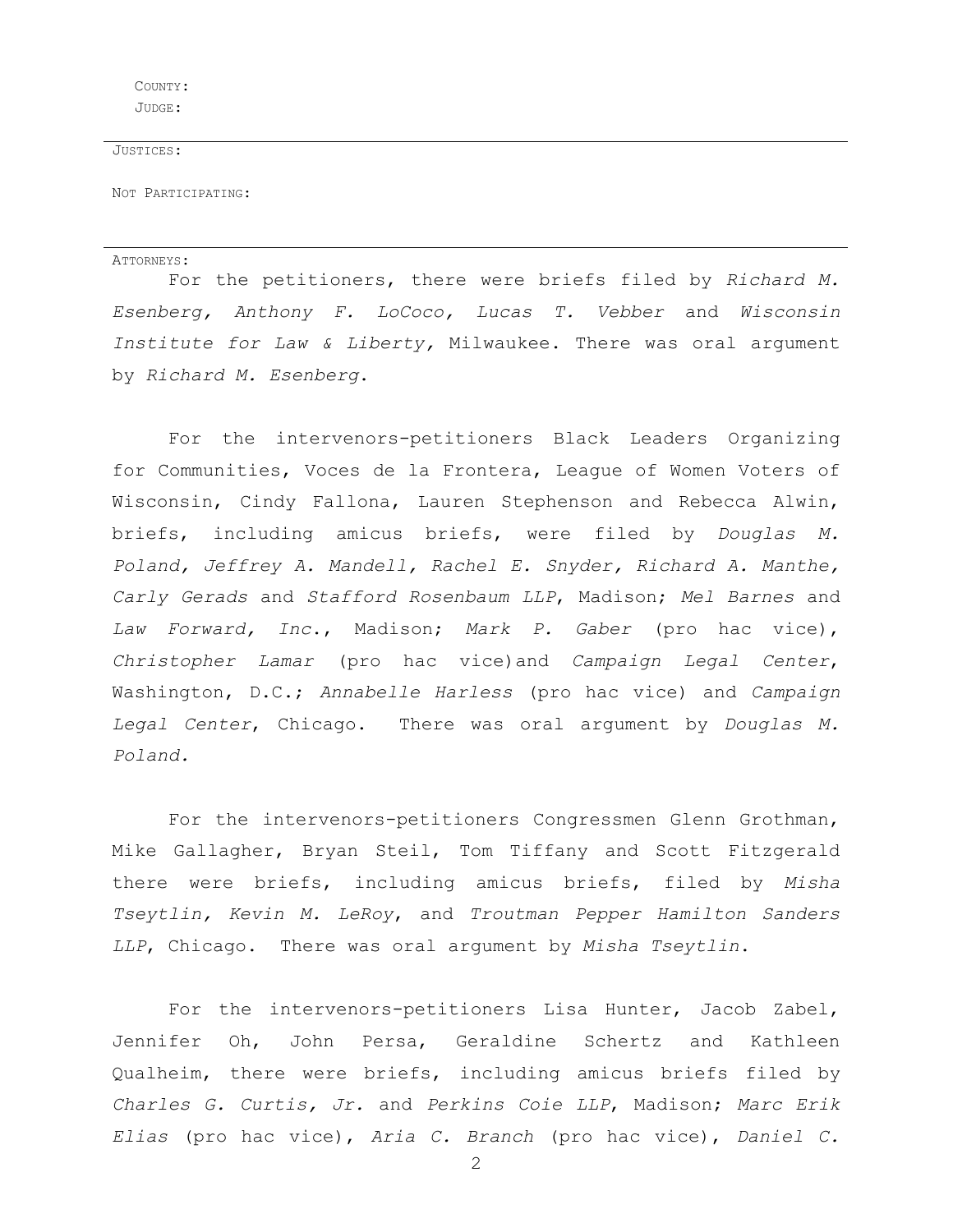*Osher* (pro hac vice), *Jacob D. Shelly* (pro hac vice), *Christina A. Ford* (pro hac vice), *William K. Hancock* (pro hac vice) and *Elias Law Group LLP*, Washington, D.C. There was oral argument by *John Devaney (*pro hac vice*), Perkins Coie LLP*, Washington, D.C.

For the intervenors-petitioners Citizens Mathematicians and Scientists Gary Krenz, Sarah J. Hamilton, Stephen Joseph Wright, Jean-Luc Thiffeault and Somesh Jha, briefs were filed by *Michael P. May, Sarah A. Zylstra, Tanner G. Jean-Louis* and *Boardman & Clark LLP*, Madison, and *David J. Bradford* (pro hac vice) and *Jenner & Block LLP*, Chicago. There was oral argument by *Sam Hirsch* (pro hac vice), *Jenner & Block LLP*, Washington, D.C.

For the respondents Wisconsin Elections Commission, Marge Bostelmann, Julie Glancey, Ann Jacobs, Dean Knudson, Robert Spindell, Jr. and Mark Thomsen there were letter-briefs filed by *Steven C. Kilpatrick*, assistant attorney general, *Karla Z. Keckhaver*, assistant attorney general, *Thomas C. Bellavia*, assistant attorney general.

For the intervenors-respondents the Wisconsin Legislature there were briefs, including amicus briefs, filed by *Kevin M. St. John* and *Bell Giftos St. John LLC*, Madison; *Jeffrey M. Harris* (pro hac vice), *Taylor A.R. Meehan* (pro hac vice), *James P. McGlone* and *Consovoy McCarthy PLLC*, Arlington, Virginia and *Adam K. Mortara* and *Lawfair LLC*, Chicago. There was oral argument by *Taylor A.R. Meehan*.

For the intervenor-respondent Governor Tony Evers there were briefs filed by *Joshua L. Kaul*, attorney general, *Anthony D. Russomanno*, assistant attorney general and *Brian P. Keenan*, assistant attorney general. There was oral argument by *Anthony D. Russomanno.*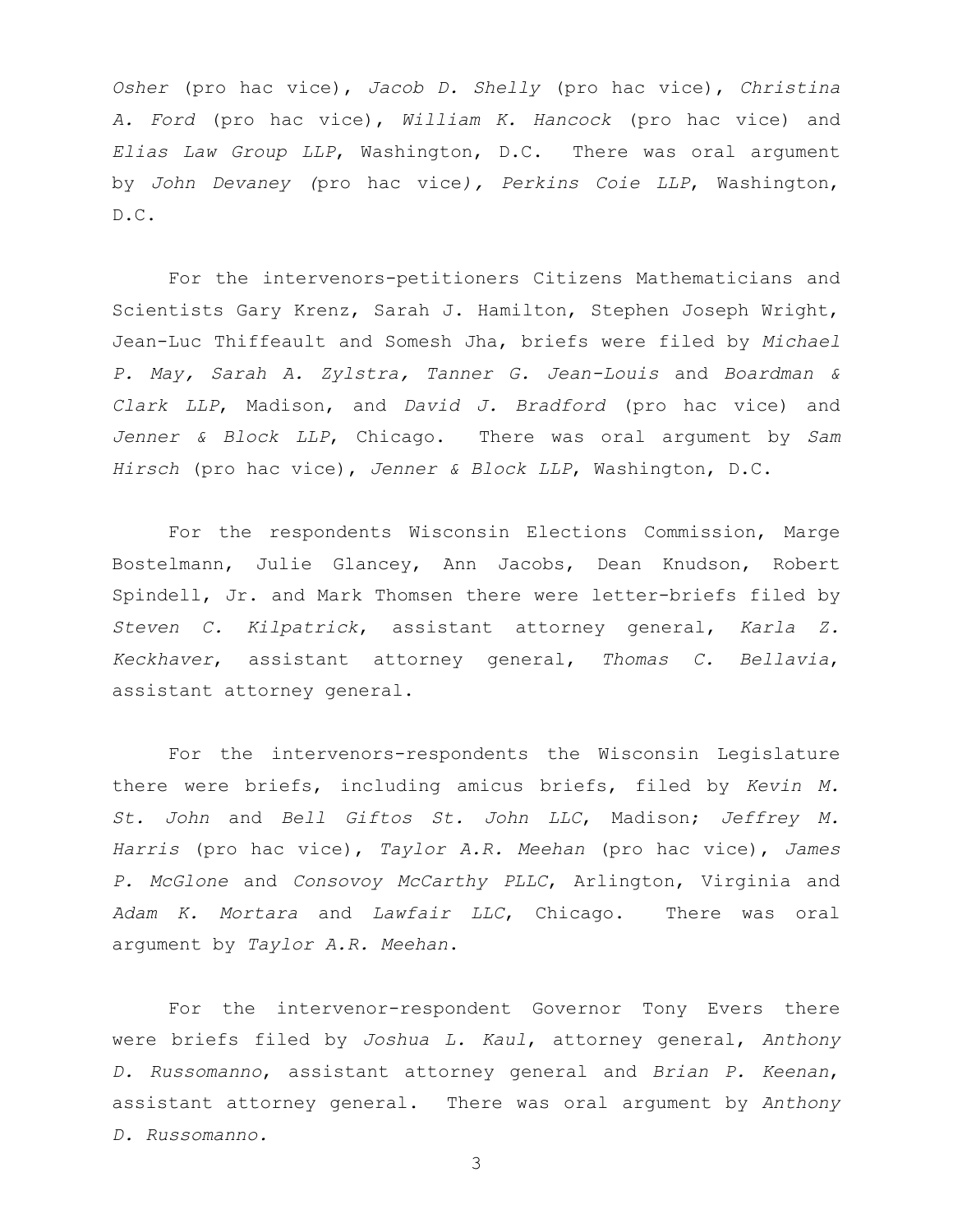For the intervenor-respondent Janet Bewley, State Senate Democratic Minority Leader on behalf of the State Senate Democratic Caucus there were briefs filed by *Tamara B. Packard*, *Aaron G. Dumas* and *Pines Bach LLP*, Madison. There was oral argument by *Tamara B. Packard*.

There was an amicus brief filed on behalf of William Whitford, Hans Breitenmoser, Mary Lynne Donohue, Wendy Sue Johnson and Deborah Patel by *Ruth M. Greenwood* (pro hac vice), *The Election Law Clinic, Harvard Law School*, Cambridge, MA; with whom on the brief were law student-practitioners *Mary F. Brown*, *Mark R. Haidar*, *Meredith A. Manda*, *Sarah A. Sadlier*, *Corey M. Stewart*, *Harvard Law School* and *Jakob Feltham* and *Hawks Quindel, S.C.*, Madison.

There was an amicus brief filed on behalf of Concerned Voters of Wisconsin by *Joseph S. Goode*, *Mark M. Leitner*, *John W. Halpin* and *Laffey, Leitner & Goode, L.L.C.*, Milwaukee.

There was an amicus brief filed on behalf of Non-Party Legal Scholars by *Allison Boldt, Robert Yablon* and the *University of Wisconsin Law School*, Madison.

There was an amicus brief filed by *Daniel R. Suhr*, Thiensville.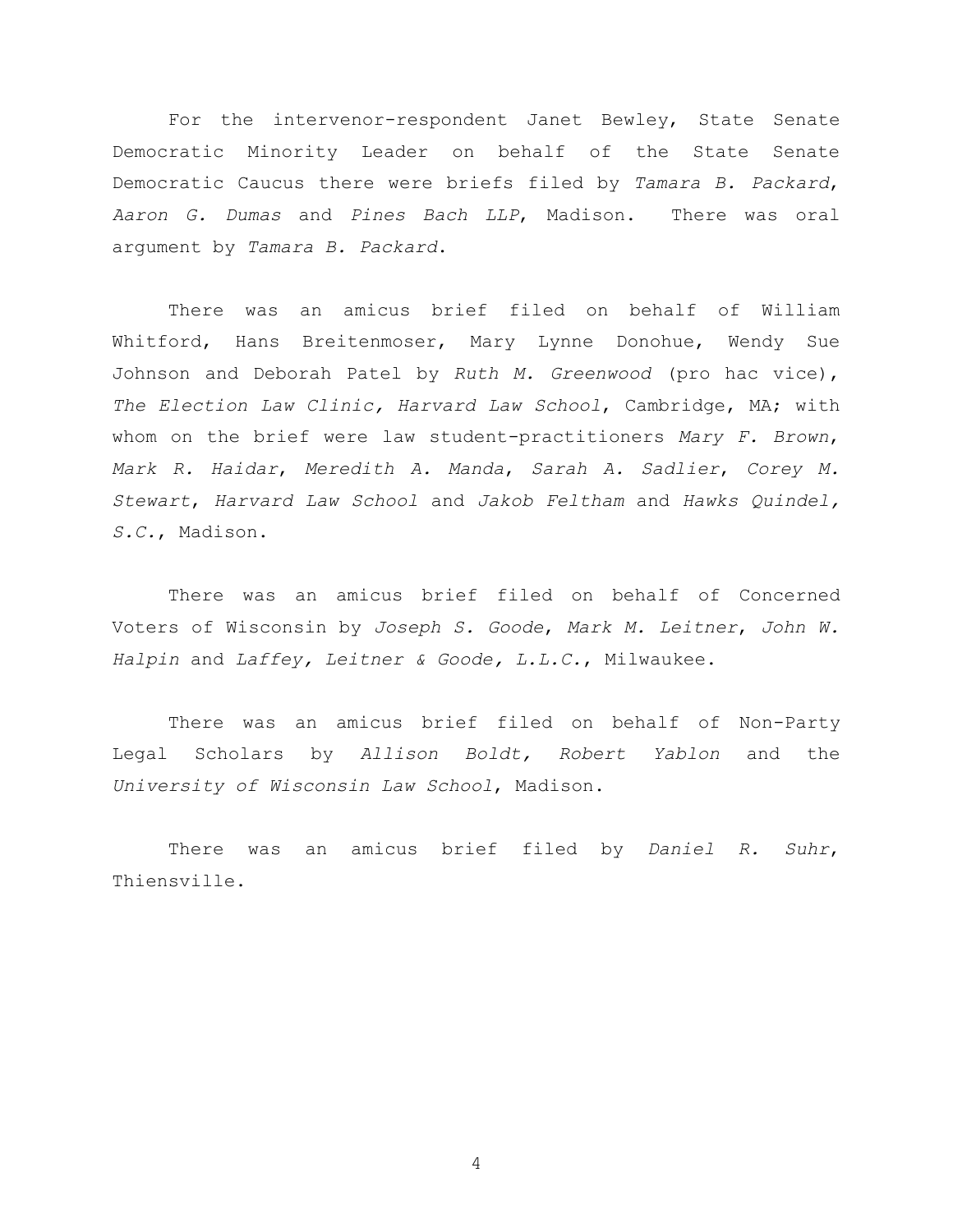## **2022 WI 14**

NOTICE

**This opinion is subject to further editing and modification. The final version will appear in the bound volume of the official reports.** 

No. 2021AP1450-OA

#### STATE OF WISCONSIN THE STATE OF STATE OF WISCONSIN

**Billie Johnson, Eric O'Keefe, Ed Perkins and Ronald Zahn,**

#### **Petitioners,**

**Black Leaders Organizing for Communities, Voces de la Frontera, League of Women Voters of Wisconsin, Cindy Fallona, Lauren Stephenson, Rebecca Alwin, Congressman Glenn Grothman, Congressman Mike Gallagher, Congressman Bryan Steil, Congressman Tom Tiffany, Congressman Scott Fitzgerald, Lisa Hunter, Jacob Zabel, Jennifer Oh, John Persa, Geraldine Schertz, Kathleen Qualheim, Gary Krenz, Sarah J. Hamilton, Stephen Joseph Wright, Jean-Luc Thiffeault, and Somesh Jha,** 

 **Intervenors-Petitioners,**

## **FILED**

#### **MAR 3, 2022**

Sheila T. Reiff Clerk of Supreme Court

 **v.**

**Wisconsin Elections Commission, Marge Bostelmann in her official capacity as a member of the Wisconsin Elections Commission, Julie Glancey in her official capacity as a member of the Wisconsin Elections Commission, Ann Jacobs in her official capacity as a member of the Wisconsin Elections Commission, Dean Knudson in his official capacity as a member of the Wisconsin Elections Commission, Robert Spindell, Jr. in his official capacity as a member of the Wisconsin Elections Commission and Mark Thomsen in his official capacity as a member of the Wisconsin Elections Commission,**

 **Respondents,**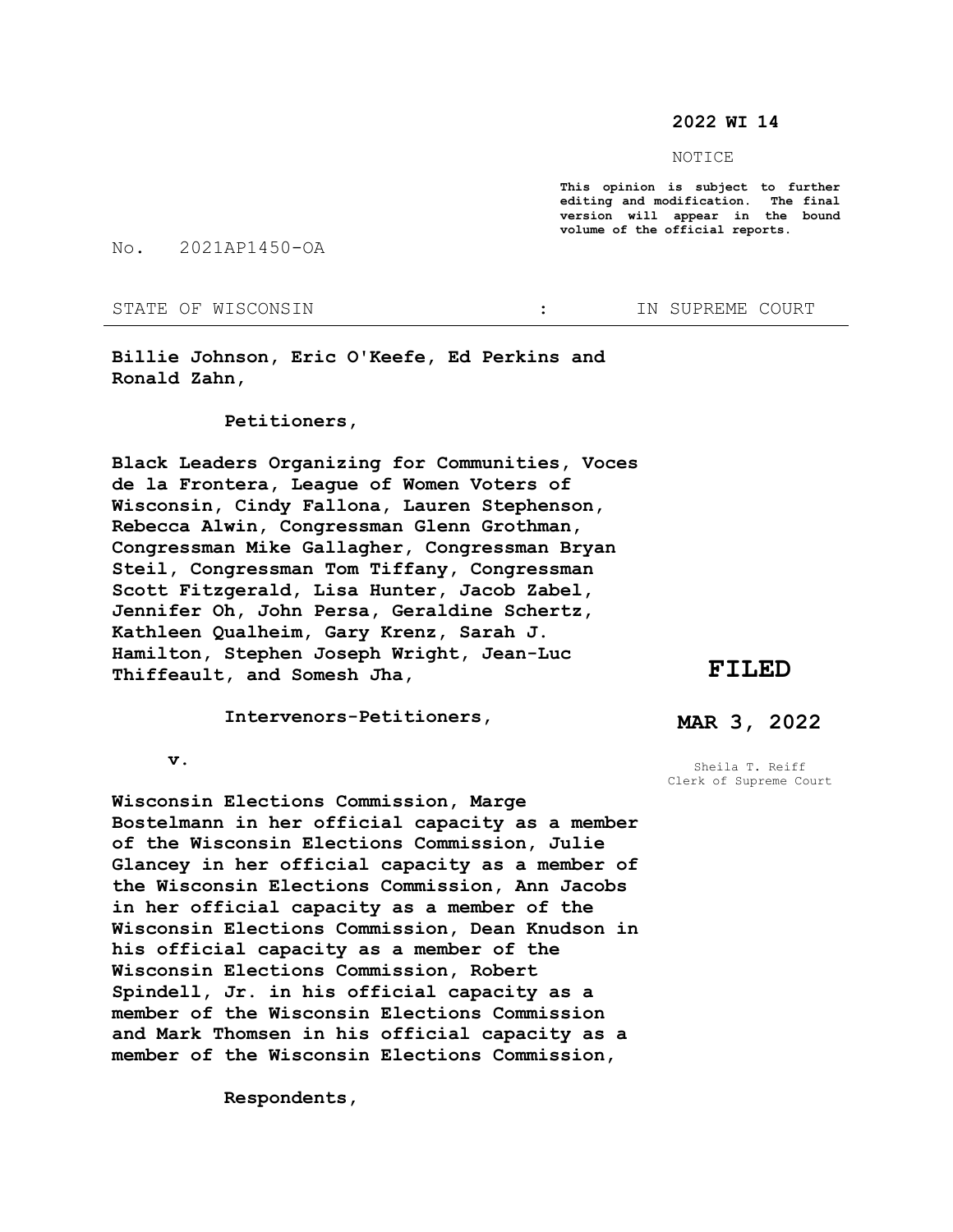**The Wisconsin Legislature, Governor Tony Evers, in his official capacity, and Janet Bewley Senate Democratic Minority Leader, on behalf of the Senate Democratic Caucus,**

#### **Intervenors-Respondents.**

HAGEDORN, J., delivered the majority opinion of the Court, in which ANN WALSH BRADLEY, DALLET, and KAROFSKY, JJ., joined. ANN WALSH BRADLEY, J., filed a concurring opinion, in which DALLET and KAROFSKY, JJ., joined. ZIEGLER, C.J., filed a dissenting opinion, in which ROGGENSACK and REBECCA GRASSL BRADLEY, JJ., joined. ROGGENSACK, J., filed a dissenting opinion, in which ZIEGLER, C.J., and REBECCA GRASSL BRADLEY, J., joined. REBECCA GRASSL BRADLEY, J., filed a dissenting opinion, in which ZIEGLER, C.J., and ROGGENSACK, J., joined.

ORIGINAL ACTION. *Relief granted.*

¶1 BRIAN HAGEDORN, J. Every ten years, states are required to redraw the boundaries for congressional and legislative districts to account for population changes. This means the maps enacted into law in 2011 cannot constitutionally serve as the basis for future elections. The responsibility to adopt new district boundaries is not ours in the first instance, but that of the legislature and governor via the legislative process.

¶2 Shortly after the completion of the 2020 decennial census, a group of voters petitioned this court to declare the 2011 maps unconstitutional and remedy the malapportionment. We granted the petition, and subsequently granted intervention to all parties that sought it, mindful that relief from this court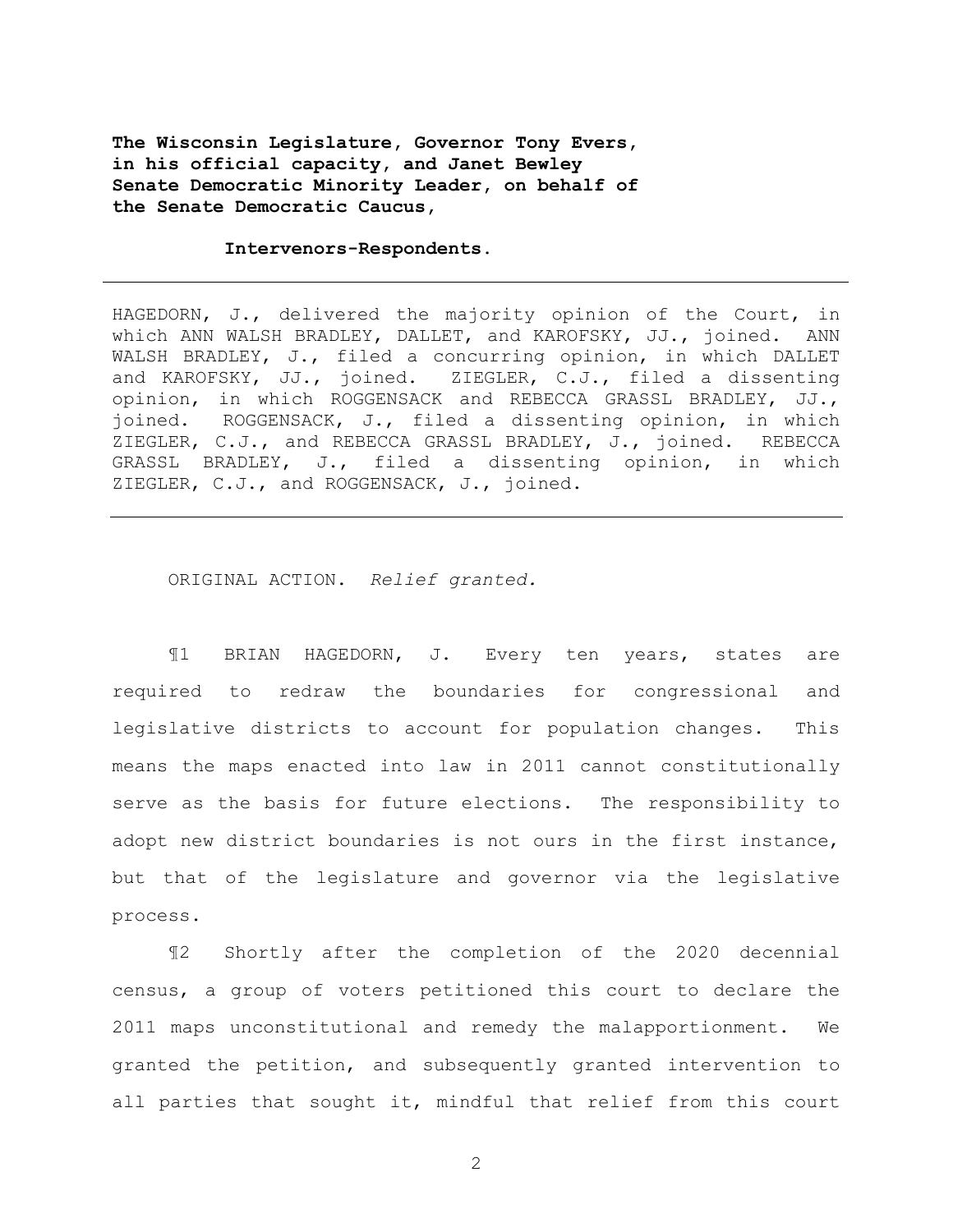would be necessary only if the legislative process failed.1 We have given the political branches a fair opportunity to carry out their constitutional responsibilities. They have not done so. Both this court and the United States Supreme Court have held that this failure implicates the constitutional rights of voters. State ex rel. Reynolds v. Zimmermann, 22 Wis. 2d 544, 562, 126 N.W.2d 551 (1964); Reynolds v. Sims, 377 U.S. 533, 566 (1964). We are therefore left with the unwelcome task of filling the gap.

¶3 The members of this court were not of one mind regarding how—or even whether—to approach this undertaking. But having taken this case, we sought input from the parties on the law that governs, as well as the process by which we should fashion a remedy.

¶4 In an order issued on November 17, 2021, and an opinion issued on November 30, 2021, we set out the basic process and criteria we would use to guide our decision. Johnson v. Wis. Elections Comm'n, 2021 WI 87, 399 Wis. 2d 623, 967 N.W.2d 469. Rather than craft our own map, we invited all parties to this litigation to submit one proposed map for each set of districts where new district boundaries are required: congress, state senate, and state assembly. We said we would choose maps that minimize changes from current law and evaluate maps for compliance with state and federal law. Id., ¶¶38, 72.

 $\overline{a}$ 

 $1$  For a summary of this case's prior procedural history, see Johnson v. Wis. Elections Comm'n, 2021 WI 87, ¶¶5-6, 399 Wis. 2d 623, 967 N.W.2d 469.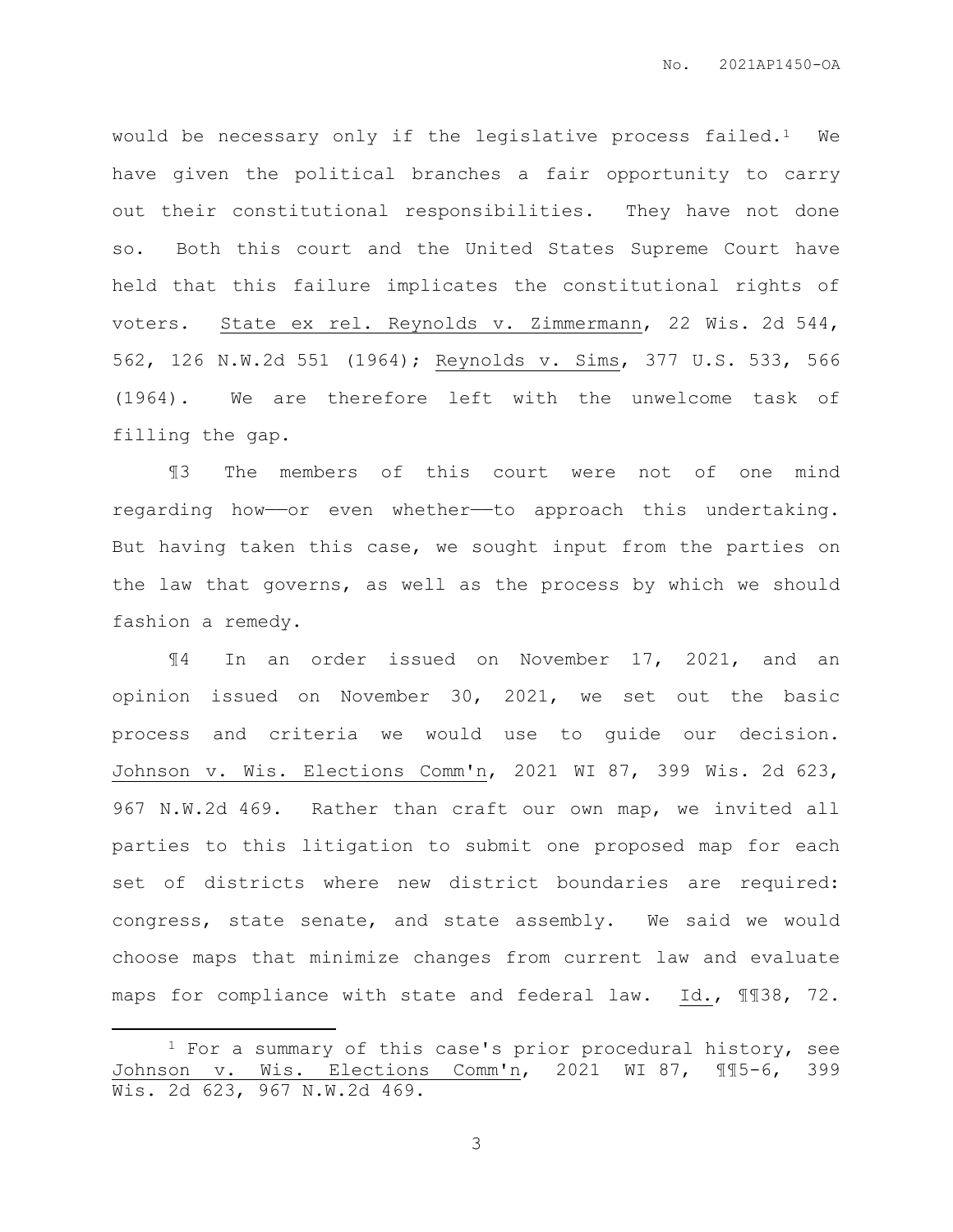In so concluding, we rejected an approach that involved this court making significant policy decisions or weighing competing policy criteria. We also rejected invitations to consider the partisan makeup of proposed districts. By focusing on legal requirements and using the maps currently reflected in Wisconsin law as a reference point, we sought to minimize our involvement in the numerous policy and political decisions inherent in mapdrawing.

¶5 Following our November 30 opinion, parties submitted proposed maps, briefs, and expert reports. And we heard over five hours of argument regarding which proposed maps best comply with the parameters we established.

¶6 Although not bound by any map proposal, we approached this task hoping to select submissions from the parties that best satisfied the criteria we set forth. We did so both at the suggestion of the parties and in recognition of our limitations. While we appreciate the hard work of the parties, we must acknowledge that each proposal makes changes that appear unnecessary to account for population changes or to otherwise comply with the law. But rather than modify submissions we received, we determine that the best approach is to choose the maps that best conform with our directives, imperfect though they may be.

¶7 Congressional maps. We received proposed congressional maps from four parties: the Citizen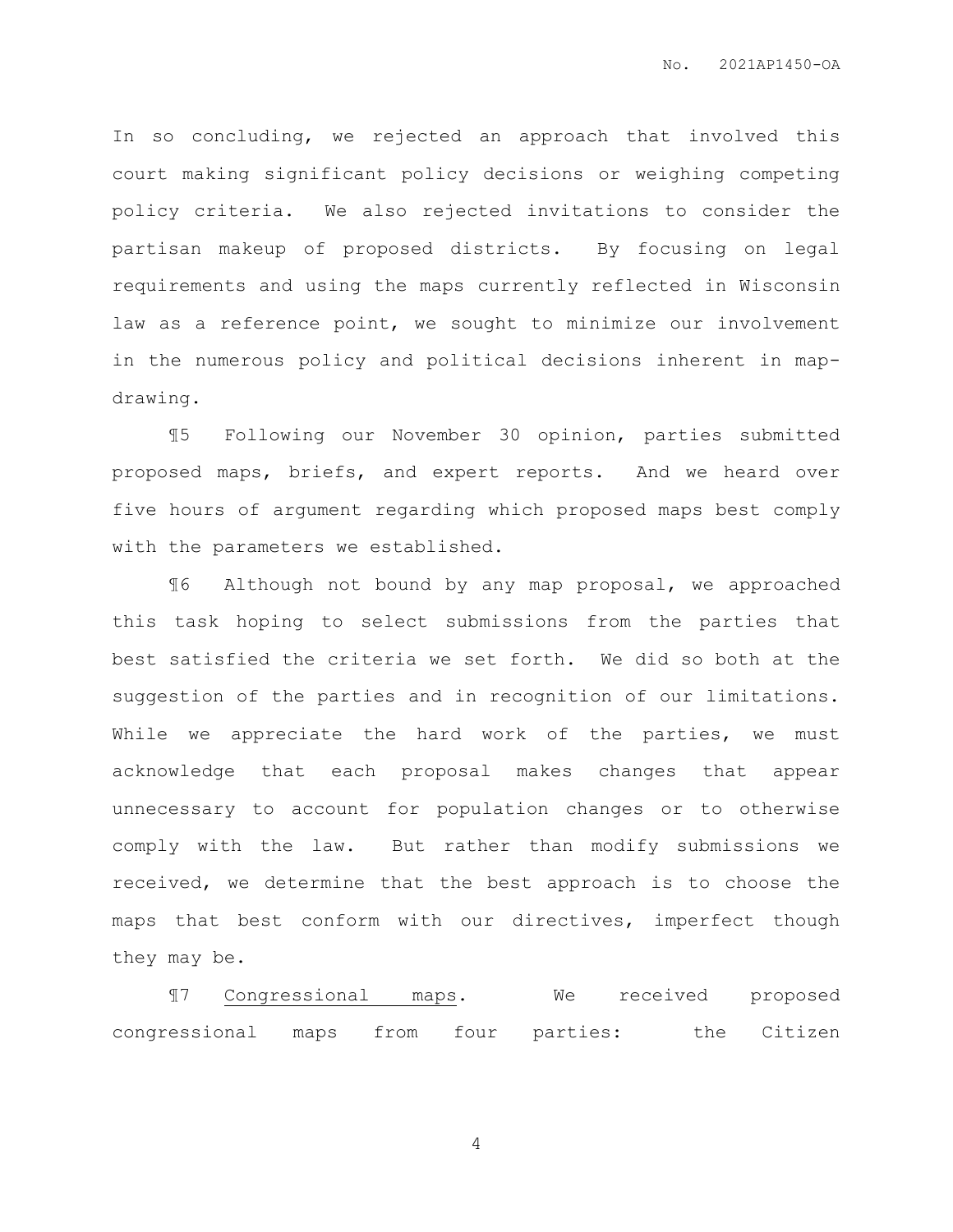Mathematicians and Scientists,<sup>2</sup> the Congressmen,<sup>3</sup> Governor Tony Evers, and the Hunter intervenors-petitioners.4 The first question is which map most complies with our least-change directive. With only eight districts, core retention——a measure of voters who remain in their prior districts——is the best metric of least change, and the map submitted by Governor Evers easily scores highest. His map moves 5.5% of the population to new districts, leaving 94.5% in their current districts. In raw numbers, the Governor's proposal to move 324,415 people to new districts is 60,041 fewer people than the next best proposal. In addition, Governor Evers' submission complies with the federal Constitution and all other applicable laws. We therefore adopt Governor Evers' proposed congressional map.

¶8 State legislative maps. We received six state legislative map proposals from: the BLOC intervenors-

 $\overline{a}$ 

<sup>2</sup> The Citizen Mathematicians and Scientists include Gary Krenz, Sarah J. Hamilton, Stephen Joseph Wright, Jean-Luc Thiffeault, and Somesh Jha.

<sup>3</sup> The Congressmen include Congressmen Glenn Grothman, Mike Gallagher, Bryan Steil, Tom Tiffany, and Scott Fitzgerald.

The Wisconsin Legislature endorsed the Congressmen's proposed congressional map, but did not advance any arguments on the merits of this proposed map.

<sup>4</sup> The Hunter intervenors-petitioners include Lisa Hunter, Jacob Zabel, Jennifer Oh, John Persa, Geraldine Schertz, and Kathleen Qualheim.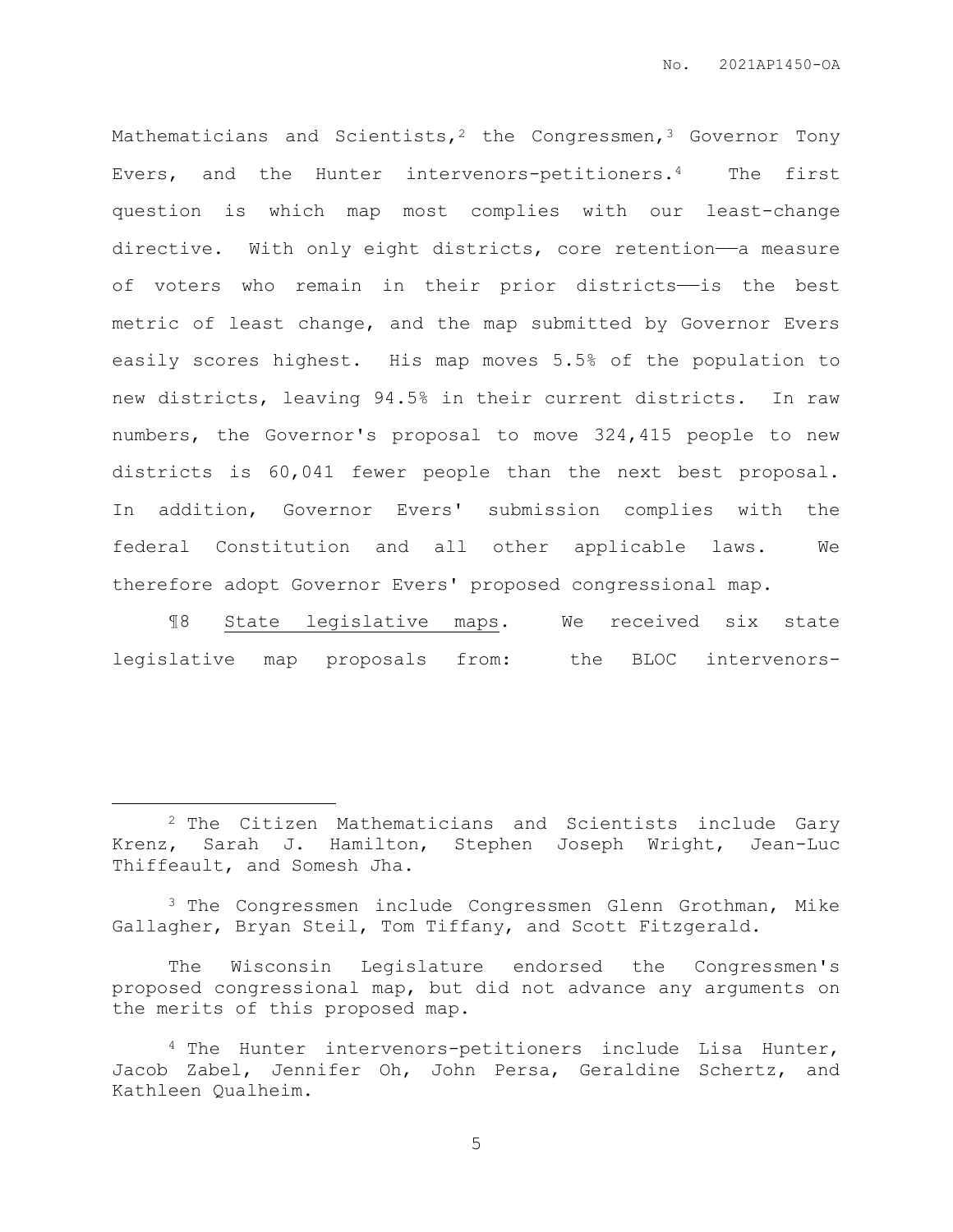petitioners,<sup>5</sup> the Citizen Mathematicians and Scientists, Governor Evers, the Hunter intervenors-petitioners, Senator Janet Bewley,<sup>6</sup> and the Wisconsin Legislature. The proposed senate and assembly maps making the least changes from current law are once again those of Governor Evers. In their senate proposals, both Governor Evers and the Legislature move a nearly identical 7.8% of voters to different districts (92.2% core retention), with a slight edge to the Legislature for moving 1,958 fewer people. However, in their assembly map proposals, Governor Evers moves 14.2% of voters to new districts, while the Legislature moves 15.8% (85.8% vs. 84.2% core retention), a difference that affects 96,178 people. No other proposal comes close. And beyond core retention, no other measure of least change alters the picture. The Governor's proposed senate and assembly maps produce less overall change than other submissions.

¶9 We also conclude that Governor Evers' proposals satisfy the requirements of the state and federal constitutions. Under the Wisconsin Constitution, all districts are contiguous, sufficiently equal in population, sufficiently compact, appropriately nested, and pay due respect to local boundaries. Governor Evers' proposed maps also comply with the federal constitution's population equality requirement.

 $\overline{a}$ 

<sup>5</sup> The BLOC interventors-petitioners included the organizations Black Leaders Organizing for Communities, Voces de la Frontera, and League of Women Voters of Wisconsin, in addition to Cindy Fallona, Lauren Stephenson, and Rebecca Alwin.

<sup>6</sup> Senate Minority Leader Janet Bewley intervened as a respondent on behalf of the Senate Democratic Caucus.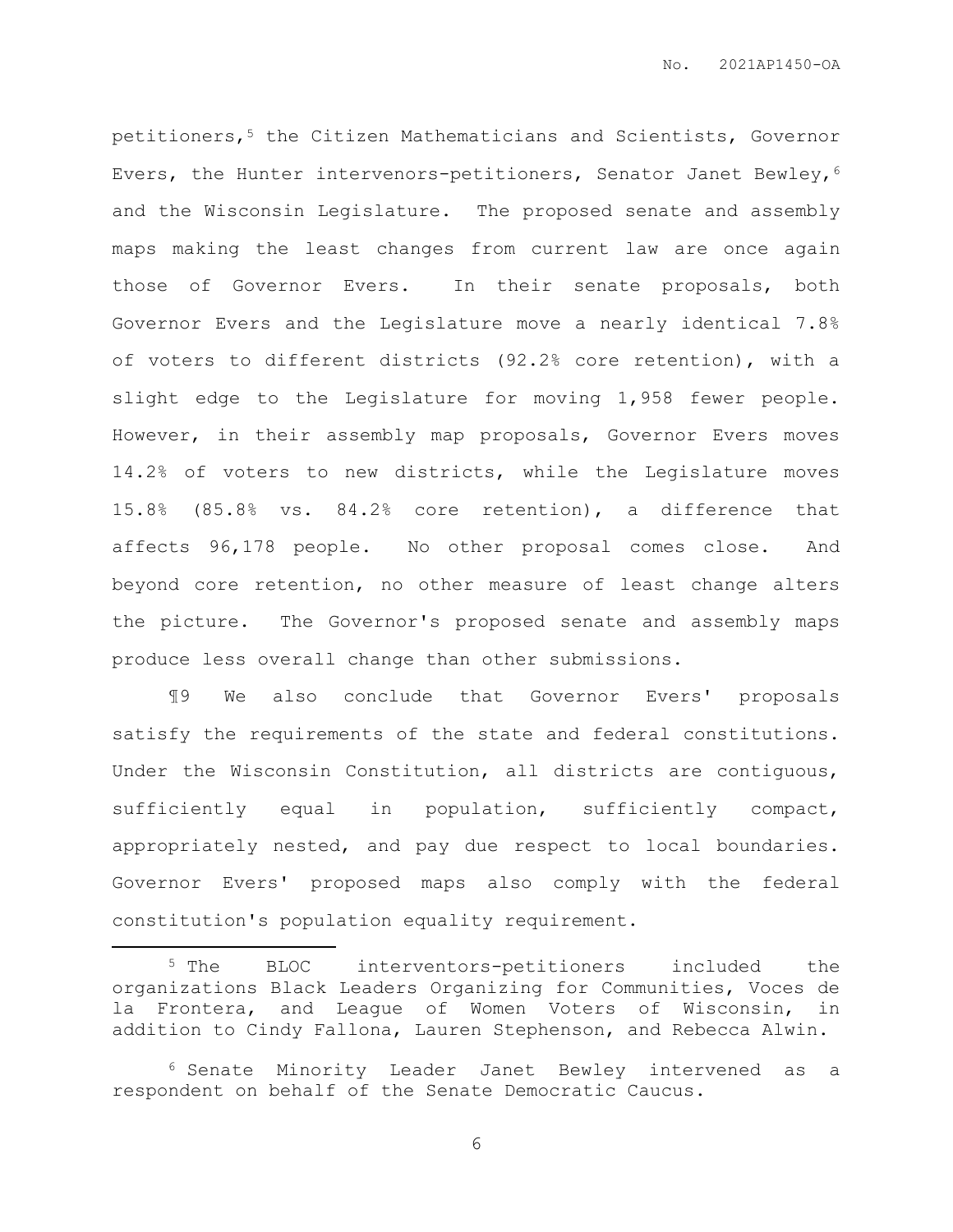¶10 Regarding the Voting Rights Act (VRA), the 2011 maps enacted into law include six majority-Black assembly voting districts in the Milwaukee area. Governor Evers, along with several other parties, argues the VRA now requires a seventh majority-Black assembly district in the Milwaukee area. As a map-drawer, we understand that our duty is to determine whether there are "good reasons" to believe the VRA requires a sevendistrict configuration. In assessing the information presented by the parties, we conclude there are good reasons to believe a seventh majority-Black district is needed to satisfy the VRA. Governor Evers' assembly map accomplishes this. For these reasons, we adopt Governor Evers' proposed remedial state senate and state assembly maps.

## I. FRAMEWORK FOR OUR DECISION

¶11 In our prior opinion in this case, we laid out more fully the analytical framework for our final decision. For completeness, we briefly summarize our approach here. Before our November 30 opinion, the parties offered a variety of arguments regarding which factors we could or should consider in providing remedial maps. See Johnson, 399 Wis. 2d 623, ¶7. We concluded we would minimize judicial policymaking by starting with the 2011 maps previously enacted into law, and change only what is "necessary to resolve constitutional or statutory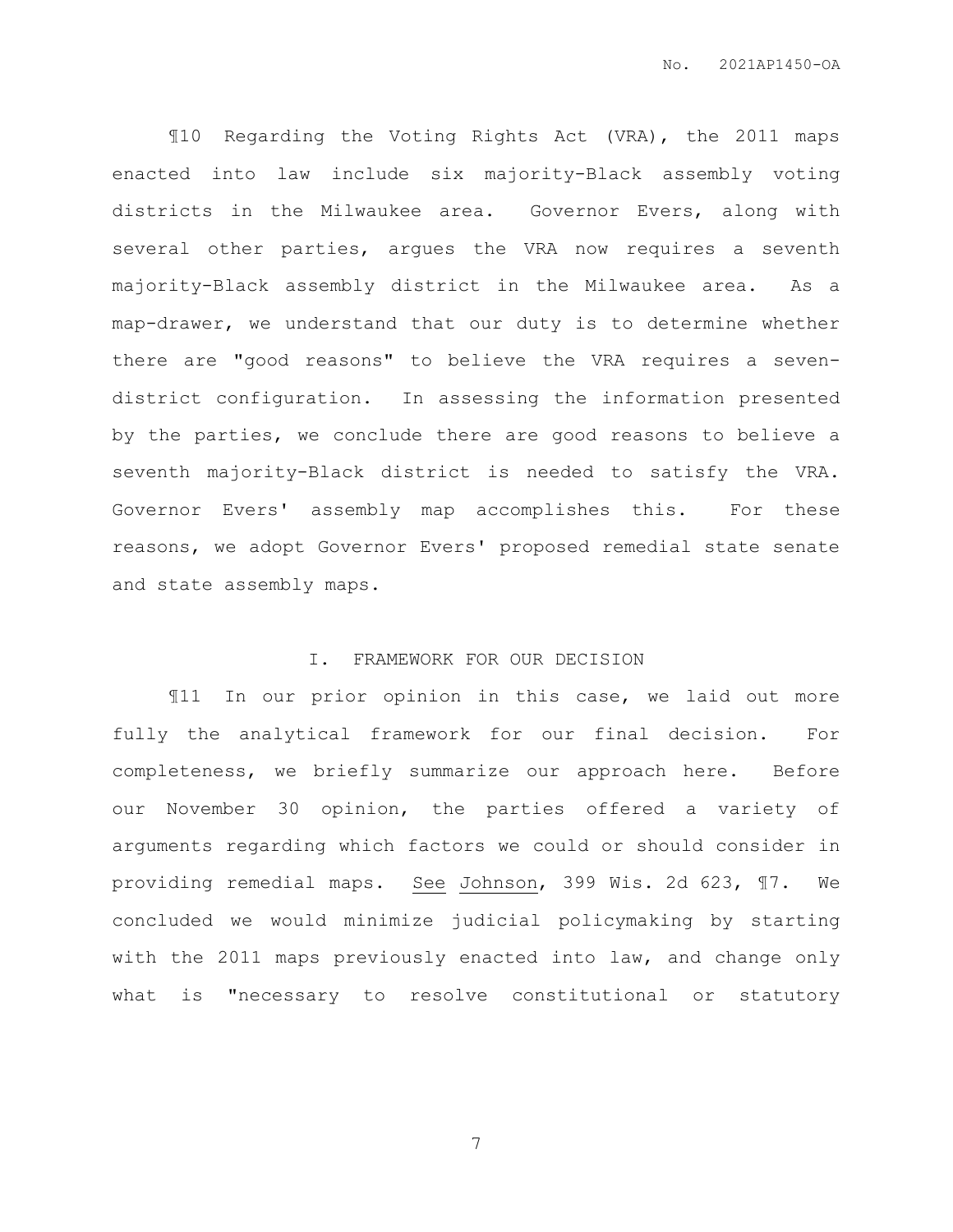deficiencies."7 Id., ¶72. We further concluded that the partisan makeup of districts would not play a role in our decision. Id., ¶39. We were not unanimous in these conclusions, but it is how we as a court decided to proceed.  $8$  So we invited parties to submit maps that minimize deviations from existing district boundaries and abide by all relevant laws.

¶12 With this framework in mind, we begin our analysis by probing which maps make the least change from current district boundaries. From there, we examine the relevant law to ensure that the map producing the least change also comports with all state and federal legal requirements.

 $\overline{a}$ 

<sup>&</sup>lt;sup>7</sup> The concurrence agreed with this approach and added that if there were equally compelling arguments on least change, we could look to traditional redistricting criteria to assist our decision-making. Johnson, 399 Wis. 2d 623, ¶83 (Hagedorn, J., concurring). Our selection of remedial maps in this case is driven solely by the relevant legal requirements and the least change directive the majority adopted in the November 30 order— not a balancing of traditional redistricting criteria.

<sup>8</sup> The dissent argued that "[t]rue neutrality could be achieved by instead adhering to the neutral factors supplied by the state and federal constitutions, the Voting Rights Act, and traditional redistricting criteria." Johnson, 399 Wis. 2d 623, ¶94 (Dallet, J., dissenting). Thus, the dissent proposed conducting a more open balancing of various policy interests, including population equality, compactness, and respect for political subdivision boundaries. Id. It also viewed partisanship as "one of the many factors a court must balance when enacting remedial maps." Id., ¶110.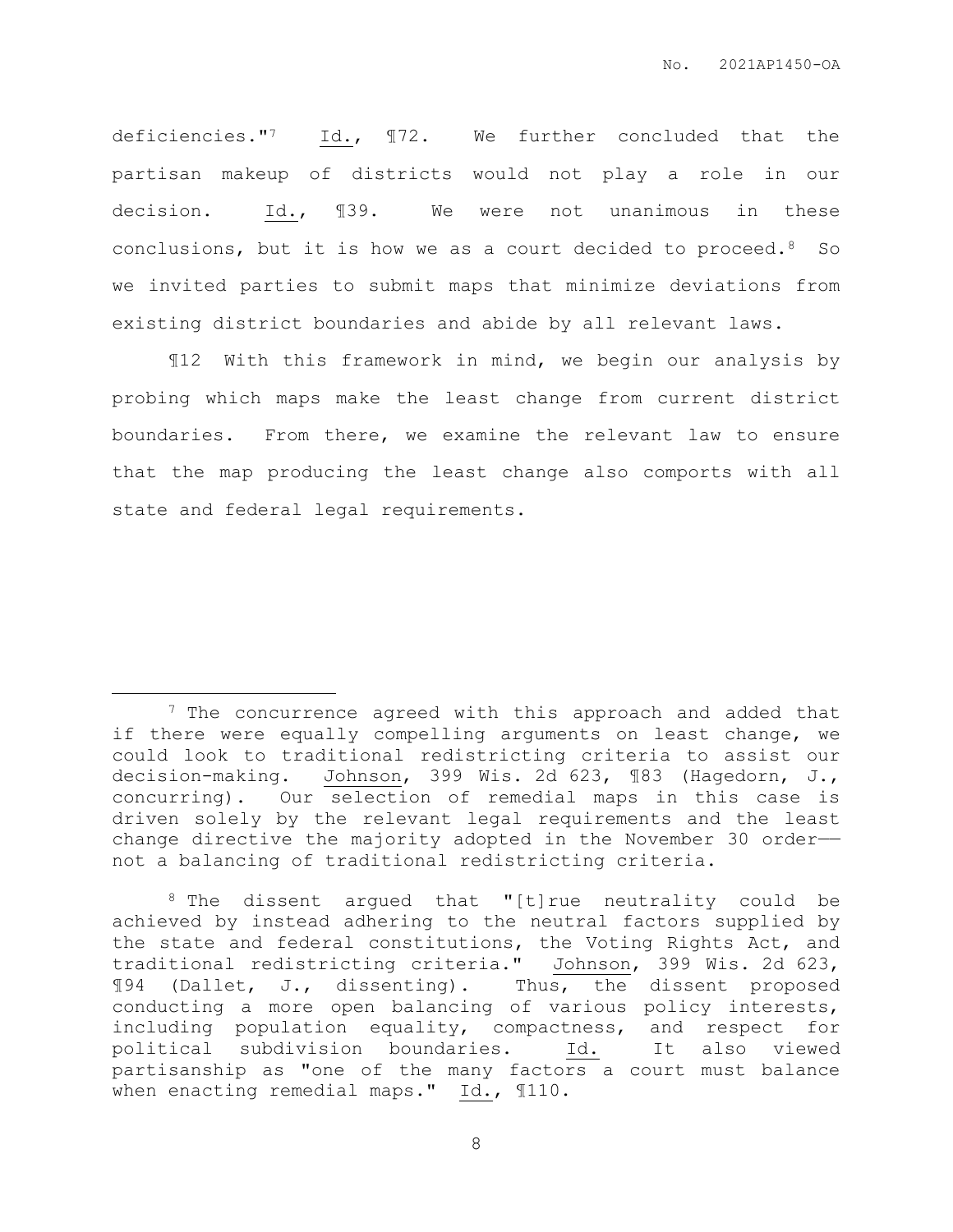## II. CONGRESSIONAL MAP

### A. Least Change

¶13 Wisconsin has eight congressional districts, so evaluating which maps changed the least is far simpler than for legislative maps, where modifications are necessarily more numerous and granular. The core retention figures are therefore especially helpful. Core retention represents the percentage of people on average that remain in the same district they were in previously. It is thus a spot-on indicator of least change statewide, aggregating the many district-by-district choices a mapmaker has to make. Core retention is, as multiple parties contended from the beginning of this litigation, central to a least change review.<sup>9</sup>

¶14 The parties' submissions rate as follows on core retention:

 $\overline{a}$ 

<sup>9</sup> Three parties asked us to adopt a least change approach, and each made it abundantly clear that core retention is central to that inquiry. In briefing advocating a least change approach (before our November 30 opinion), the Legislature explained that a least change approach is one that "maximizes core retention." The Congressmen agreed, arguing that a "'least-change' approach would simultaneously 'minimize voter confusion,' and maximize 'core retention' by limiting the number of people placed in different congressional districts." The Johnson petitioners were in full accord: "Preserving the cores of prior districts is the foundation of 'least change' review." While core retention is not the only relevant metric, every party understood that our adoption of a least change approach would place core retention at the center of the analysis.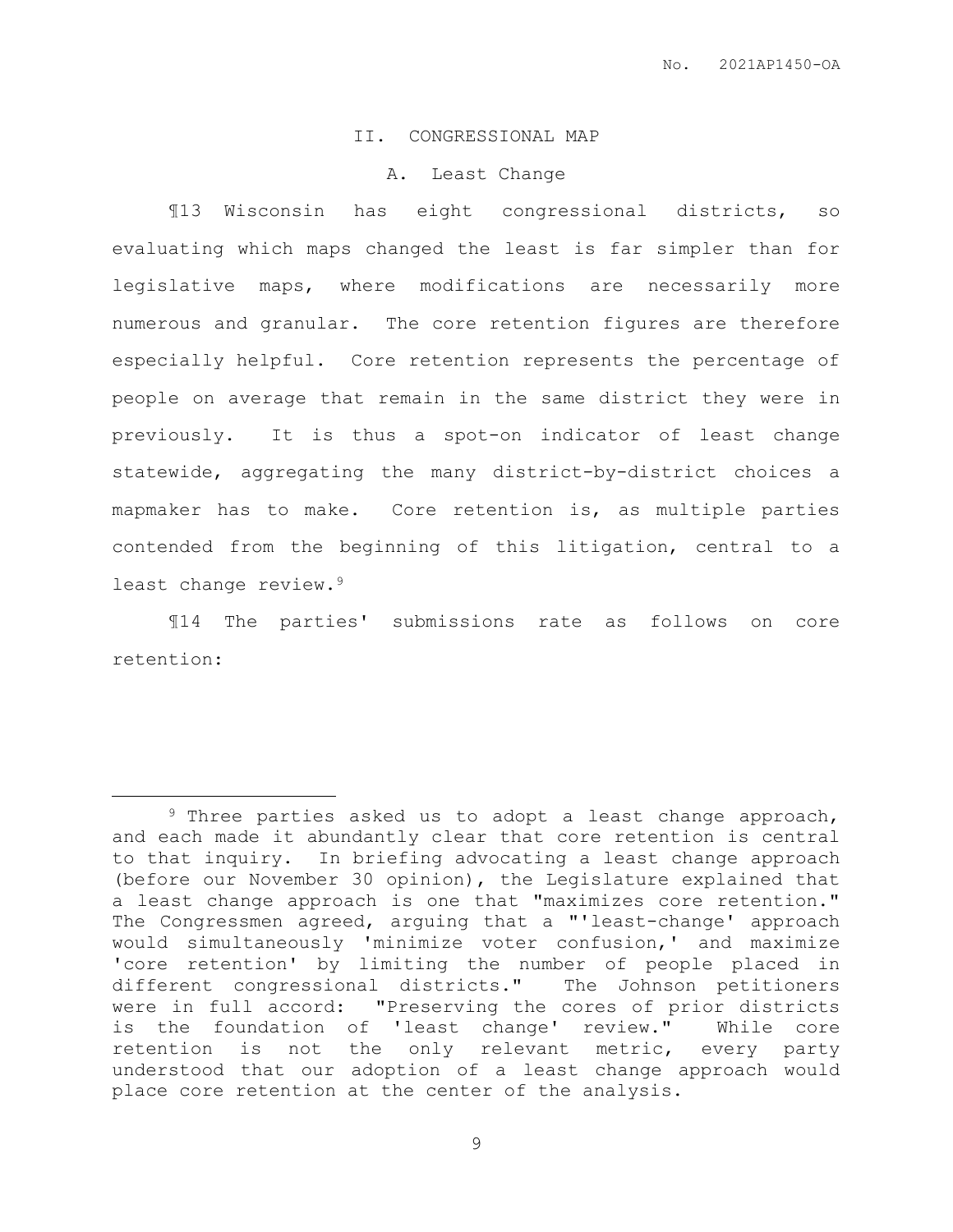|                       |         | Total People Moved   Average Core Retention |
|-----------------------|---------|---------------------------------------------|
| Governor Evers        | 324,415 | 94.5%                                       |
| Congressmen           | 384,456 | 93.5%                                       |
| Hunter                | 411,777 | 93.0%                                       |
| MathSci <sup>10</sup> | 500,785 | 91.5%                                       |

¶15 As these numbers reveal, the Governor's map moves the fewest number of people into new districts. It is not a close call. The Governor's proposal moves 60,041 fewer people than the next closest submission, that of the Congressmen.<sup>11</sup> The parties do not offer any other measures of least change that counterbalance the Governor's superior core retention.

¶16 The most significant counterargument on least change comes from the Congressmen. They argue that the Governor's proposal makes what they call "gratuitous changes" that are unexplained. For example, they point to the swapping of communities between congressional districts 4 and 1. These changes are unnecessary, the Congressmen maintain, because district 4 is already substantially underpopulated. In other

 $\overline{a}$ 

<sup>10</sup> In briefing, the Citizen Mathematicians and Scientists helpfully employed the "MathSci" moniker to refer to their maps.

<sup>&</sup>lt;sup>11</sup> Before oral argument, the Congressmen sought leave to submit a second map for consideration in addition to their initial proposal. We granted motions by two other parties to modify their proposals, but we denied the Congressmen's motion because our November 17 order limited parties to a single congressional map. Granting the Congressmen's motion would have allowed them to present two congressional maps, while everyone else was permitted only one.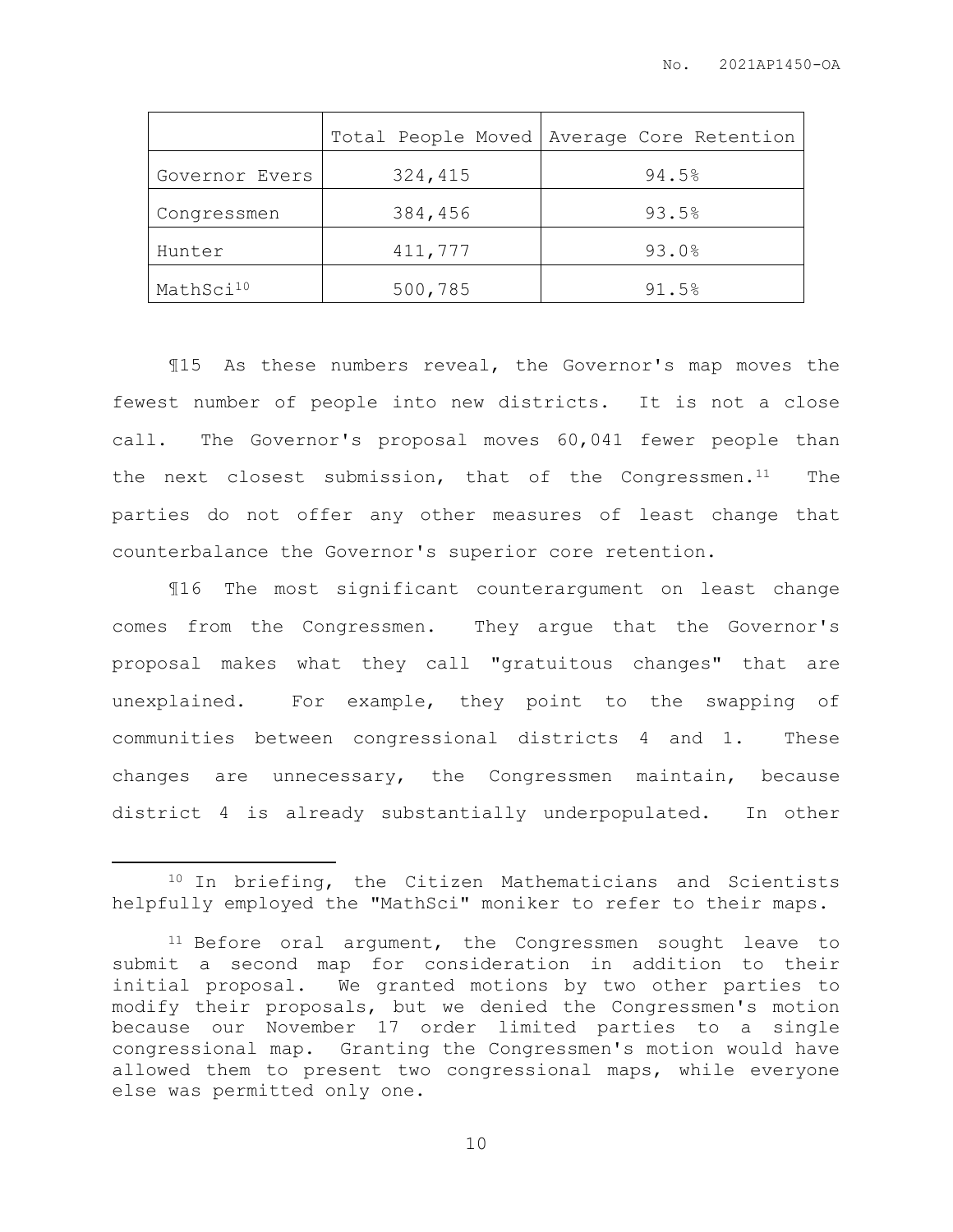words, they argue that the unstated and unexplained motives behind these changes should doom the Governor's proposal. We see two problems with this argument.

¶17 First, nothing in our prior orders or opinion required an explanation of changes at any level of granularity. In fact, the November 30 opinion did not give the parties any specific instructions beyond our rubric for deciding the case generally. The concurrence encouraged parties to explain "why their maps comply with the law, and how their maps are the most consistent with existing boundaries." Johnson, 399 Wis. 2d 623, ¶87 (Hagedorn, J., concurring). But neither that concurrence nor any order of the court asked for an explanation for every change or provided guidance regarding what level of specificity would satisfy the court.<sup>12</sup>

¶18 Second, the Congressmen's argument elevates form over substance. In their submission, the Congressmen propose significant changes to congressional districts 3 and 7. They explain these changes by referencing population changes in district 2. But the districts most in need of change are district 2 in and around Dane County (which needs to shrink), and district 4 in Milwaukee County (which needs to grow). Applying a least change approach, the more logical place to adjust district boundaries to account for these population changes would be the districts both adjacent to and in between

 $\overline{a}$ 

<sup>12</sup> Moreover, rejecting every map with unexplained changes would require us to exclude every proposed state legislative map. All of them contain numerous unexplained changes.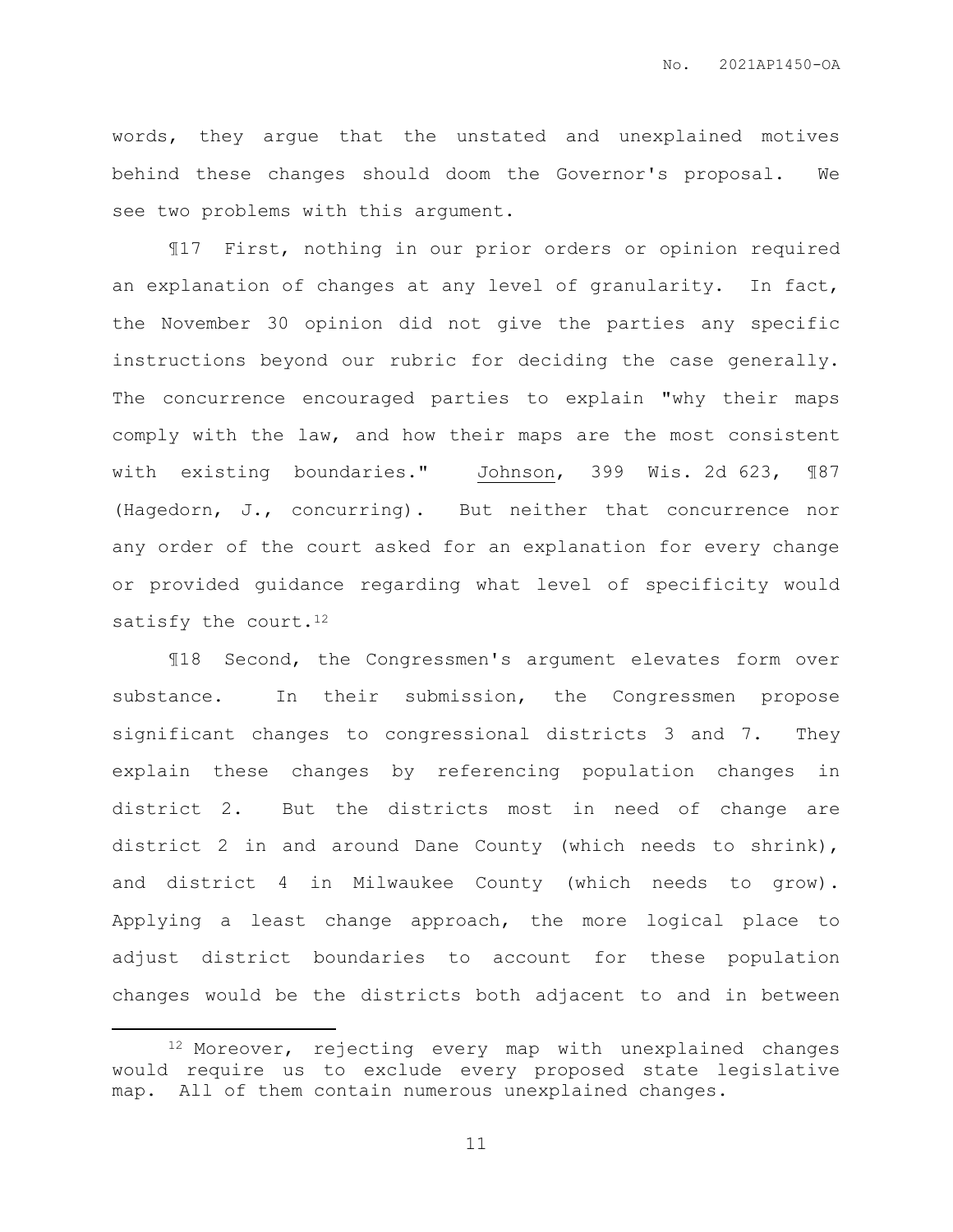congressional districts 2 and 4——not district 3 on Wisconsin's western border and district 7 in the north and northwest. So while the Congressmen offer an explanation for the change, it does not appear to be a particularly good one. Perhaps, as the Congressmen posited, the Governor has other motives; perhaps so do the Congressmen. But rather than weigh motives and pick and choose which changes we approve of and which we don't, we look to which maps actually produce the least change, not which explained their changes the most comprehensively.

¶19 The most principled way to address least change for congressional maps is to choose the map that, in the aggregate, moves the fewest number of people into new districts. In this regard, the Governor's proposed map is superior to every other proposal. It is the map with the least change.

## B. Compliance with the Law

¶20 Having concluded the Governor's proposal best complies with our directive to minimize deviations from current district boundaries, we next consider whether it complies with all relevant laws. The Wisconsin Constitution contains no explicit requirements related to congressional redistricting. And no party develops an argument that the Wisconsin Constitution requires something for congressional districts not already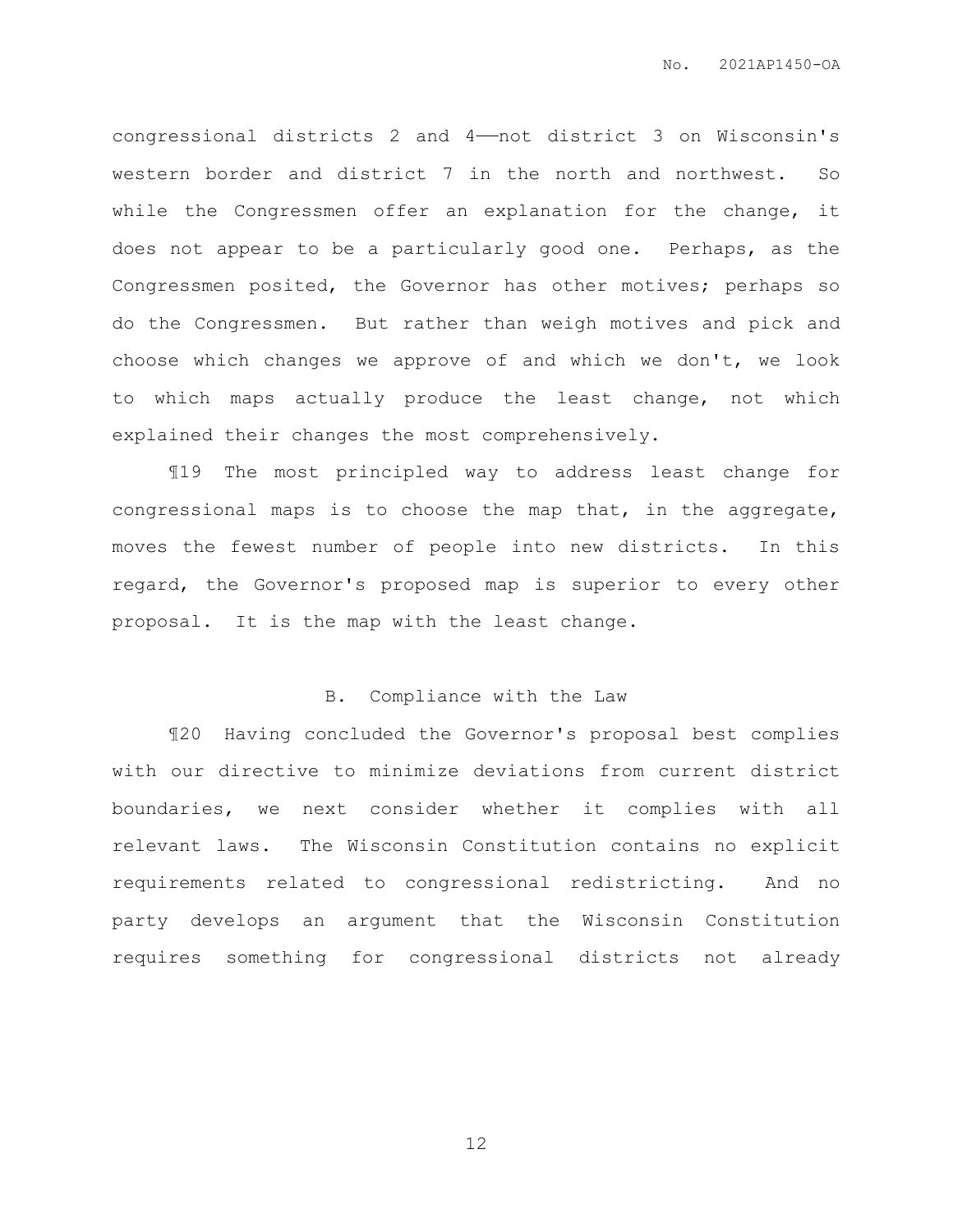necessary under the United States Constitution.<sup>13</sup> Further, no one argues that any congressional submission we received runs afoul of the VRA. The only legal question that remains concerns population equality under the United States Constitution.

¶21 The Governor's map comes close to perfect equality. The mathematically ideal district contains 736,714.75 persons, and the Governor's districts have either 736,714 people, 736,715 people, or 736,716 people. Thus, the total deviation between the most and least populated districts is two persons. Several parties argue——mostly at oral argument——that the Governor's twoperson deviation violates the United States Constitution. This is, at best, a strained reading of the law.

¶22 To be sure, the Supreme Court has explained that there is "no excuse for the failure to meet the objective of equal representation for equal numbers of people in congressional districting other than the practical impossibility of drawing equal districts with mathematical precision." Mahan v. Howell, 410 U.S. 315, 322 (1973). On the other hand, the Supreme Court has been willing to accept "small differences in the population of congressional districts" "so long as they are consistent with constitutional norms." Karcher v. Daggett, 462 U.S. 725, 740 (1983). As the Court explained, "Any number of consistently

 $\overline{a}$ 

<sup>&</sup>lt;sup>13</sup> As we noted in our prior opinion, the parties previously disputed whether the Wisconsin Constitution imposes requirements consistent with the Equal Protection Clause of the federal Constitution. But that issue would not have any substantive impact on our decision, so we did not (and here do not) address it. See Johnson, 399 Wis. 2d 623, ¶13 n.4.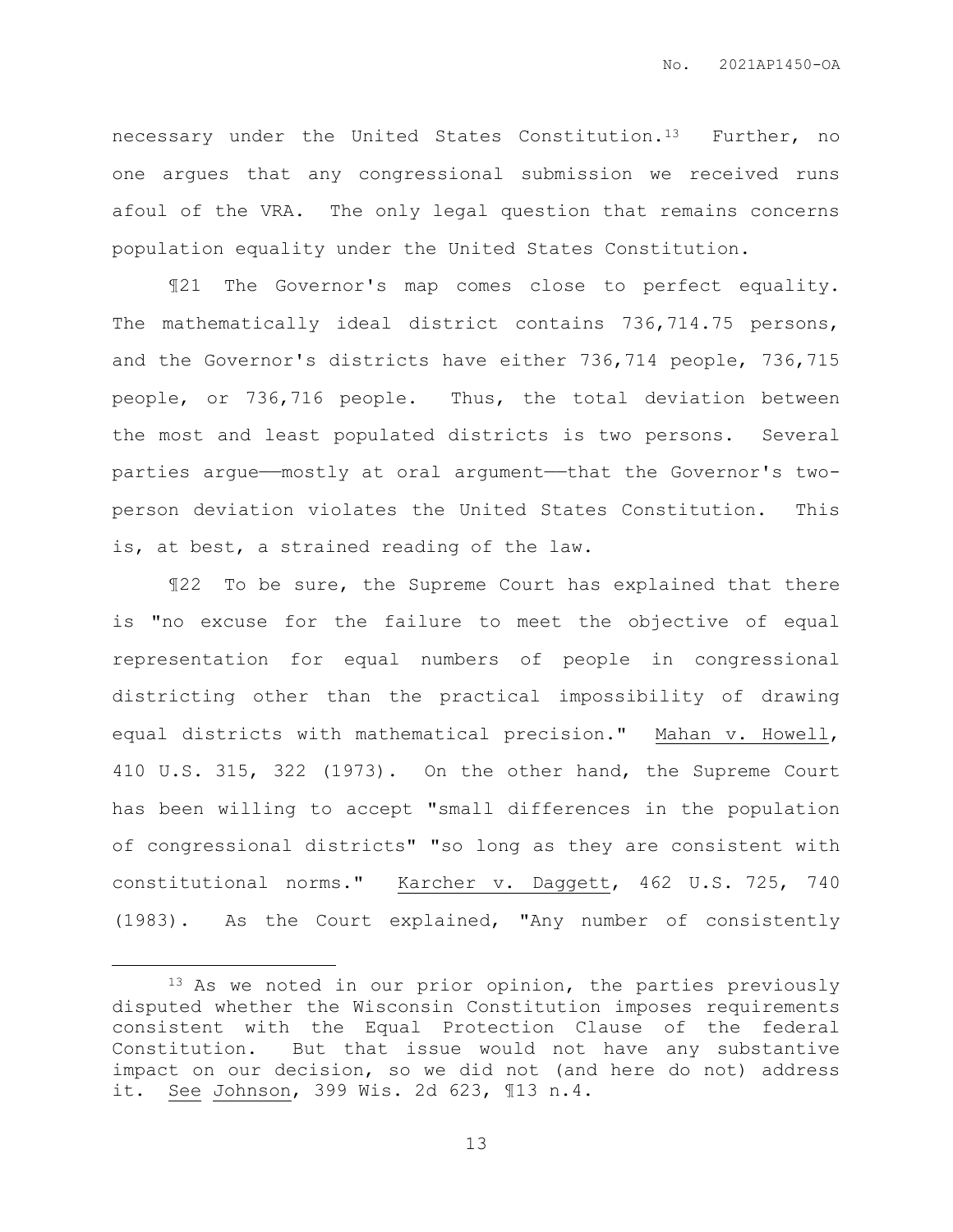applied legislative policies might justify some variance, including, for instance, making districts compact, respecting municipal boundaries, preserving the cores of prior districts, and avoiding contests between incumbent Representatives." Id. In Tennant v. Jefferson County Commission, the Supreme Court upheld a 4,871-person deviation in West Virginia's congressional districts, noting the deviation advanced the state's interests in maximizing core retention and maintaining whole counties. 567 U.S. 758, 762, 764-65 (2012) (per curium).

¶23 Moreover, many states have adopted districts with minor variations. According to one source cited in briefing, following the 2010 census, 14 states implemented maps with greater than single-person deviations: Arkansas (428), Georgia (2), Hawaii (691), Idaho (682), Iowa (76), Kansas (15), Kentucky (334), Louisiana (249), Mississippi (134), New Hampshire (4), Oregon (2), Texas (32), Washington (19), and West Virginia (4,871).14 If the law is clear that a two-person deviation (or more) is unacceptable, then nearly a third of states with more than one congressional district have apparently not gotten the message. We know of no case in which a court has struck down a map based on a two-person deviation.

¶24 In addition, this minor population deviation is justified under Supreme Court precedent by our least change objective. In this very proceeding, we have determined that the

 $\overline{a}$ 

<sup>14</sup> https://www.ncsl.org/research/redistricting/2010-ncslredistricting-deviation-table.aspx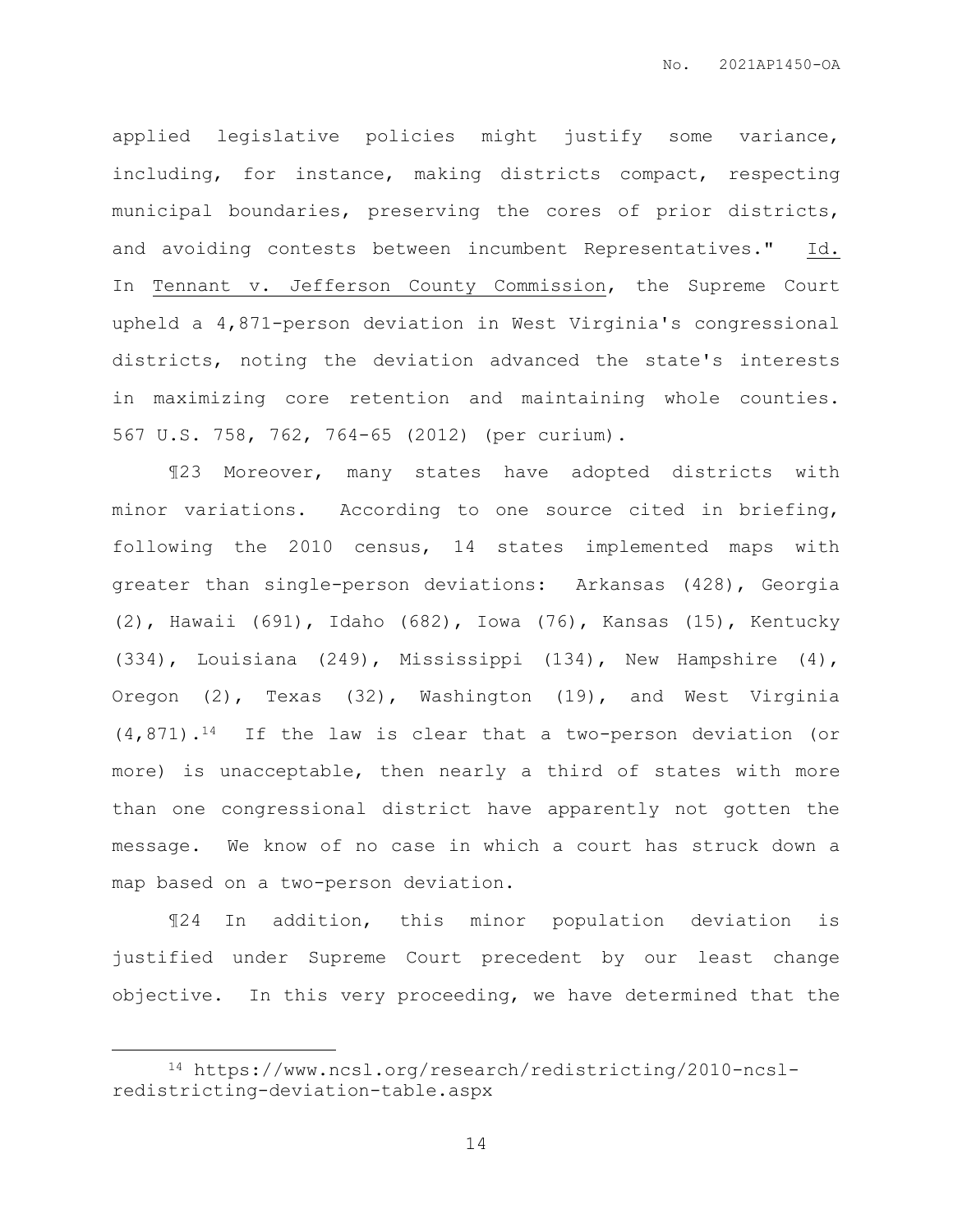least change approach should guide our decision. Core retention is central to this analysis, and as our prior discussion reveals, the Governor's map does far better on this metric than any other map. Selecting a map from among those submitted to us with a maximum deviation of one person would require us to adopt a map that does substantially worse on core retention. The United States Supreme Court held that maximizing core retention was an acceptable justification for a far greater deviation in Tennant. We see no reason why that rationale would not apply with equal force here. We conclude the two-person deviation between the most- and least-populated districts in the Governor's proposed map does not violate the United States Constitution.

¶25 In sum, we adopt Governor Evers' proposed congressional map because it best follows our directive to make the least changes from existing congressional district boundaries while complying with all relevant state and federal laws.

## III. STATE LEGISLATIVE MAPS

## A. Least Change

¶26 Our least change inquiry for state legislative maps is a bit more complicated. This is due in part to the sheer number of districts involved. In addition, the Wisconsin Constitution requires that three assembly districts be nested within each senate district, meaning we need to analyze assembly and senate maps jointly. Wis. Const. art. IV, § 5. Nevertheless, we again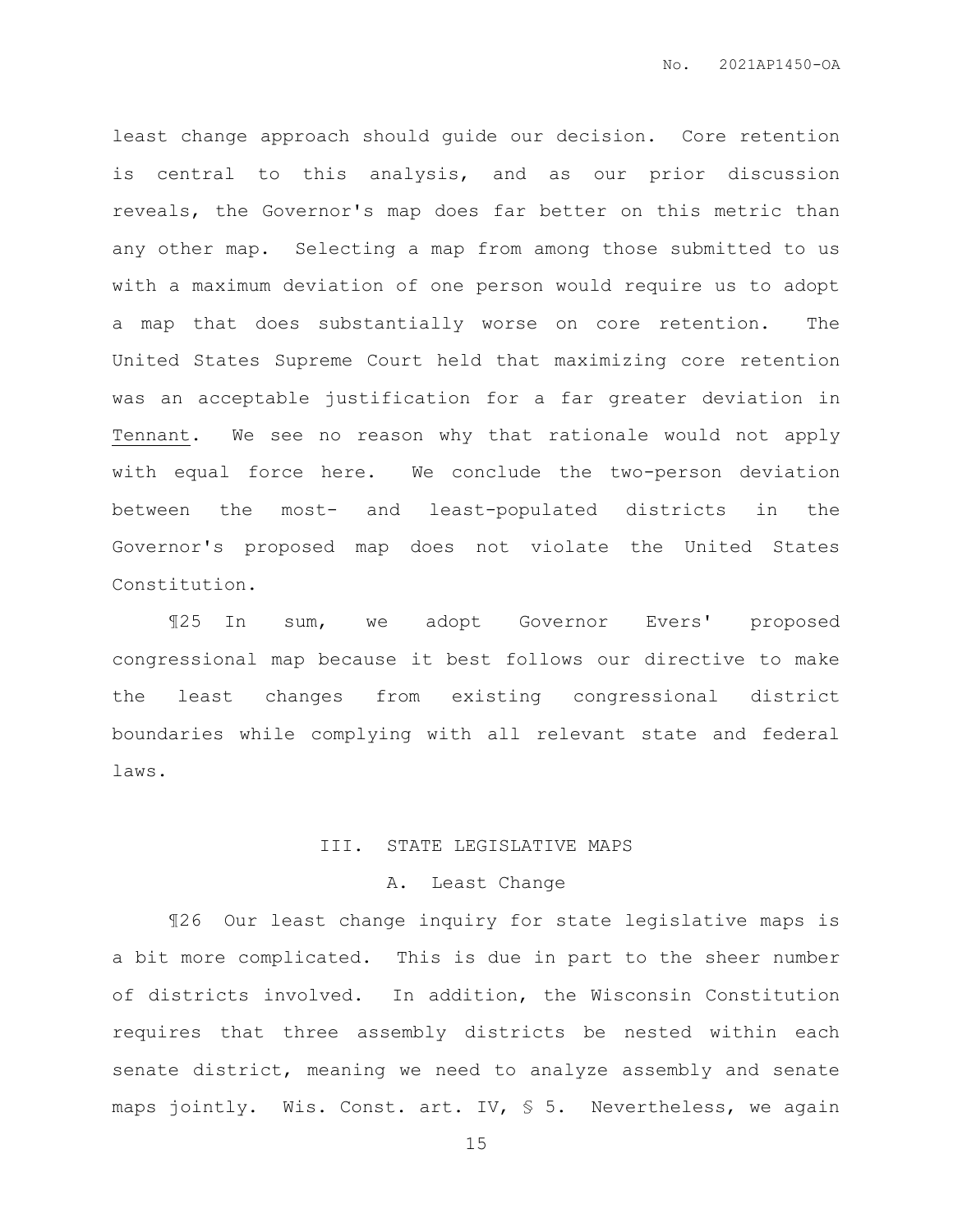begin our least change inquiry by comparing core retention scores for each senate and assembly map we received.

¶27 The parties' senate map submissions rate as follows on core retention, in order from least to most change:

|                | Total People Moved | Average Core Retention |
|----------------|--------------------|------------------------|
| Legislature    | 459,061            | 92.2%                  |
| Governor Evers | 461,019            | 92.2%                  |
| Senator Bewley | 576,321            | 90.2%                  |
| <b>BLOC</b>    | 610,568            | 89.6%                  |
| Hunter         | 1,128,878          | 80.8%                  |
| MathSci        | 1,513,824          | 74.3%                  |

¶28 The parties' assembly map submissions rate as follows on core retention, again in order from least to most change:

|                | Total People Moved | Average Core Retention |
|----------------|--------------------|------------------------|
| Governor Evers | 837,426            | 85.8%                  |
| Legislature    | 933,604            | 84.2%                  |
| <b>BLOC</b>    | 939,513            | 84.1%                  |
| Senator Bewley | 984,336            | 83.3%                  |
| Hunter         | 1,586,059          | 73.1%                  |
| MathSci        | 2,299,629          | 61.0%                  |

¶29 Taken together, the Governor's maps score best on core retention. Although the Legislature's senate map moves 1,958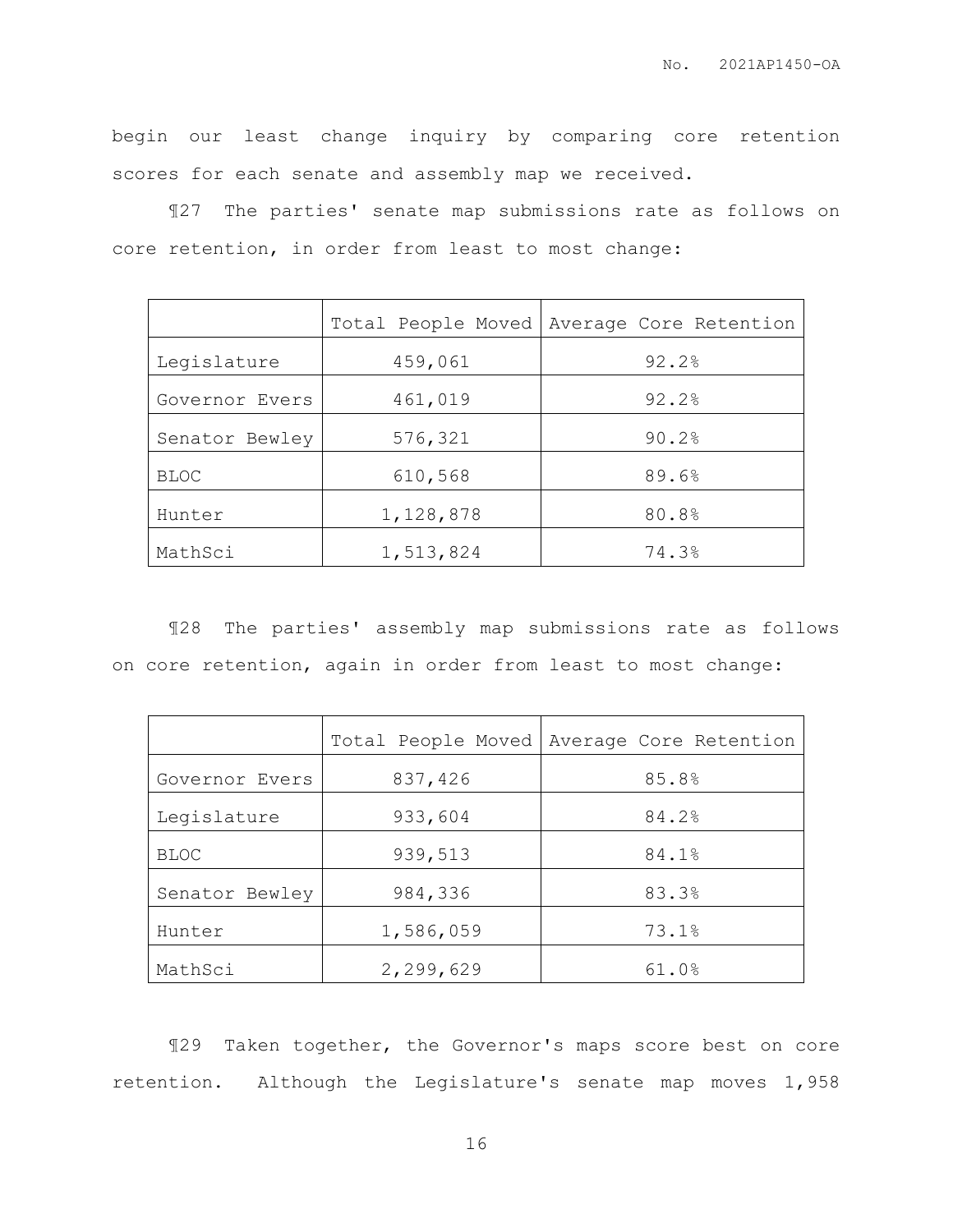fewer people than the Governor's senate map, that slightly better performance is outstripped by the Governor's vastly superior core retention in the assembly, where the Governor moves 96,178 fewer people than the Legislature. No maps from any other party perform nearly as well as the Governor's on core retention.

¶30 Other metrics of least change are helpful, but only minimally so in this case. Both the Legislature and the Governor do comparably well minimizing the number of voters who would have to wait six years between senate elections.15 The Legislature's senate map has this effect on 138,753 people, whereas the Governor's does so for 139,606 people. On geographic core retention, the Governor's senate map moves 5.0% of the state's geography from one district to another, versus the Legislature's 7.1%. And the Governor's assembly map moves 11.3% of the state's geography from district to district, against the Legislature's 16.5%. Finally, both the Governor and the Legislature pair three incumbents——one pair of senators and two pairs of representatives for the Governor, and three pairs of representatives for the Legislature.<sup>16</sup> Ultimately, none of these considerations outweigh the Governor's superior performance on core retention.

<sup>15</sup> See Johnson, 399 Wis. 2d 623, ¶83 n.9 (Hagedorn, J., concurring); id., ¶94 n.5 (Dallet, J., dissenting).

 $\overline{a}$ 

<sup>16</sup> Some parties argue that considering incumbency is improper. As a standalone value, that may be true. But as an indicator of least change from existing districts, it could constitute a helpful data point.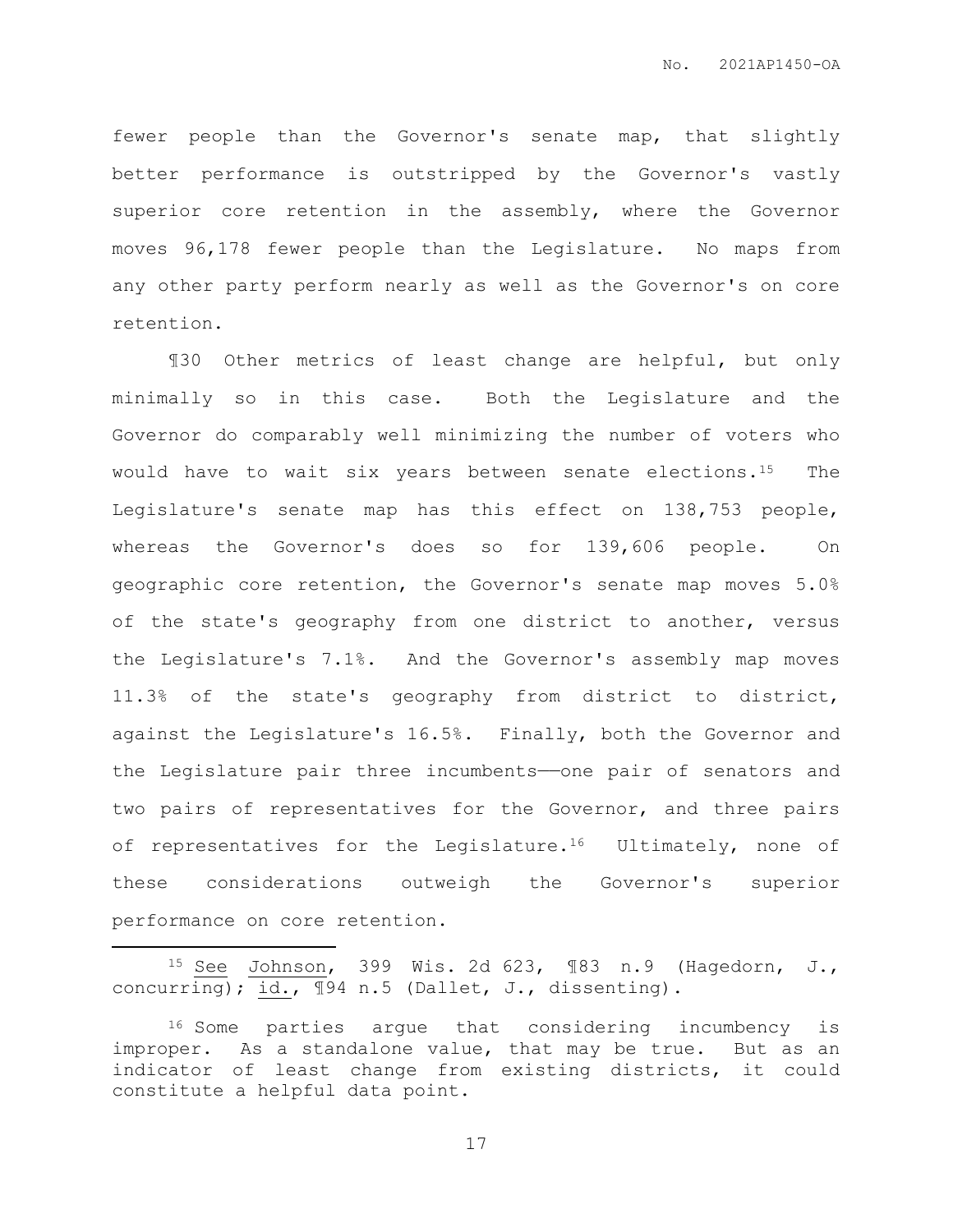¶31 Two other least-change approaches offered by the parties are worth further discussion. First, the Legislature argues that the Governor's maps are not acceptable because they change Milwaukee-area districts more than other submissions. Looking to the degree of change region-by-region has merit, but we see little benefit to its application here. Some of the changes to the Governor's maps in the Milwaukee area are driven by modifications arguably required by the VRA (more on this below). This necessarily creates a cascading effect on nearby districts. But even if the Legislature's Milwaukee-specific complaints have merit, its conclusion does not. Although the Legislature's proposed maps may move fewer voters in some Milwaukee-area districts, the Governor's proposed maps move fewer voters throughout the rest of the state, leaving 13 assembly districts outside Milwaukee entirely unchanged from their prior configurations. The Legislature does not explain why we should reject the Governor's map for its changes to Milwaukee, while accepting the Legislature's proposal to change districts even more elsewhere.

¶32 Second, the Legislature argues that we should weigh as a measure of least change the total number of counties and municipalities split under each proposal. We fail to see why this is a relevant least-change metric, however. If a municipality was split under the maps adopted in 2011, reuniting that municipality now—laudable though it may be—would produce more change, not less. Particularized data about how many counties or municipalities remain unified or split may be a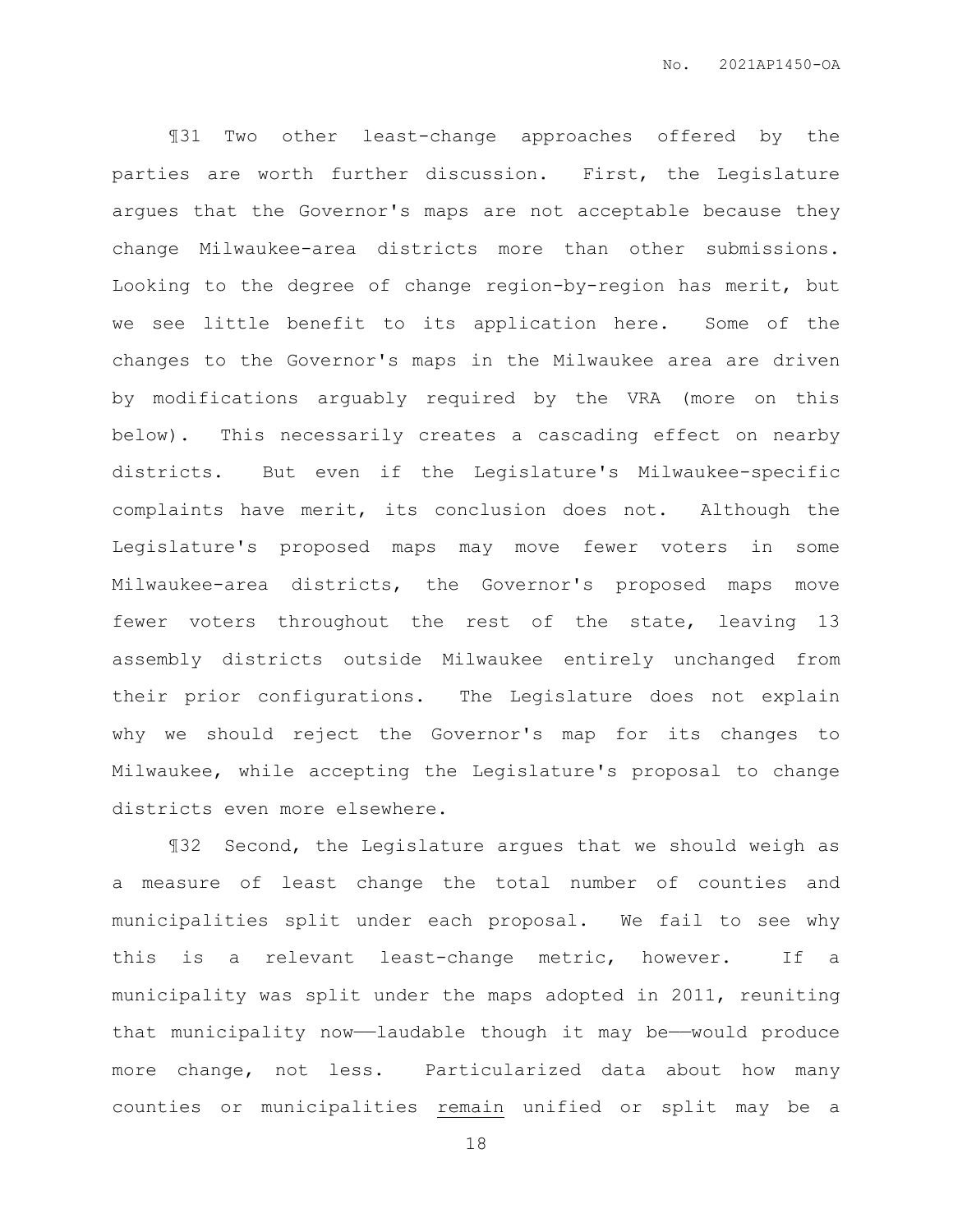useful indicator of least change. But no party saw fit to provide that data.17 What we did receive was raw counts of the total county and municipal splits under each proposal, and that information provides no insight into which map makes the least change to existing district boundaries.<sup>18</sup>

¶33 Viewing various least change metrics as a whole, and relying most heavily on the preeminent core retention metric, we conclude the Governor's legislative maps produce the least change from current law.

## B. Compliance with the Law

¶34 Next we consider whether the Governor's legislative maps adhere to all relevant laws, starting with the Wisconsin Constitution. As we explained in our prior opinion, the Wisconsin Constitution requires that districts be compact,

 $\overline{a}$ 

<sup>&</sup>lt;sup>17</sup> The Legislature provided an accounting of county and municipal splits in the proposed legislative maps, but no one submitted data documenting how many of those splits were present in the 2011 maps, or how many previously split municipalities were unified. The Legislature highlighted a handful of new municipal splits in the Governor's map, but those examples were limited to Waukesha County and Dane County. Without statewide data, these geographically-limited data points do not allow for a meaningful comparison of each proposal's overall performance on this metric.

<sup>18</sup> Similarly, population deviation is not an indicator of least change. Quite the opposite. Given the malapportionment here, maximizing population equality requires more change to current districts, not less. That is why, recognizing the tension between these two goals, our instructions to the parties were to redistrict according to population while minimizing change to existing districts.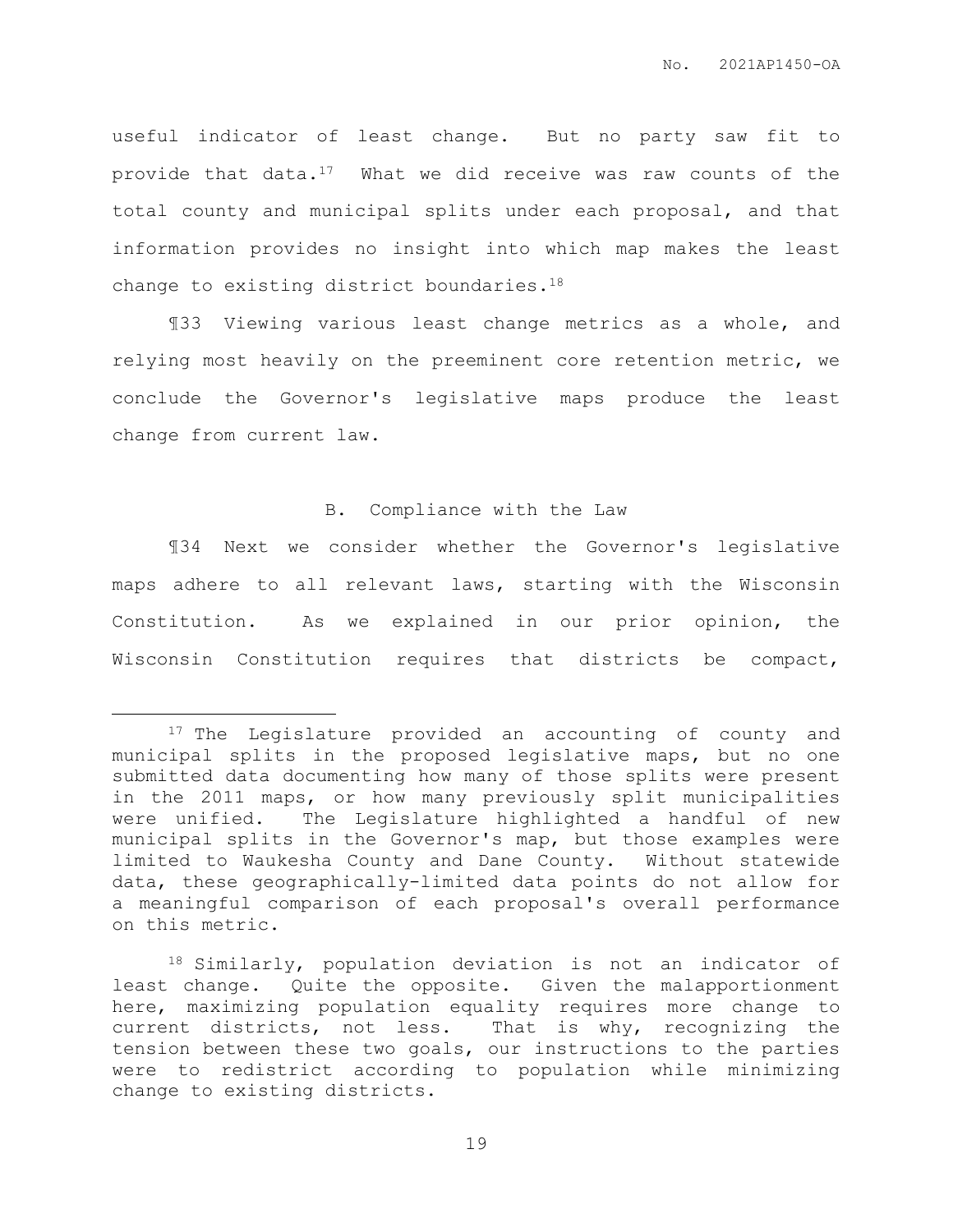contiguous, and proportionally populated; they must respect certain local political boundaries; and the districts must "nest" three assembly districts within each senate district. Johnson, 399 Wis. 2d 623, ¶¶28-38; Wis. Const. art. IV, §§ 3-5. Our cases have long recognized these requirements operate as a floor with space for mapmaker discretion. Zimmerman, 22 Wis. 2d at 566 ("[T]here are choices which can validly be made within constitutional limits.").

¶35 Therefore, in analyzing compliance with the Wisconsin Constitution, we look to whether the maps meet constitutional standards, not whether they perform comparatively better or worse on these metrics than other maps we received. We do not, for example, scrutinize proposed maps to determine which are more compact or which contain the smallest population deviations. Our concern is simply whether districts are sufficiently compact and sufficiently equal in population to comply with the constitution. Proposed maps are either lawful or they are not; no constitutional map is more constitutional than another. For our purposes, so long as a map complies with constitutional requirements, better performance on these metrics becomes commendable, but not constitutionally required. In other words, they become policy choices——maybe good ones, but policy choices nonetheless. And we have already stated our aim to avoid deciding between competing policies. Johnson, 399 Wis. 2d 623, ¶3.

¶36 The Governor's proposed maps fall comfortably within the relevant constitutional requirements as laid out in our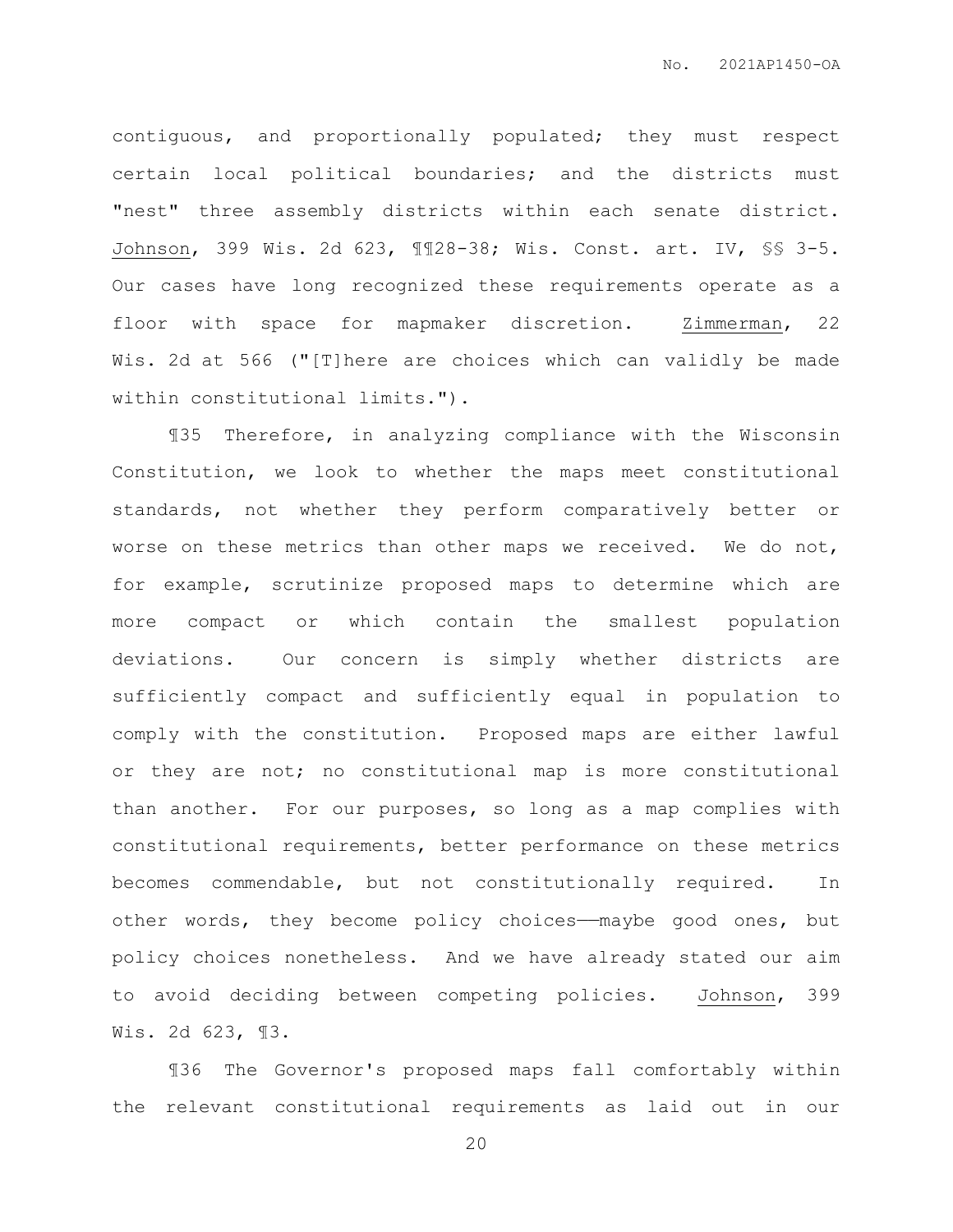cases. The districts are contiguous and properly nested. See Wis. Const. art. IV, SS 4-5. And with respect to the other requirements, the Governor's maps are consistent with historical practice and court-sanctioned requirements for compactness, respect for local boundaries,<sup>19</sup> and population equality. Regarding population equality in particular, the Governor's population deviations——1.20% for the senate and 1.88% for the assembly——are well under the deviations previously adopted by the legislature and those prescribed by this court.<sup>20</sup> See Wis. Stat. § 4.001(1) (1971-72) (noting that under the 1972 maps "no district deviates from the state-wide average for districts of its type by more than one per cent" (for an absolute population

 $\overline{a}$ 

<sup>20</sup> The Legislature's expert in this case agreed, explaining that the "conventional maximum[]" for population deviation is "+/- 5.0%," for an absolute deviation of 10%. The Governor's maps are far below this.

If the Wisconsin Constitution requires better performance than this on population deviation, we have never said so. Nor have we understood State ex rel. Attorney General v. Cunningham, 81 Wis. 440, 51 N.W. 724 (1892), and State ex rel. Lamb v. Cunningham, 83 Wis. 90, 53 N.W. 35 (1892), to afford mapmakers no leeway on population deviation. To the contrary, in State ex rel. Bowman v. Dammann, we declined to strike down maps despite our conclusion that "fairer results with respect to equality of representation" could have been accomplished. 209 Wis. 21, 30, 243 N.W. 481 (1932). We explained that only a "wide and bold departure" from population equality was beyond the mapmaker's discretion. Id. Were it otherwise, every map submitted would violate the constitution, since better performance on population deviation is certainly possible.

<sup>&</sup>lt;sup>19</sup> As explained in our prior opinion, the geographic limitations in the Wisconsin Constitution can no longer be fully enforced given the United States Supreme Court's directives on population equality. Johnson, 399 Wis. 2d 623, ¶35.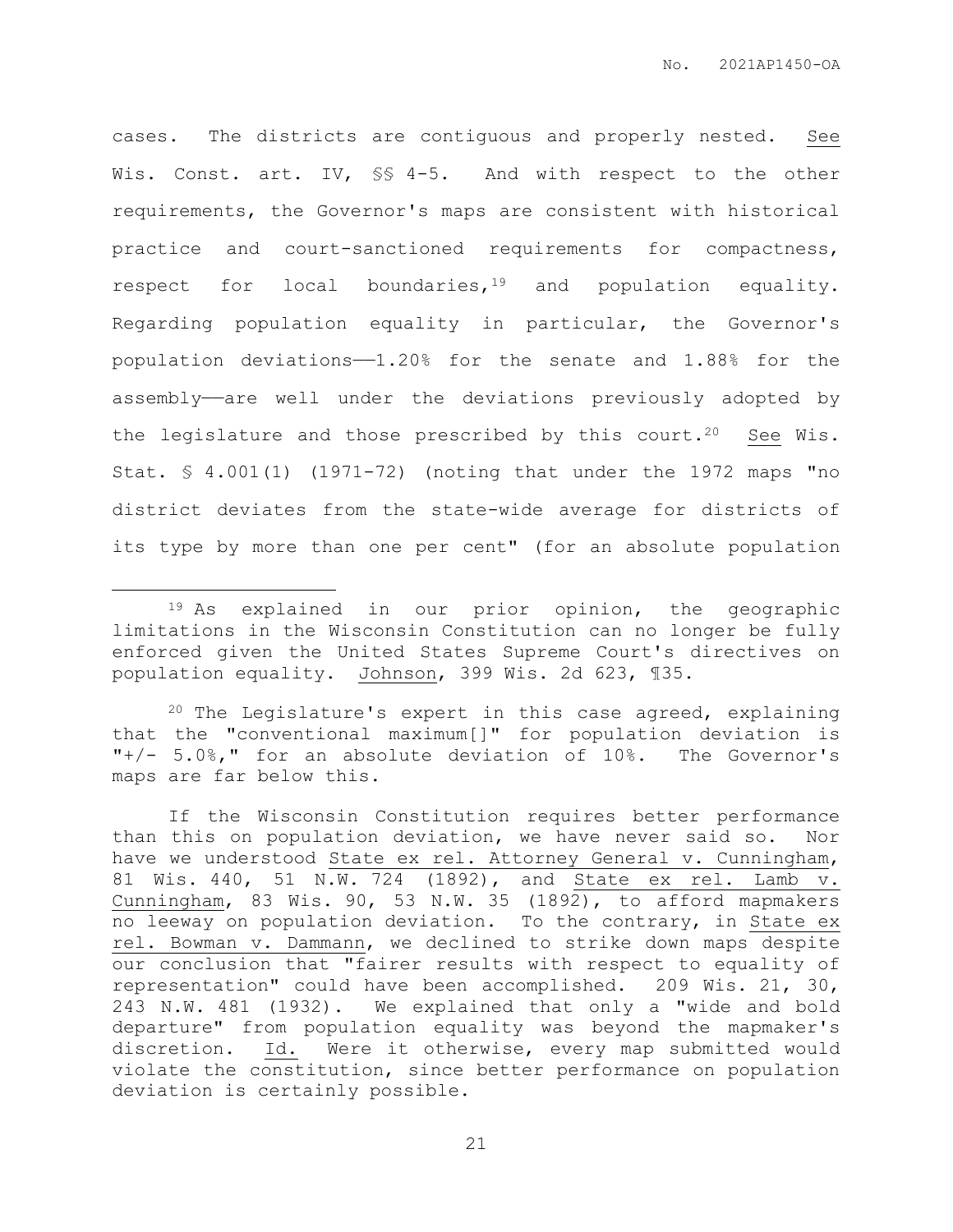deviation of 2%)); State ex rel. Reynolds v. Zimmerman, 23 Wis. 2d 606, 618-25, 128 N.W.2d 16 (1964) (adopting legislative districts after legislative impasse with substantially larger population deviations than those proposed here). They are also well within the population equality requirements of the Equal Protection Clause, which are more relaxed for state legislative districts than for congressional districts.<sup>21</sup> Harris v. Az. Indep. Redistricting Comm'n, 578 U.S. 253, 259 (2016) ("[W]e have refused to require States to justify deviations of 9.9% and 8%." (citations omitted)); Wis. St. AFL-CIO v. Elections Bd., 543 F. Supp. 630, 634 (E.D. Wis. 1982) ("We believe that a constitutionally acceptable plan . . . should, if possible, be kept below 2%.").

¶37 We next examine whether the Governor's proposed maps comply with the Equal Protection Clause's limits on race-based districting and the VRA.

¶38 Under the Equal Protection Clause, "strict scrutiny applies when race is the predominate consideration in drawing the district lines such that the legislature subordinates traditional race-neutral districting principles to racial considerations." Shaw v. Hunt, 517 U.S. 899, 907 (1996) (cleaned up). If racial considerations predominate in a map's configuration, the state must "prove that its race-based sorting

 $\overline{a}$ 

<sup>21</sup> In the last decennial redistricting cycle, dozens of states enacted legislative maps with population deviations exceeding those in the Governor's maps——most by a wide margin. https://www.ncsl.org/research/redistricting/2010-ncslredistricting-deviation-table.aspx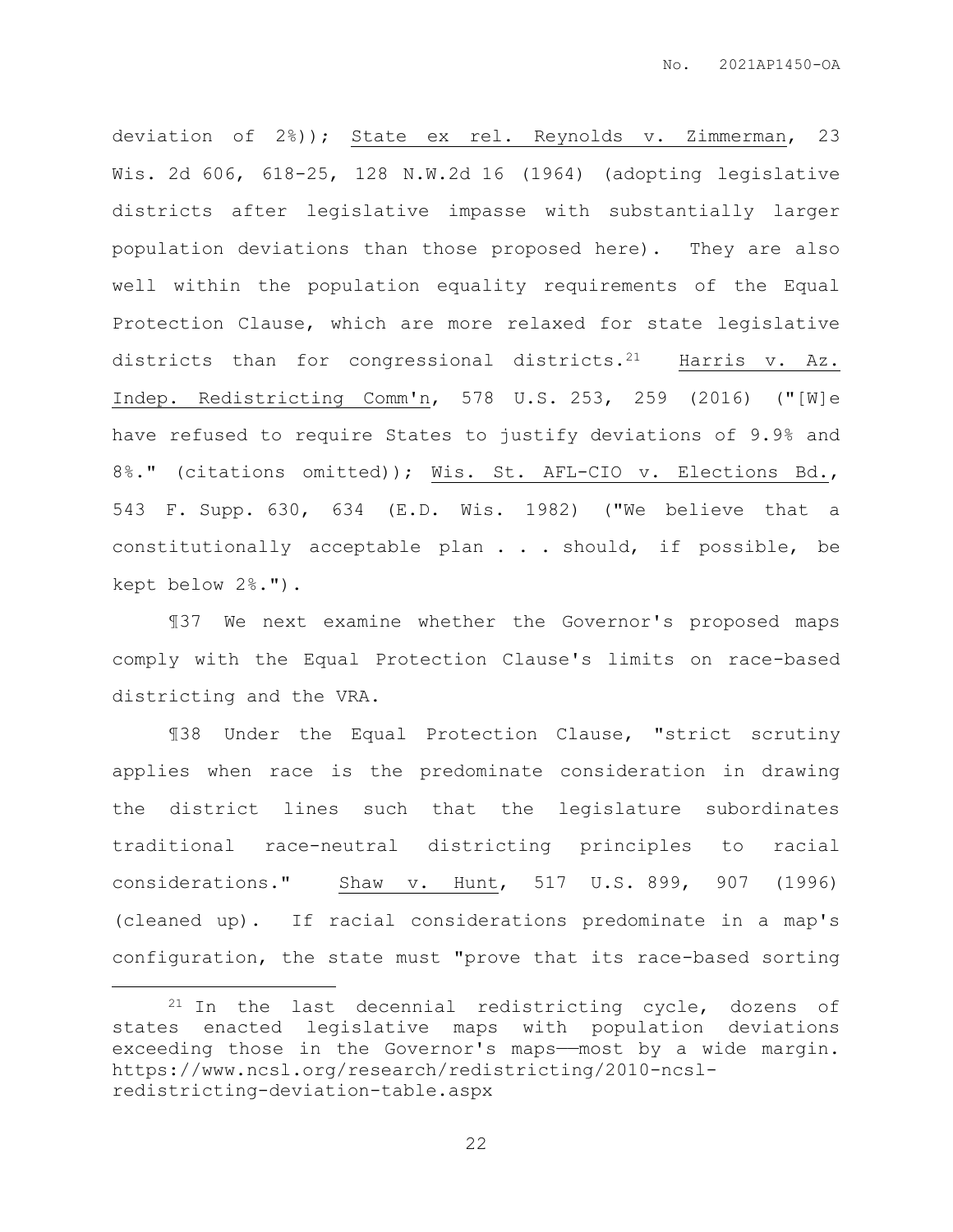of voters serves a 'compelling interest' and is 'narrowly tailored' to that end." Cooper v. Harris, 137 S. Ct. 1455, 1464 (2017) (quoting another source). The Supreme Court "has long assumed that one compelling interest is complying with operative provisions of the Voting Rights Act." Id.

¶39 "Section 2 [of the VRA] prohibits any 'standard, practice, or procedure' that 'results in a denial or abridgement of the right . . . to vote on account of race.'" Id. (quoting 52 U.S.C. § 10301(a)). The Supreme Court has "construed that ban to extend to vote dilution—brought about, most relevantly here, by the dispersal of a group's members into districts in which they constitute an ineffective minority of voters." Id. (cleaned up). This means the VRA, when triggered, may require the race-conscious drawing of majority-minority districts. Id. at 1470.

¶40 Our VRA inquiry comes in an unusual procedural posture. Often cases under the VRA present as a challenge to particular districts in legislatively drawn maps. But our task is to produce districts in the first instance without the benefit of a trial and a fully-developed factual record regarding the performance of specific districts. Sitting in this posture, we follow the instructions provided by the Supreme Court in Cooper:

When a State invokes the VRA to justify race-based districting, it must show (to meet the "narrow tailoring" requirement) that it had "a strong basis in evidence" for concluding that the statute required its action. Or said otherwise, the State must establish that it had "good reasons" to think that it would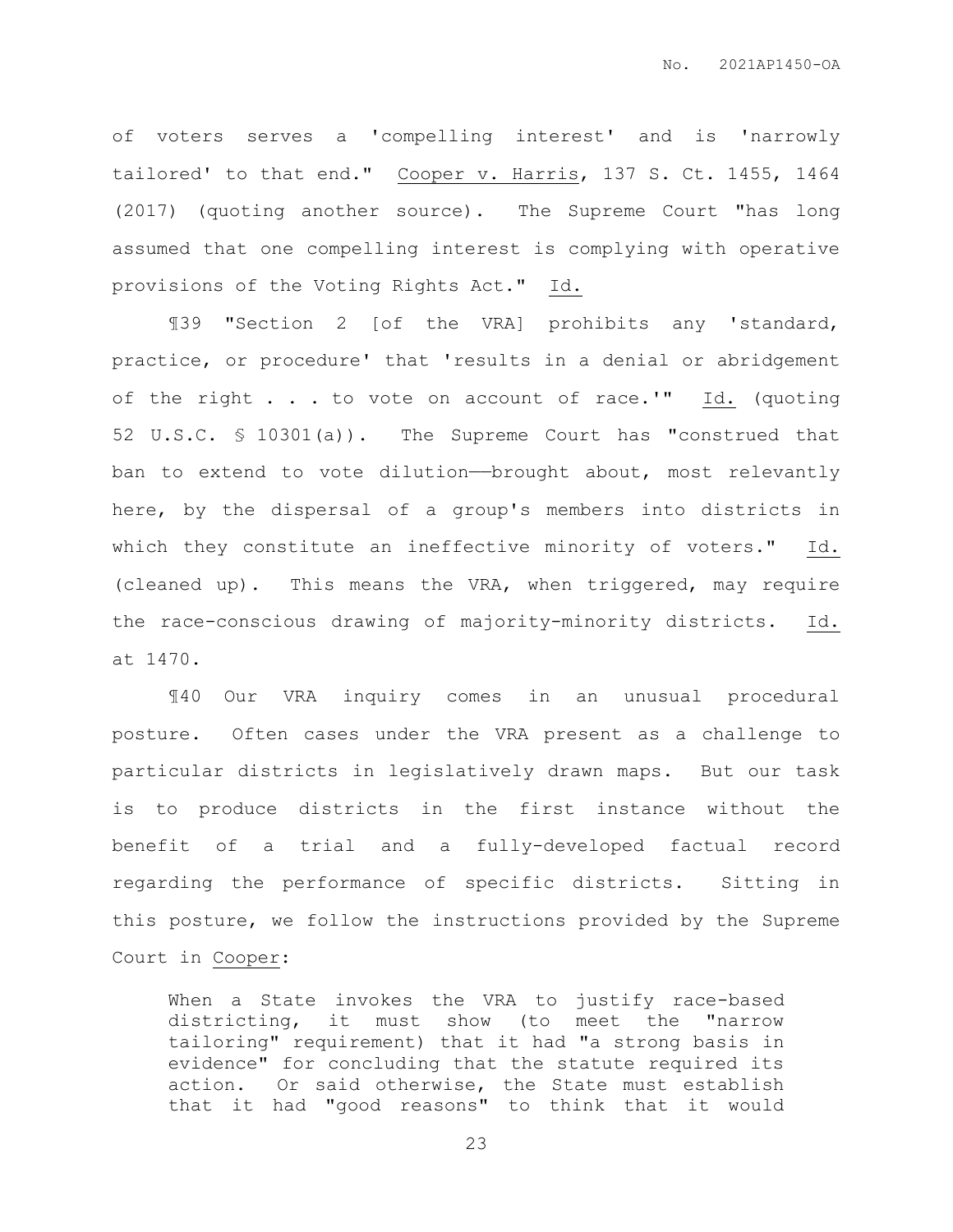transgress the Act if it did not draw race-based district lines. That "strong basis" (or "good reasons") standard gives States "breathing room" to adopt reasonable compliance measures that may prove, in perfect hindsight, not to have been needed.

Id. at 1464 (citations omitted). Under this precedent, a mapmaker may draw districts with racial considerations in mind provided "a strong basis in evidence," or "good reasons," suggest the VRA requires the mapmaker to do so.

¶41 A typical § 2 challenge is analyzed under a two-step framework, beginning first with the so-called Gingles<sup>22</sup> preconditions, then proceeding to whether minority voting power is diluted under the totality of the circumstances. See Rodriguez v. Bexar County, 385 F.3d 853, 859 (5th Cir. 2004). Here, the Governor argues—as do several other parties—that seven majority-Black assembly districts are required by the VRA.23 Applying Cooper, we analyze whether a strong basis in evidence suggests the Gingles preconditions are satisfied, and if so, whether there are good reasons to think minority voting power would be diluted under the totality of the circumstances with fewer majority-Black districts. We see our inquiry as limited to determining whether the Governor's proposal is within the "leeway" states have "to take race-based actions reasonably

 $\overline{a}$ 

<sup>22</sup> Thornburg v. Gingles, 478 U.S. 30, 50-51 (1986).

<sup>&</sup>lt;sup>23</sup> No one suggests the Governor's senate map violates either the Equal Protection Clause or the VRA.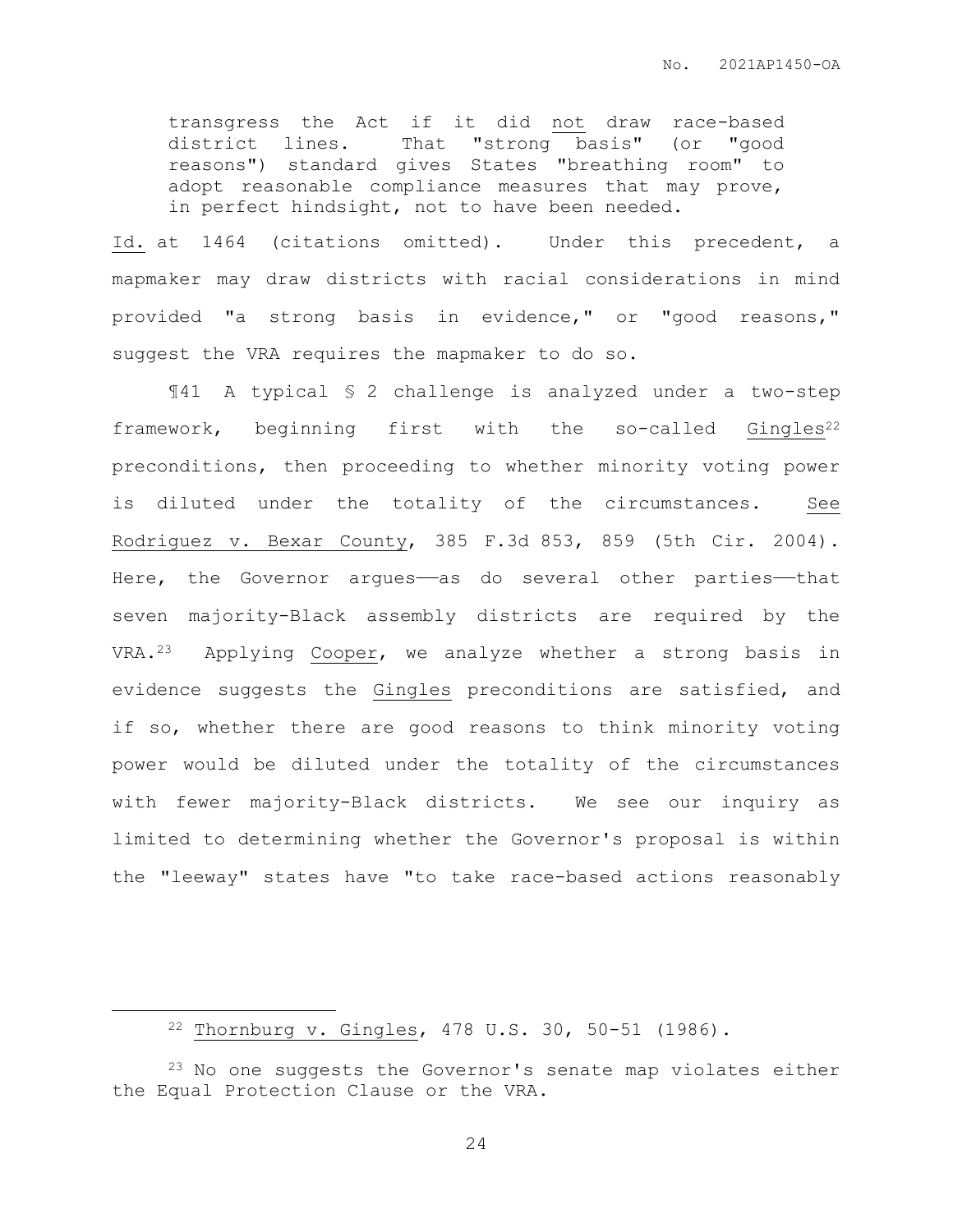judged necessary under a proper interpretation of the VRA."<sup>24</sup> Cooper, 137 S. Ct. at 1472.

¶42 Beginning with step one, we first determine whether there are "good reasons" to think the three Gingles preconditions are met for the Black voting age population in the Milwaukee area. In Cooper, the Court explained the preconditions as follows:

First, a minority group must be sufficiently large and geographically compact to constitute a majority in some reasonably configured legislative district. Second, the minority group must be politically cohesive. And third, a district's white majority must vote sufficiently as a bloc to usually defeat the minority's preferred candidate. . . . If a State has good reason to think that all the Gingles preconditions are met, then so too it has good reason to believe that § 2 requires drawing a majorityminority district. But if not, then not.

Id. at 1470 (cleaned up).

 $\overline{a}$ 

¶43 First, it is undisputed that the Black voting age population in the Milwaukee area is "sufficiently large and geographically compact" to form a majority in seven "reasonably configured legislative district[s]."25 Id. (quoting another

 $24$  To be clear, this case does not involve a claim under the Equal Protection Clause or VRA. Rather, as remedial mapdrawers, we strive to act in compliance with the Constitution and applicable federal laws necessarily relying on the more limited record before us. A standard VRA claim is brought after the adoption of new districts. Such a claim would proceed much differently, requiring a fully developed factual record and detailed findings regarding the performance of specific districts.

 $25$  Several parties, including the Governor, calculate Black voting age population by including "multi-race subcategories" in addition to "non-Hispanic Black" and "non-Hispanic (Black +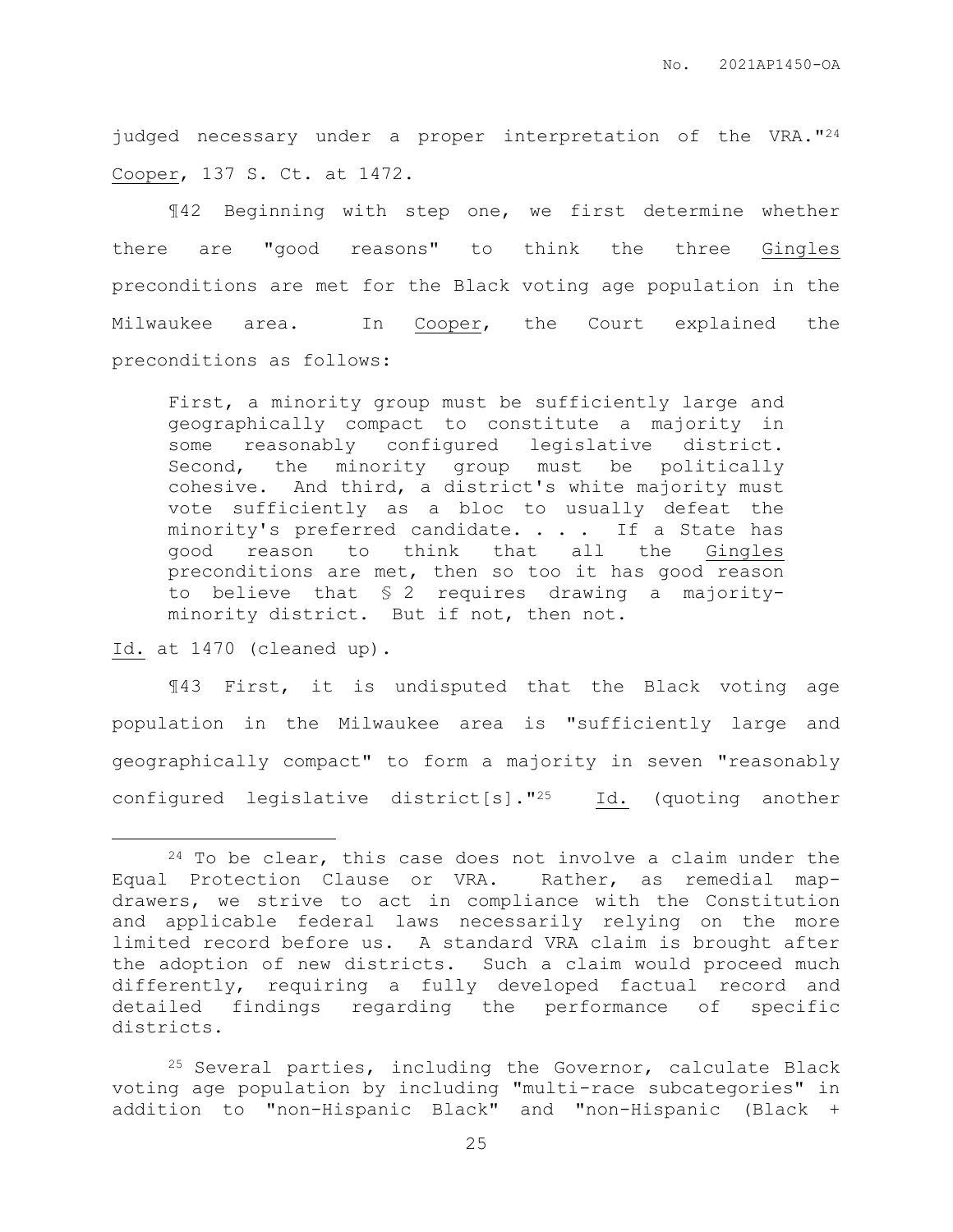source). Six such districts were created by the 2011 maps, and the parties' submissions demonstrate that it is now possible to draw a seventh sufficiently large and compact majority-Black district.

¶44 Second, it is also undisputed that Black voters in the Milwaukee area are politically cohesive. Experts from multiple parties analyzed voting trends and concluded political cohesion existed; no party disagreed.

¶45 Finally, turning to the third Gingles precondition, the parties offered a strong evidentiary basis to believe white voters in the Milwaukee area vote "sufficiently as a bloc to usually defeat the minority's preferred candidate." Id. (quotation marks omitted). Experts from multiple parties argued this requirement was satisfied by looking at various election contests, with the most comprehensive expert analysis calculating that white voters in the Milwaukee area defeat the preferred candidate of Black voters 57.14% of the time when relevant elections are analyzed.<sup>26</sup> We received little in the way

White)" categories. The Legislature excludes "multi-race subcategories" from its calculations but raises no objection to the inclusion of those categories. See Georgia v. Ashcroft, 539 U.S. 461, 473 n.1 (2003) ("[W]e believe it is proper to look at all individuals who identify themselves as black."), superseded by statute on other grounds, Ala. Legis. Black Caucus v. Alabama, 575 U.S. 254, 276-77 (2015).

 $\overline{a}$ 

<sup>26</sup> BLOC's expert "analyzed eight elections between Black and white candidates in nonpartisan or Democratic primaries and Spring generals in jurisdictions that cover either Milwaukee County, Milwaukee City, or both." In a subsequent report, the expert explained that he omitted the 2018 lieutenant governor primary from his analysis because "it [did] not simulate an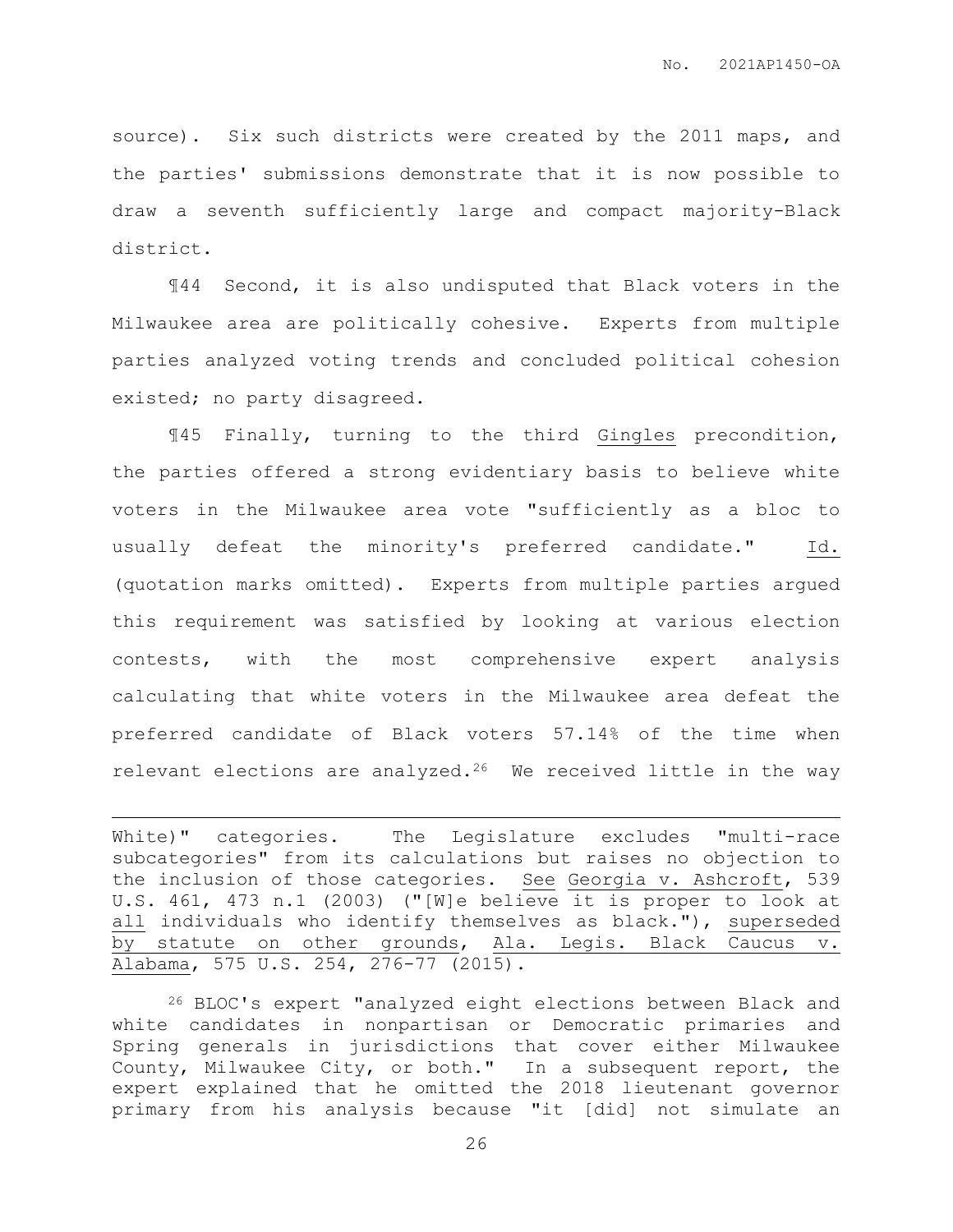of alternative data or analysis to counter this. To the contrary, throughout briefing, all parties appeared to assume the VRA requires at least some majority-Black districts in the Milwaukee area. This can only be true if racially polarized voting that usually defeats the minority's preferred candidate exists. It was not until oral argument that anyone meaningfully contended the third Gingles precondition was not met. To the extent it was suggested in the substantial briefing we received, it was virtually unsupported by expert analysis or argument.<sup>27</sup> It is telling that no party saw fit to develop an argument supported with data suggesting the VRA preconditions are not satisfied with respect to the Black voting age population in and around Milwaukee. We further observe that the federal court drawing maps in 1992 assumed racially polarized voting in Milwaukee and drew majority-Black districts to comply with the VRA. Prosser v. Elections Bd., 793 F. Supp. 859, 868-71 (W.D. Wis. 1992). No court has concluded otherwise since then. Based on the data we were provided, historical practice, and the

election in which white bloc voting might defeat the choice of Black voters." The Legislature's expert critiqued the omission, and noted that supplementing BLOC's election data with it could alter the analysis. The Legislature's expert did not argue that any other additional elections besides the 2018 lieutenant governor primary should have been included in BLOC's analysis.

 $\overline{a}$ 

 $27$  Before oral argument, the strongest suggestion that the Gingles preconditions might not be satisfied was a comment in one of the Legislature's expert reports suggesting "serious doubts about whether the Gingles threshold standard is currently met in Milwaukee County." But an alternative analysis was not conducted, nor did the Legislature's briefing advance or develop this in any meaningful way.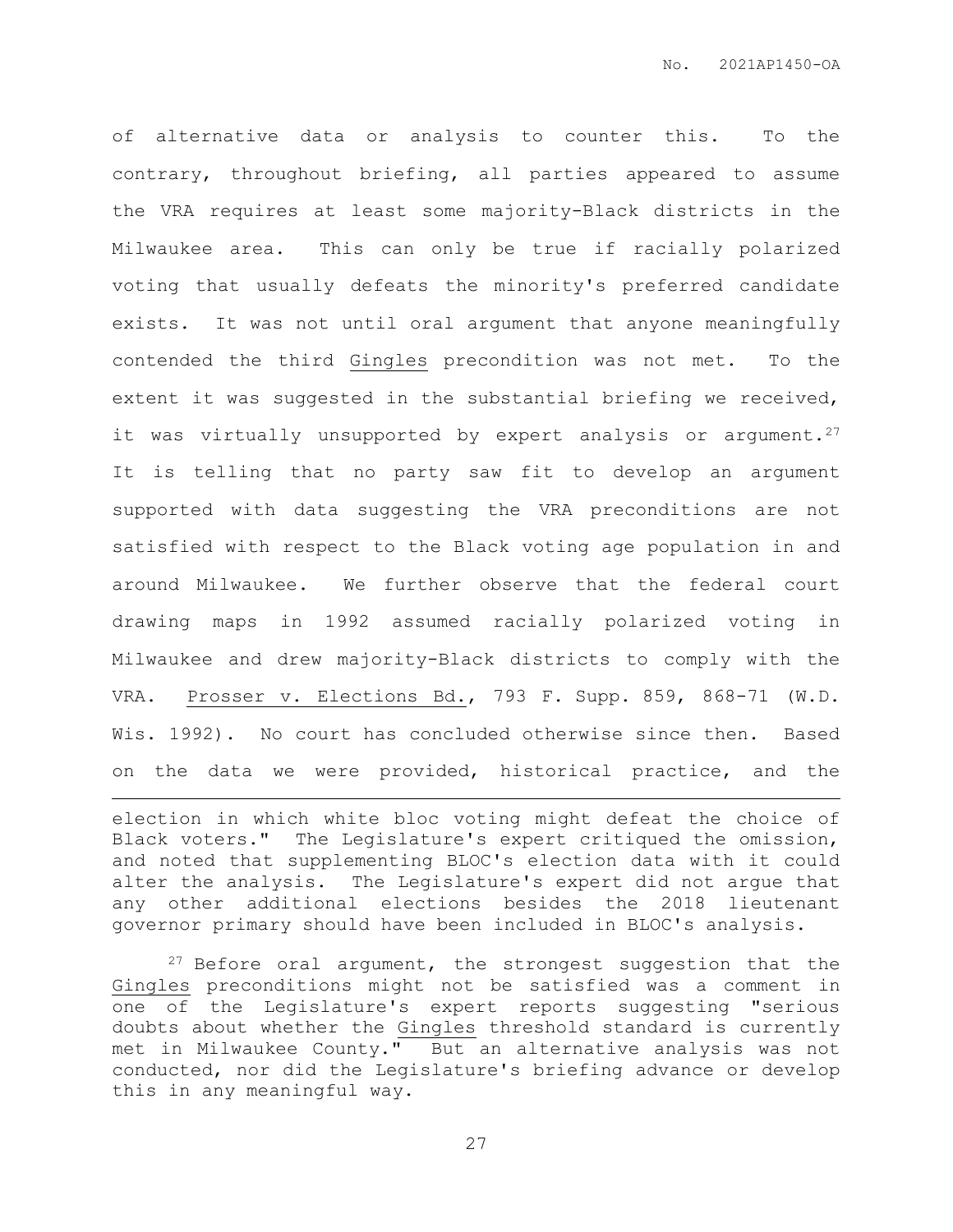absence of any sufficiently developed counterargument, we conclude there are good reasons to think all three Gingles preconditions are satisfied.

¶46 Moving to the second step, § 2 of the VRA requires consideration of the totality of the circumstances to determine whether members of a racial group "have less opportunity than other members of the electorate to participate in the political process and to elect representatives of their choice." 52 U.S.C. § 10301(b). The Supreme Court has pointed to various factors that might be relevant to this determination, including those listed in a Senate Report from the 1982 amendments to the VRA, and most pertinently here, "whether the number of districts in which the minority group forms an effective majority is roughly proportional to its share of the population in the relevant area."<sup>28</sup> League of United Latin Am. Citizens v. Perry,

 $\overline{a}$ 

<sup>28</sup> The Senate Report factors include:

the history of voting-related discrimination in the State or political subdivision; the extent to which voting in the elections of the State or political subdivision is racially polarized; the extent to which the State or political subdivision has used voting practices or procedures that tend to enhance the opportunity for discrimination against the minority group . . .; the extent to which minority group members bear the effects of past discrimination in areas such as education, employment, and health, which hinder their ability to participate effectively in the political process; the use of overt or subtle racial appeals in political campaigns; and the extent to which members of the minority group have been elected to public office in the jurisdiction. The Report notes also that evidence demonstrating that elected officials are unresponsive to the particularized needs of the members of the minority group and that the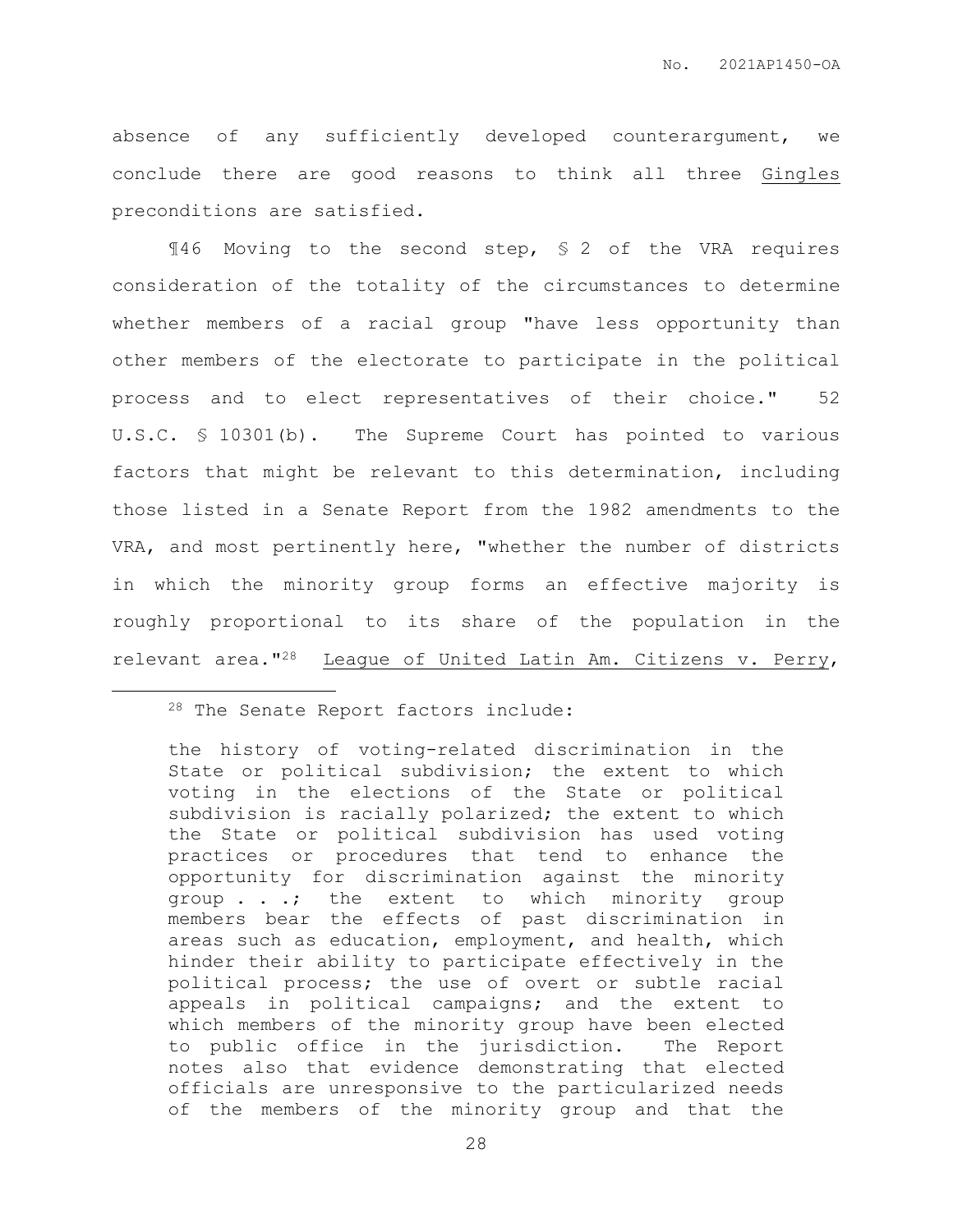548 U.S. 399, 426 (2006). In Johnson v. De Grandy, the Court explained that proportionality is highly relevant, but not the exclusive measure of minority voting strength. 512 U.S. 997, 1020-21 (1994). The Court added that § 2 does not require a mapmaker to maximize minority representation. Id. at 1017. In all of this, we keep in mind that "States retain broad discretion in drawing districts to comply with the mandate of § 2." Shaw, 517 U.S. at 917 n.9.

¶47 Here, we cannot say for certain on this record that seven majority-Black assembly districts are required by the VRA. But based on our assessment of the totality of the circumstances and given the discretion afforded states implementing the Act, we conclude the Governor's configuration is permissible.

¶48 The 2011 maps enacted into law created six majority-Black districts in the Milwaukee area. Over the last decade,

policy underlying the State's or the political subdivision's use of the contested practice or structure is tenuous may have probative value.

 $\overline{a}$ 

League of United Latin Am. Citizens v. Perry, 548 U.S. 399, 426 (2006) (quoting Gingles, 478 U.S. at 44-45).

Like other courts in this posture, we find these factors less helpful in the context of this case. In Prosser, for example, the federal court that provided new maps for Wisconsin in 1992 did not even mention the Senate Report factors, focusing instead other relevant considerations. See Prosser, 793 F. Supp. at 869-71. Similarly, when the U.S. Supreme Court has faced VRA challenges regarding the number of majority-minority districts drawn, it has focused much of its attention on considerations not mentioned in the Senate Report, such as proportionality. See Johnson v. De Grandy, 512 U.S. 997, 1017- 21 (1994); Perry, 548 U.S. at 436-42.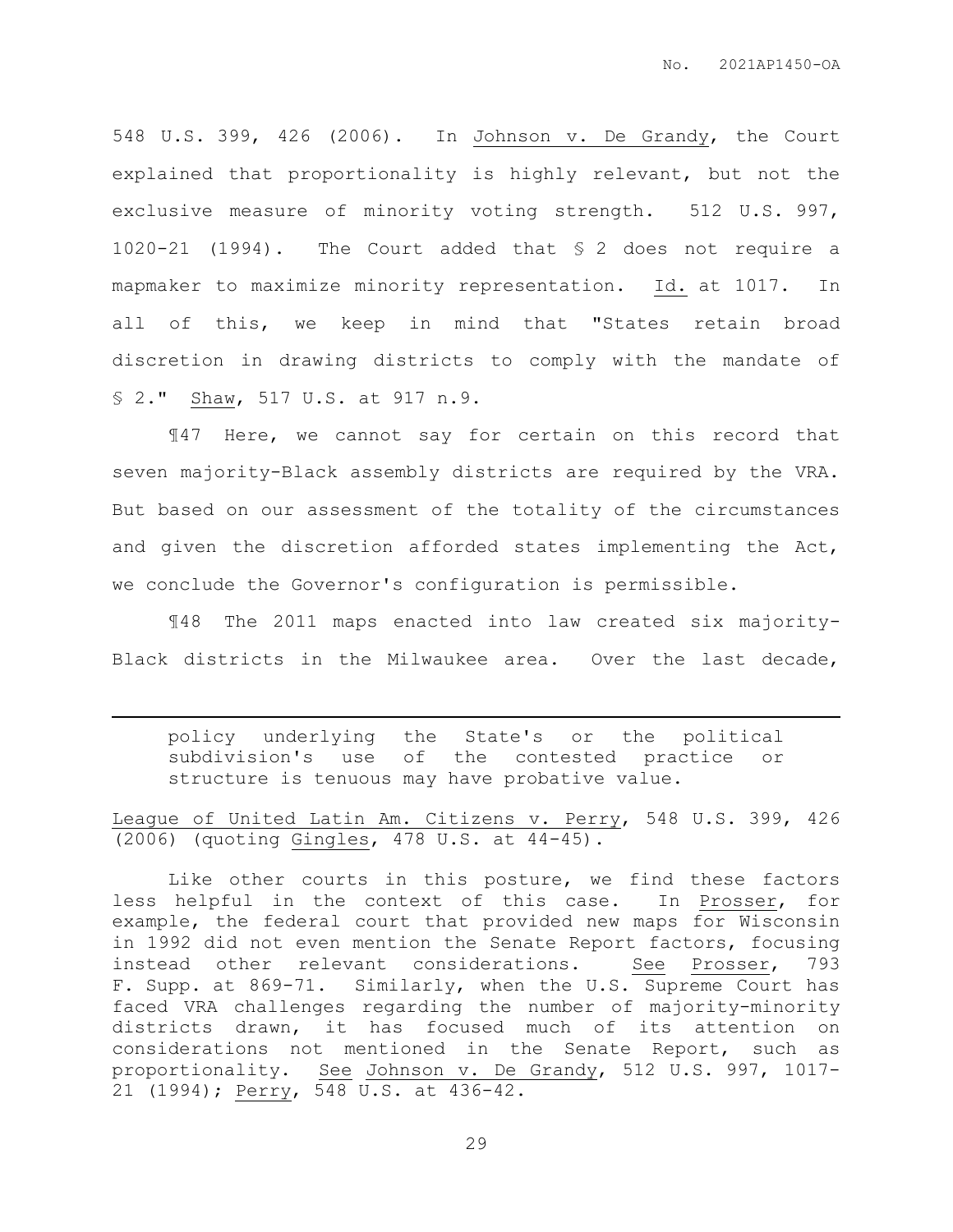the Black population in Wisconsin grew by 4.8% statewide, while the white population fell by 3.4%. Based on the current census, the Black voting age population statewide is between 6.1% and 6.5%, although the precise number is subject to some dispute. Proportionality would therefore suggest somewhere between six and seven majority-Black assembly districts are appropriate. Looking a bit deeper, a significant proportion of Wisconsin's Black population lives in Milwaukee County where the subject districts are principally located. And there, the Black voting age population increased 5.5%, while the white voting age population decreased 9.5%. The baseline of six districts ten years ago, combined with population trends since then and statewide population numbers now, suggest a seventh majority-Black district may be required.

¶49 In addition, we have some concern that a six-district configuration could prove problematic under the VRA. The Legislature, for example, submitted a configuration with five majority-Black districts, and a sixth just under a majority. One of its proposed districts has a Black voting age population of 73.28%, a level some courts have found to be unlawful "packing" under the VRA. Ketchum v. Byrne, 740 F.2d 1398, 1418 (7th Cir. 1984). Packing occurs when a mapmaker draws district lines that pack minority voters "into one or a small number of districts to minimize their influence in the districts next door." De Grandy, 512 U.S. at 1007. The risk of packing Black voters under a six-district configuration further suggests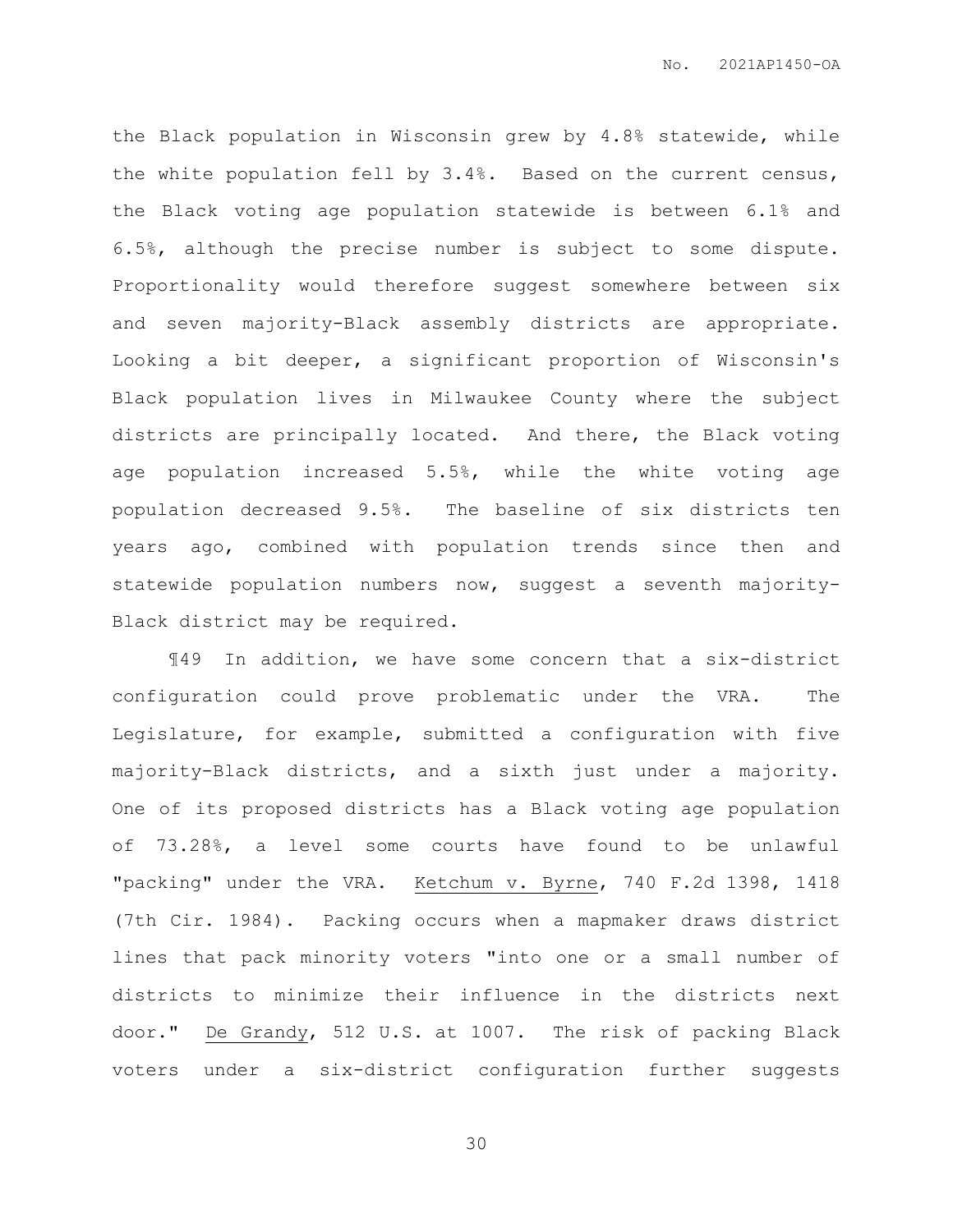drawing seven majority-Black districts is appropriate to avoid minority vote dilution.

¶50 Viewing the totality of the circumstances, we see good reasons to conclude a seventh majority-Black assembly district may be required. To be clear, the VRA does not require drawing maps to maximize the number of majority-minority districts, and we do not seek to do so here. See De Grandy, 512 U.S. at 1016- 17. Rather, on this record, we conclude selecting a map with seven districts is within the leeway states have to take "actions reasonably judged necessary" to prevent vote dilution under the VRA. Cooper, 137 S. Ct. at 1472.

¶51 Based on the foregoing, we conclude the Governor's legislative maps comply with all relevant legal requirements. Because they are also the maps that produce the least change from the previously enacted maps, we adopt them.

### IV. CONCLUSION

¶52 To remedy the unconstitutional malapportionment of the 2011 congressional and state legislative maps, we adopt the Governor's proposed congressional and state legislative maps. Beginning with the August 2022 primary elections, the Wisconsin Elections Commission is enjoined from conducting elections under the 2011 maps and is ordered to implement the congressional and legislative maps submitted by Governor Evers for all upcoming elections. This order shall remain in effect until new maps are enacted into law or a court otherwise directs.

*By the Court.*——Relief granted.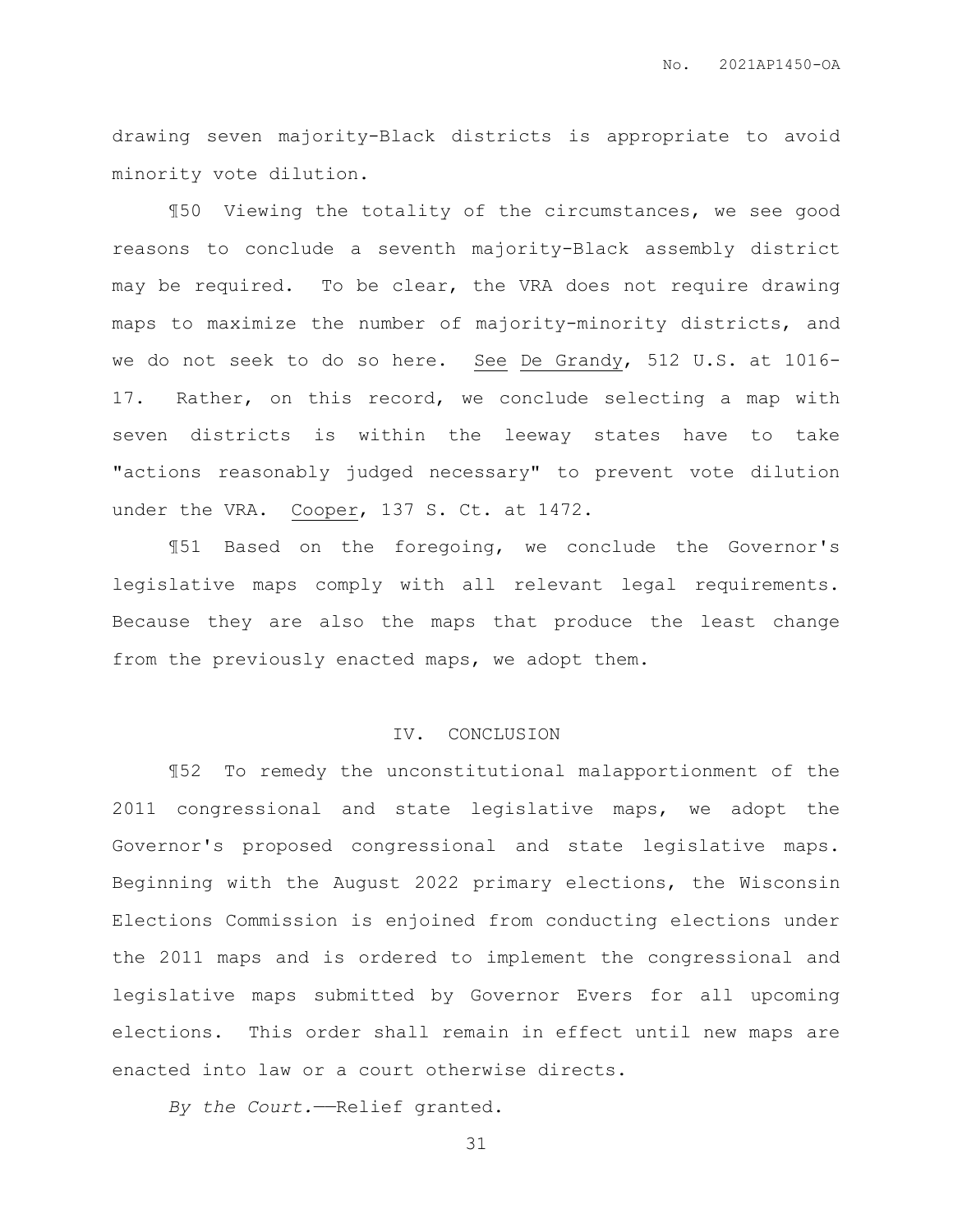¶53 ANN WALSH BRADLEY, J. *(concurring).* I join the majority opinion, which selects the Governor's congressional and state legislative maps, not because I approve of the "least change" approach. I do not.

¶54 Having previously voiced my dissent to the adoption of that approach, a majority of the court in a prior order nevertheless embraced "least change" as the framework that would govern the proceedings in this case. Circumscribed by that decision and the parties' reliance upon it when crafting their submissions, I join today's majority opinion because the Governor's maps adhere most closely to the court's earlier directive. Accordingly, I respectfully concur.

I

¶55 This case came to us as an original action petition filed before the legislature and Governor had even acted on any redistricting legislation. I joined the dissent from the order granting the petition due to the myriad "reasons for preferring a federal forum" and because this court had "no experience in drawing district maps." Johnson v. Wis. Elections Comm'n, No. 2021AP1450-OA, unpublished order, at 16, 18 (Wis. Sept. 22, 2021, amended Sept. 24) (Dallet, J., dissenting).

¶56 The court then solicited briefing from the parties on several topics, ranging from procedure to substance to timing. Specifically, the court sought the parties' input on how it should conduct these proceedings, what criteria it should consider, and when final maps should be in place.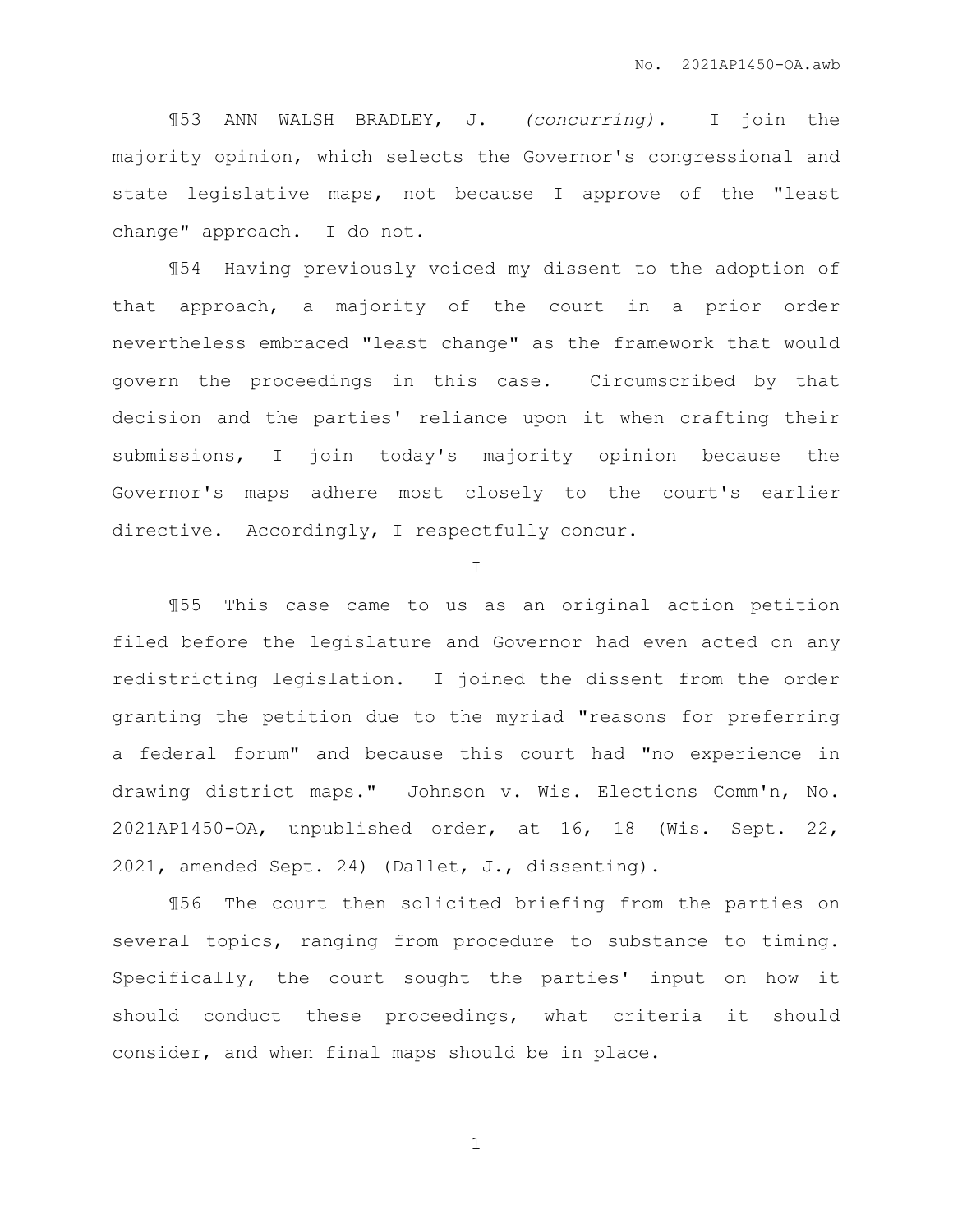¶57 After redistricting legislation was passed by the legislature and vetoed by the Governor, thus failing the political process, a majority of the court advised that it would apply the "least change" approach to reapportion Wisconsin's congressional and state legislative districts in light of the 2020 census. That is, the existing maps would serve as a template and this court would implement "only those remedies necessary to resolve constitutional or statutory deficiencies." Johnson v. Wis. Elections Comm'n, 2021 WI 87, ¶72, 399 Wis. 2d 623, 967 N.W.2d 469; see also id., ¶85 (Hagedorn, J., concurring). I again joined the dissent from this decision because it had "potentially devastating consequences for representative government in Wisconsin." Id., ¶88 (Dallet, J., dissenting). We then received initial map submissions followed by additional rounds of briefing, culminating in over five hours of oral argument.

#### II

¶58 The shortcomings of "least change" were on display throughout these proceedings. For example, "least change," as set forth in the court's prior order, is unmoored from any legal requirement for redistricting. The parties struggled with reconciling it with the United States Constitution, Wisconsin Constitution, and Voting Rights Act.

¶59 Further, beyond core retention, it was unclear if some metrics would carry more weight than others. Throughout briefing and oral argument, the "least change" approach did not and could not offer an explanation for the tradeoffs and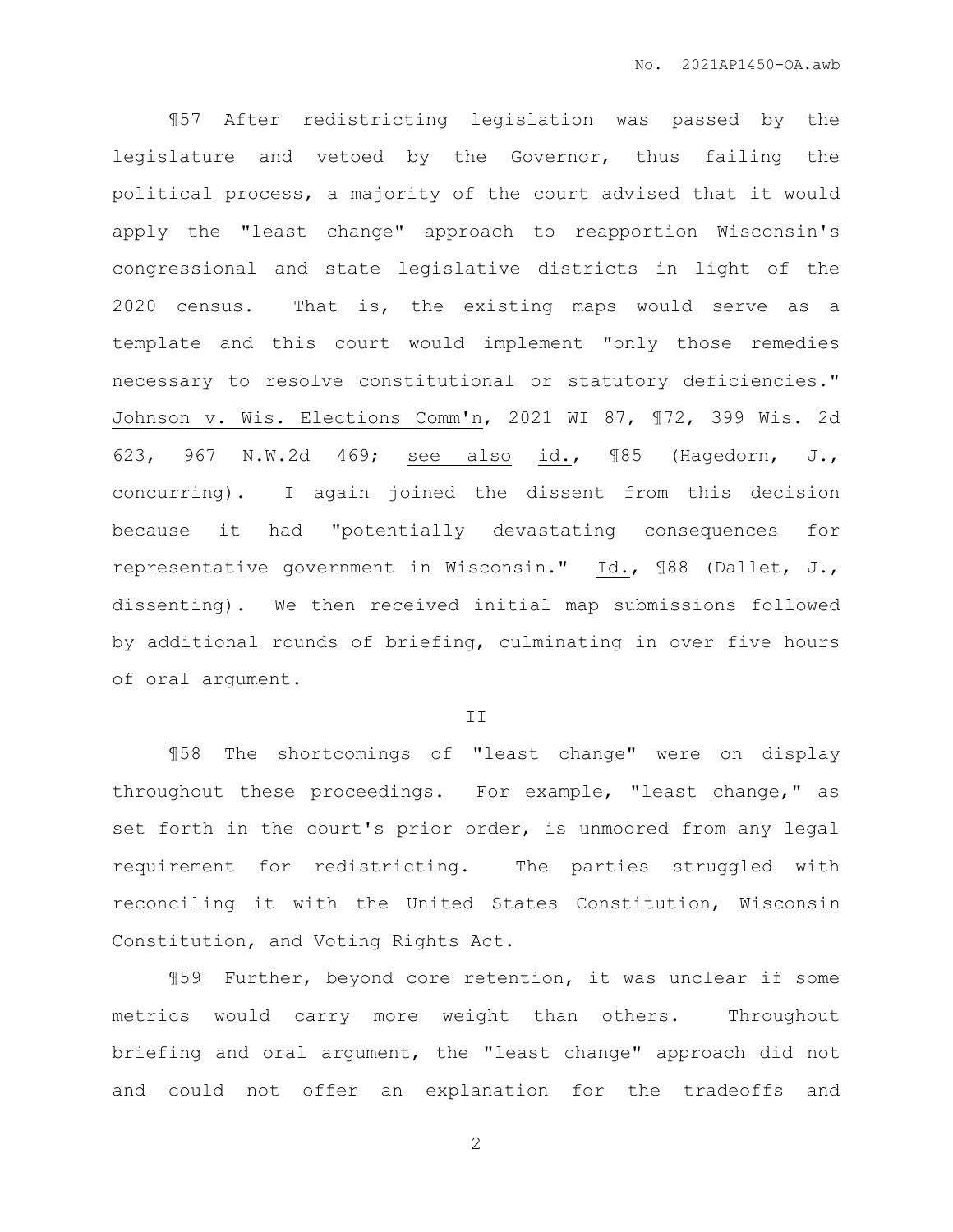discretionary decisions that are intrinsic to map-drawing. If this process has shown us anything, it is that the court should depart from the "least change" approach if and when redistricting arrives before it in the decades to come.

¶60 Although some advance that "least change" is an apolitical approach, this court recognized that redistricting is "inherently political" when it previously (and wisely) refrained from jumping into the fray. Jensen v. Wis. Elections Bd., 2002 WI 13, ¶10, 249 Wis. 2d 706, 639 N.W.2d 537. It dictates where candidates can run for office and for whom voters can cast their vote. The process affords the chance to "restore the core principle of republican government, namely, that voters should choose their representatives, not the other way around." Ariz. State Legislature v. Ariz. Indep. Redistricting Comm'n, 576 U.S. 787, 824 (2015) (internal citation omitted).

¶61 The people of Wisconsin deserve both a fair process and fair maps. We have cautioned that "[j]udges should not select a plan that seeks partisan advantage." Jensen, 249 Wis. 2d 706, ¶12 (quoting Prosser v. Elections Bd., 793 F. Supp. 859, 867 (W.D. Wis. 1992)). Here, the "least change" approach necessarily enshrines the partisan advantage adopted by the political branches ten years ago. Its application undermines, rather than fulfills, the promise of a truly representative government.

¶62 That being said, I am bound by the court's earlier determination in this case. Although I disapprove of the "least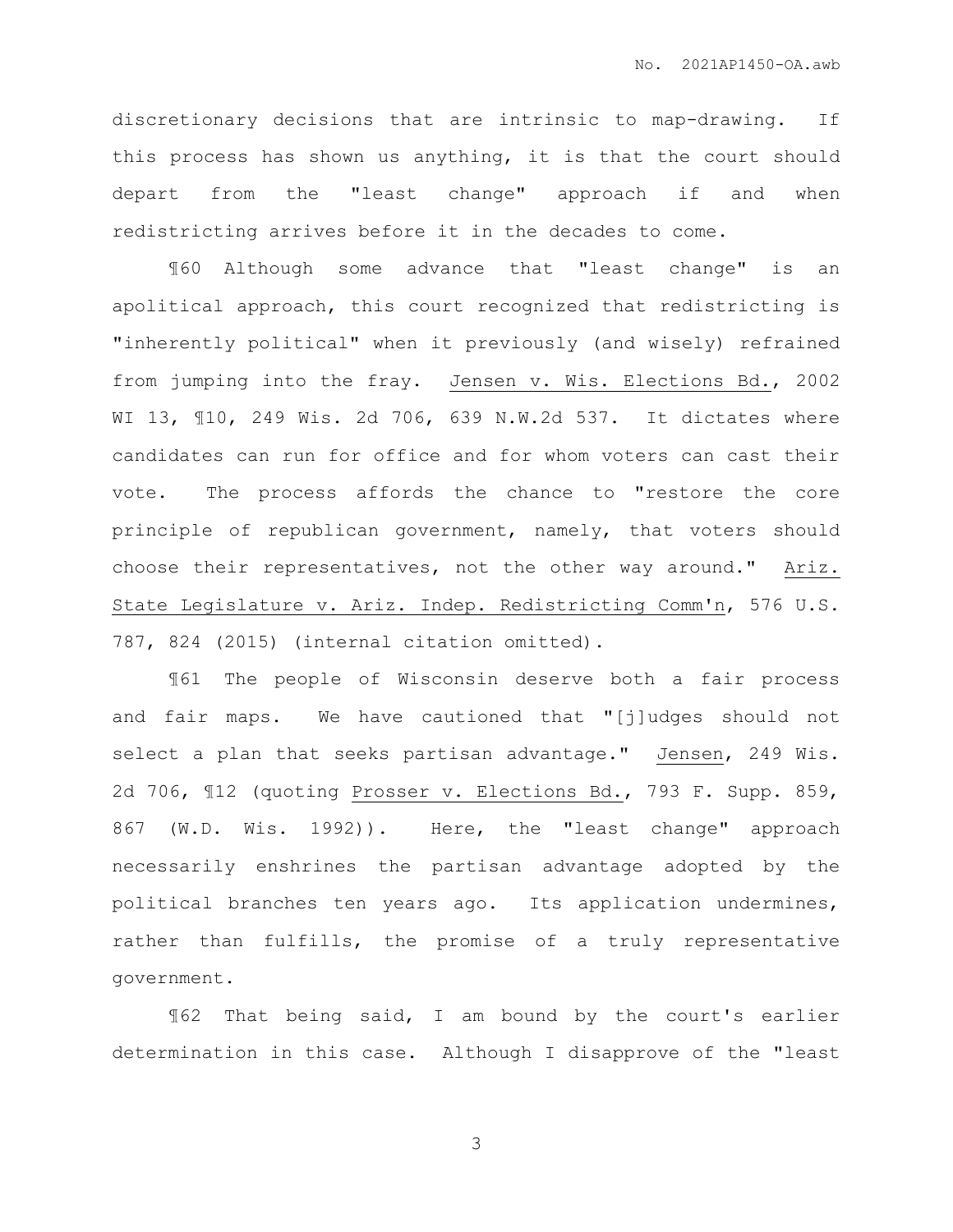change" approach, I am limited by that prior determination and obligated to apply it here.

¶63 Indeed, a majority of the court previously placed limitations on the parties' submissions by setting forth general criteria to be employed. The parties relied on those limitations when preparing their maps and arguments. Because they were directed to use a "least change" approach, the parties did not sufficiently argue any other standard for distinguishing between the submitted maps. Furthermore, the submitted maps may have been far different had the parties known this court would entertain criteria other than "least change" as preeminent. Thus, as the majority opinion well explains, the Governor's maps adhere most closely to the court's prior order.

¶64 I therefore join the majority opinion in its entirety and respectfully concur.

¶65 I am authorized to state that Justices REBECCA FRANK DALLET and JILL J. KAROFSKY join this concurrence.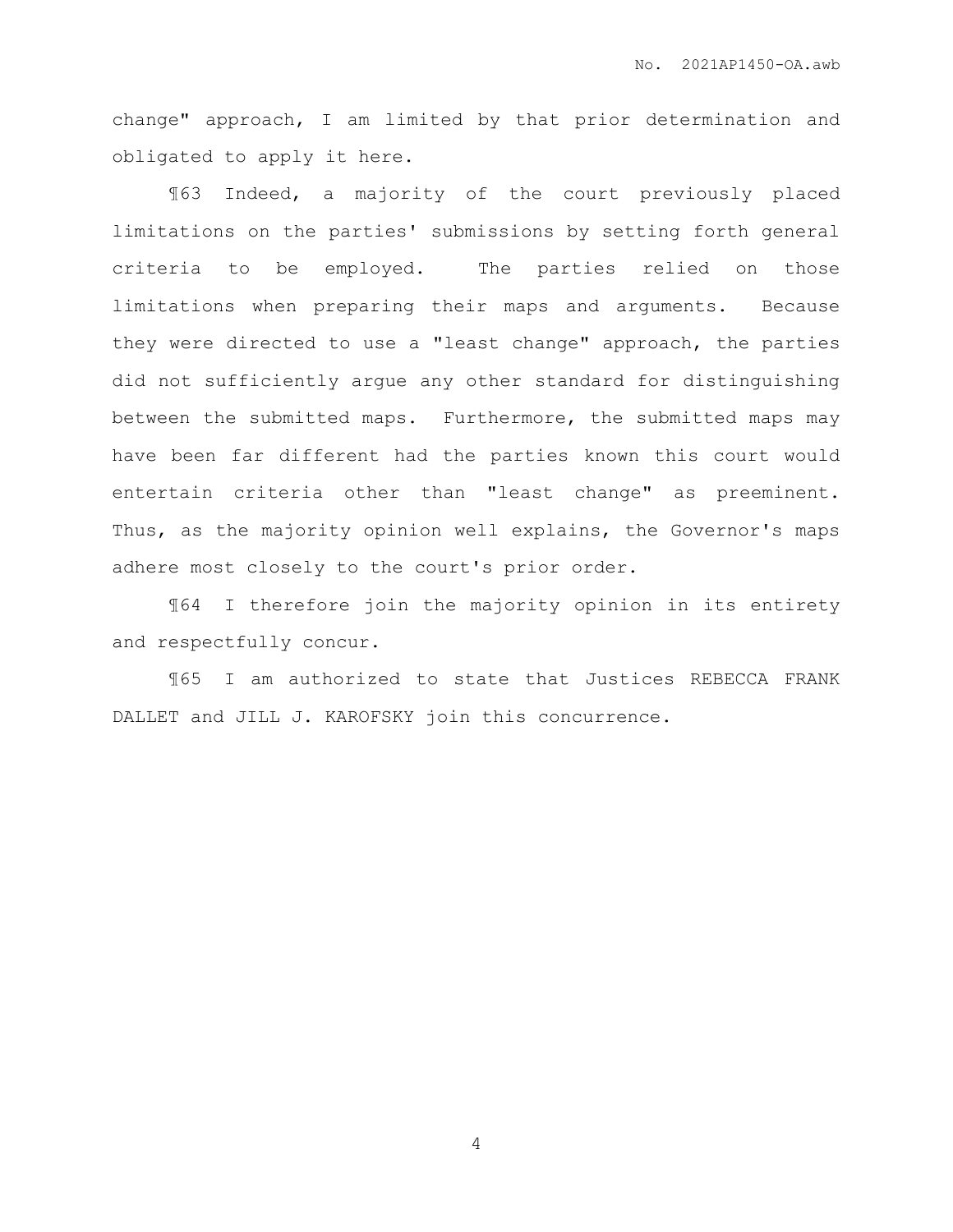¶66 ANNETTE KINGSLAND ZIEGLER, C.J. *(dissenting).* The majority opinion demonstrates a complete lack of regard for the Wisconsin Constitution and the Equal Protection Clause. Short on legal analysis and long on ipse dixit, the majority opinion amounts to nothing more than an imposition of judicial will. The majority deems the language of the Wisconsin and United States Constitutions to be mere policy. I dissent because here, the majority's decision to select Governor Tony Evers' maps is an exercise of judicial activism, untethered to evidence, precedent, the Wisconsin Constitution, and basic principles of equal protection. Even those in the majority recognize that that there exists a "struggle[]" to reconcile the least change approach they adopt with the United States Constitution, Wisconsin Constitution, and the Voting Rights Act ("VRA").<sup>1</sup> Concurrence, ¶58.

<sup>&</sup>lt;sup>1</sup> Three of the four justices in the majority would have preferred the federal courts to have drawn the maps for Wisconsin. See Johnson v. Wis. Elections Comm'n, No. 2021AP1450-OA, unpublished order (granting petition for leave to commence original action), at 15-18 (Wis. Sep. 22, 2021) (Dallet, J., dissenting) (explaining the advantages of federal court litigation and concluding that the court should not have accepted this original action). They clearly disagree with the least change approach, and the concurrence is far from a wholesale endorsement of the analysis in the majority opinion, which adopts its own version of least change. See concurrence, ¶¶53-64. Those three justices assert there was a "struggle[]" the parties were forced to confront when attempting to reconcile least change with the United States Constitution, the Wisconsin Constitution, and the VRA. Id., 158. Yet the majority opinion neither recognizes nor resolves any "struggle[]" that exists between its version of least change and the law. This calls into question whether the majority opinion is really a lead opinion with only Justice Hagedorn fully adopting the reasoning therein. Id.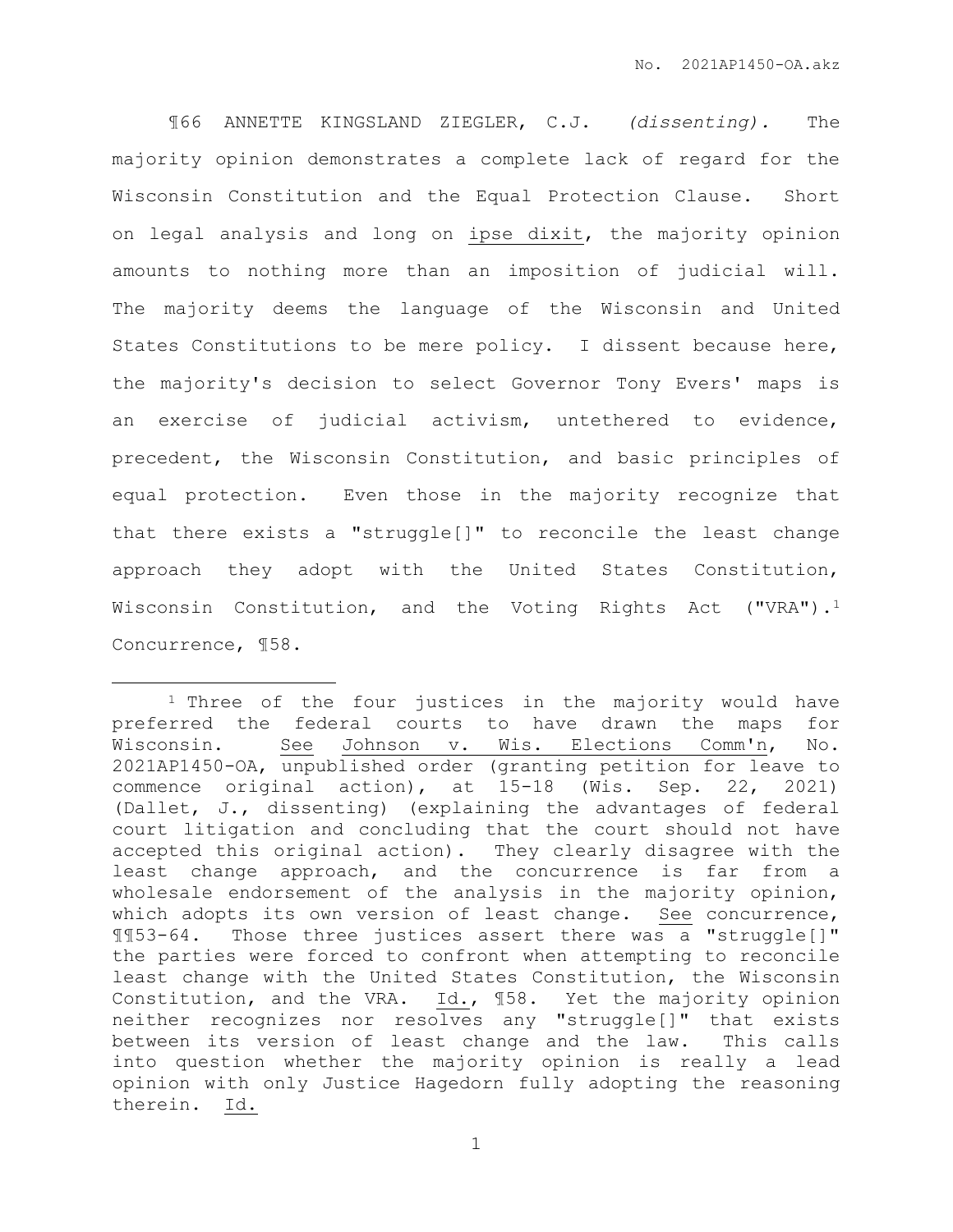¶67 Lacking in substantive legal analysis, the majority is imbued with personal preference. The majority disrespects the VRA and instead cabins voters for purportedly "good reasons" in districts based solely on race, which is nothing short of a violation of the Equal Protection Clause. But to the majority, the Equal Protection Clause is a mere box to check, a speedbump on the path to dividing Wisconsin into racial categories. Not one case cited by the majority supports its race-based determination.2 Moreover, the majority implements a previously unknown, judicial test: "core retention." Because the majority's adoption of the Governor's maps is unconstitutional, and conflicts with the record and well-established jurisprudence, I must dissent.

¶68 For the reasons explained below, I conclude that the court should have adopted the maps submitted by the Wisconsin Legislature ("the Legislature") and Congressmen Glenn Grothman, Mike Gallagher, Bryan Steil, Tom Tiffany, and Scott Fitzgerald ("the Congressmen"), or in the alternative, the maps submitted by the Citizen Mathematicians and Scientists ("CMS"). The court could have also drawn its own maps or directed the parties to submit new maps that had record support and complied with the law. The maps submitted by the Governor are unconstitutional and fatally flawed.

 $\overline{a}$ 

<sup>&</sup>lt;sup>2</sup> See Cooper v. Harris, 581 U.S. \_\_\_, 137 S. Ct. 1455 (2017); Shaw v. Hunt, 517 U.S. 899 (1996); League of United Latin Am. Citizens v. Perry, 548 U.S. 399 (2006) ("LULAC"); Johnson v. De Grandy, 512 U.S. 997 (1994). VRA caselaw, including these precedents, are discussed in greater detail in Section II.A, infra.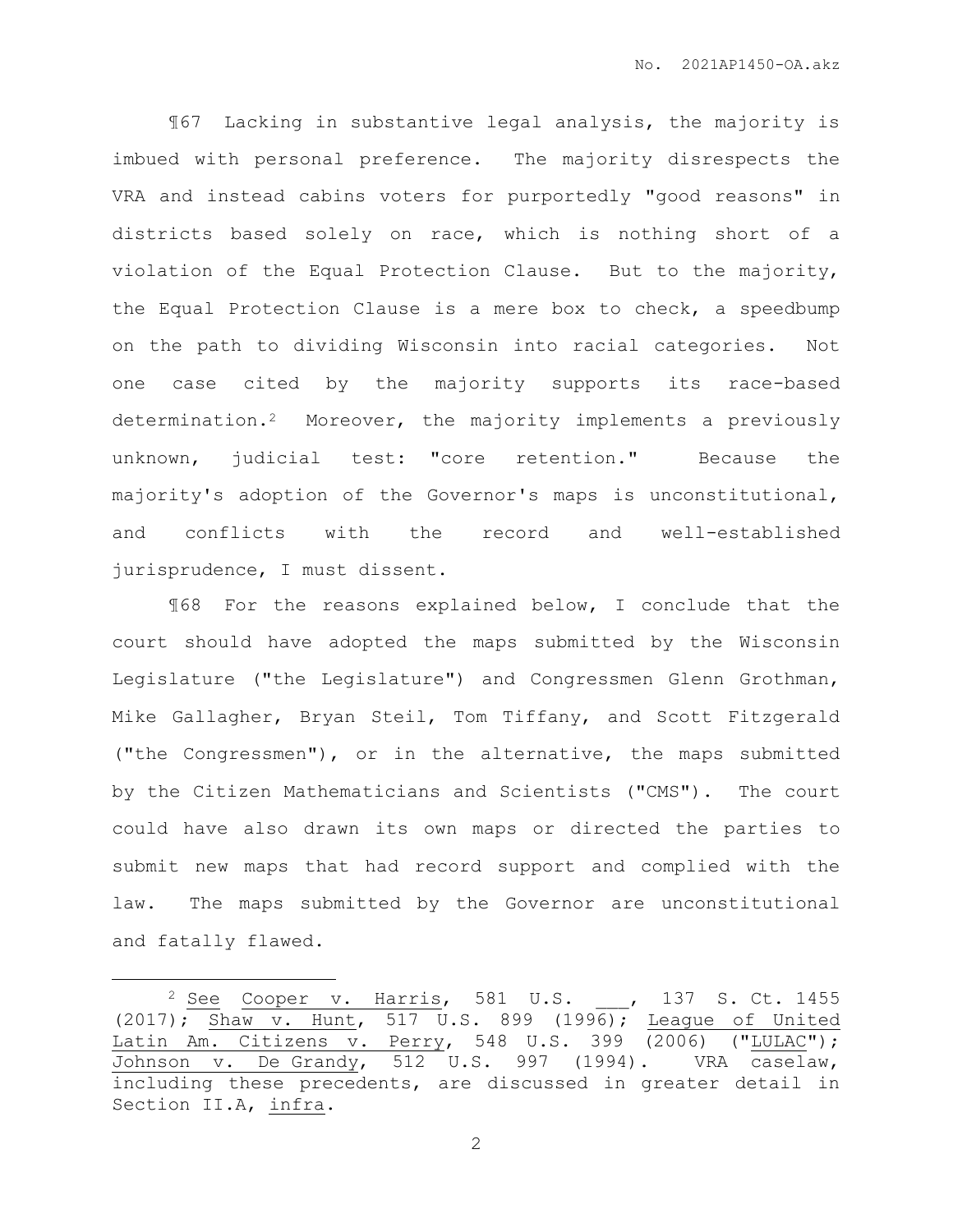### I. SUMMARY

A. No Support For Drawing Districts On The Basis Of Race.

¶69 Because the Governor has not demonstrated a VRA violation, there can be no race-based remedy, let alone one constructing a new district and changing six others in Milwaukee to include exactly 51% black populations. It is undisputed that the Legislature's maps and the maps submitted by CMS are the only race-neutral maps submitted. Either performs better than the Governor's maps under the constitution and the law. Alternatively, we could design or draw our own maps, or combine positive characteristics of several maps. Further, we could have requested additional briefing to direct the parties, or the Legislature or Governor specifically, to improve their maps and provide greater record justification for their decisions. We now are the map drawers, we are the government actors, and we are the ones that must satisfy strict scrutiny by using racial classifications. It is our duty to be responsible to the law.

¶70 The majority adopts the Governor's maps, which unambiguously divided districts in the Milwaukee area on the basis of race alone. The only valid justification for doing this is if a VRA violation were shown, requiring a race-based remedy. Completely absent, however, is any demonstration of a VRA violation. Without a violation, there can be no remedy because to take race-based action would violate the Equal Protection Clause. In other words, a VRA remedy is constitutionally permissible only as required to remedy a VRA violation. Stated even differently, specific evidence must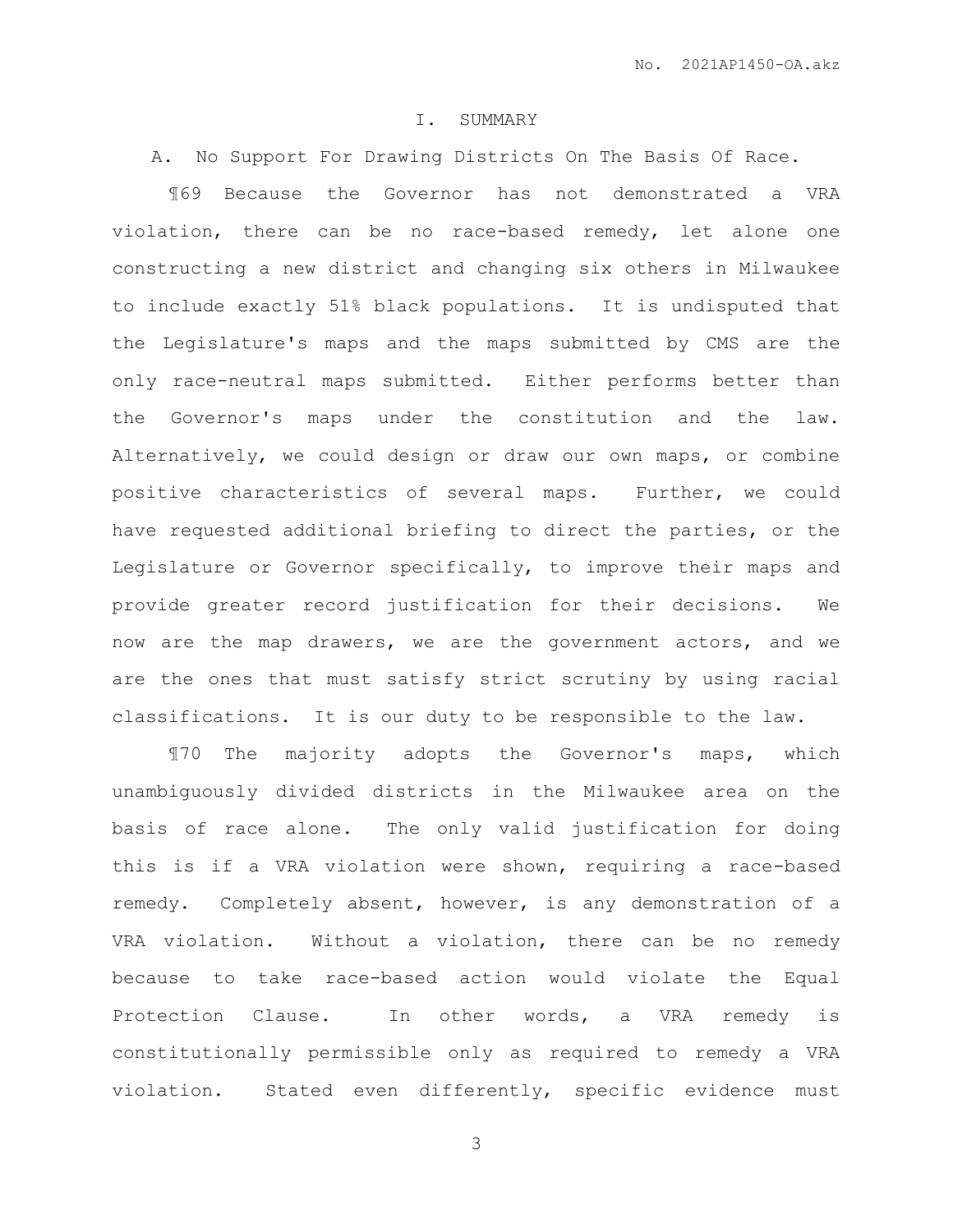demonstrate that white voters block a minority group's vote, and due to a variety of local conditions the minority group does not have the opportunity to effectively participate in democratic elections, inside a district or area where a minority could be made into an effective electoral majority. District-specific evidence must demonstrate that the majority-minority group is unable to elect the candidate of its choice in a specific district. We have exactly zero evidence of any such thing happening in these districts in Milwaukee. There is zero evidence on the conditions and environment of local communities warranting a race-based remedy. Yet, the majority incorrectly surmises that there is "good reason" to nonetheless invent this remedy.

¶71 The parties were free to engage in discovery, depose experts, and gather the requisite information to advocate for their positions. The Governor completely failed to evidence any factual support for his race-based designs. The only party that even attempted to provide the evidence sufficient to justify a race-based remedy, the Black Leaders Organizing for Communities ("BLOC"), agrees that when examining the existing record, the Governor's maps do not comply with the VRA, and are thus unconstitutional.

¶72 Nonetheless, the majority places its imprimatur on the Governor's maps, which carve seven Assembly districts with populations that are curiously at almost exactly 51% African-American populations. His maps reduce, not increase, the minority percentage in most majority-minority districts. His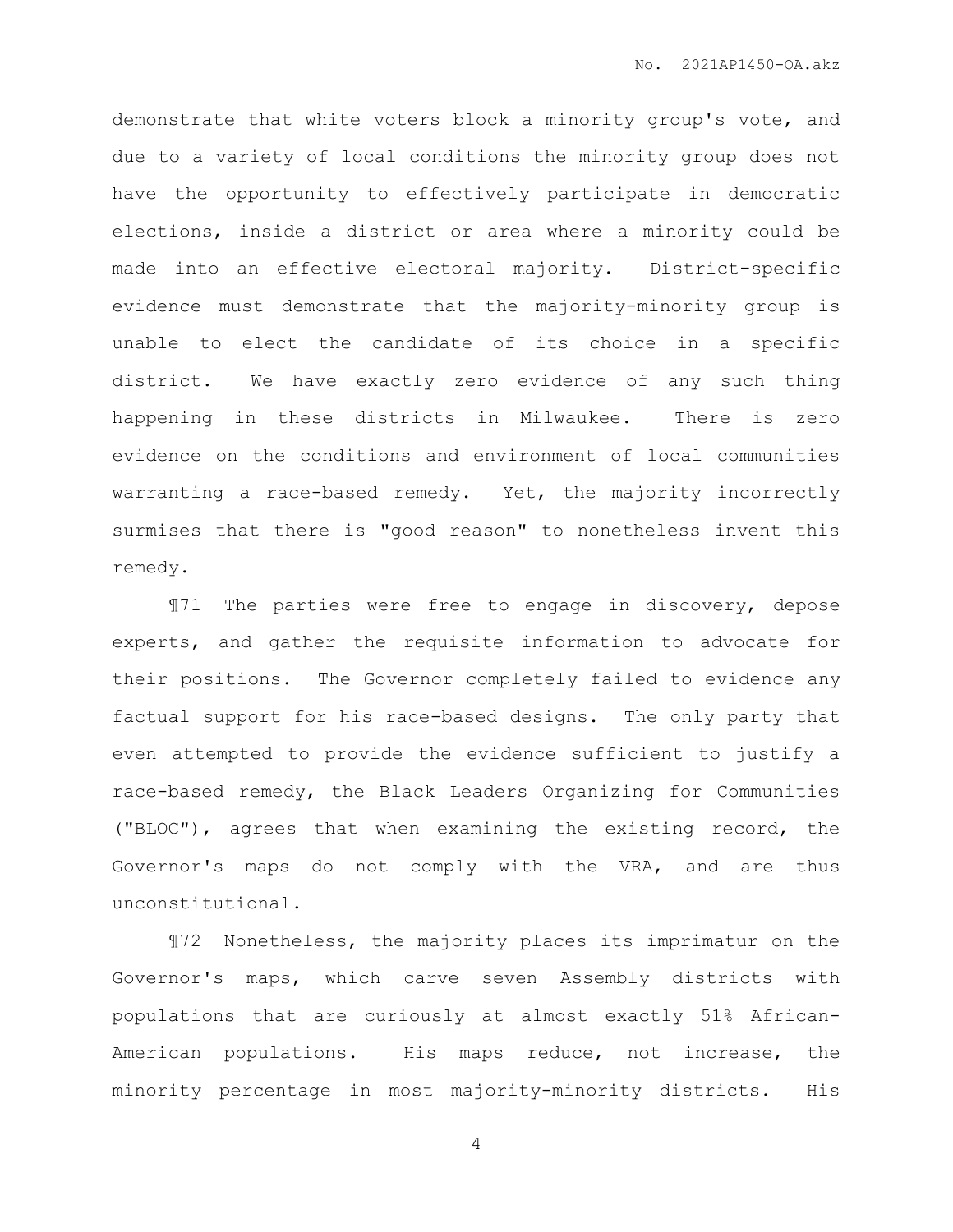maps add what was referred to in VRA parlance as "white filler,"3 to these districts. The majority cites no support for its VRA remedy that adds white voters and reduces black voter percentage.

¶73 The majority fails to follow VRA jurisprudence and instead the majority invents a new, heretofore unknown standard, evolved from its own creation of the law and relying heavily on alleged party concessions, not evidence. So says the majority, if there are "good reasons" to create race-based districts, the court is endowed with the authority to do as it wishes, regardless of the complete lack of evidence to support any VRA violation. Tellingly, the majority engages in no substantive strict scrutiny analysis of the racial assignment of Milwaukee voters, even though such scrutiny is required as a part of the legal analysis.

B. Least Change Is Not Core Retention.

¶74 In our November 30, 2021 opinion in this case, we concluded that our "judicial remedy should reflect the least change necessary for the maps to comport with relevant legal requirements." Johnson v. Wis. Elections Comm'n, 2021 WI 87, ¶¶24-63, 72, 399 Wis. 2d 623, 967 N.W.2d 469. Nowhere in that opinion did we use the phrase "core retention". Not only were the parties not advised that core retention would be the decisive factor in the court's decision, but the parties were explicitly "invited" by the concurrence to consider factors

 $\overline{a}$ 

<sup>3</sup> Counsel from CMS at oral argument explained how map drawers construct majority-minority districts when considering race.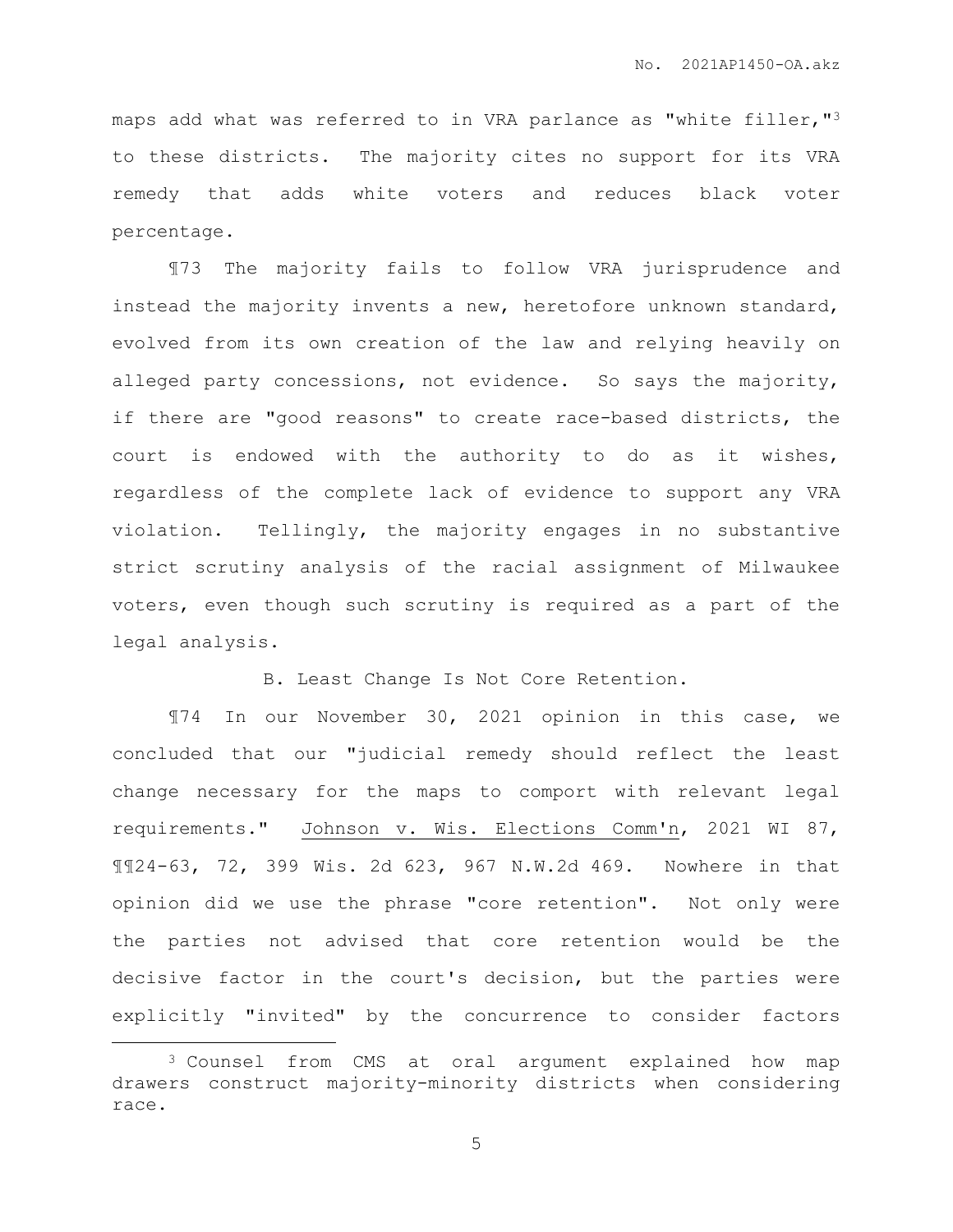wholly unrelated to least change.4 Johnson, 399 Wis. 2d 623, ¶¶83, 87 (Hagedorn, J., concurring) (noting that "traditional redistricting criteria" would assist in the selection of maps). The concurrence, which received no votes in support, was perfectly free to include core retention in its analysis. It did not, and for a very simple reason: no one, neither among the parties nor the court, understood core retention was the sole factor for determining least change and further, for selecting maps. The core retention analysis in the majority is an invention, made after-the-fact to justify a policy preference.

¶75 The law instructs us to consider more than one number: population deviation and local government divisions, fundamentally underlie the validity of any core retention number. Even so, the Governor's core retention numbers are worse than the Legislature's in the Wisconsin Senate. While the Governor's maps move fewer individuals overall, those same maps have inordinately high population deviations among districts, far greater than the deviations in the Legislature's maps. The Governor's maps also divide an extraordinary number of local communities, orders of magnitude more than the Legislature's maps. We are constitutionally required to minimize population deviations and local government splits. Given this significant constitutional interest, we should adopt either the

 $\overline{a}$ 

<sup>4</sup> Sitting as a court of seven, the concurrence had no authority to alone direct the court's business. For further explanation on the November 30 concurrence, see footnote 19, infra.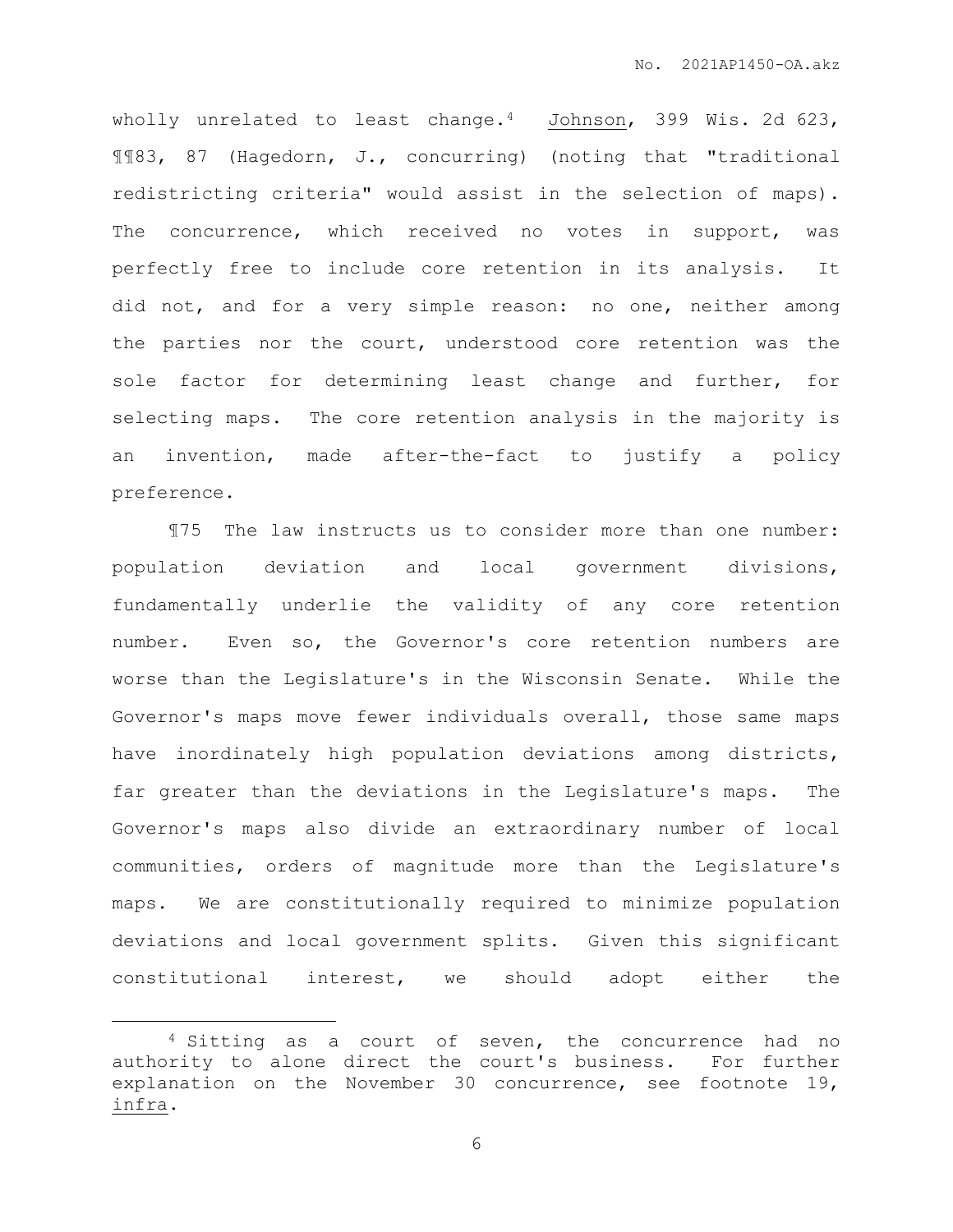Legislature's or CMS's maps, which score the best out of all the submitted maps, or the court should create a map out of the best of each.

¶76 We were tasked with selecting legislative and congressional maps that best conform with the law while also making as little change as possible to existing district lines. We accepted another round of briefing and expert reports, and we held over five hours of oral argument. Despite this extensive opportunity to prepare, Governor Tony Evers presented maps that had marked population deviation and divided dozens and dozens of local municipalities.

C. The Governor's Congressional Maps Are Unconstitutional.

¶77 Knowing that the Legislature and the Congressmen intended to submit legislative and congressional maps that were already passed by the Wisconsin Legislature in 2021, the Governor simply designed maps that met his own partisan ends, which appear to be based solely on core retention. In so doing, the Governor substantially increased population deviation and local government splits and engaged in an unsubstantiated racial gerrymander. In other words, the Governor inflated the core retention number at the expense of the Wisconsin public. Inexplicably, the majority now adopts the Governor's maps in full, resting entirely on "core retention" as determinative.

¶78 The court refused to allow the Congressmen to submit amended maps, conflicting with our duty to consider all available information and the fact that other parties, including the Governor, were permitted to amend their maps. Nonetheless,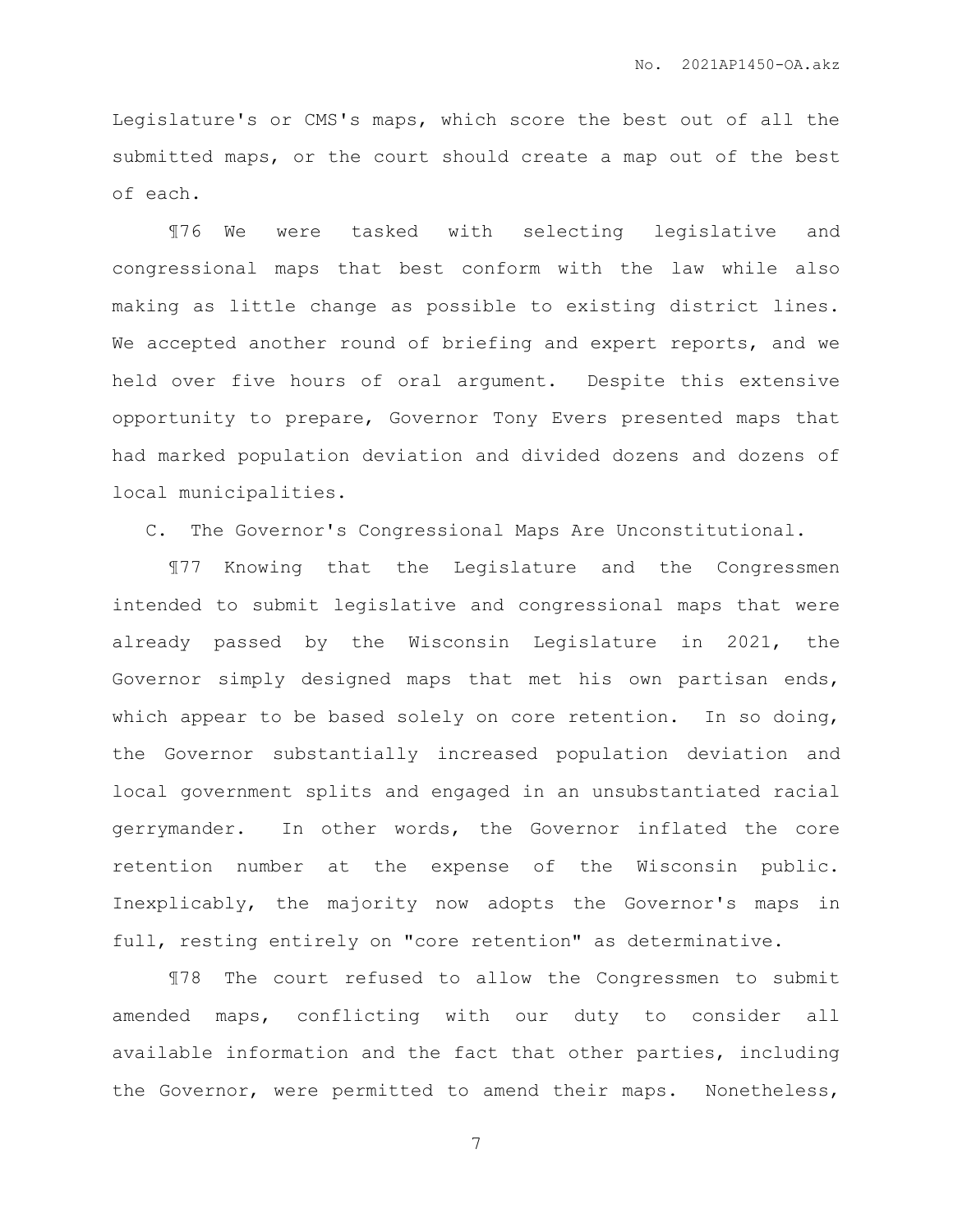the Governor has a greater population deviation, and under wellestablished constitutional law, there is no de minimus deviation for congressional districts. The Governor explained that his deviation was caused by his lack of understanding that a lower deviation was required. But carelessness is not a valid justification for excessive deviation. The Governor's (and now Wisconsin's) congressional maps are unconstitutional. The court should have adopted the Congressmen's map, or in the alternative CMS's map, which includes the lowest deviation available, and are both least change.

### II. STATE LEGISLATIVE MAPS

¶79 In our November 30 opinion, we indicated that any map would need to comply with federal and state legal requirements and be the least change possible to existing legislative districts. Six parties submitted maps for the Wisconsin Senate and Assembly: the Legislature, CMS, the Hunter Intervenor-Petitioners ("Hunter"), Senator Janet Bewley, the Governor, and BLOC. The maps submitted by the Legislature and CMS achieve minimal changes to existing district lines while best complying with the demands of the Wisconsin Constitution and federal law. For the most part, the parties argued for the adoption of either the Legislature's or the Governor's maps.

A. The Equal Protection Clause And The VRA

¶80 The maps adopted by the majority are nothing short of a racial gerrymander, and the Governor failed to present any material evidence warranting this substantial departure from the principles of equal protection.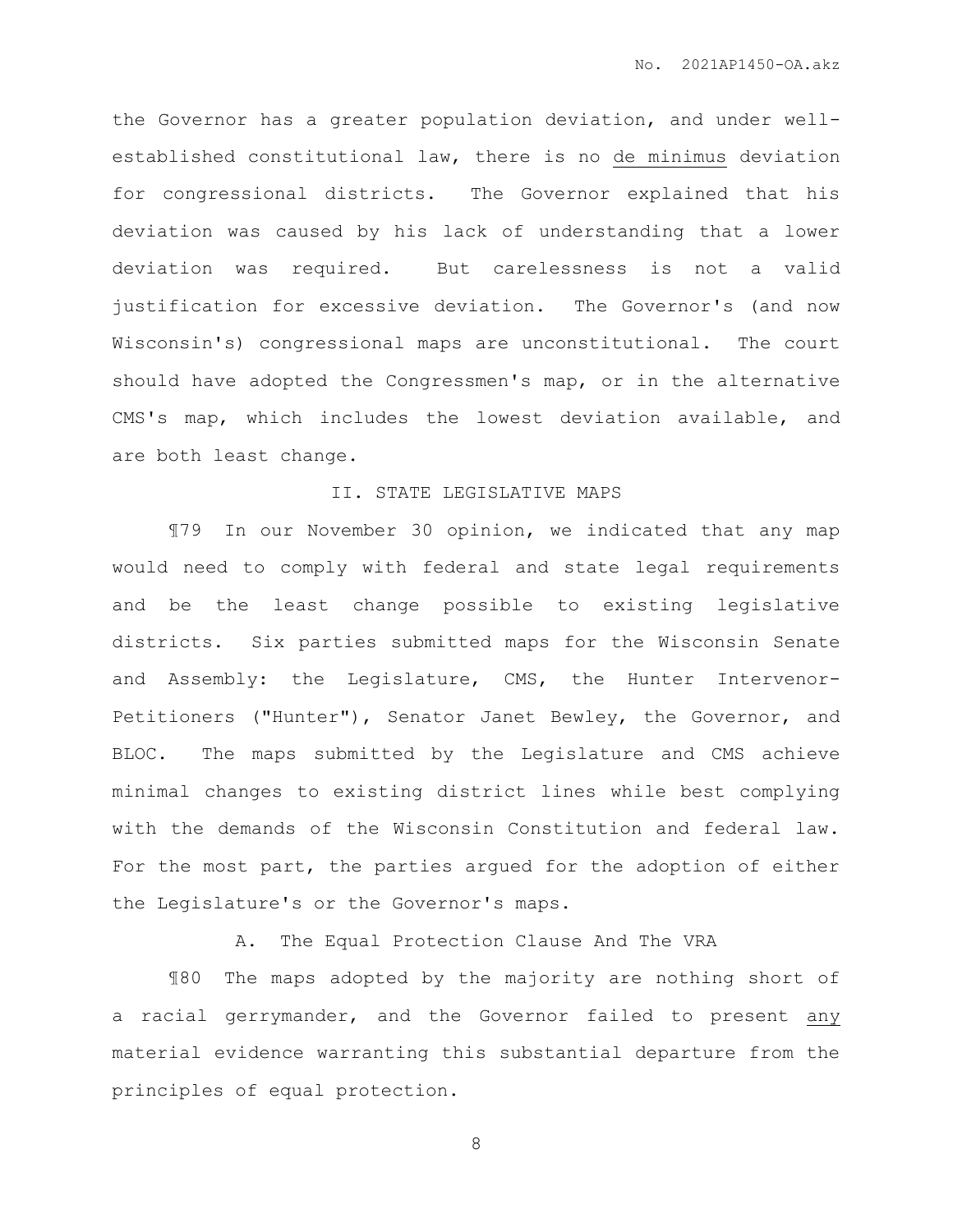¶81 Fatally, the majority provides at most a cursory analysis on the VRA and the Equal Protection Clause, mustering a mere five pages to apply an incredibly important and complex area of law. See Ipse Dixit, Oxford English Dictionary (2022) ("An unproved assertion resting on the bare authority of some speaker."). Just as BLOC warned, the majority's VRA analysis is woefully inadequate at best. Its use of an aggressive racebased remedy for no showing of a VRA violation, simply because it can, is untenable and legal error.

¶82 The majority's use of race to draw seven baremajority-minority districts undermines that which the VRA was properly meant to correct. It utilizes racial categories to move minority voters into newly created districts, with newly defined constituencies, which could not have been reasonably created using traditional race-neutral redistricting methods. Notably, the majority cites broad quotes taken from United States Supreme Court precedent, but it conspicuously omits any detailed description of the facts and outcomes of those cases, i.e., what those cases actually stand for.<sup>5</sup> No real attempt at grappling with the vast nuances of VRA caselaw, from lower courts to the United States Supreme Court, was given. By

 $\overline{a}$ 

<sup>5</sup> For instance, the majority cites Cooper, 137 S. Ct. 1455, Shaw v. Hunt, 517 U.S. 899, LULAC, 548 U.S. 399, De Grandy, 512 U.S. 997. In Cooper and Shaw, the Court struck down race-based district maps under the Equal Protection Clause due to the lack of support for VRA compliance. In LULAC, the Court found that maps drawn in Texas lacked support under the VRA, and in De Grandy, the Court held that the VRA did not apply at all, where a plaintiff sought maximization of majority-minority districts. A more complete analysis on the VRA is provided below.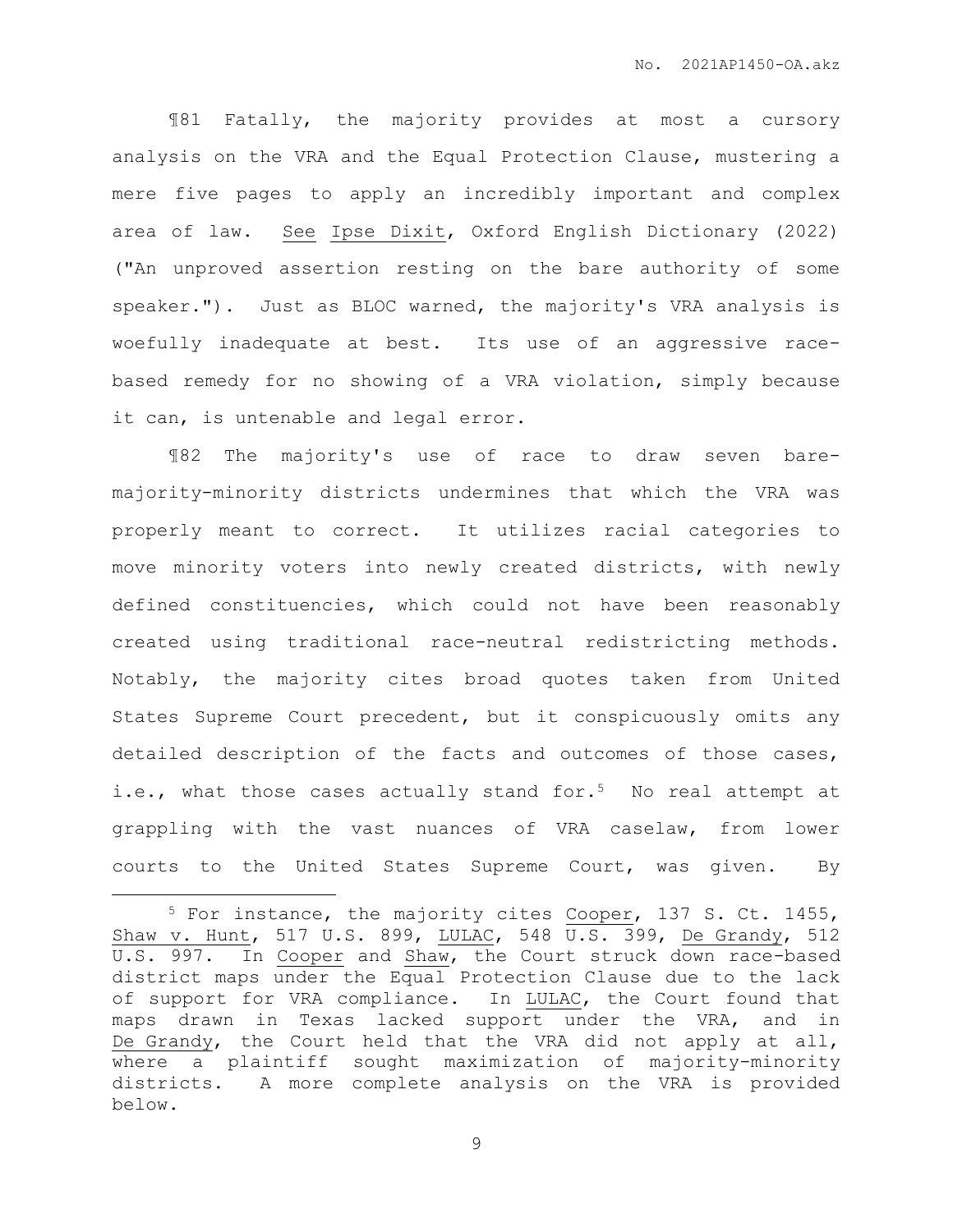adopting the Governor's maps, the majority is now bringing to the fore the incendiary and constitutionally suspect category of race. The majority has a legal responsibility to more fully and thoroughly explain itself. Below, I attempt to fill the void in substance the majority leaves for future courts and the public.

¶83 What's next? Perhaps a federal court challenge before the United States Supreme Court.<sup>6</sup> Although braving a face of finality, the majority opinion practically begs that the adopted maps be subject to further litigation.

¶84 I first discuss the legal background of the Equal Protection Clause, and then turn to a discussion on the VRA and its application to this case.

1. The Equal Protection Clause

<sup>6</sup> The parties to this lawsuit were given the opportunity to present evidence, advance support for their favored maps, and critique and oppose the maps ultimately adopted. The next step for the case is appeal to the United States Supreme Court. See Coleman v. Thompson, 501 U.S. 722, 730 (1991) (explaining that the Supreme Court "reviews a state court decision on direct review pursuant to 28 U.S.C. § 1257"). The parties are precluded from relitigating this case in a separate federal lawsuit. Migra v. Warren City Sch. Dist. Bd. of Educ., 465 U.S. 75, 81 (1984) (explaining that "a federal court must give to a state-court judgment the same preclusive effect as would be given that judgment under the law of the State in which the judgment was rendered"); Wickenhauser v. Lehtinen, 2007 WI 82, ¶22, 302 Wis. 2d 41, 734 N.W.2d 855 (stating the elements of claim preclusion). "Congress had empowered only [the United States Supreme] Court to exercise appellate authority to reverse or modify a state-court judgment." Exxon Mobil Corp. v. Saudi Basic Indus. Corp., 544 U.S. 280, 284 (2005). Further, under the "Rooker-Feldman" doctrine, "cases brought by state-court losers complaining of injuries caused by state-court judgments rendered before the district court proceedings commenced and inviting district court review and rejection of those judgments" fall outside federal district courts' subject matter jurisdiction. Lance v. Dennis, 546 U.S. 459, 464 (2006).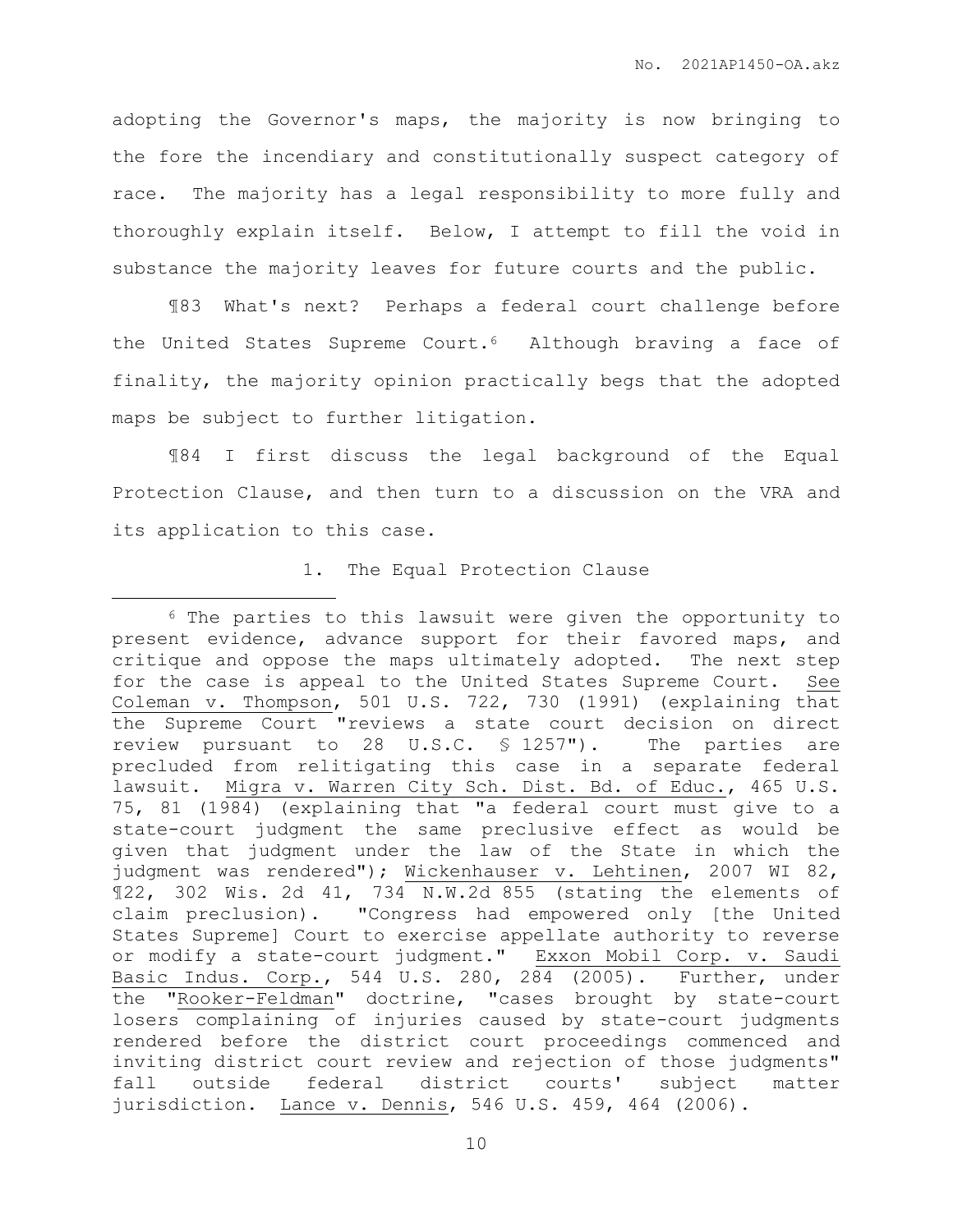¶85 Recognizing the deeply American value that individuals should be equally protected under the law, the United States Supreme Court has repeatedly held that government cannot sort or distinguish individuals on the basis of race without extraordinary justifications. "Distinctions between citizens solely because of their ancestry are by their very nature odious to a free people, and therefore are contrary to our traditions and hence constitutionally suspect." Fisher v. Univ. of Texas, Austin, 570 U.S. 297, 309 (2013) (citations and quotations omitted). The Court has recognized that government-sanctioned distinctions "threaten to stigmatize individuals by reason of their membership in a racial group and to incite racial hostility." Shaw v. Reno, 509 U.S. 630, 643 (1993). "Because racial characteristics so seldom provide a relevant basis for disparate treatment, the Equal Protection Clause demands that racial classifications be subjected to the most rigid scrutiny." Fisher, 570 U.S. at 309-10 (cleaned up). Classifications based on race "are constitutional only if they are narrowly tailored to further compelling governmental interests." Grutter v. Bollinger, 539 U.S. 306, 326 (2003). This is a "searching judicial inquiry," id., that rejects "any but the most exact connection between justification and classification." Parents Involved in Community Schools v. Seattle Sch. Dist. No. 1, 551 U.S. 701, 720 (2007) (quotations removed).

¶86 The Supreme Court has understood the pernicious nature of dividing up individuals into legislative districts based on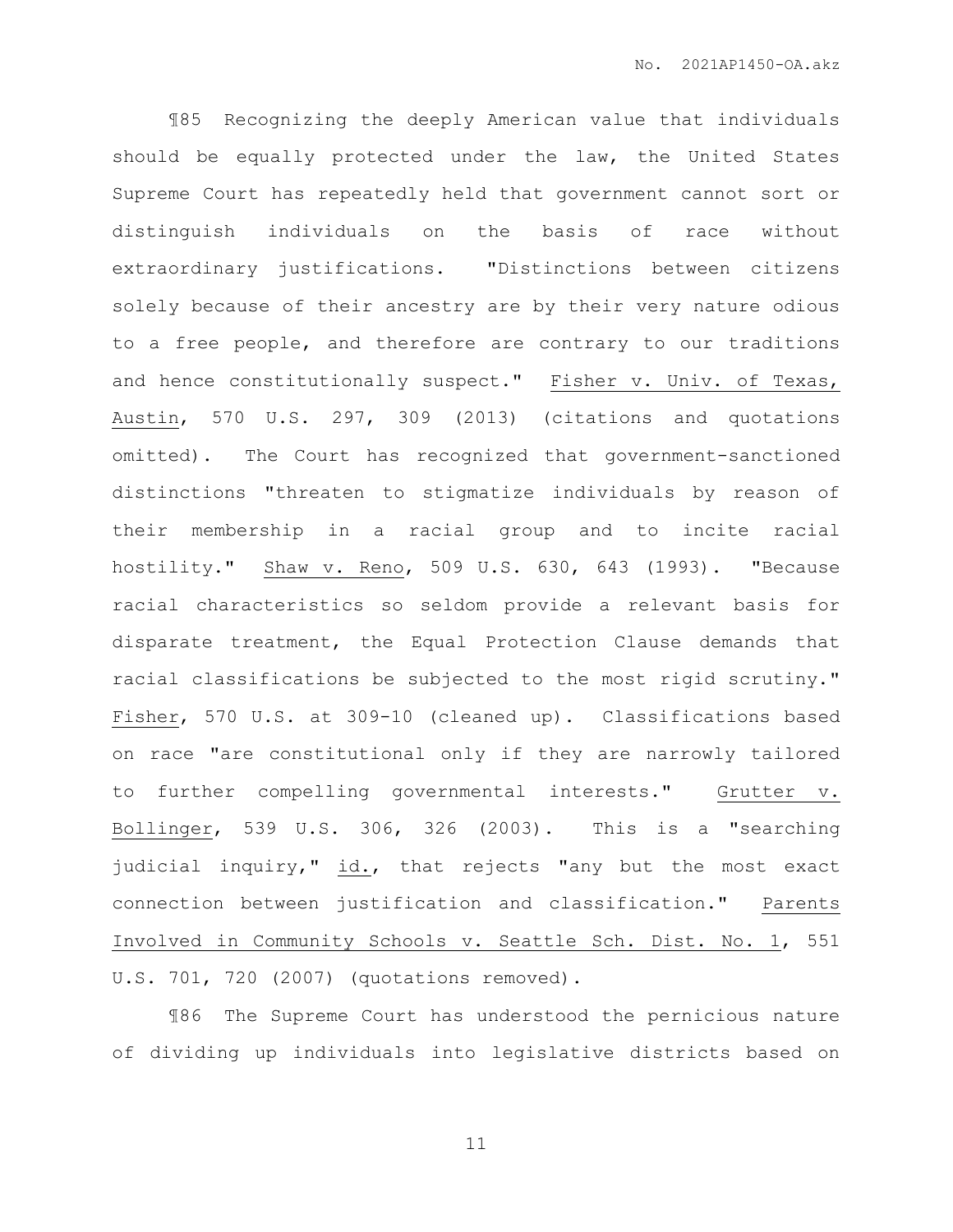race, and has applied the Equal Protection Clause to redistricting. The Court is exacting in its scrutiny:

The idea is a simple one: At the heart of the Constitution's guarantee of equal protection lies the simple command that the Government must treat citizens as individuals, not as simply components of a racial, religious, sexual or national class. When the State assigns voters on the basis of race, it engages in the offensive and demeaning assumption that voters of a particular race, because of their race, think alike, share the same political interests, and will prefer the same candidates at the polls. Race-based assignments embody stereotypes that treat individuals as the product of their race, evaluating their thoughts and efforts—their very worth as citizens according to a criterion barred to the Government by history and the Constitution. They also cause society serious harm. . . .

Racial classifications with respect to voting carry particular dangers. Racial gerrymandering, even for remedial purposes, may balkanize us into competing racial factions; it threatens to carry us further from the goal of a political system in which race no longer matters——a goal that the Fourteenth and Fifteenth Amendments embody, and to which the Nation continues to aspire.

Miller v. Johnson, 515 U.S. 900, 911-12 (1995) (cleaned up).

¶87 With this is mind, it is striking how explicitly the Governor—and the majority—divide up Wisconsin districts solely by race. While in 2011 the Legislature drew six assembly districts that have a majority of black voting-age populations ("BVAP"), ranging from 51% to 62%, the Governor carves seven districts by race with the exactness of only the most gifted social scientists. According to the Governor himself, he drew seven districts with BVAP ranging from 50.1% to 51.4%. At oral argument and in briefing, it was clear that race imbued the decisions of the Governor in drawing districts. Explaining his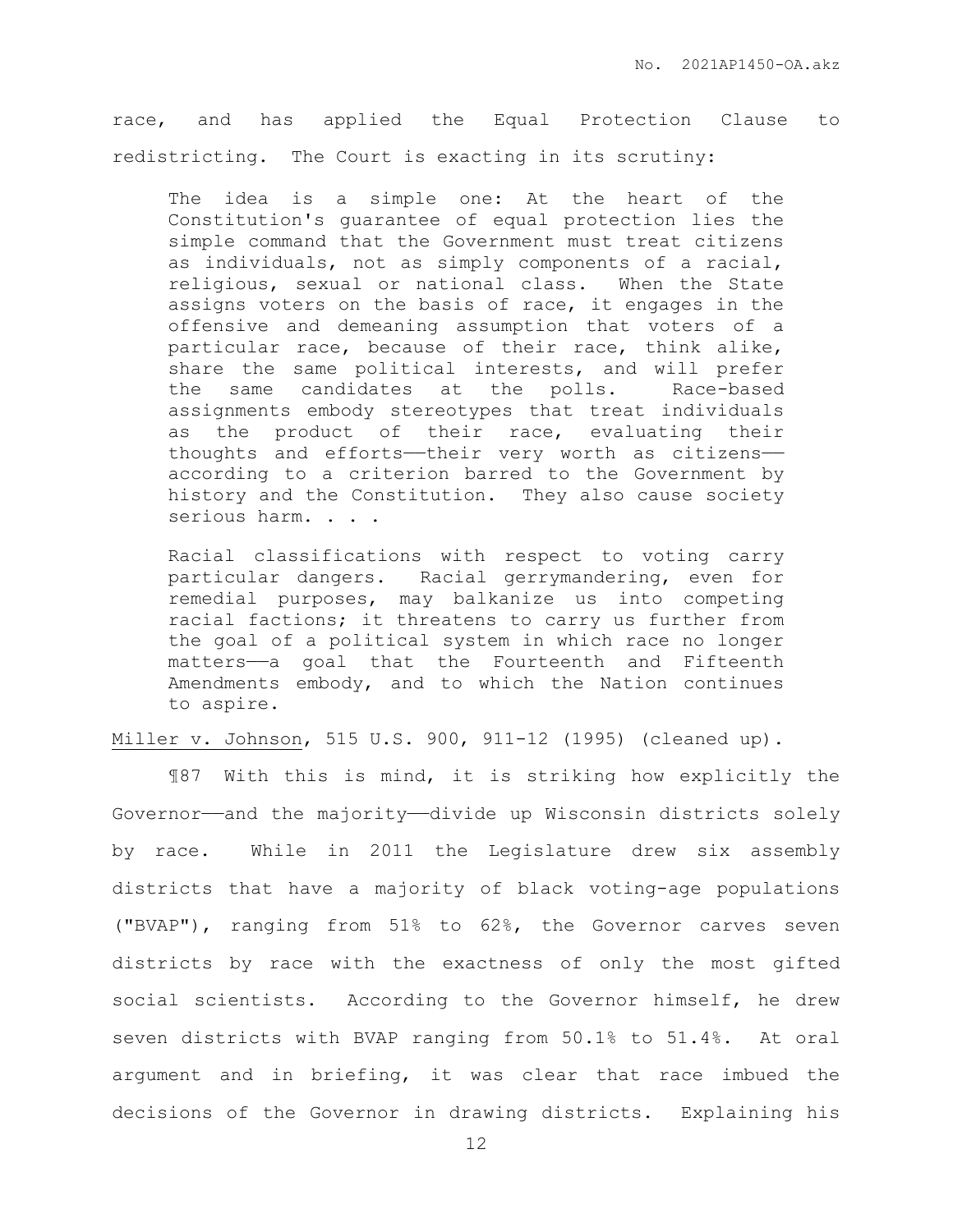district boundaries, he stated the intent was "to produce seven majority Black districts in the Assembly." There is simply no way to deny that the Governor created "[d]istinctions between citizens solely because of their ancestry," and if his maps are adopted, they must overcome strict scrutiny. Fisher, 570 U.S. at 309; Grutter, 539 U.S. at 326.

¶88 On the other hand, it is undisputed that the Legislature drew race-neutral maps. The Legislature sought to retain districts that have high percentages of black individuals to as close to the same as they were drawn in 2011, i.e., "least change." See Johnson, 399 Wis. 2d 623, ¶72. The core retention statistics from high BVAP districts differ dramatically between the Legislature and the Governor. For the Legislature, the core retention numbers for those districts were  $87.7\%$ ,  $85.4\%$ ,  $88.1\%$ , 100.0%, 94.3%, and 86.4%. By contrast, high BVAP districts for the Governor had core retention percentages of 85.8%, 56.1%, 58.7%, 91.3%, 58.5%, 75.9%, and 12.7%. It is clear from the data that the Legislature emphasized as little disruption as possible for districts representing high percentages of African-American citizens, as it did for all citizens, regardless of race. By contrast, the Governor's driving motivation was race. The Legislature confirmed at oral argument that the drawing of its districts was driven by race-neutral constitutional criteria and least change, not race.

¶89 Core retention numbers for high BVAP districts were not available for CMS. However, the varying percentages of BVAP in the maps presented help satisfy any concern that their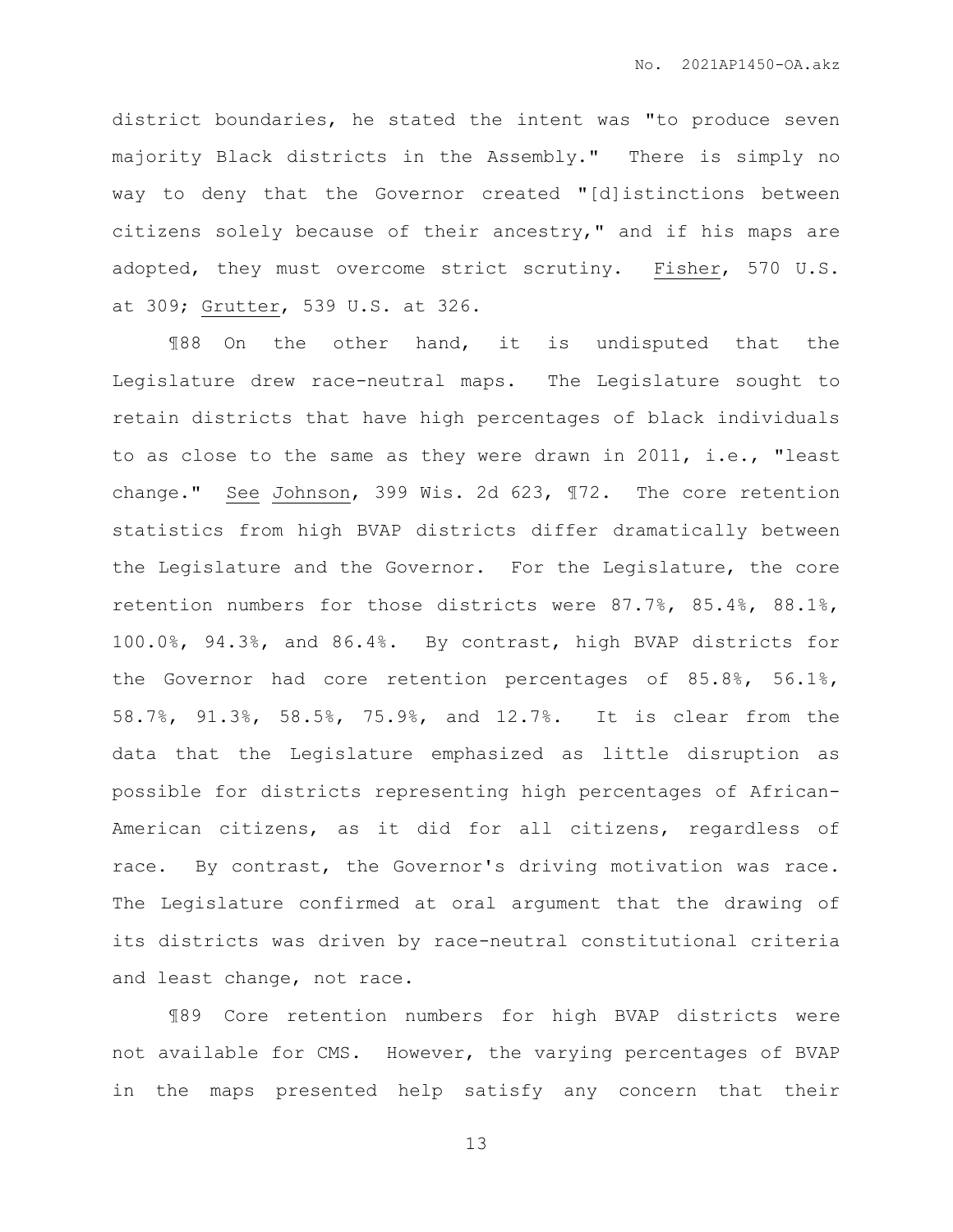district choices were "motivated by a racial purpose or object." Miller, 515 U.S. at 913. CMS has seven districts varying from 35.2% to 83.2% BVAP.7 The Legislature similarly has six districts ranging from 45.8% to 71.5%. By comparison, the Governor has seven districts with pinpoint accuracy of 50% to 51% BVAP. While the Governor has the hallmarks of an unconstitutional racial gerrymander in violation of the Equal Protection Clause, the Legislature and CMS do not.

## 2. The VRA

¶90 The Governor contends that his maps would survive strict scrutiny because his seven districts are required under § 2 of the VRA. Through argument, it was made clear that the Governor believed seven majority-minority districts with exactly 51% BVAP must be drawn because it is mathematically possible to do so. That has never been the law. Fundamentally, drawing a map based on race, to create another district because it can be created, is a clear violation of equal protection. No VRA violation has been demonstrated by district-specific evidence. Despite the opportunity to engage in discovery, the Governor presents no evidence on Wisconsin election history at all, no evidence on the unique and specific history and socio-economic experiences of minorities in the districts they seek to manufacture. At most, BLOC (not the Governor) submitted

<sup>&</sup>lt;sup>7</sup> At oral argument, CMS also noted the striking degree to which race infused the court's consideration and discussions, along with the Governor's and others' race-based proposals. Unlike the Governor, CMS affirmed that race should not and cannot be the motivating factor behind drawing districts.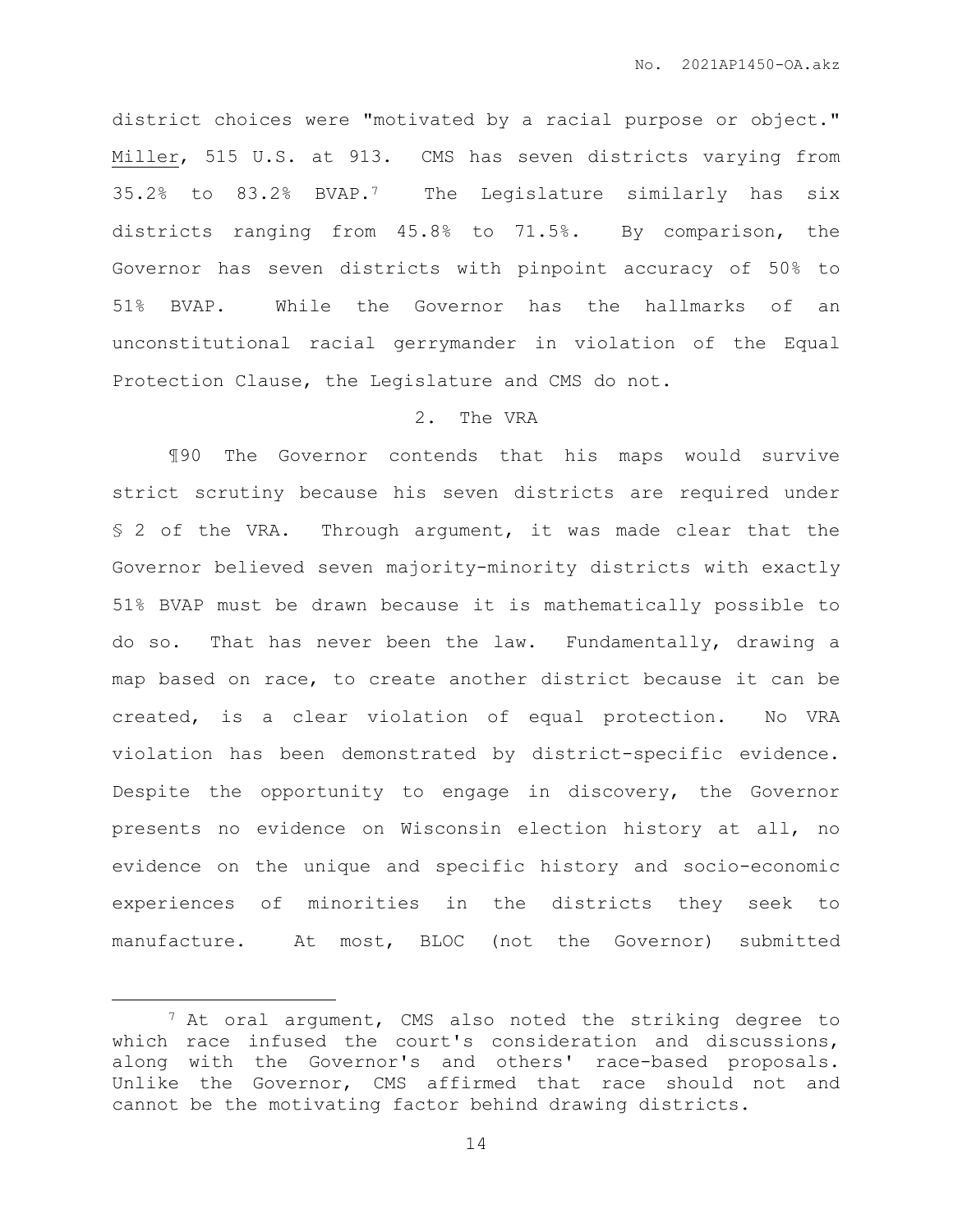argument (not evidence) about Milwaukee as a county. Absent the requisite showing, no district can be reconfigured based upon race without violating the constitutional prohibition against race-based action. Because there is no such evidence, the Governor's maps fail and do not withstand constitutional scrutiny.

¶91 The only support presented in an attempt to justify race-based districts was submitted by a party who contends the Governor's maps violate the VRA: BLOC. The majority does not explain this but cites to BLOC's VRA record evidence to support its choice of the Governor's map. See majority op., ¶45 (restating BLOC's number that African-American preferred candidates are blocked "57.14%" of the time). Even BLOC offers only broad assertions that are county specific, and a dearth of district-specific race vote blocking. No party except BLOC presented any details on the state and condition of minority communities in the districts at issue, and even that evidence is deeply flawed.

¶92 The United States Supreme Court has "assumed that . . . complying with operative provisions of the Voting Rights Act of 1965" can serve as a compelling interest. However, the government must still satisfy the narrow tailoring and "searching judicial inquiry" that strict scrutiny requires. Parents Involved in Community Schools, 551 U.S. at 720; Bush v. Vera, 517 U.S. 952, 978 (1996) ("Strict scrutiny remains, nonetheless, strict."). There must be a "strong basis in evidence" that the VRA requires the drawing of districts on race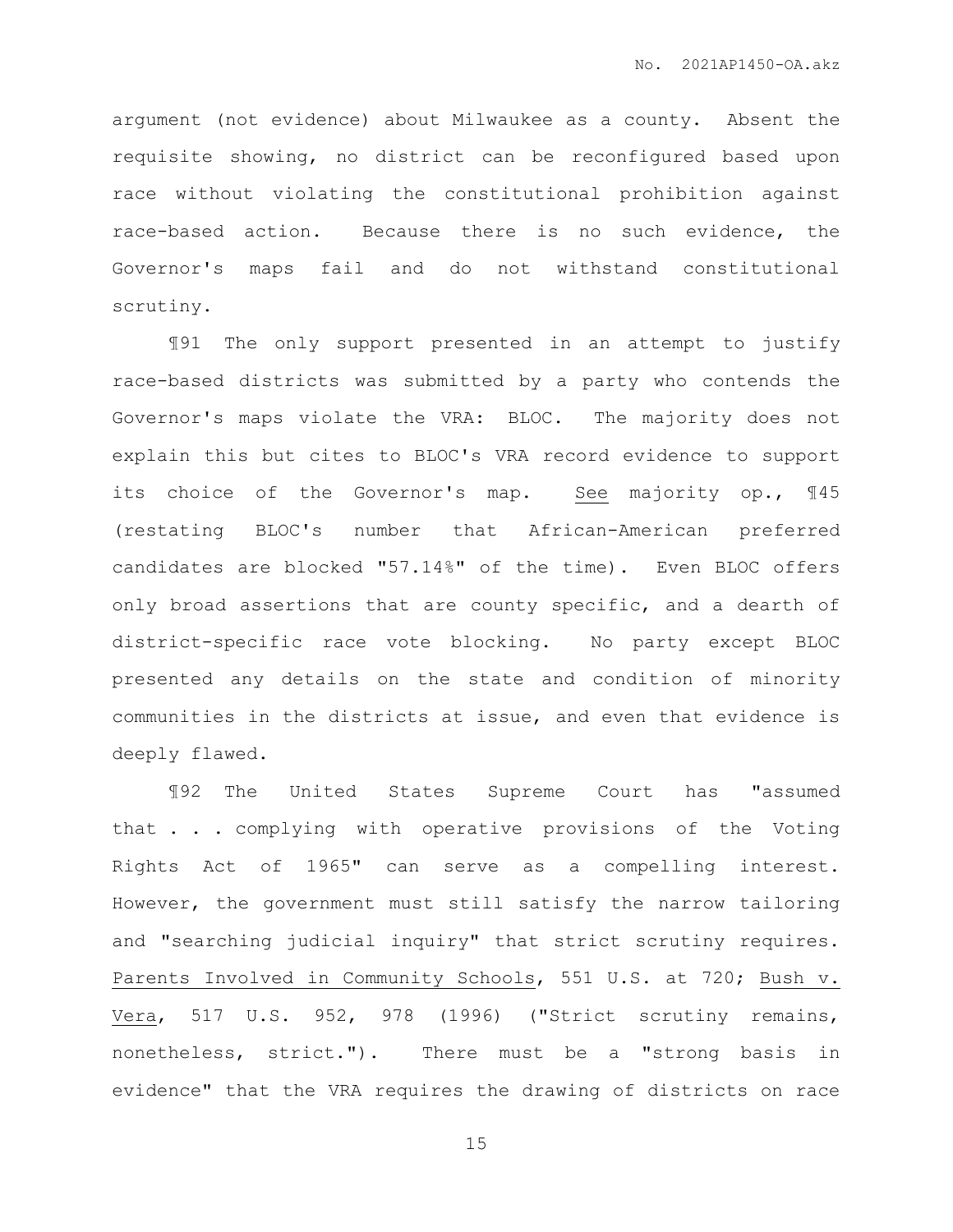to ameliorate harm and lack of access experienced by a minority community. Miller, 515 U.S. at 922; accord Shaw v. Reno, 509 U.S. at 653 ("[R]acial bloc voting and minority-group political cohesion [the requirements of a VRA redistricting violation] never can be assumed, but specifically must be proved in each case in order to establish that a redistricting plan dilutes minority voting strength in violation of § 2."). "Strong" in the context of evidence is defined as "convincing; hard to refute, ignore, or deny." Strong, Oxford English Dictionary (2022). This is not, as the majority appears to take it, a minor procedural speedbump on the way toward racialized district lines. See, e.g., Cooper v. Harris, 581 U.S. , 137 S. Ct. 1455, 1464 (2017) (holding that the State of North Carolina lacked evidence to support race-based district boundaries after examining in detail electoral history in the districts at issue); Vera, 517 U.S. at 965-83 (examining in detail the record justifying the district lines in Texas, concluding that race motivated the district boundaries, and reasoning that the districts at issue were insufficiently compact to justify application of the VRA); Miller, 515 U.S. at 920-27 (reviewing in the context of § 5 of the VRA that the record of the case, the justifications underlying district lines in Georgia, and communications between the state and federal government, and concluding that race-based district lines were not justified under the VRA); Shaw v. Hunt, 517 U.S. at 916 (concluding, even assuming the existence of "strong evidence" to support the use of race under the VRA, simply creating majority-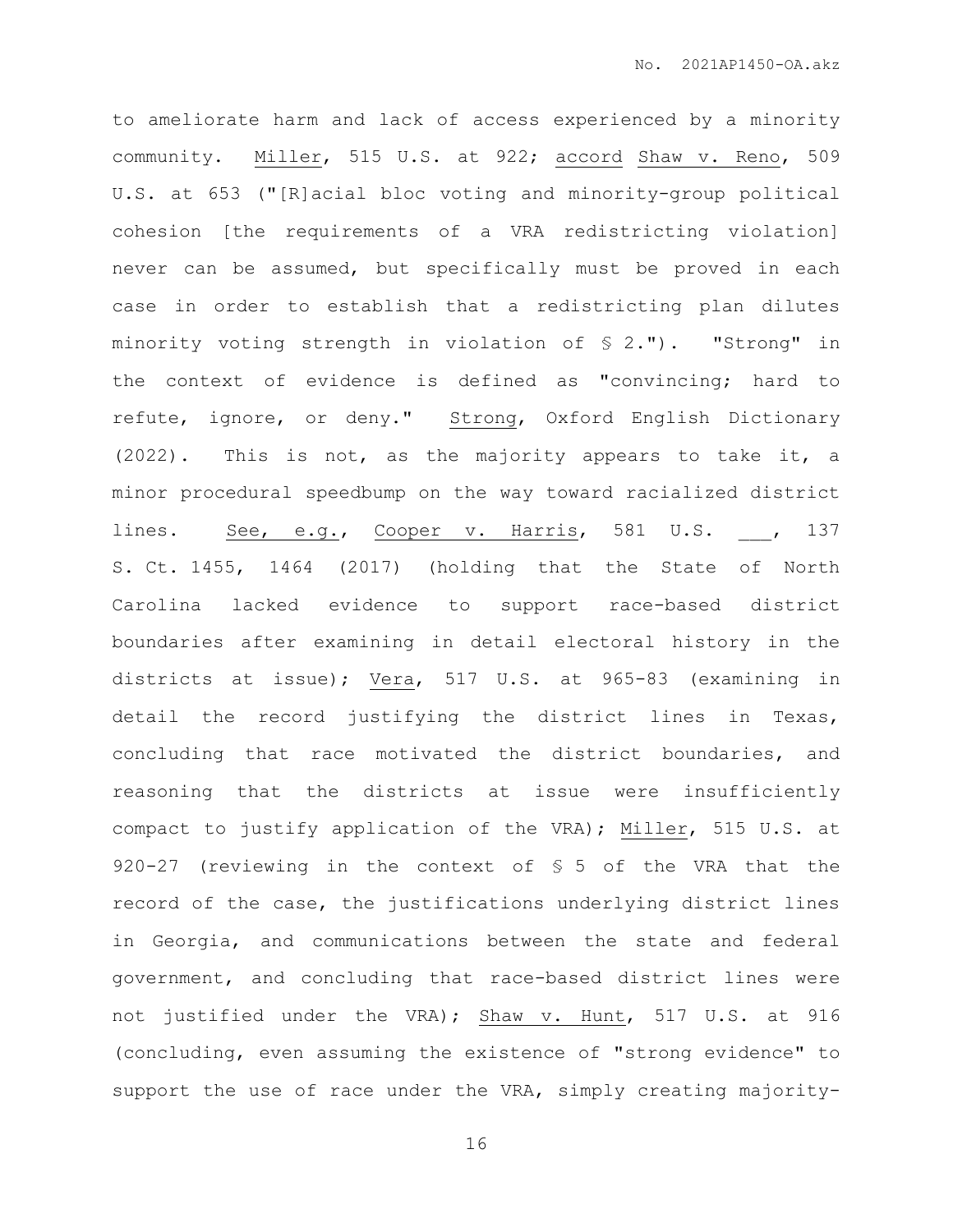minority districts where racially polarized voting occurs absent a targeted remedy for the geographically compact voters harmed fails to satisfy strict scrutiny).<sup>8</sup>

¶93 The operative language in § 2 of the VRA is that election procedures and practices cannot, in the "totality of the circumstances," create

political processes leading to nomination or election in the State or political subdivision are not equally open to participation by members of a [protected] class of citizens . . . in that its members have less opportunity than other members of the electorate to

<sup>8</sup> The majority contends that a complete record to support racially motivated district lines can be produced in a lawsuit after the maps are enacted. Majority op., ¶41 n.24 (distinguishing a "VRA claim brought [] after the adoption of new districts" from the review provided by the majority, reliant upon a "limited record"). Under the majority's theory, VRA requirements apply only when a government is brought to court. However, state actors must consider whether there is a "strong basis" to support race-based distinctions prior to engaging in remedial action. See Shaw v. Hunt, 517 U.S. at 910 ("[T]he institution that makes the racial distinction must have had a strong basis in evidence to conclude that remedial action was necessary, before it embarks on an affirmative-action program."); see, e.g., Cooper, 137 S. Ct. at 1469-72 (examining the motivation and support for applying a race-based remedy under the VRA at the time of redistricting); Miller v. Johnson, 515 U.S. at 920-27 (reviewing the justifications for a state's use of race in redistricting at the time of adoption of the maps); Bethune-Hill v. Vir. State Bd. of Elections, 580 U.S. \_\_\_, 137 S. Ct. 788, 801-02 (2017) (examining the evidence and justifications for a race-based distinctions at the time legislative districts were drawn). As a court, the majority should be considering the law when it selects its maps; the VRA is the law.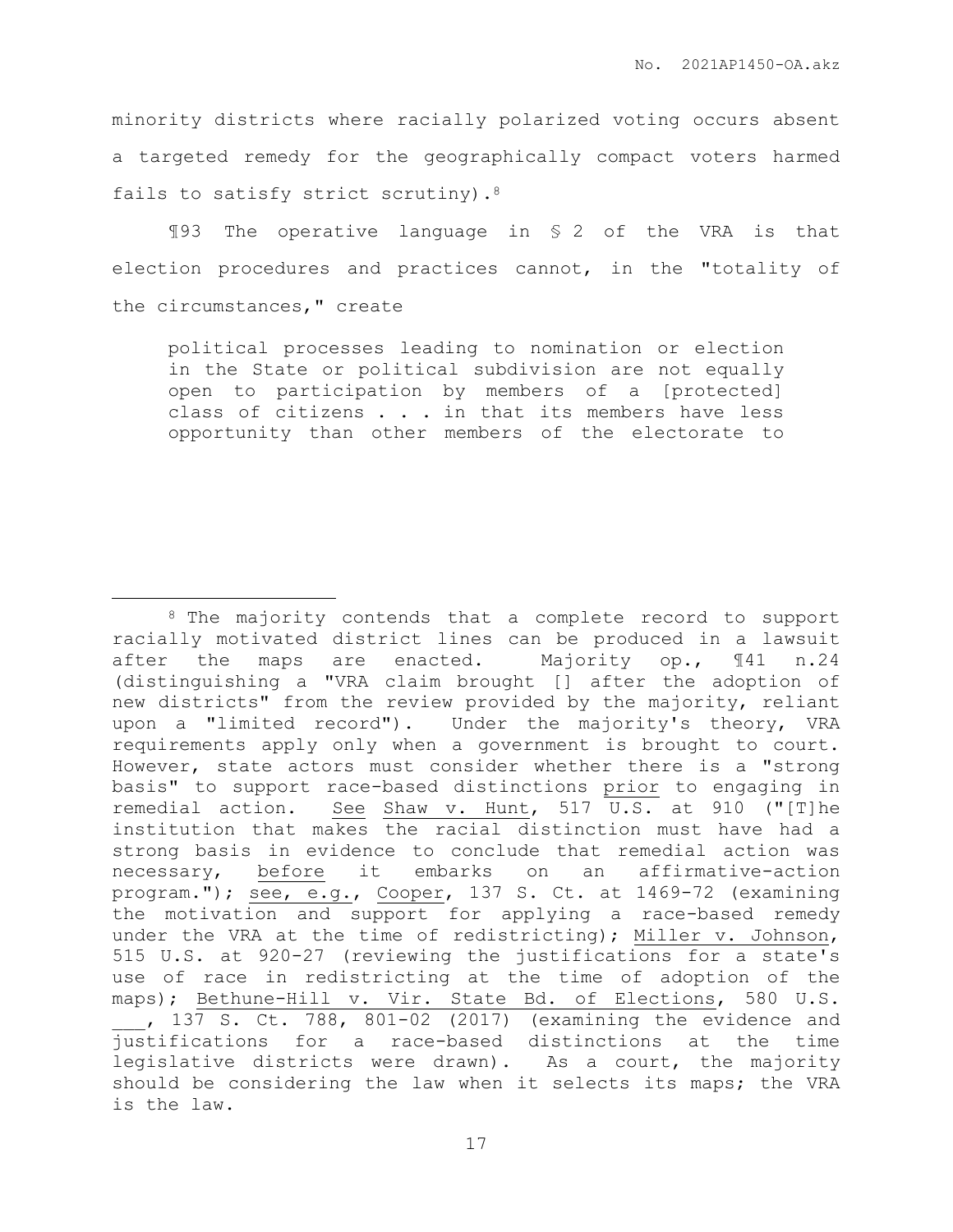participate in the political process and to elect representatives of their choice.[9]

52 U.S.C. § 10301(b). The United States Supreme Court has recognized that a violation of the statute is not dependent on an "intent to discriminate against minority voters." Thornburg v. Gingles, 478 U.S. 30, 44 (1986). Instead, courts must look at effects to determine if the votes of a minority group have been "diluted" to impair the ability of those minorities "to elect representatives of their choice." 52 U.S.C. § 10301(b). "[T]he 'essence' of a [VRA] § 2 vote dilution claim is that a certain electoral law, practice, or structure causes an inequality in the opportunities enjoyed by black and white voters to elect their preferred representatives." Georgia v. Ashcroft, 539 U.S. 461, 478 (2003).

¶94 Recognizing the broad remedial goals of § 2 of the VRA and its more generalized application, untied to discriminatory intent, the Supreme Court has held that the drawing of districts could constitute an illegal impairment of minority voting rights by permitting a white majority to override the minority's choice in candidate. "[I]nteracting with social and historical conditions," district lines that prevent a cohesive minority from electing their preferred candidate "impairs the ability of

<sup>&</sup>lt;sup>9</sup> The statute also states that "nothing in this section establishes a right to have members of a protected class elected in numbers equal to their proportion in the population." 52 U.S.C. § 10301(b). The United States Supreme Court has made clear that there is a difference between minority-preferred candidates and minority candidates. "[T]he ultimate right of § 2 is equality of opportunity, not a guarantee of electoral success for minority-preferred candidates of whatever race." De Grandy, 512 U.S. at 1014 n.11.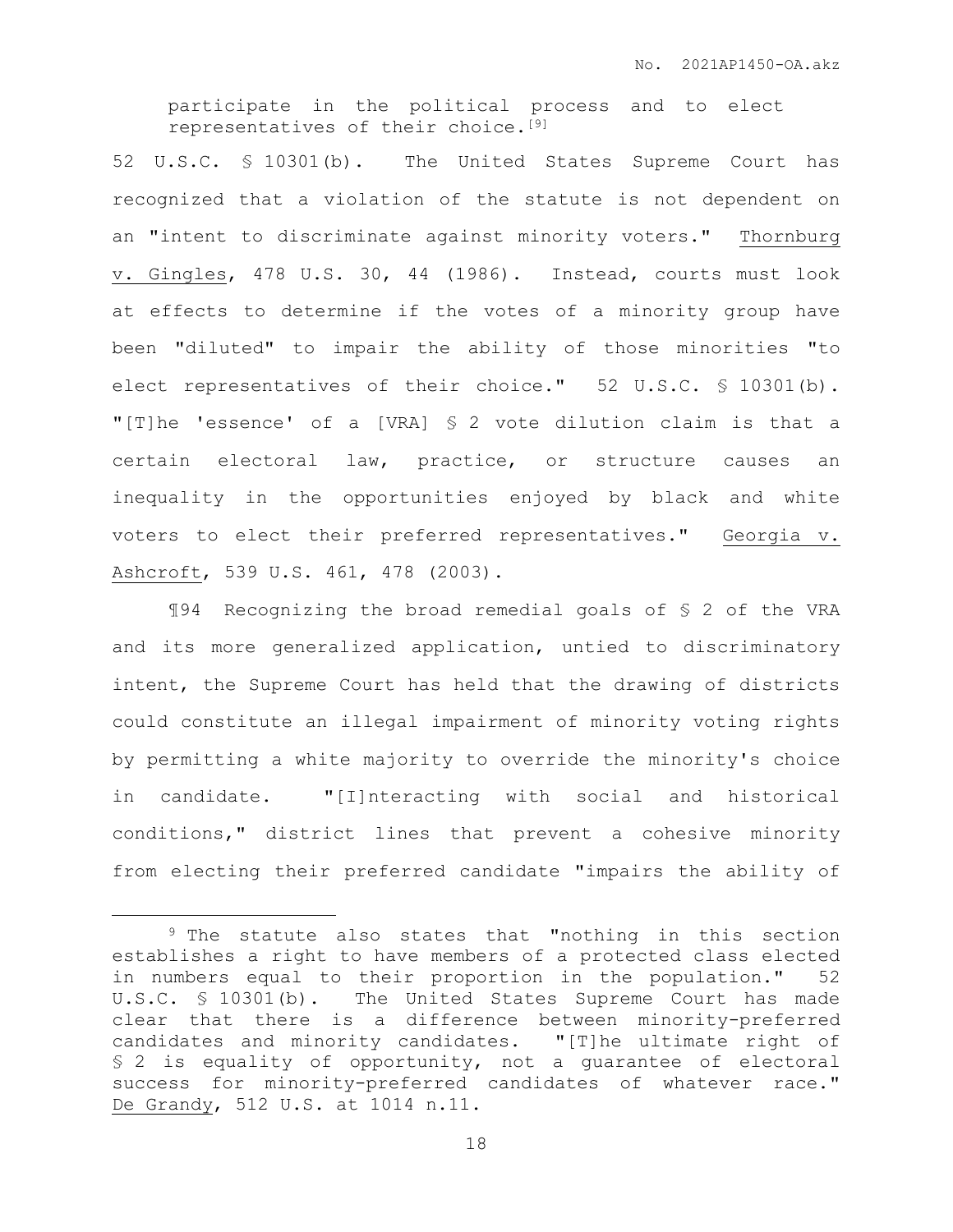a protected class to [exercise voting rights] on an equal basis with other voters." Johnson v. De Grandy, 512 U.S. 997, 1007 (1994). If certain conditions are met, a map may require the "drawing of majority-minority district[s]." Cooper, 137 S. Ct. at 1470.

¶95 The Supreme Court has demanded that three specific elements be met before it finds that the creation of additional majority-minority districts are necessary: "(1) the racial group is sufficiently large and geographically compact to constitute a majority in a single-member district; (2) the racial group is politically cohesive; and (3) the majority votes sufficiently as a bloc to enable it usually to defeat the minority's preferred candidate." League of United Latin American Citizens v. Perry, 548 U.S. 399, 425 (2006) (cleaned up) ("LULAC").

¶96 These three elements of the so-called "Gingles test" are necessary prerequisites for the creation of majorityminority districts. They do not necessarily prove that an election scheme fits the standard of "imped[ing] the ability of minority voters to elect representatives of their choice" under § 2 of the VRA. Gingles, 478 U.S. at 48. To meet the standard, there must be a proven record of discriminatory effects. Taken from a 1982 report from the United States Senate, courts have recognized as potentially significant:

the history of voting-related discrimination in the State or political subdivision; the extent to which voting in the elections of the State or political subdivision is racially polarized; the extent to which the State or political subdivision has used voting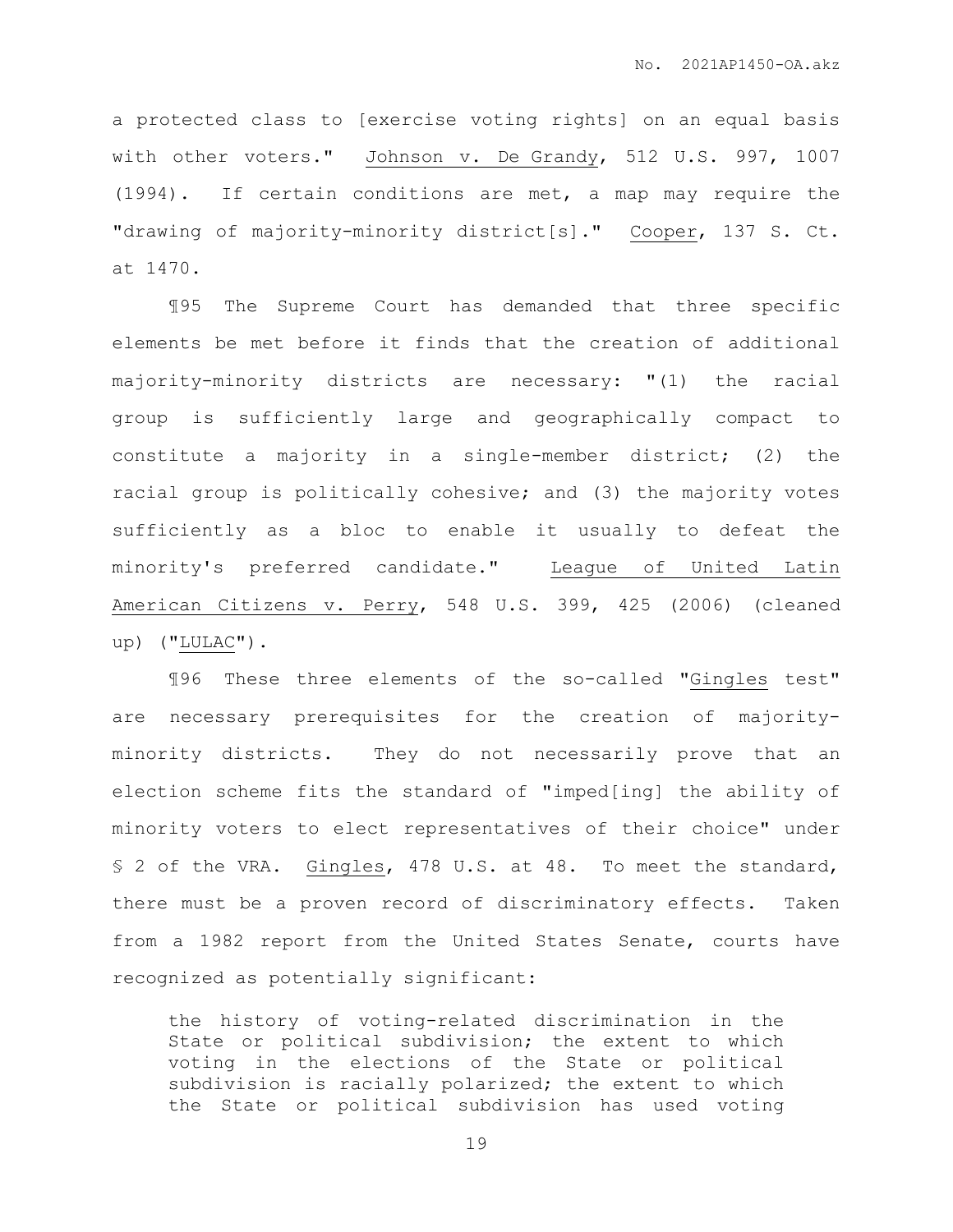practices or procedures that tend to enhance the opportunity for discrimination against the minority group . . . ; the extent to which minority group members bear the effects of past discrimination in areas such as education, employment, and health, which hinder their ability to participate effectively in the political process; the use of overt or subtle racial appeals in political campaigns; and the extent to which members of the minority group have been elected to public office in the jurisdiction. The Report notes also that evidence demonstrating that elected officials are unresponsive to the particularized needs of the members of the minority group and that the policy underlying the State's or the political subdivision's use of the contested practice or structure is tenuous may have probative value.

LULAC, 548 U.S. at 426 (citing Gingles, 478 U.S. at 44-45).

¶97 None of the factors above are dispositive; however, the three Gingles factors must be met before a court considers whether the totality of the circumstances justifies a race-based remedy. Courts consider the "totality of the circumstances" as a second step to determine if the minority opportunities to participate in the electoral process have been impeded. This is an intensively fact-based analysis; it requires submission of testimony and detailed expert reports on the state and conditions of a localities' minority community, the extent they face discrimination, the extent past discrimination still impairs their ability to participate, current election rules, and how those rules impact minorities. De Grandy, 512 U.S. at 1011 ("[E]quality or inequality of opportunity were intended by Congress to be judgments resting on comprehensive, not limited, canvassing of relevant facts"); Gingles, 478 U.S. at 45 ("[T]he question whether the political processes are 'equally open' depends upon a searching practical evaluation of the 'past and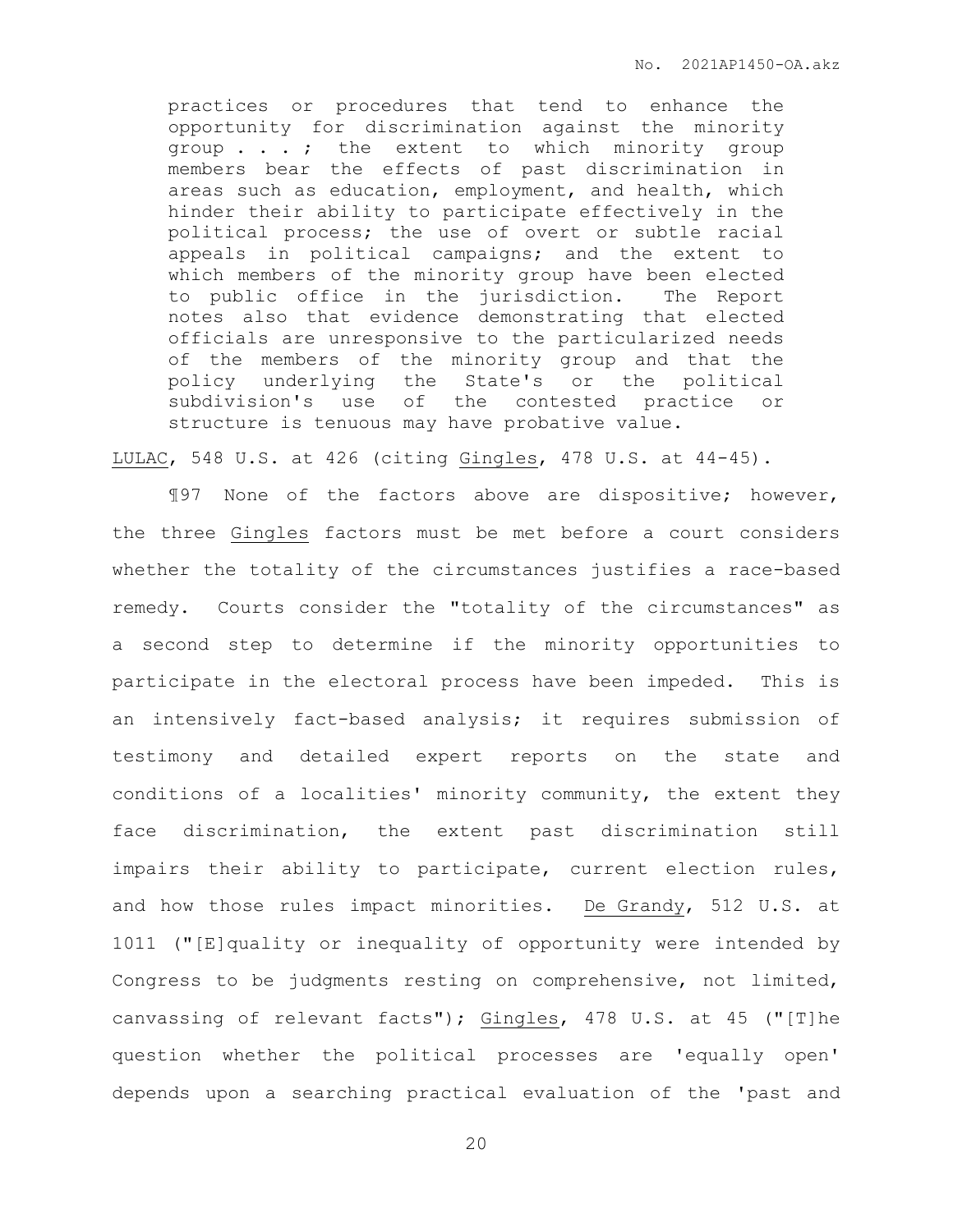present reality,' and on a 'functional' view of the political process.").

¶98 To show that a district map is in violation of the VRA and requires the creation of additional majority-minority districts, there must be thorough factual findings. The Supreme Court has repeatedly refused to apply a VRA remedy without detailed factual evidence demonstrating the existence of the Gingles factors, even prior to engaging in the more factintensive "totality of the circumstances," i.e., the characteristics of the minority community and their voter behavior. See, e.g., Cooper, 137 S. Ct. at 1471-72 (concluding that a majority-minority district created for VRA compliance was unconstitutional because past election data showed supermajority vote percentages by the candidate preferred by African-Americans and effective white-bloc voting, the third Gingles factor, was not proven, despite the possibility that new white voters were added who could change the voting results); Bartlett v. Strickland, 556 U.S. 1, 19-20 (2009) (plurality) (concluding that § 2 of the VRA does not apply where the parties did not prove a change in district lines would create a majority African-American district, reasoning that the first Gingles factor was not met); LULAC, 548 U.S. at 432 (holding that a majority-Hispanic district was required but an existing map creating a majority-Hispanic district failed to satisfy the VRA because different Hispanics in different areas had "differences in socio-economic status, education, employment, health, and other characteristics," and there was insufficient evidence of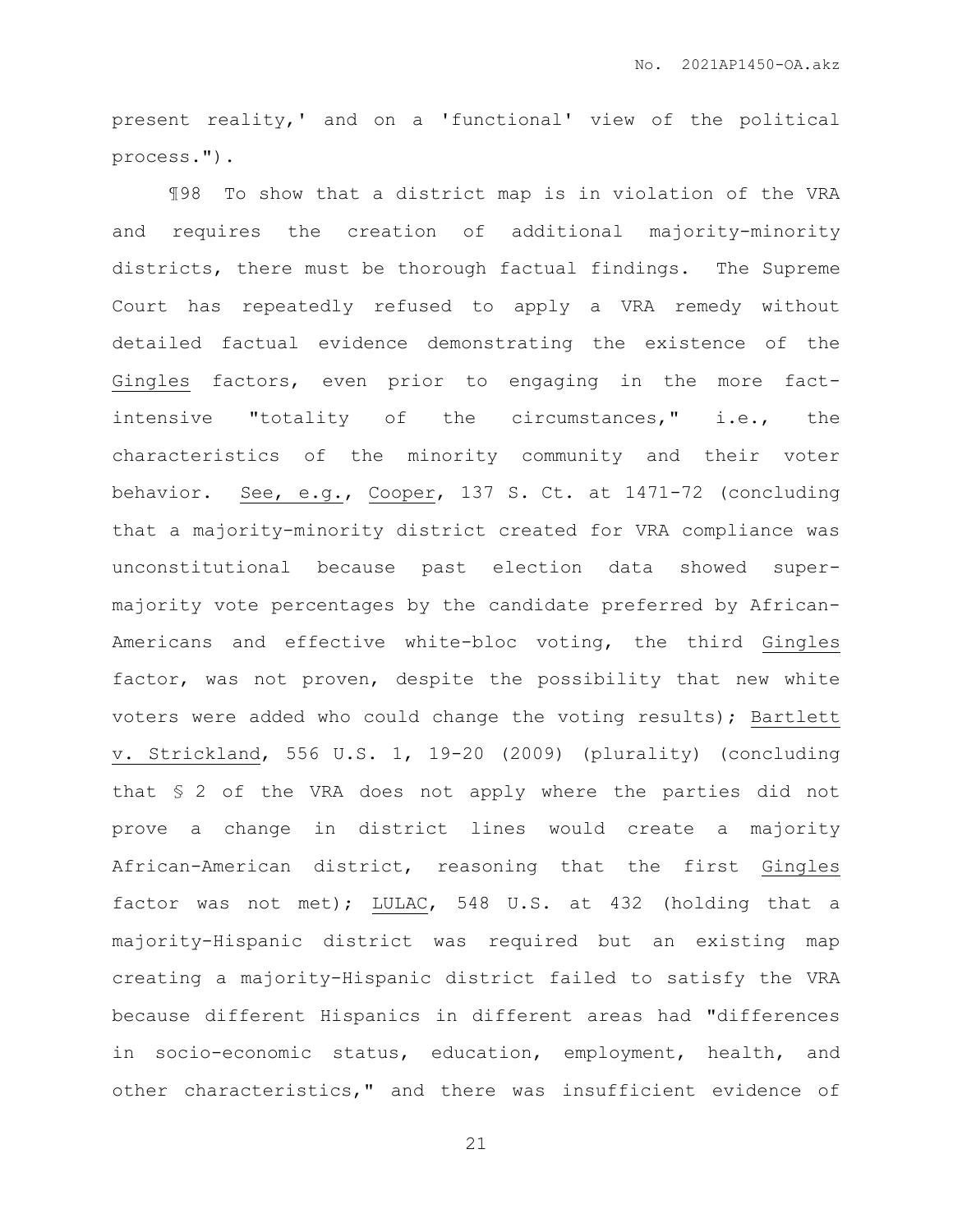"compactness" under the first Gingles factor); Gonzalez v. City of Aurora, 535 F.3d 594, 600 (7th Cir. 2008) (concluding that no evidence was provided that voting opportunities for Hispanics in a municipality were impaired, the plaintiff did not "build . . . a factual record," and no VRA claim lay despite Hispanics being dramatically less represented as a portion of their population); Clarke v. City of Cincinnati, 40 F.3d 807, 812-13 (6th Cir. 1994) (noting that the electoral history for the public offices at issue demonstrated that "47 percent of blacks' preferred black candidates were elected" and thus there was "no reason to find that blacks' preferred black candidates have 'usually' been defeated" under Gingles).

¶99 Furthermore, well-established Supreme Court precedent states that § 2 violations are determined by examining individual districts and specific voting groups. Cooper, 137 S. Ct. at 1471-72, 1471 n.5 ("[G]eneralized conclusion[s]" of state-wide racial polarization in voting "fails to meaningfully (or indeed, at all) address the relevant local question: whether, in a new version of District 1 created without a focus on race, black voters would encounter sufficient white blocvoting to cancel their ability to elect representatives of their choice." (cleaned up)); LULAC, 548 U.S. at 432, 437 (explaining that VRA analysis requires "an intensely local appraisal" of the relevant district); Shaw v. Hunt, 517 U.S. at 917 ("For example, if a geographically compact, cohesive minority population lives in south-central to southeastern North Carolina, as the Justice Department's objection letter suggested, District 12 that spans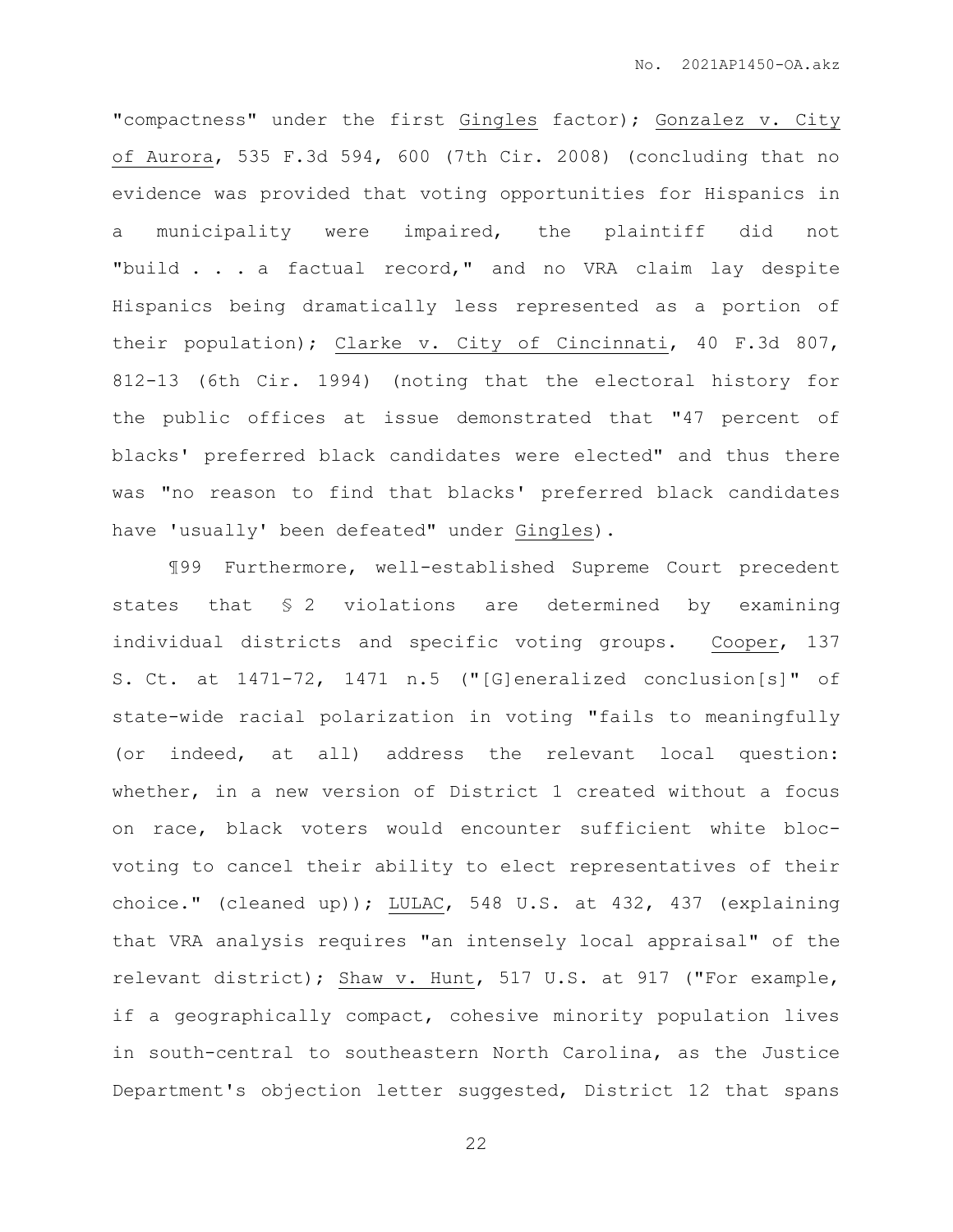the Piedmont Crescent would not address that § 2 violation."); Abbott v. Perez, 585 U.S. \_\_\_, 138 S. Ct. 2305, 2333-34 (2018) (noting, despite evidence of a "long history of discrimination" in Texas, a "pattern of disadvantage" for minorities, and racially polarized voting in the region, there was insufficient evidence of "present local conditions" to support a VRA remedy); United States v. City of Euclid, 580 F. Supp. 2d 584, 604-12 (N.D. Ohio 2008) (examining in detail the need for a race-based VRA remedy by considering the conditions and experiences of specific African-American communities in a town of 50,000); Comm. for a Fair & Balanced Map v. Ill. State of Bd. of Elections, 835 F. Supp. 2d 563, 583 (N.D. Ill. 2011) (noting that "northern and southern enclaves" of a Hispanic district had "a common heritage and share[d] common core value[s]").

¶100 The inquiry is emphatically not to create "the maximum number of majority-minority districts," regardless of the onthe-ground characteristics of the minority neighborhoods and communities at issue. De Grandy, 512 U.S. at 1016 (reversing a district court's finding of § 2 violation because more Hispanic majority-minority districts could have been created); Gonzalez, 535 F.3d at 598 ("But neither § 2 nor Gingles nor any later decision of the Supreme Court speaks of maximizing the influence of any racial or ethnic group."); Bartlett, 556 U.S. at 15 ("Nothing in § 2 grants special protection to a minority group's right to form political coalitions.").

¶101 Thus, from these legal principles a picture of narrow VRA compliance for this court emerges. Legislative boundaries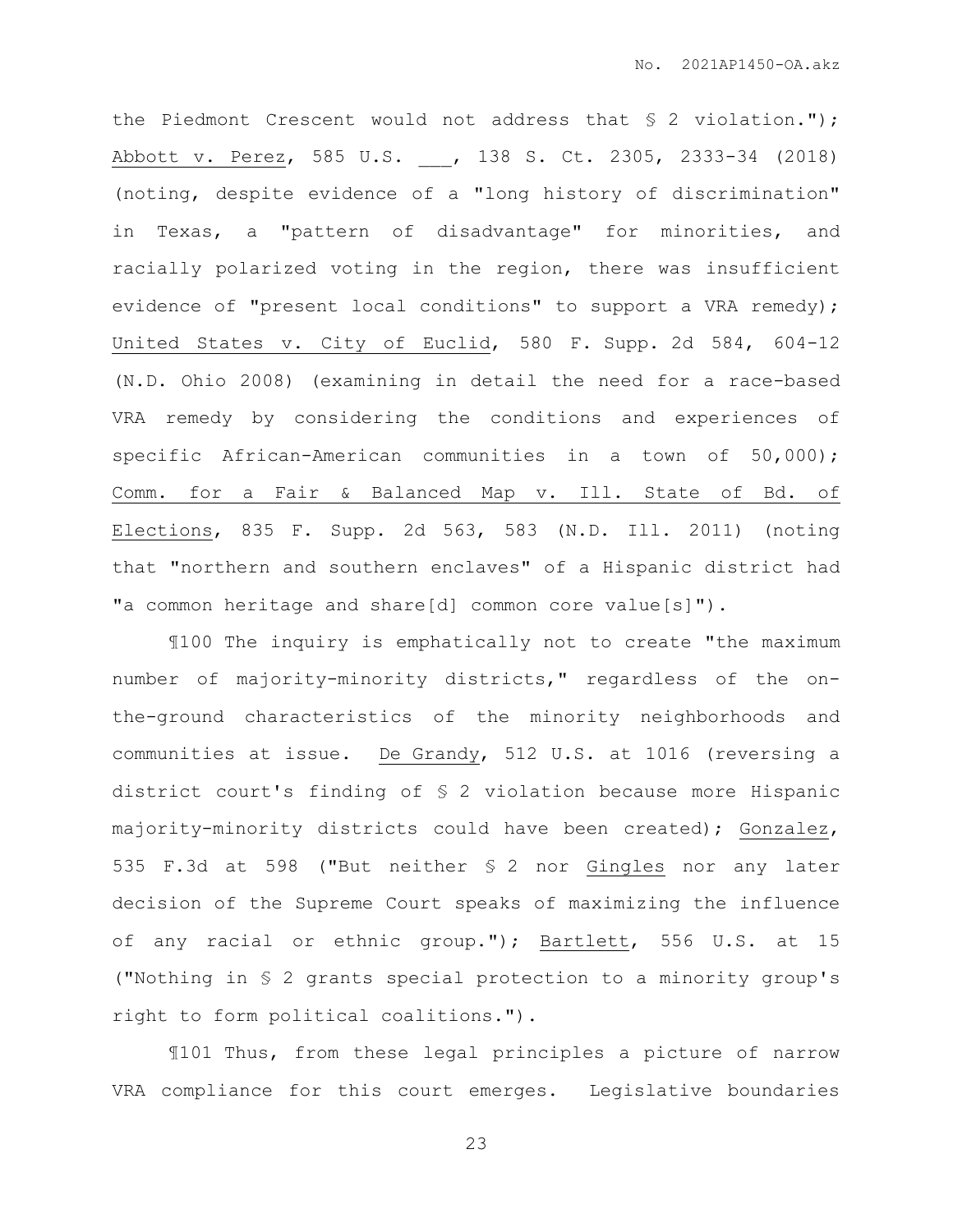must be drawn to create effective majority-minority districts only where proof is offered, and accepted by a court, that existing districts or districts drawn using race-neutral criteria would result in white voters, as a bloc, preventing minorities from electing candidates that they support and that represent them. In addition, evidence must be offered and accepted that the minority needs representation from their choice candidate due to depressed socio-economic statistics as a result of current and historical discrimination, election practices and procedures that encourage or facilitate racial discrimination, and the lack of non-choice candidates to respond to the "particularized needs of the members of the minority group," among other factors. LULAC, 548 U.S. at 426, 440.

¶102 Further, there must be available the creation of districts with majority-minority composition. Id. (stating the first Gingles factor of "the racial group is sufficiently large and geographically compact to constitute a majority in a singlemember district" (emphasis added)); Bartlett, 556 U.S. at 19 (holding that § 2 does not require the creation of belowmajority "opportunity districts," reasoning that "a party asserting § 2 liability must show by a preponderance of the evidence that the minority population in the potential election district is greater than 50 percent."). As the United States Supreme Court explained in Cooper, when voters outside the minority group act as sufficient "crossover" to "help [the] minority to elect its candidate of choice," "it is difficult to see how the majority-bloc-voting requirement could be met" under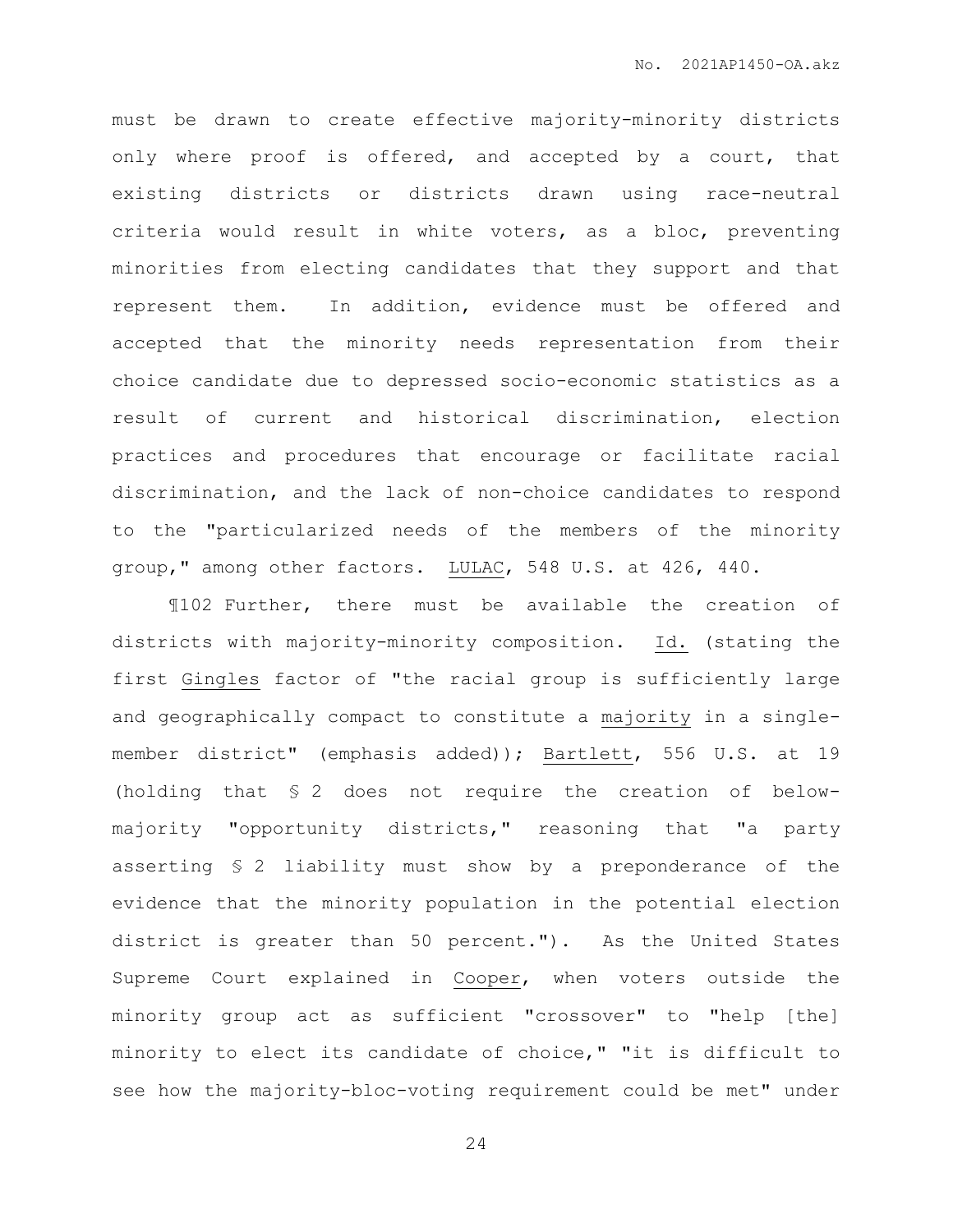Gingles. Cooper, 137 S. Ct. at 1471. If there is not substantial proof that a majority-minority district can be created, that minority voters are barred from effective participation, or that minorities are blocked by white voters from having representation, any consideration of race during redistricting would violate the constitution. Id. at 1464-65. Without the need to draw districts under the VRA, race-neutral "traditional districting principles such as compactness, contiguity, and respect for political subdivisions" must control this court's decision. Shaw v. Reno, 509 U.S. at 647.

# i. Gingles Factors and Bloc Voting

¶103 Despite the high demands of the VRA, coupled with the need to meet VRA standards to justify the use of race to create government policy under the Equal Protection Clause, it is striking how insubstantial a record the Governor has provided to support his racially driven maps. Courts have made it very clear that substantial evidence must be produced of all three Gingles factors to permit racial motivations in district boundaries. Cooper, 137 S. Ct. at 1471-72; Bartlett, 556 U.S. at 19-20; LULAC, 548 U.S. at 425; Gonzalez, 535 F.3d at 600; Clarke, 40 F.3d at 812-13. However, unlike the leading cases on the VRA, only BLOC engages in any detailed analysis on electoral history. See LULAC, 548 U.S. at 423-29 (describing in detail the electoral history, by race, of an at issue congressional district to find a VRA violation); Cooper, 137 S. Ct. at 1470-72 (explaining the electoral history of an area to determine that a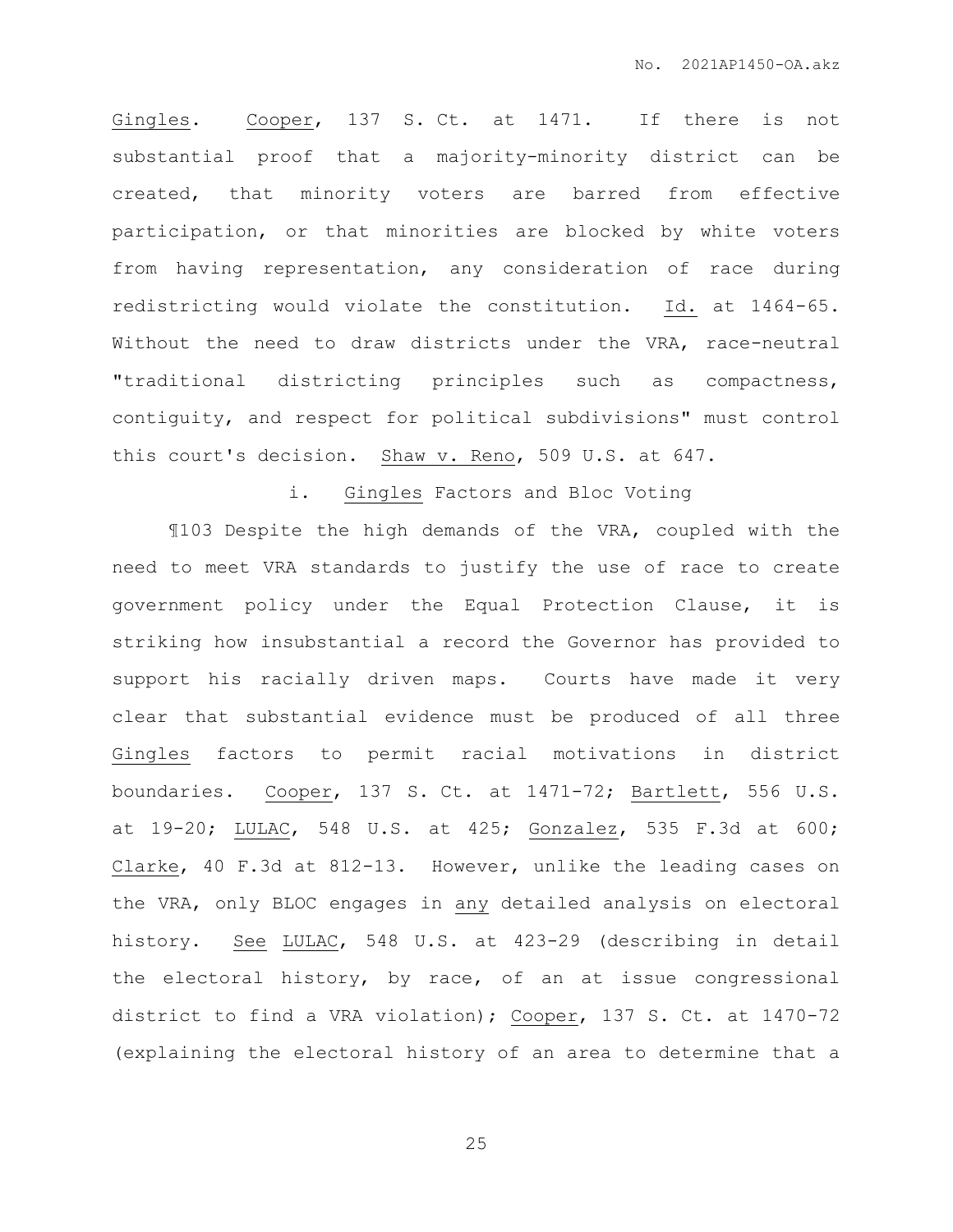majority-minority district fell outside the VRA and was thus unconstitutional).

¶104 The Governor presents, and the majority opinion accepts, zero evidence of election history to support the application of the Gingles factors to the current maps, the Legislature's maps, or other race-neutral alternatives to support his division of districts by race. Further, the Governor presents no electoral history evidence to prove the existence of the Gingles factors in any of the specific districts he drew. Such evidence is also lacking to show the Governor's maps comply with the VRA, as compared to BLOC's maps, which also include seven black-majority districts. In a twist of fate, this leaves open the possibility that VRA compliance is not met for the Governor's maps, even if the VRA is triggered and requires raced-based districts.

¶105 The only thing the Governor does do that approaches objective or scientific argument is cite population percentages of African-Americans in Wisconsin. The Governor thereby concludes that seven districts of a bare 51% BVAP can be drawn, and must be drawn. This notwithstanding that the United States Supreme Court has explicitly rejected the same logic on numerous occasions. De Grandy, 512 U.S. at 1016 (rejecting a claim that § 2 requires states to create "the maximum number of majorityminority districts"); Bartlett, 556 U.S. at 15 ("Nothing in § 2 grants special protection to a minority group's right to form political coalitions."); Gonzalez, 535 F.3d at 598 ("But neither § 2 nor Gingles nor any later decision of the Supreme Court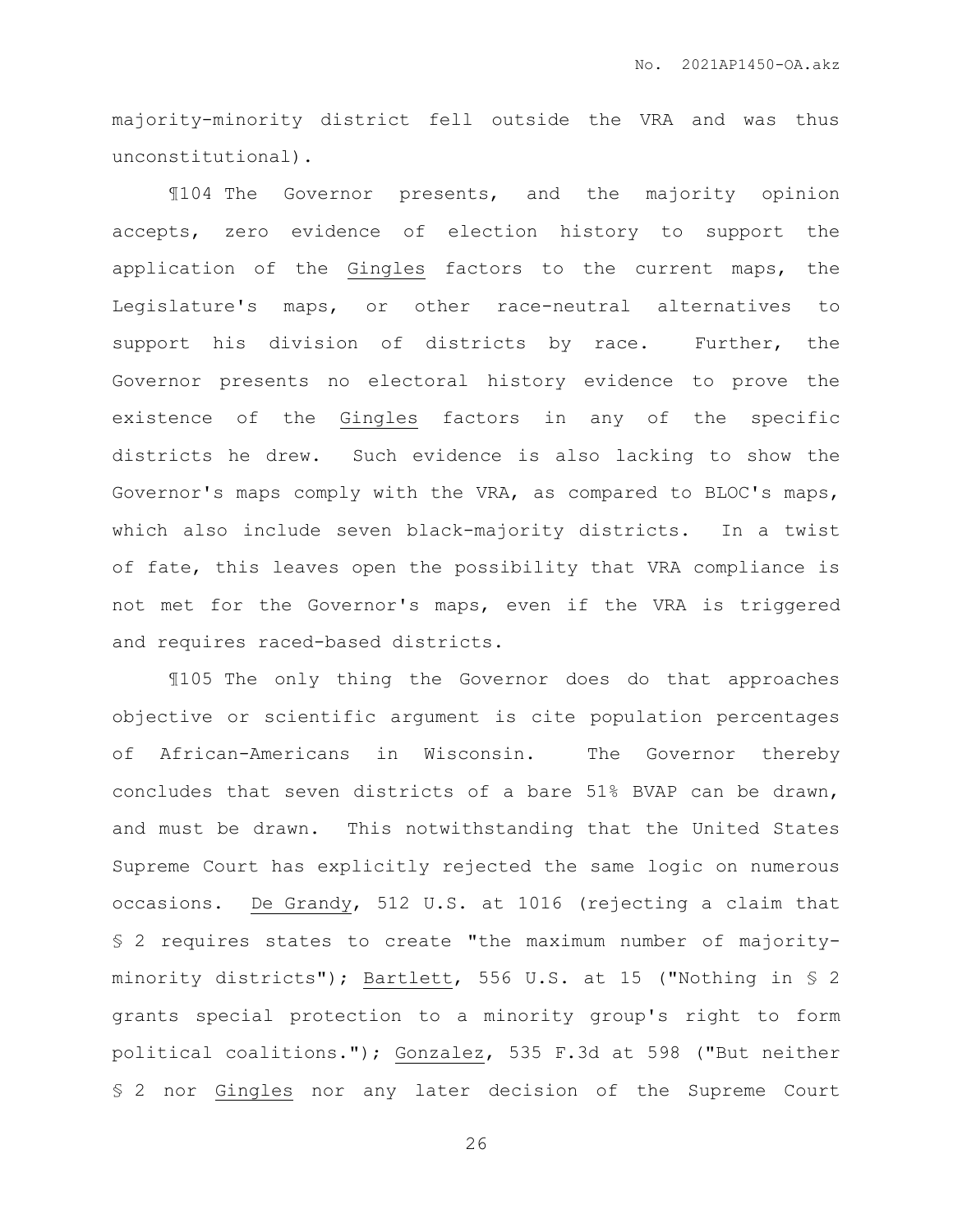speaks of maximizing the influence of any racial or ethnic group."). Stopping here, the Governor has failed to provide any evidence specific to his proposed districts warranting a finding of white bloc voting that can effectively overcome a politically-cohesive black voting bloc, let alone strong and convincing evidence sufficient to overcome strict scrutiny. See Miller, 515 U.S. at 922. This alone should counsel the court to reject the Governor's map and adopt the race-neutral maps presented by either the Legislature or the CMS.

¶106 This is exactly the form of analysis that the Michigan Supreme Court recently applied. Detroit Caucus v. Indep. Citizens Redistricting Comm'n, M.W.2d , 2022 WL 329915 (Mem) (Mich. Feb. 3, 2022). The court found that "a conclusory expert affidavit with no accompanying bloc-voting analysis" was insufficient to support the use of race to create additional majority-minority districts which the state could have drawn, but did not. Id. at \*2. The Governor in this case has presented little more evidence than the inadequate VRA showing made in Detroit Caucus. Notably, when a full and complete election history analysis was performed in Michigan, "significant white crossover voting for Black-preferred candidates" was found. Id.

¶107 Furthermore, the Governor's maps actually reduce the percentage of African-American voters in the relevant districts from their existing levels. The VRA is invoked only when minorities, due to a mobilized and oppositional majority, cannot effectively participate and elect preferred candidates.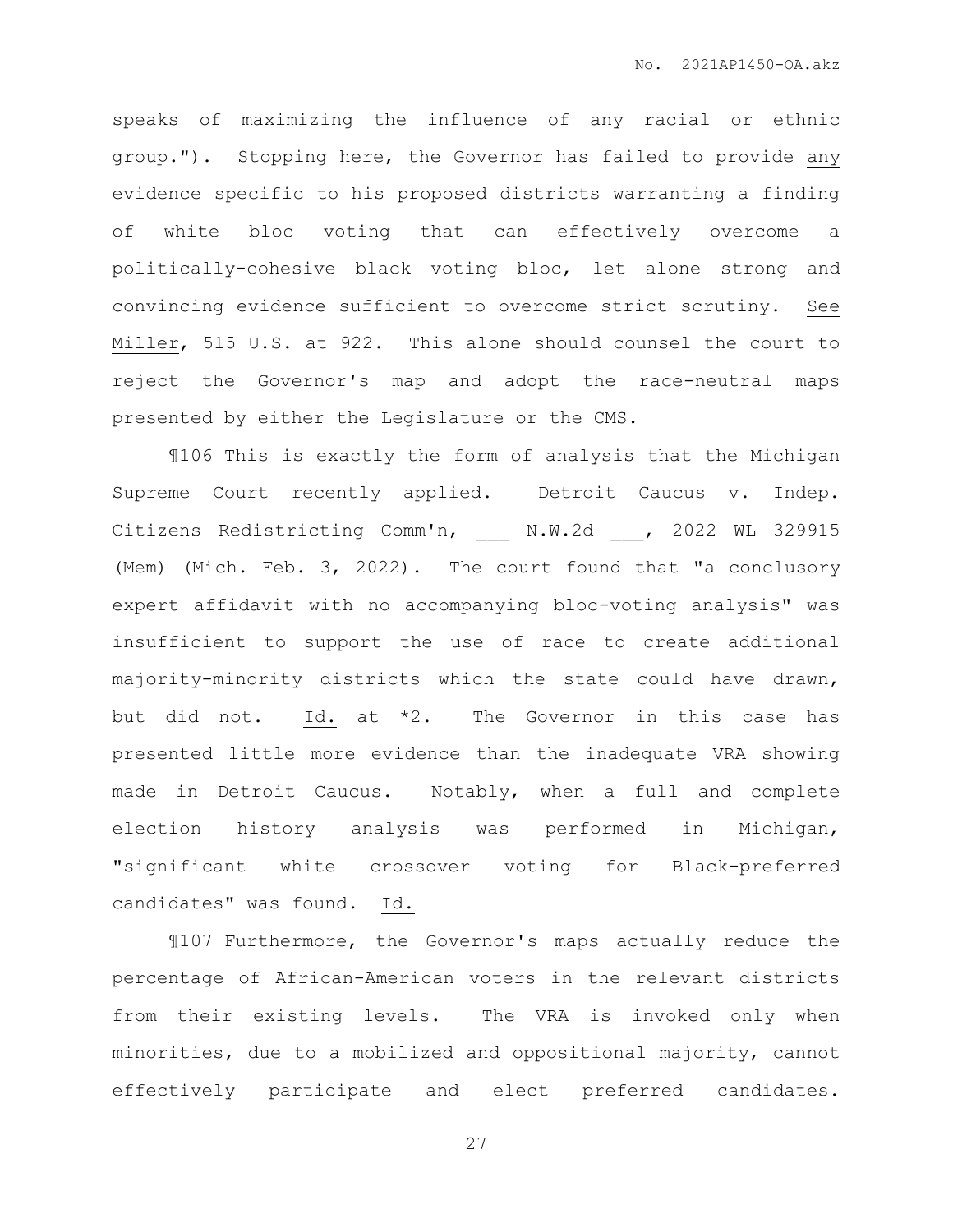Gingles, 478 U.S. at 48; De Grandy, 512 U.S. at 1007. The maps adopted by the majority reduce this population allegedly overpowered by a white majority, instead of giving it a greater voice within the aggrieved districts. Of course then, the districts cannot be so aggrieved, and no evidence exists so to invoke the VRA. In other words, before a change is to be made under the VRA, there must be a violation of the VRA so to invoke its remedy. The remedy is to cure the suppressed voter effect by giving minority voters greater voice, not reducing their voice. Alone, this statistic puts a dagger in the Governor's map.

¶108 Lacking any support in the record, one might turn to the presentations made by BLOC, the only other party that supported racially-motivated district lines but also provided electoral evidence. In fact, the majority's sole citation to electoral history evidence relied on BLOC's expert report. See majority op., ¶45 (restating BLOC's statistics on the rate in which African-American preferred candidates are blocked). Yet even that evidence is flawed. BLOC selects eight oddly identified races from Milwaukee County (two comptroller races, and one race each for sheriff, democratic gubernatorial primary, state assembly, mayor, Milwaukee county executive, and state superintendent) to evidence the region's electoral history. Only one election was examined that involved the public offices at issue in this case: assembly, senate, and congressional elections. This is markedly at odds with traditional VRA analysis. See, e.g., Cooper, 137 S. Ct. at 1471-72 (examining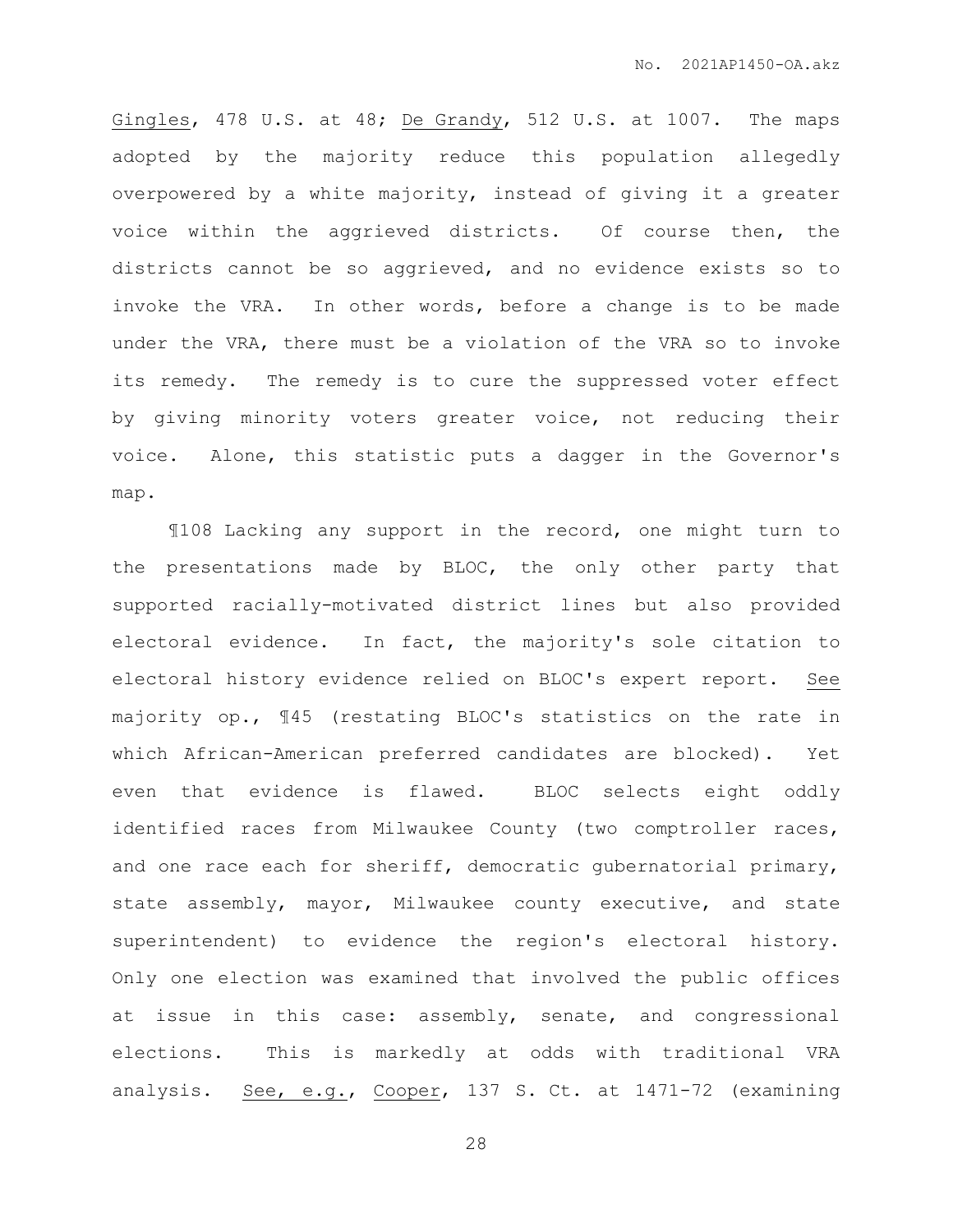the electoral history of a congressional district at issue in the challenge); LULAC, 548 U.S. at 427-28 (explaining electoral history in the congressional district at issue); City of Euclid, 580 F. Supp. 2d at 598-600 (describing non-applicable elections in the context of a detailed review of city council elections at issue in the lawsuit); Harper v. City of Chicago Heights, 824 F. Supp. 786, 790, 799-800 (N.D. Ill. 1993) (examining the electoral history of specific city commissioner offices at issue).

¶109 While some elections may be of more probative value than others, the provision of only eight elections, and only one of which involving the elected offices at issue, can hardly demonstrate the extent to which black people, under existing and race-neutral maps, lack the same "opportunity . . . to participate in the political process and to elect representatives of their choice" as do white people. 52 U.S.C. § 10301(b); see Bone Shirt v. Hazeltine, 336 F. Supp. 2d 976, 996 (D.S.D. 2004) (explaining a common hierarchy of election history value, when such history is available, noting that "[e]ndogenous elections, contests within the jurisdiction and for the particular office that is at issue, are more probative than exogenous elections").<sup>10</sup> Undoubtedly, dozens of elections have occurred in the Milwaukee-area state assembly, senate, and

 $\overline{a}$ 

<sup>&</sup>lt;sup>10</sup> If this were otherwise, it is highly likely that governments would simply cite state-wide general election results (white versus minority percentages) to justify racially motivated district lines, in almost every state in almost every region of the country. This would be a dramatic expansion of the permissible use of race in American election practices.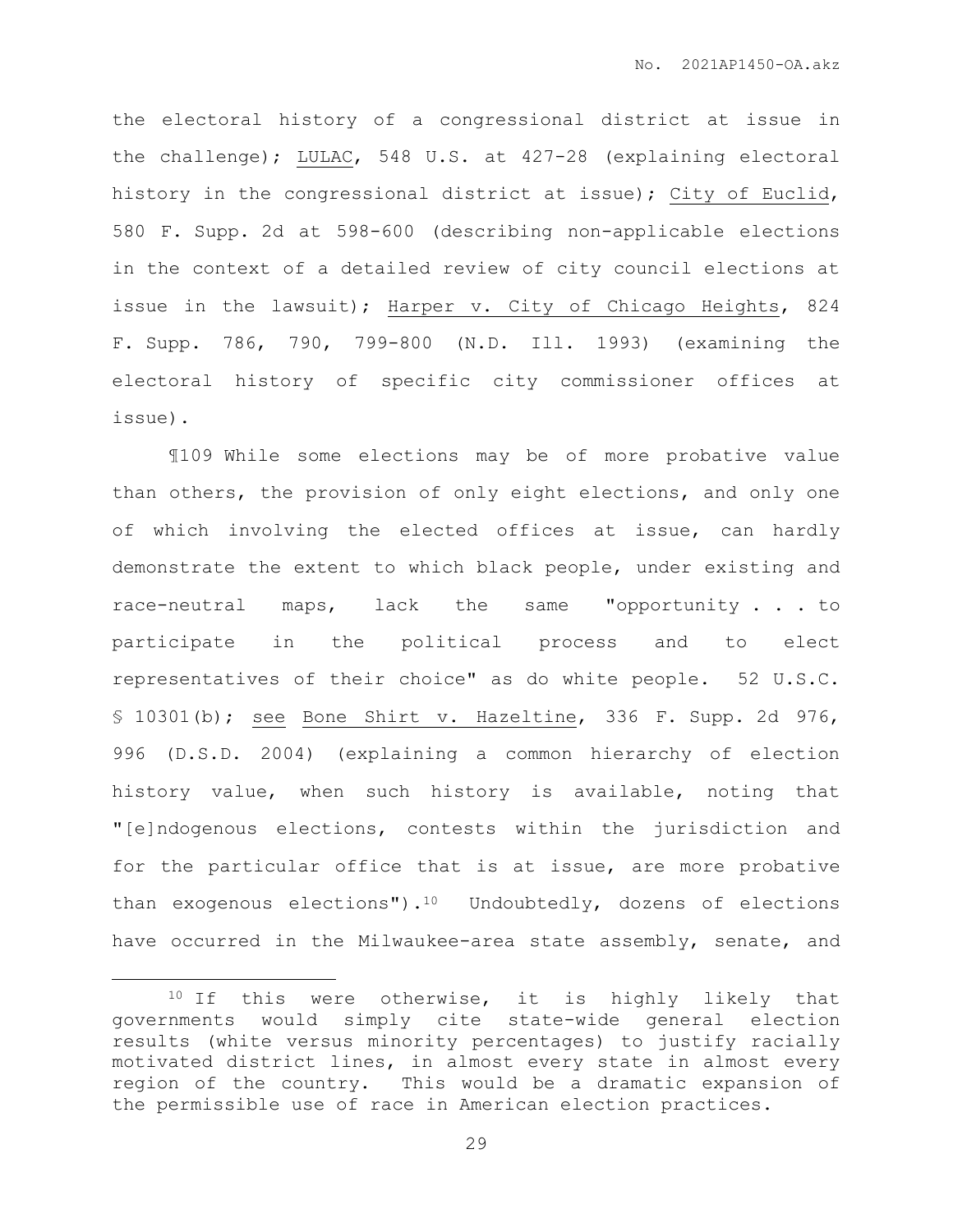congressional districts at issue in the past 10 years alone.<sup>11</sup> The court's focus is on the "totality of the circumstances" and whether as a whole African Americans are denied the opportunity to effectively participate in electoral democracy. 52 U.S.C. § 10301(b). The consistent election of candidates of choice for the African-American community into public office in the districts at issue would be highly probative. Yet the record is completely devoid of any evidence that the voters in these districts were blocked from voting in the candidates of their choice in a way that would invoke the VRA.

¶110 Even under BLOC's selective analysis, white voters engaged in bloc voting to prevent the candidate of choice for African-Americans four times. That is around a 50% rate——hardly the kind of strong evidence needed to overcome strict scrutiny. Compare Clarke, 40 F.3d at 812-13 (even when considering applicable electoral history, concluding that minority-preferred candidates were not "usually" defeated when the minoritypreferred candidate was selected in 47% of elections). BLOC disaggregated allegedly polarized election results for each individual district it drew for only three races (a Democratic gubernatorial primary, a Milwaukee county executive race, and a state superintendent race). But how can the court effectively perform an "intensely local appraisal" of district-specific evidence when election results for these districts are provided for a mere three races, none of which were for the elected

<sup>11</sup> The dissent of Justice Roggensack, which follows this dissent, identifies many such elections of black-preferred candidates in districts that are predominantly white.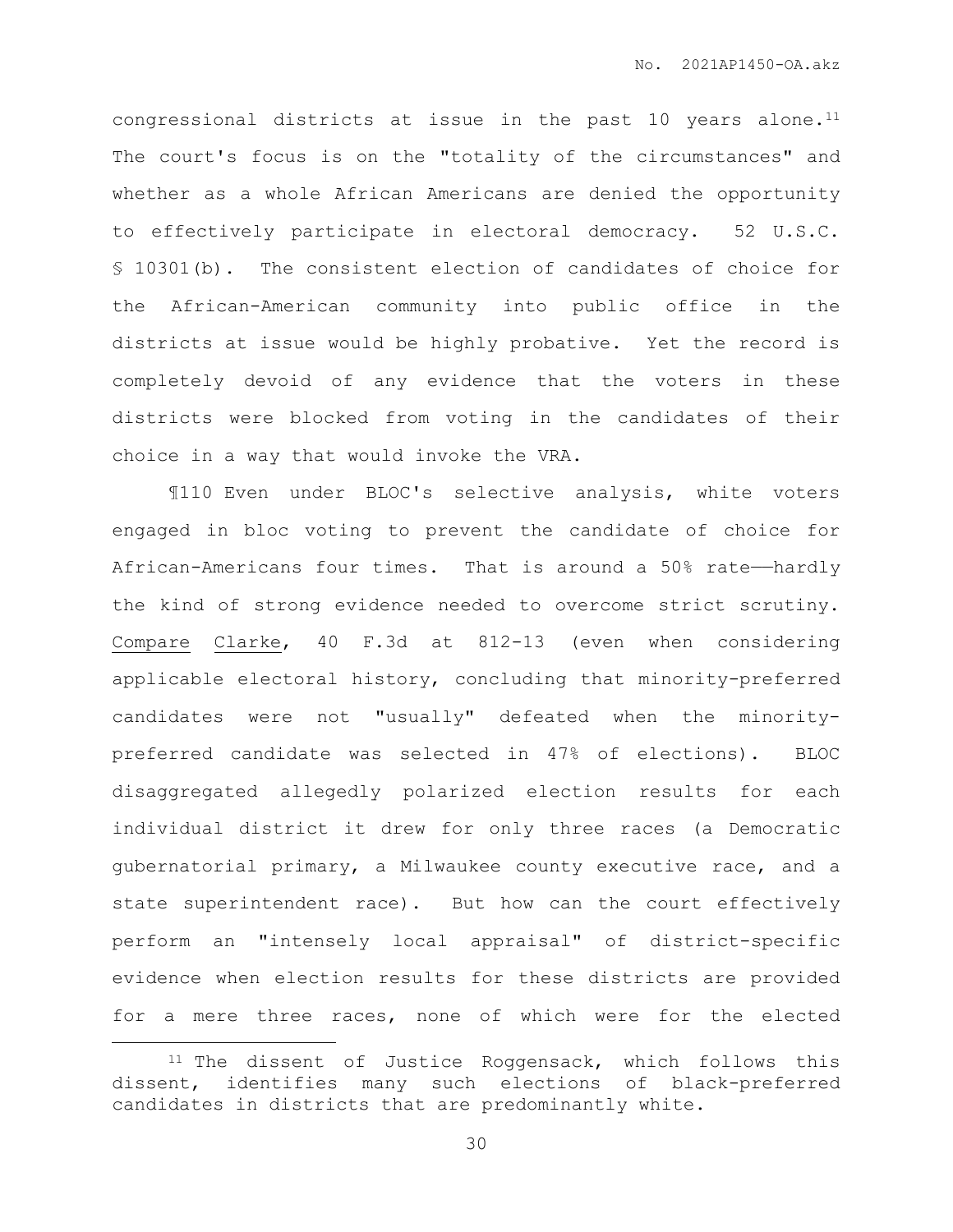offices at issue? LULAC, 548 U.S. at 437. Of the three races selected for district-specific treatment, only one of them had a head-to-head race where voters did not split votes between several candidates (thus preventing a more complete picture of voter preferences).

¶111 The district-specific evidence of two races BLOC provided was limited only to BLOC's proposed assembly districts. BLOC did not provide detailed district analyses of the current maps, an alternative race-neutral map, nor any other party's maps outside one Democratic gubernatorial primary in 2018. In the process of this litigation, the court has not been made aware of a single case that found the existence of a strong evidentiary record, applied the VRA, and satisfied strict scrutiny through use of one election result, let alone a result from an exogenous election (from a partisan primary between candidates with strong support from the African-American community).<sup>12</sup> Compare LULAC, 548 U.S. at  $427-28$  (examining partisan general election results); Cooper, 137 S. Ct. at 1470- 71 (reviewing partisan general election results); City of Euclid, 580 F. Supp. 2d at 598-99 (explaining electoral history for non-partisan general election results); Harper, 824 F. Supp.

 $\overline{a}$ 

<sup>12</sup> See Wisconsin Governor Exit Polls, CNN, https://www.cnn.com/election/2018/results/wisconsin/governor (last visited Feb. 10, 2022) (explaining how the Governor was elected statewide on the support of 85% of the African-American population).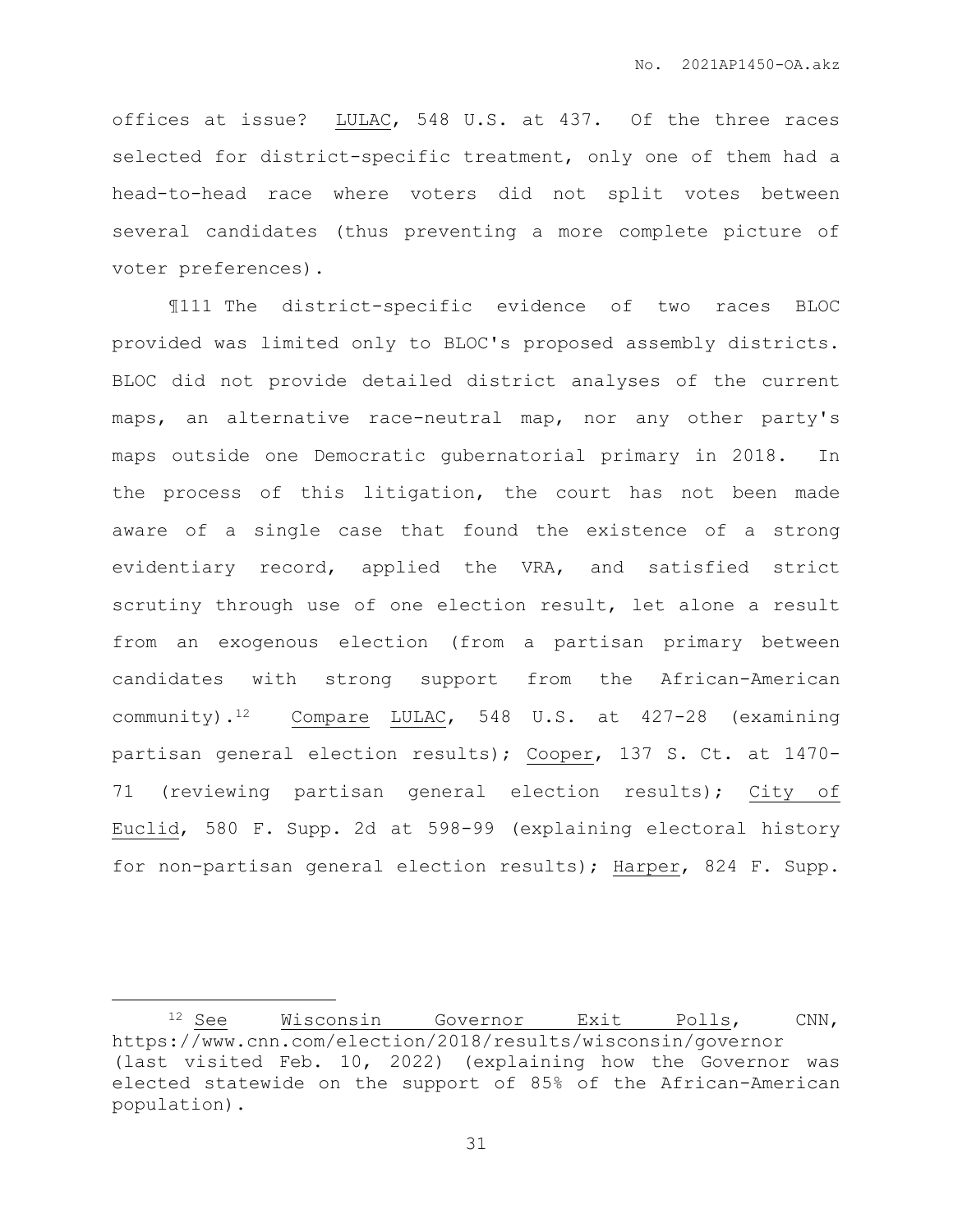at 790 (reviewing non-partisan general election results).<sup>13</sup> To understate the point, this substantially limits the ability of the court to effectively judge if African-American voters are having their candidates blocked and their voices unlawfully stifled, therefore justifying race-based redistricting. See, e.g., Comm. for Fair & Balanced Map, 835 F. Supp. 2d at 587

<sup>13</sup> Of course, considering the wide-sweeping scope of VRA review, primary elections may be valid considerations when determining if a racial group has equal opportunity to participate in elections. See Thornburg v. Gingles, 478 U.S. 30, 59 (1986) (reviewing both general and primary election results). However, party makeups can change dramatically over time. At some points in history, a party may contain voters with markedly different views on the treatment of minorities. See, e.g., Glenn T. Eskew, George C. Wallace, Encyclopedia of Alabama, (Jun. 10, 2021) (describing the political history of George Wallace, an outspoken supporter of racial segregation and a lifelong Democrat). BLOC's analysis presents serious questions of whether current Democratic primary elections in Wisconsin, standing alone, are substantially probative on the ability of African-Americans to have effective opportunities, voices, and representation in democratic government.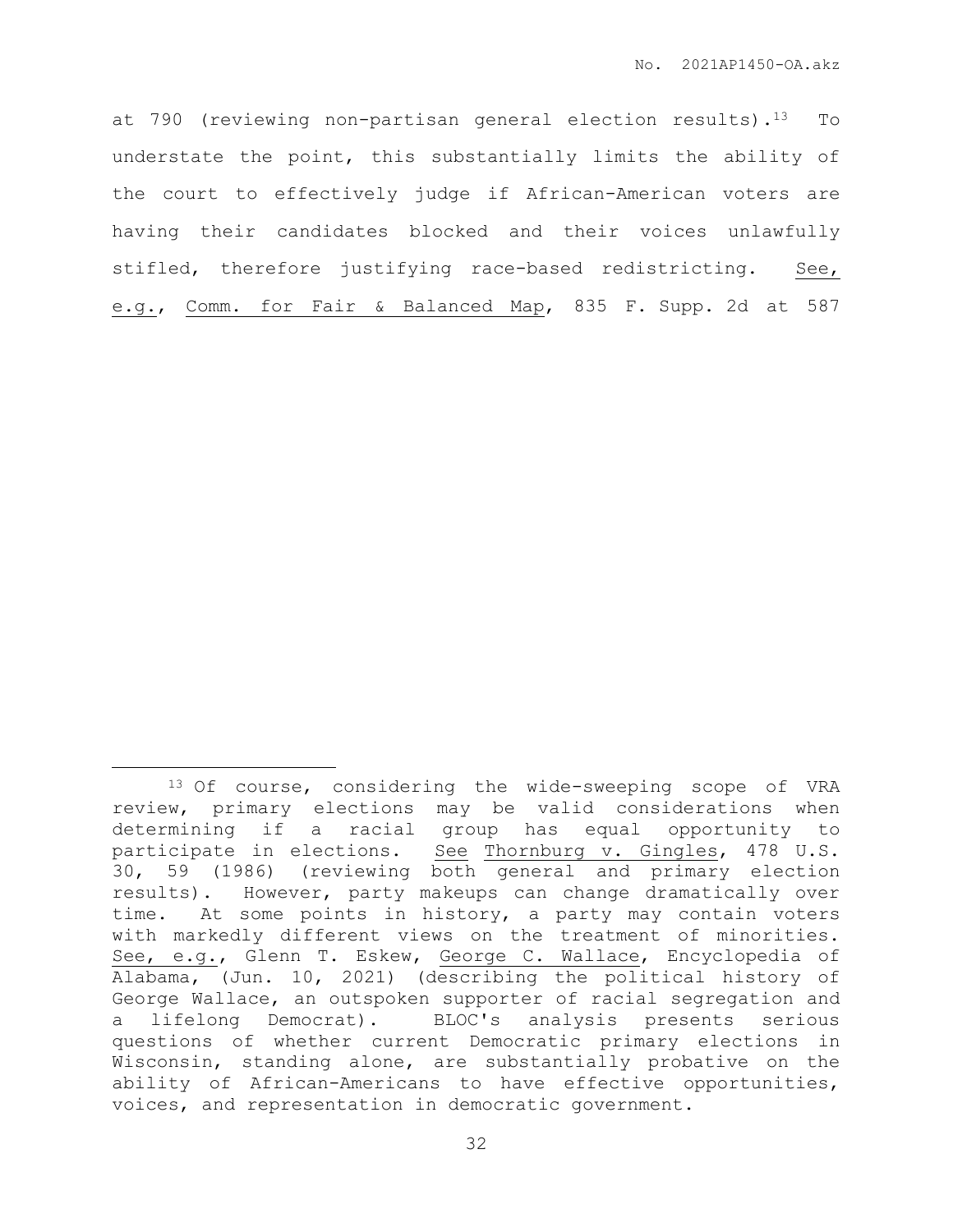(concluding that white bloc voting was not met where an expert failed to provide evidence on specific districts at issue).<sup>14</sup>

<sup>14</sup> Furthermore, race-based redistricting under § 2 of the VRA applies only where voting is polarized to such an extent that a white majority blocks African-American-supported candidates so that the only way African-American individuals can effectively participate in democracy is to create majorityminority districts. See Bartlett v. Strickland, 556 U.S. 1, 19 (2009) (plurality) (holding that § 2 does not require the creation of below-majority "opportunity districts"); Cooper, 137 S. Ct. at 1464-65. A bare majority of African-American voters is unlikely, absent extraordinary polarization, to prevent white bloc-voting (if it exists) from stopping effective African-American representation. Along these lines, courts attempting to ensure VRA compliance have accepted the need to create VRA districts with BVAP percentages materially greater than a bare 51% majority. See, e.g., Comm. for a Fair & Balanced Map v. Ill. State Bd. of Elections, 835 F. Supp. 2d 563, 582 (N.D. Ill. 2011) ("60 percent of voting-age population is reasonably required to ensure minorities a fair opportunity to elect a candidate of their choice."); Hastert v. State Bd. of Elections, 777 F. Supp. 634, at 647 (N.D. Ill. 1991) (noting that a "65% minority population [or 60% minority voting-age population] concentration [is] generally regarded as necessary to ensure minorities a reasonable opportunity to control a district"); Baumgart v. Wendelberger, No. 01-C-0121, 2002 WL 34127471, at \*5 (E.D. Wis. May 30, 2002) (recognizing expert testimony that "a minority district requires an African–American voting age population of at least 60% to guarantee the election of candidates of choice"); United States v. City of Euclid, 580 F. Supp. 2d 584, 594 n.11 (N.D. Ohio 2008) (explaining that the efficacy of a "narrow" majority-minority district is subject to question and this is remedied by majority-minority districts in excess of "60%"); Baldus v. Members of Wis. Gov't Accountability Bd., 849 F. Supp. 2d 840, 851 (E.D. Wis. 2012) (creating a majority-minority Hispanic district, effective at 67.7% votingage population); African American Voting Rights Legal Defense Fund, Inc. v. Villa, 54 F.3d 1345, 1348 n.4 (8th Cir. 1995) ("[A] guideline of 65% of total population (or its equivalent) has achieved general acceptance in redistricting jurisprudence."); Ketchum v. Byrne, 740 F.2d 1398, 1403 (7th Cir. 1984) ("A guideline of 65% of total population has been adopted and maintained for years by the Department of Justice and by reapportionment experts and has been specifically approved by the Supreme Court."). When commenting on total voter population percentage, the court in Prosser explained that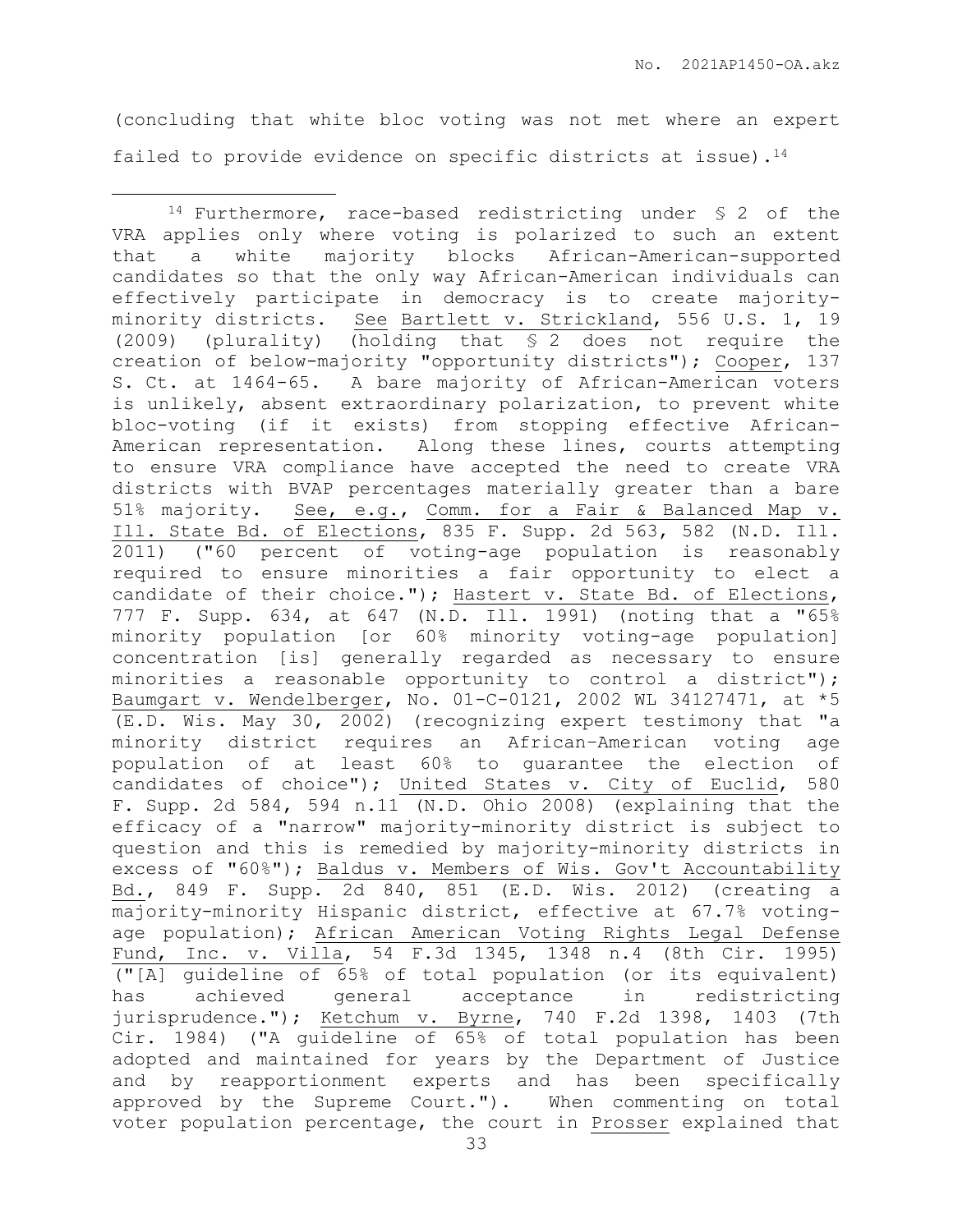¶112 Strikingly, under BLOC's analysis, the Governor's maps do not satisfy the VRA, and are thus unconstitutional. The majority not only lacks evidence to support the maps it adopts, but the only party who even attempted to prove a VRA need determined those maps were illegal.<sup>15</sup>

## ii. Totality of the Circumstances

¶113 The Gingles factors are only "necessary prerequisites," they are not "sufficient" to justify a race-

 $\overline{a}$ 

effective majority-minority districts require 65% minority populations "(50 percent plus 5 percent to reflect the lower average age of blacks and hence lower voting population, 5 percent to reflect a lower fraction of registered voters, and 5 percent to reflect a lower turnout)." Prosser v. Elections Bd., 793 F. Supp. 859, 869 (W.D. Wis. 1992). Even if evidence supported the race-based remedy offered by the Governor, his bare-majority districts fall outside the mainstream of accepted VRA redistricting measures.

<sup>15</sup> Even if, due to specific electoral statistics and community-based evidence in Milwaukee, a seventh high-BVAP district were required, that in no way explains why the remaining six high-BVAP districts must be drawn with a scalpel to reach exactly 51% BVAP. Racially motivated government action must be "narrowly tailored" to satisfy strict scrutiny. Grutter v. Bollinger, 539 U.S. 306, 326 (2003); see, e.g., Shaw v. Hunt, 517 U.S. at 916-18 (concluding that districts drawn on the basis of race were not "narrowly tailored" because the government drew district lines from scattered minority communities which may have different VRA needs and were thus not sufficiently compact). The VRA must be tied to individuals and their specific communities, not general categories of race. Shaw v. Hunt, 517 U.S. at 917 (affirming that the VRA protects "individual[s]" not "the minority as a group"); LULAC, 548 U.S. at 437 ("A local appraisal is necessary because the right to an undiluted vote does not belong to the minority as a group, but rather to its individual members."); De Grandy, 512 U.S. at 1016 (explaining that, even when the Gingles factors and the totality of the circumstances require race-based redistricting, the VRA does not support creating "the maximum number of majorityminority districts").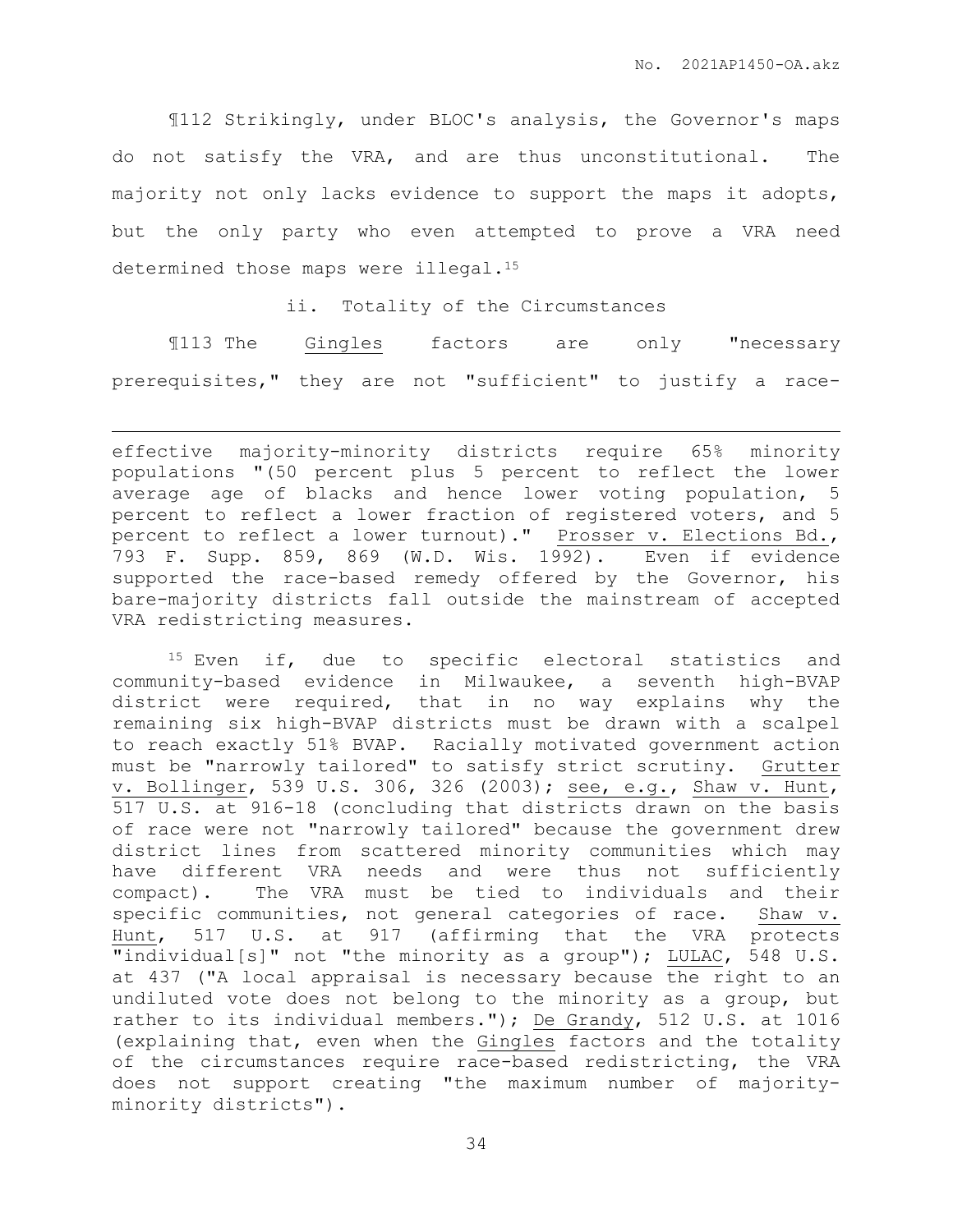based remedy under the VRA. Gingles, 478 U.S. at 50; De Grandy, 512 U.S. at 1011. In addition to the Gingles factors, the VRA requires proof that the "totality of the circumstances" supports the drawing of districts on the basis of race. Gingles, 478 U.S. at 50; De Grandy, 512 U.S. at 1011; LULAC, 548 U.S. at 436; Bartlett, 556 U.S. at 24. Totality of the circumstances is an independent, separate requirement; to apply a race-based remedy a totality of the circumstances analysis must be provided. The majority's description of the totality of the circumstances is shockingly insubstantial.

¶114 Proportionality of majority-minority districts to the "citizen voting-age population" can be relevant to the totality of the circumstances analysis. LULAC, 548 U.S. at 436. The Legislature's expert notes that various data files show an African-American citizen voting-age population ("CVAP") of either 6.1% of 6.4% (taken from two different U.S. Census data files). The Governor fails to present evidence on the issue. While BLOC strenuously opposes the Legislature's numbers, their expert suggests an African-American CVAP of 6.5%. Even if BLOC's number were accepted, a proportionality analysis would not support seven assembly districts. There are 99 assembly districts, 6.5% of 99 is 6.4, which rounding to the nearest whole number would be 6. At the very least, a proportionality analysis does not provide strong support for a seventh district.

¶115 The majority notes that the African-American CVAP in Wisconsin falls between 6.1% and 6.5%, but it fails to complete the final step of a proportionality inquiry: multiplying the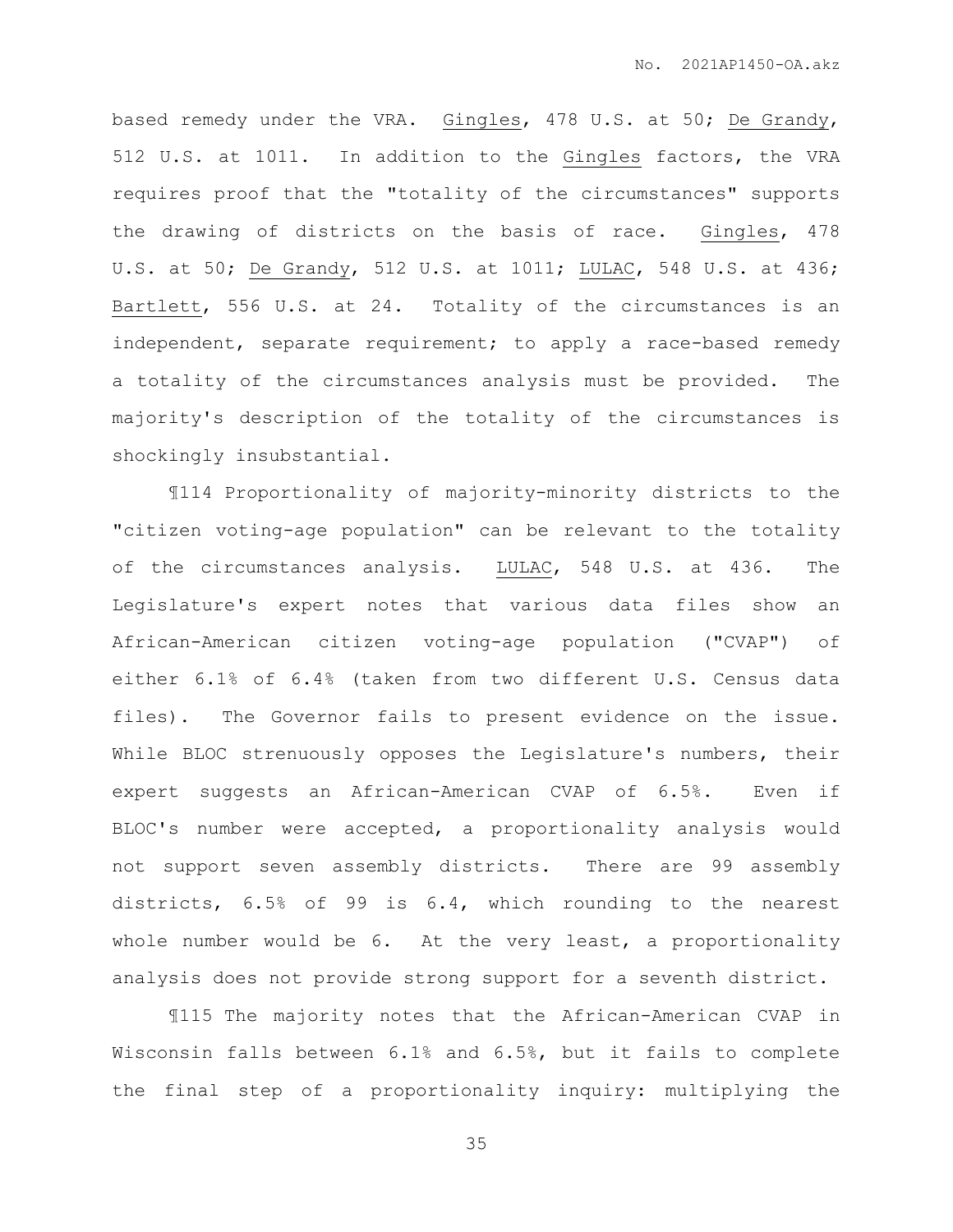CVAP by the relevant number of seats, here 99. Majority op., ¶48. It thus states a misleading statistic of 6.5% and hopes the reader confuses it for a complete proportionality analysis. Further, the majority relies heavily on population trends among black and white individuals, as well as demographic statistics in Milwaukee County. See majority op., ¶48 ("[A] significant proportion of Wisconsin's Black population lives in Milwaukee County where the subject districts are principally located."). Yet the United States Supreme Court in League of United Latin American Citizens v. Perry explicitly rejected the use of "regional" as opposed to "statewide" proportionality analysis for statewide districting plans. 548 U.S. at 436-38. And proportionality refers to the percentage of a given race in a state. Id. at 436 (explaining that the proportionality of a race is determined by comparing the number of minority districts to "the [minority] share of the citizen voting-age population"). Proportionality does not encompass an increase or decrease of anything, i.e., population trends amongst the African-American population. The majority both twists the natural meaning of English and refuses to comply with explicit Supreme Court directives.

¶116 Beyond proportionality, the majority fails to discuss any of the 1982 Senate Report factors relied upon by courts to determine if the VRA applies. Gingles, 478 U.S. at 43-45; LULAC, 548 U.S. at 426; see, e.g., City of Euclid, 580 F. Supp. 2d at 604-12 (providing a totality of the circumstances analysis). Those factors lay at the heart of a totality of the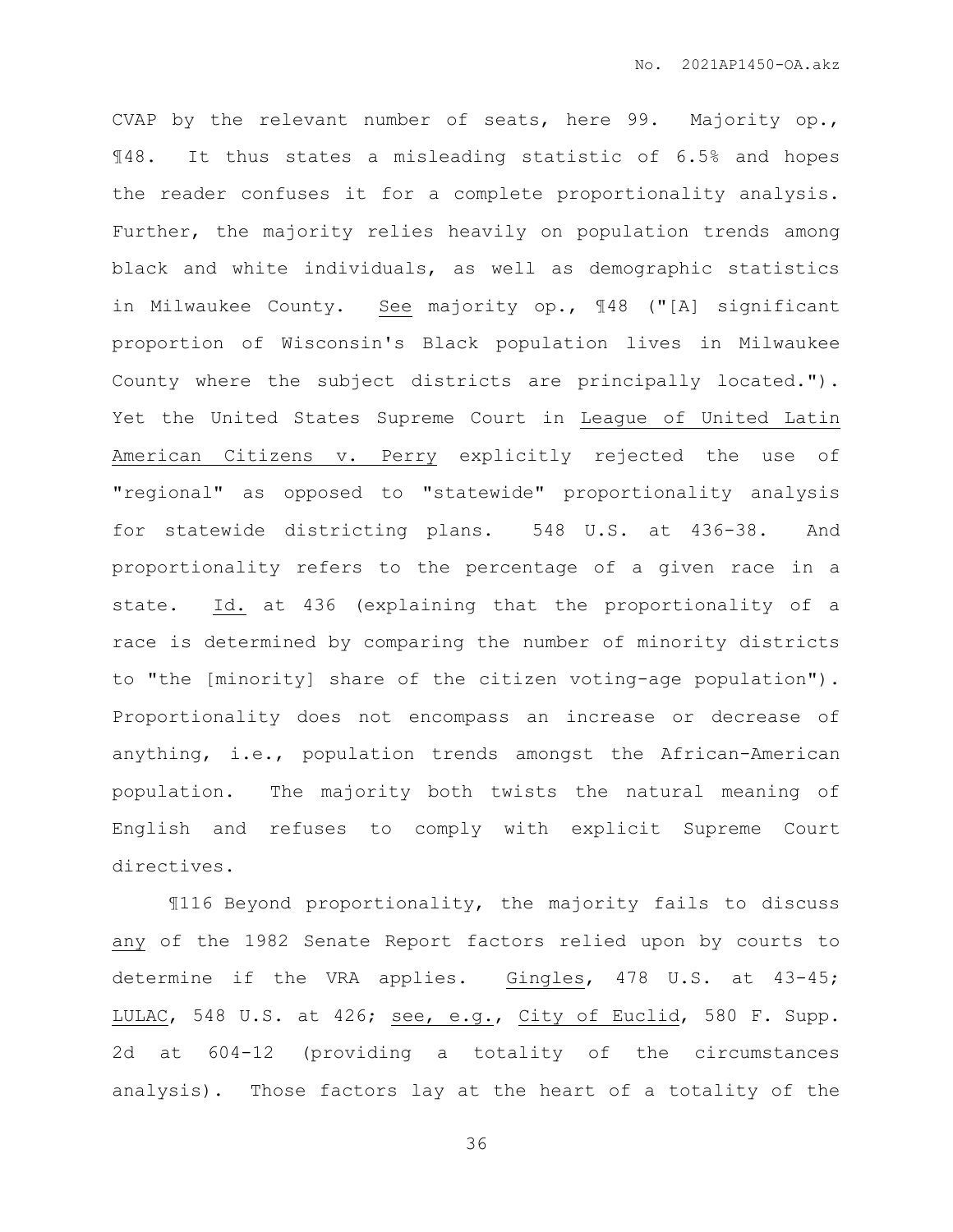circumstances analysis; they are the reason why racially motivated maps may satisfy strict scrutiny. Gingles, 478 U.S. at 50; De Grandy, 512 U.S. at 1011; LULAC, 548 U.S. at 426; Bartlett, 556 U.S. at 24. Nonetheless, the factors are completely ignored.

¶117 The majority shortcuts the required analysis and instead relies on the flawed belief that proportionality is the preeminent consideration for totality of the circumstances. Majority op., ¶46 n.28, ¶¶47-50 (stating that courts "focus[] . . . [their] attention on considerations not mentioned in the Senate Report, such as proportionality," and examining only proportionality in a totality of the circumstances analysis). That is flatly contradicted by established United States Supreme Court precedent. De Grandy, 512 U.S. at 1011-12 (rejecting the argument that proportionality is determinative of VRA compliance and noting that "[n]o single statistic provides courts with a shortcut"); Gingles, 478 U.S. at 47 ("The essence of a § 2 claim is that a certain electoral law, practice, or structure interacts with social and historical conditions to cause an inequality in the opportunities enjoyed by black and white voters to elect their preferred representatives."); LULAC, 548 U.S. at 426, 436-42 (laying out the Senate Factors as considerations for totality of the circumstances analyses and examining both proportionality and several Senate Factors when determining the VRA required redrawing of certain districts in Texas). By statute, the VRA requires examination of the "totality of the circumstances," 52 U.S.C. § 10301; nowhere in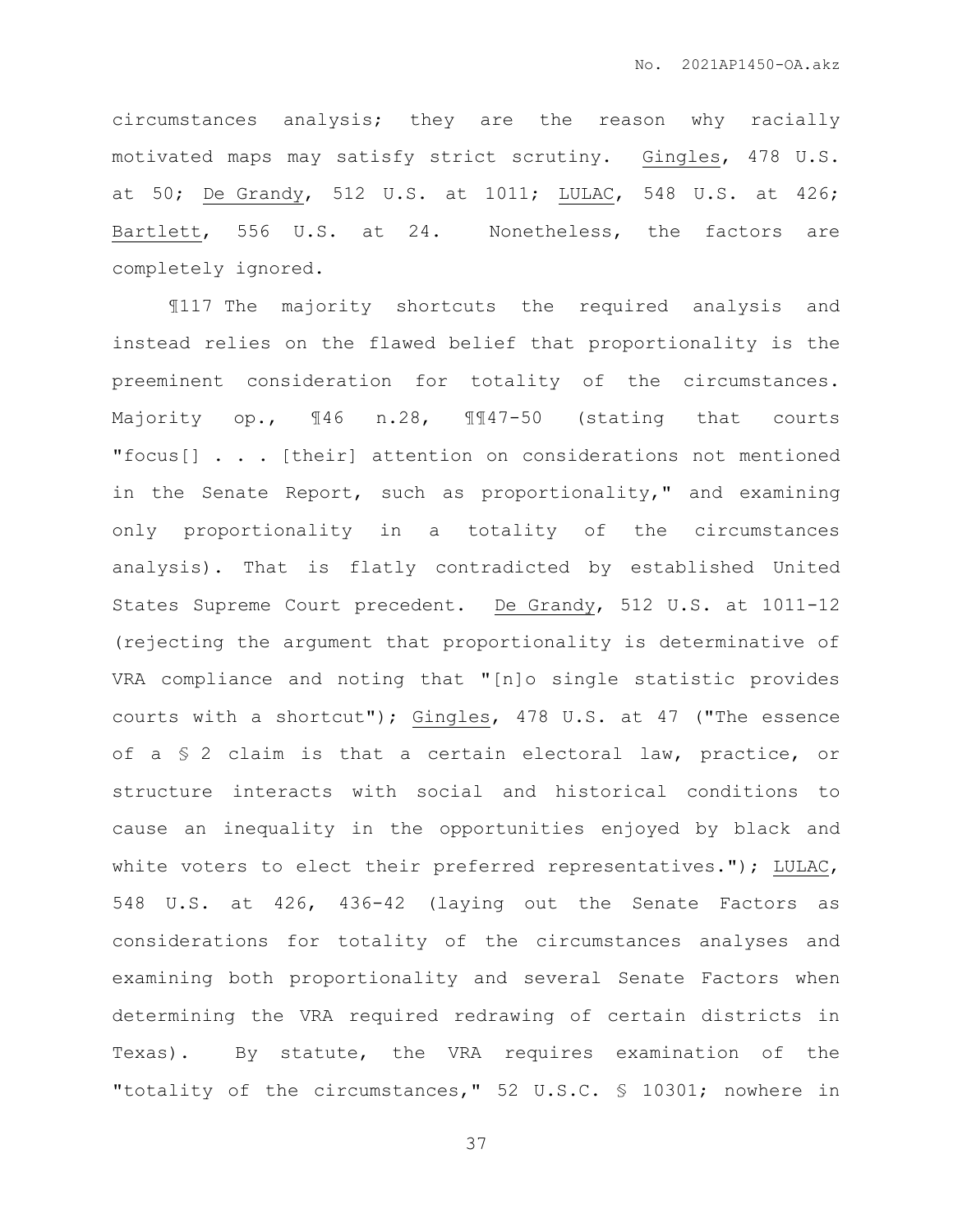the statute does it state or imply that proportionality should be the primary "focus[] . . . of [the court's] attention." Majority op., ¶46 n.28.

¶118 There is a simple reason no real support is provided by the majority for the totality of the circumstances: there is none. The only party who even attempted to argue for VRA application under the totality of the circumstances was BLOC. The Governor presented no totality of the circumstance support for his districts. Either the majority does not rely on BLOC, and thus zero evidence is available to support the application of the VRA, or, in the alternative, the majority must rely solely on BLOC's analysis. In either case, there is no justification for use of race in drawing the Governor's maps.

¶119 BLOC's totality of the circumstances analysis is deeply flawed and is in the form of an expert opinion alone. This lone source of evidence is highly debatable, and strikes an unmistakable tone of partisanship, attacking political opponents and disfavored policies. Such conclusory opinion evidence does not amount to the kind of factual district-specific evidence that could support a conclusion that a VRA violation has occurred and the remedy must be creation of seven bare-majority districts. Cooper, 137 S. Ct. at 1471-72; LULAC, 548 U.S. at 432; Shaw v. Hunt, 517 U.S. at 917; City of Euclid, 580 F. Supp. 2d at 604-12; Comm. for Fair & Balanced Map, 835 F. Supp. 2d at 583.

¶120 For instance, BLOC claims Milwaukee's choice to close polling locations during the COVID-19 Pandemic and voter ID laws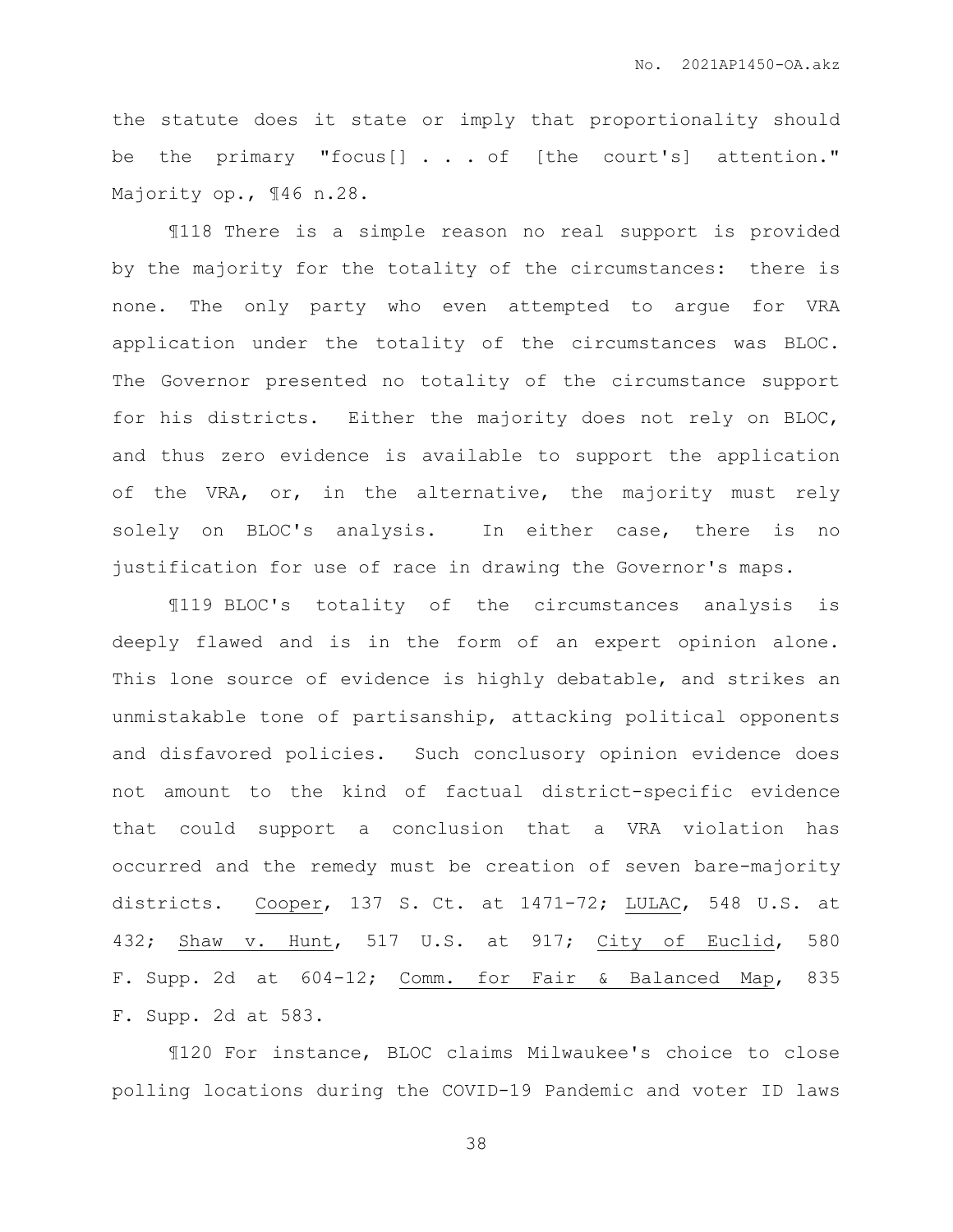demonstrate the existence of racially discriminatory election practices. No evidence or explanation is provided as to how these basic administrative and perfectly legitimate election practices "tend to enhance the opportunity for discrimination against the minority group." Gingles, 478 U.S. at 44-45. This is far cry from the "poll tax, an all-white primary system, and restrictive voter registration time periods," used in the past in parts of the country to mask disenfranchisement of African-American voters. LULAC, 548 U.S. at 439-40; see also De Grandy, 512 U.S. at 1018 ("In a substantial number of voting jurisdictions, that past reality has included such reprehensible practices as ballot box stuffing, outright violence, discretionary registration, property requirements, the poll tax, and the white primary; and other practices censurable when the object of their use is discriminatory, such as at-large elections, runoff requirements, anti-single-shot devices, gerrymandering, the impeachment of office-holders, the annexation or deannexation of territory, and the creation or elimination of elective offices.").

¶121 The State of Wisconsin must strive to eliminate any voting practice that facilitates unjust discrimination. According to BLOC, must the state control election administration in Milwaukee to prevent consolidation of polling locations and covert discriminatory practices? Must the state revoke its Voter-ID laws? See Frank v. Walker, 768 F.3d 744, 753-54 (7th Cir. 2014) (upholding a direct § 2 VRA challenge against Wisconsin's Voter-ID law, noting "[s]ection 2(b) tells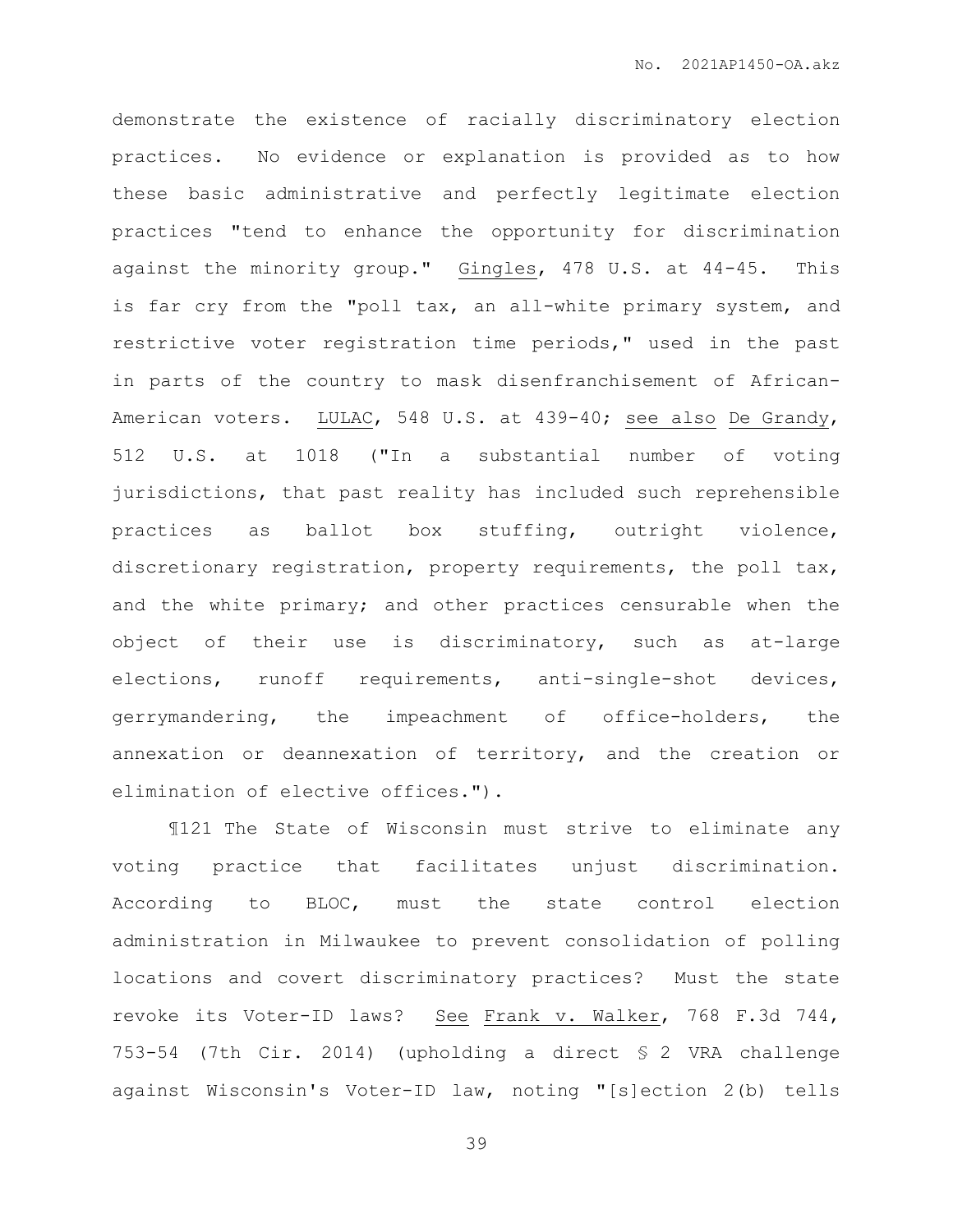us that § 2(a) does not condemn a voting practice just because it has a disparate effect on minorities," there was no finding "blacks . . . have less 'opportunity' than whites to get photo IDs," and black individuals had equal if not higher voter registration and turnout in the 2012 election as compared to white individuals); Brnovich, 141 S. Ct. at 2345 (noting that "a distorted picture can be created" by the manipulative use of statistics, such as "[i]f 99.9% of whites had photo IDs, and 99.7% of blacks did, it could be said that blacks are three times as likely as whites to lack qualifying ID  $(0.3 \div 0.1 = 3)$ " (quotations omitted)); Crawford v. Marion Cnty. Elections Bd., 553 U.S. 181, 204 (2008) ("The application of [Indiana's Voter-ID law] to the vast majority of Indiana voters is amply justified by the valid interest in protecting the integrity and reliability of the electoral process.").

¶122 BLOC also looks at general socio-economic correlations between white and African-American individuals in Wisconsin, including the lower rates of African-American homeownership and lower average incomes, and concludes, without any substantial analysis on the extraordinary complexities of causation, that this is the result of current and past discrimination. The accepted fact that African-American individuals experienced despicable forms of discrimination, specifically racial housing covenants in the Milwaukee-area, is certainly a factor impacting VRA analyses, but mere conclusions of discriminatory effects for all African-American individuals in Milwaukee from race-based correlations is not substantial evidence of discriminatory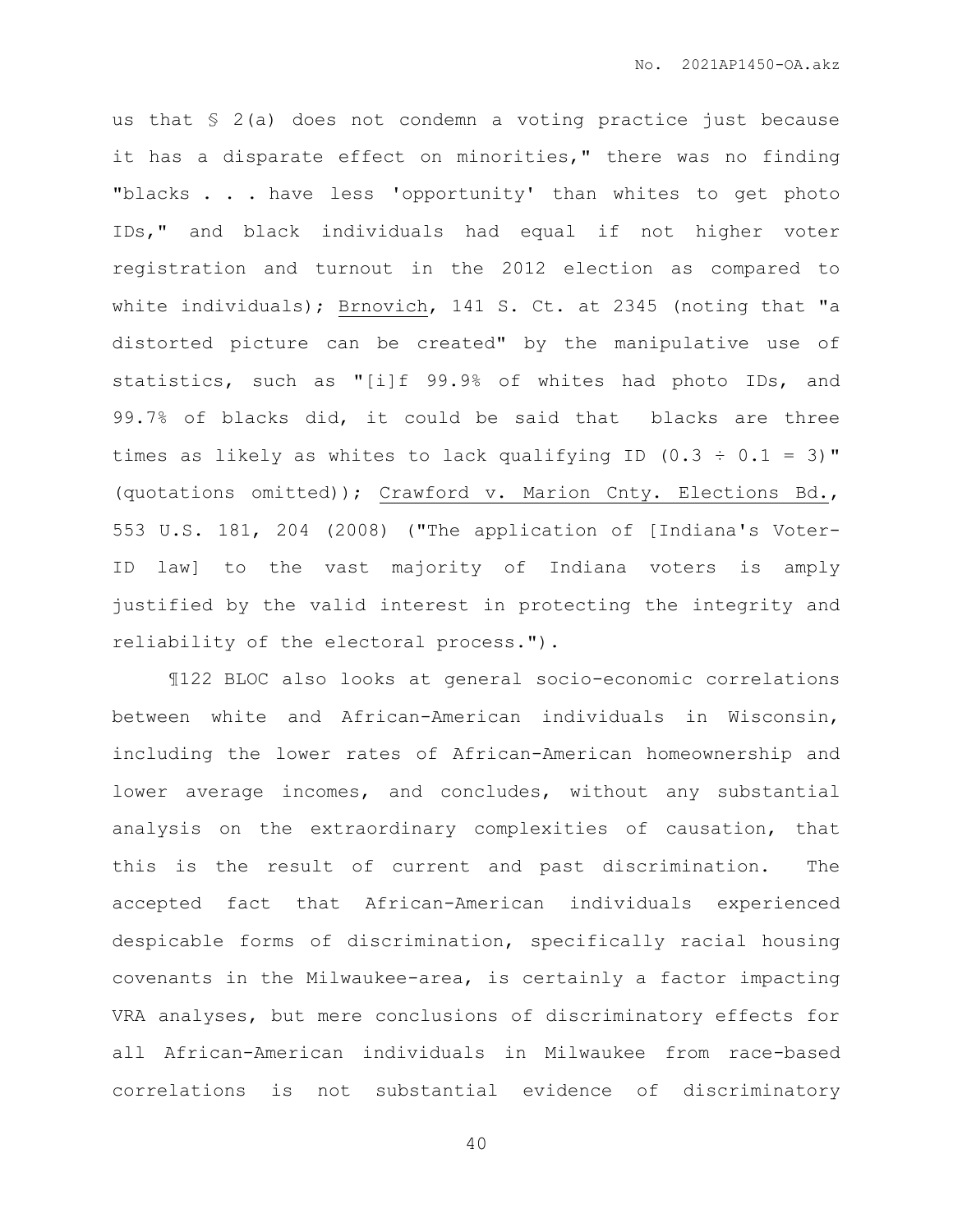hindrances on the ability of African-American individuals "to participate effectively in the political process." Gingles, 478 U.S. at 44-45. It is the burden of those seeking to use race in district boundaries to prove the need for such practices. Mere inferences and assumptions cannot be sufficient.

¶123 Further, BLOC asserts proof of race baiting and racially motivated campaigning by pointing to statements from Republicans and conservatives critiquing the Black Lives Matter organization, taking knees during national anthems, and defunding the police. Notably, despite the fact that BLOC relies heavily on Democratic primary data to demonstrate blocvoting and the need for race-drawn districts, the racial animus directed toward African-American individuals in campaigns and public messages all allegedly come from conservative Republicans. There is no evidence offered by BLOC that the Democratic public officials who at times defeat African-American preferred candidates, such as the Governor in his Democratic primary, are "unresponsive to the particularized needs of the members of" the African-American community. Gingles, 478 U.S. at 44-45; see LULAC, 548 U.S. at 426, 440 (explaining in detail that a current representative for a district subject to VRA scrutiny was "unresponsive" to the needs of the minority community). Shockingly, BLOC contends that African-American candidates have only had "mixed success" in the districts at issue. Relying on exogenous and state-wide elections, BLOC ignores the fact that the current assembly, senate, and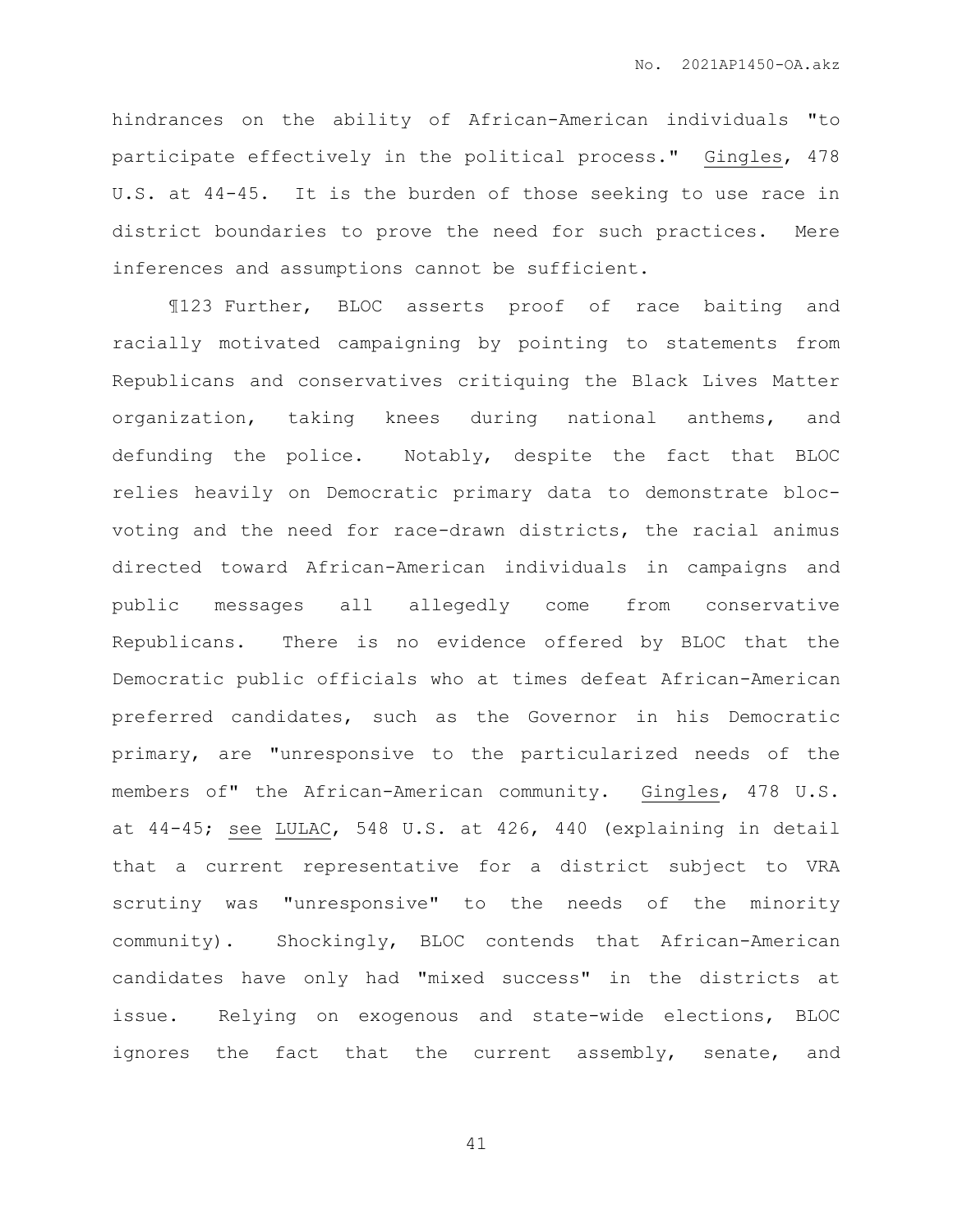congressional districts have elected African-American office holders in the vast majority of elections.

¶124 The evidence offered by BLOC of the totality of the circumstances is hardly localized to the historical, societal, and economic experiences of specific neighborhoods in Milwaukee. Underlying BLOC's analysis is the assumption that all African-American individuals in Wisconsin have the same history, experiences, and effects of discrimination, and there is no need to go further than broad strokes of correlations, debatable assumptions, and talking-points. See LULAC, 548 U.S. at 432 (examining in a VRA analysis that different Hispanics in different parts of Texas had "differences in socio-economic status, education, employment, health, and other characteristics"); Comm. for Fair & Balanced Map, 835 F. Supp. 2d at 583 (noting that "northern and southern enclaves" of a Hispanic district had "a common heritage and share[d] common core value[s]"); City of Euclid, 580 F. Supp. 2d at 605- 07 (explaining in detail, with numerous experts reports, record evidence, and testimony, forms of official discrimination against a discrete African-American community in Euclid, Ohio). Individuals, communities, and societal groups differ, even if they are the same race. In fact, the maps offered by the Legislature and CMS recognize that many of the African-Americans moved under the Governor's maps are located in discrete and compact neighborhoods. Following traditional redistricting criteria, and putting together those with shared communities, interests, and experience, the Legislature's and CMS's districts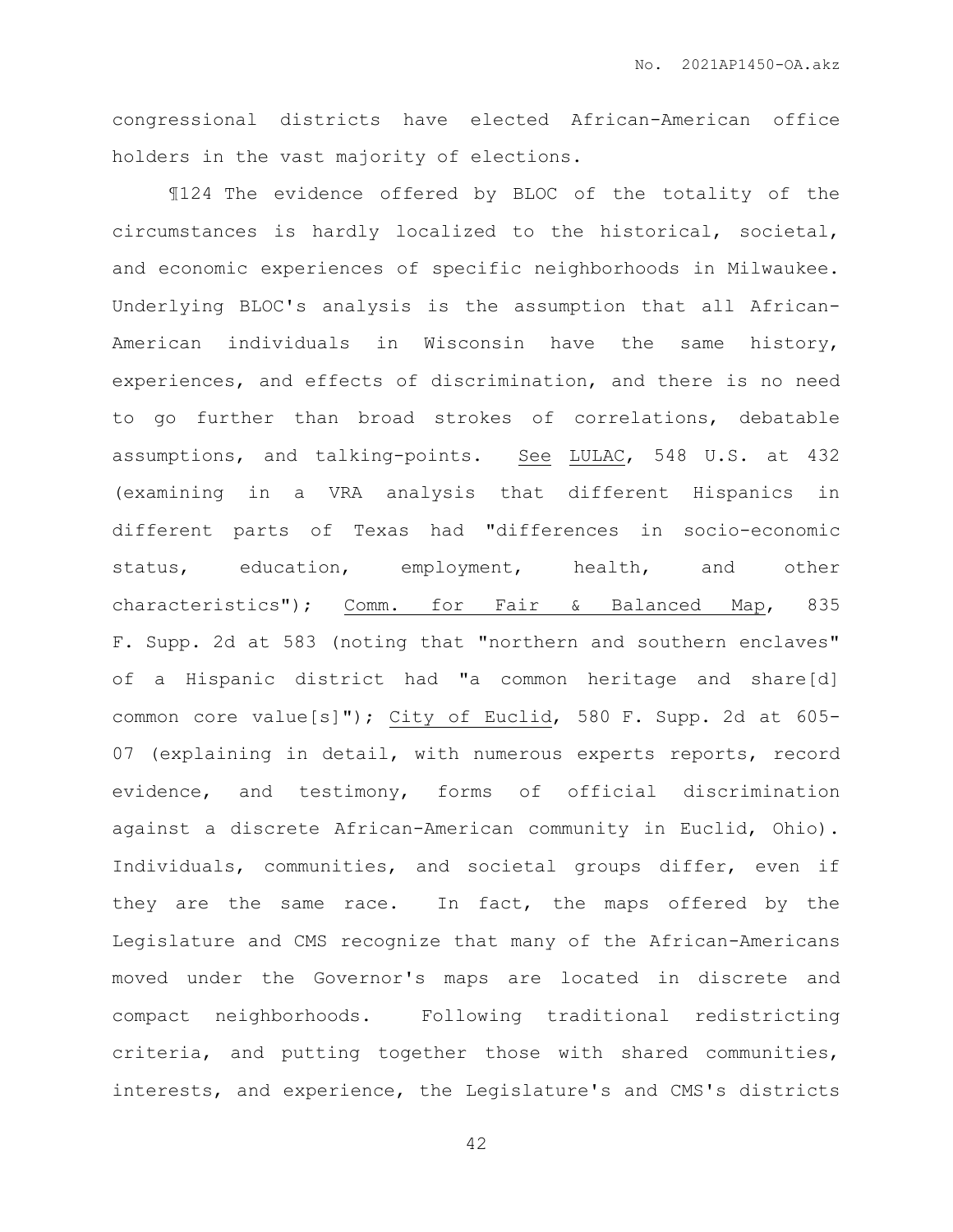fluctuate in BVAP to recognize this geographical reality.<sup>16</sup> By comparison, for their purported benefit, the majority chooses to displace many African Americans and move them into districts with little societal, cultural, and economic similarities.<sup>17</sup>

iii. The Majority Opinion and Party Concessions

¶125 Despite all its faults, BLOC at least provided some evidence supporting their VRA claims. The Governor presented nothing, let alone district-specific evidence. This flies in the face of well-accepted precedent on overcoming strict scrutiny and proving VRA needs. See Vera, 517 U.S. at 965-83; Miller, 515 U.S. at 920-27; Shaw, 517 U.S. at 916; Cooper, 137 S. Ct. at 1471-72; Bartlett, 556 U.S. at 19-20; Perry, 548 U.S. at 432; Gonzalez, 535 F.3d at 600; Clarke, 40 F.3d at 812-13; City of Euclid, 580 F. Supp. 2d at 604-12; Committee for a Fair and Balanced Map, 835 F. Supp. 2d at 583; Harper, 824 F. Supp.

<sup>16</sup> See John Johnson, Neighborhoods Where Milwaukee Isn't Segregated, Marquette University Law School (Feb. 9, 2022), https://law.marquette.edu/facultyblog/2022/02/neighborhoodswhere-milwaukee-isnt-segregated/ (describing the demographic makeup of the many unique neighborhoods in Milwaukee).

 $\overline{a}$ 

<sup>17</sup> In the process, to obtain his 51% BVAP districts, the Governor shifted white voters (referred to as "filler" voters at oral arguments) into new districts to achieve targeted racial proportions. The VRA by its text does not apply solely to any one race, and both the Equal Protection Clause and the Fifteenth Amendment's prohibition on racial discrimination in voting practices apply to all races. See 52 U.S.C. § 10301; U.S. Const. amend. XIV; U.S. Const. amend. XV; Shaw v. Reno, 509 U.S. 630, 657 (1993) ("Racial gerrymandering, even for remedial purposes, may balkanize us into competing racial factions; it threatens to carry us further from the goal of a political system in which race no longer matters—a goal that the Fourteenth and Fifteenth Amendments embody, and to which the Nation continues to aspire.").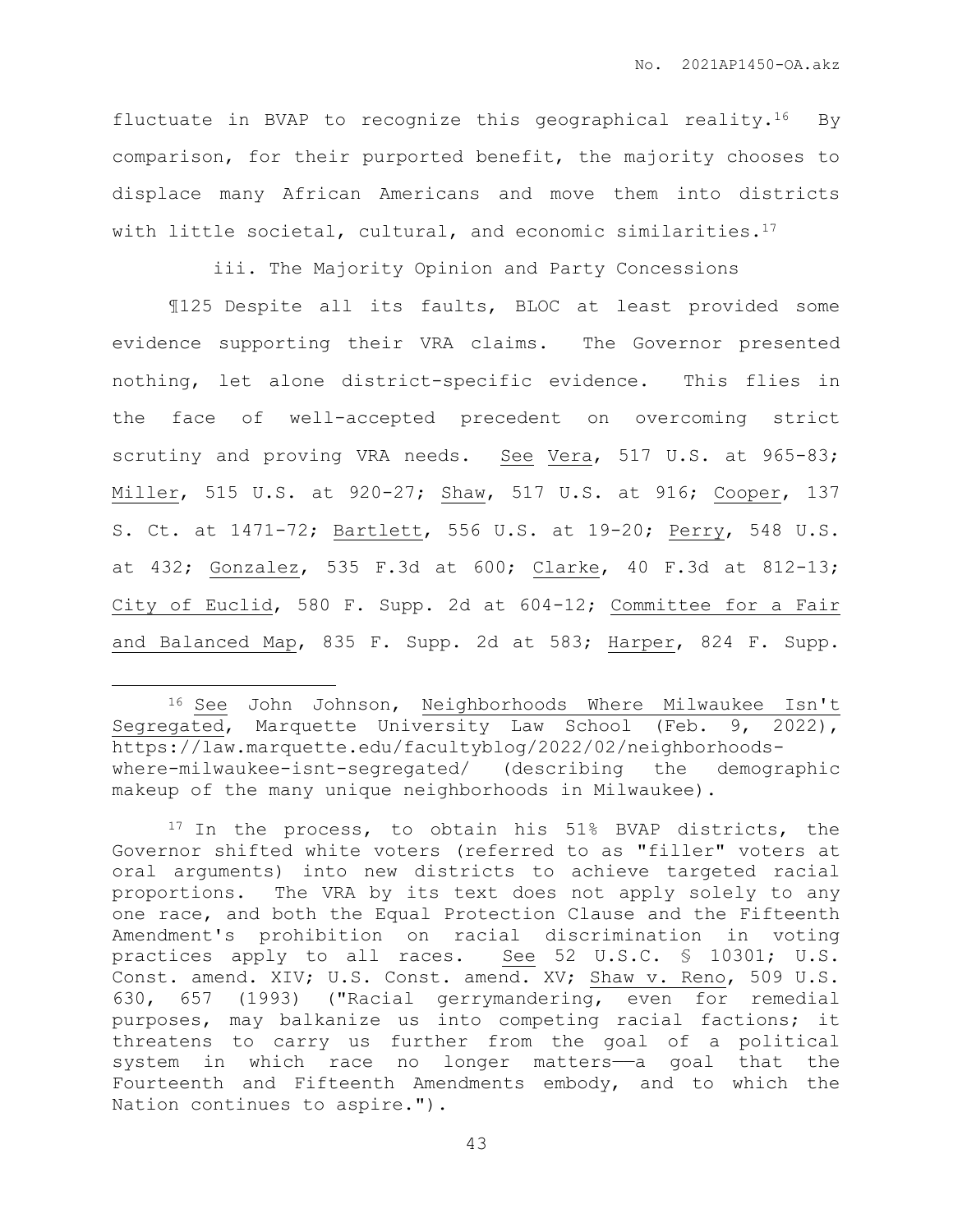At 790, 799-800. Yet that does not seem to bother the majority as they walk blindfolded into a buzz saw of Equal Protection law. Given that, under BLOC's analysis, the Governor's maps violate the VRA, the majority's maps may bear the usual stigma of violating the Equal Protection Clause and the VRA at the same time.

¶126 Counterintuitively, a linchpin of the majority's VRA analysis is an alleged lack of evidence and argument. The majority opinion may leave the reader with the misperception that all litigants at this court agreed that a racial gerrymander under the VRA was necessary. See majority op., ¶45 (noting "little . . . alternative data or analysis" to counter BLOC's election history and indicating that the "parties appeared to assume the VRA requires" race-based district lines). That is patently inaccurate. In briefing, the Legislature was clear that its maps both provided African-Americans equal opportunity "to participate in the political process and to elect representatives of their choice" (thus satisfying the VRA), 52 U.S.C. § 10301(b), and was not motivated by race (thus satisfying the Equal Protection Clause), Miller, 515 U.S. at 911-12. The Legislature asserted that the Governor's maps "reveal a policy of prioritizing mechanical racial targets above all other districting criteria (save one-person, one-vote), meaning there is ample evidence that race motivated the drawing of particular lines." Further, the Legislature claimed, correctly, that the Governor "offered zero evidence that the existing districts do not give all voters equal opportunity to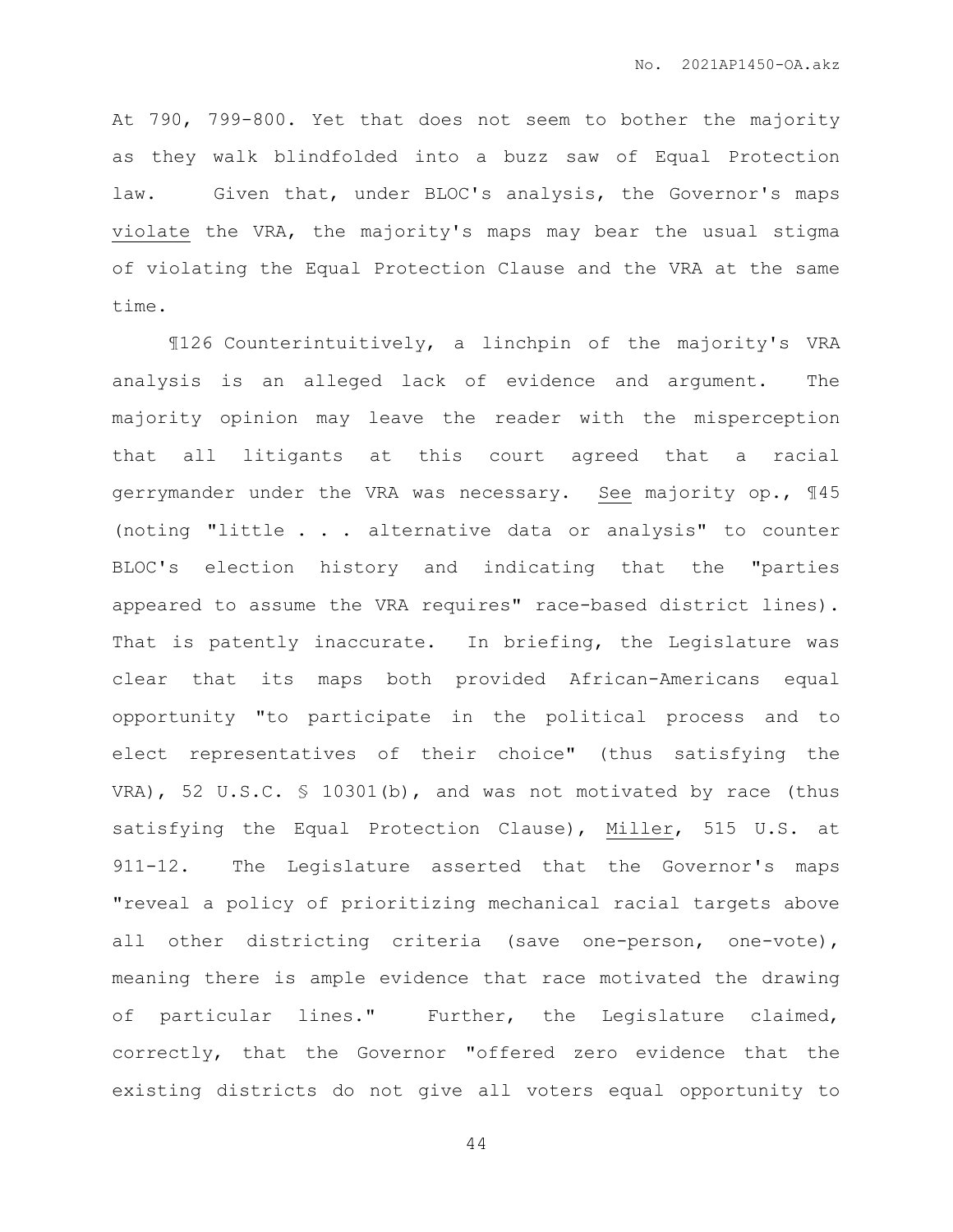elect their candidate of choice." In the Legislature's reply brief, it argued the Governor presented "novel and likely unconstitutional" arguments in support of seven bare majorityminority districts, labeled by the Legislature as an "unconstitutional racial gerrymander." The Legislature reaffirmed in the same brief that its "redistricting plan was drawn without regard to race." Further, the Legislature's expert, John Alford, described in many pages of detail the computational and data concerns with the evidence submitted by BLOC to support application of the VRA. He stated explicitly, "[T]he election patterns detailed by [BLOC] raise serious doubts about whether the Gingles threshold standard is currently met in Milwaukee County." Finally, Mr. Alford observed that, even using BLOC's election data, the black-preferred candidate was blocked in less than 50% of elections.

¶127 The central goal of the Legislature's proposed maps was to conserve existing boundaries for districts with high BVAP, not draw districts to maximize majority-minority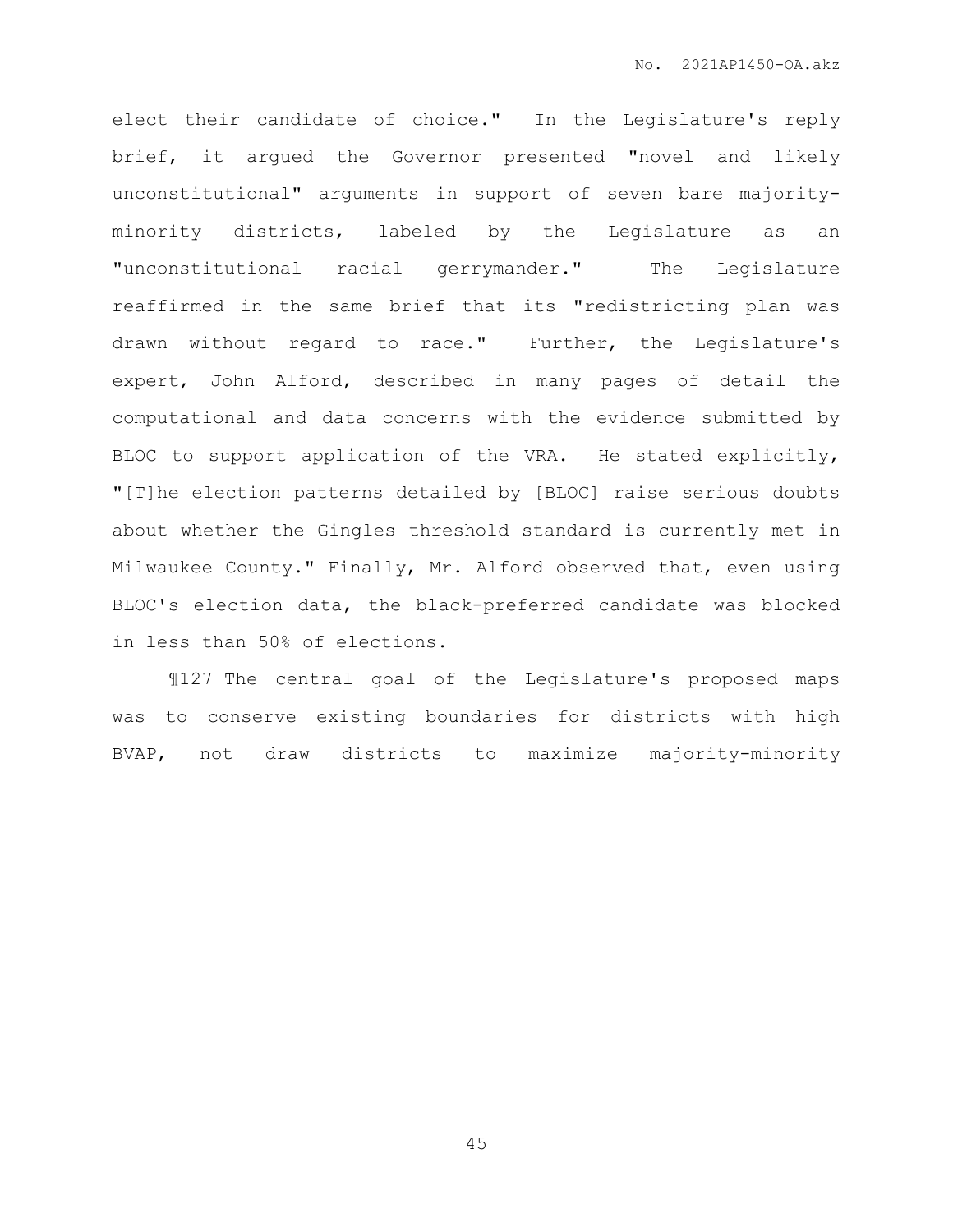districts. The Legislature's race-neutral intentions were confirmed at oral argument.<sup>18</sup>

¶128 But, even so, why is the majority attached to party briefing? They have a responsibility to read the law, understand available evidence, and come to the correct

 $\overline{a}$ 

<sup>18</sup> The majority adds in an argument that the Legislature's districts in some way "pack" African-American voters into a district with above 70% BVAP. Majority op., ¶49. The Legislature has one district at 71.5% BVAP. As the majority notes, it is well established that the VRA requires the creation of race-based districts where minorities are "fragment[ed] . . . among several districts where a bloc-voting majority can routinely outvote them," or where minorities are "pack[ed] . . . into one or a small number of districts to minimize their influence in the districts next door." De Grandy, 512 U.S. at 1007; see majority op., 149. But the United States Supreme Court has clarified that the VRA applies only to the creation of majority-minority districts; it does not require splitting up high minority-percentage districts to more effectively spread the minority's political influence. Bartlett, 556 U.S. at 19; Cooper 137 S. Ct. at 1471 (explaining that without the need for a majority-minority district sufficient white crossover would undermine the satisfaction of the Gingles factors). Thus, the inquiry is whether there has been presented evidence of effective white bloc voting to prevent minorities in a specific area and district from successfully electing candidates they support. Even if the Legislature drew a higher BVAP district following race-neutral redistricting criteria such as preserving continuity of interests, geographic compactness, and local government lines, without the requisite evidence of a VRA violation in a separate, neighboring district where a majority-minority district could be created, no race-based remedy under the VRA can be used. Here, there is no such district-specific evidence. The majority does not cite a single case holding that merely having a high BVAP district, without the need to prove the Gingles factors or the need for a race-based remedy under the totality of the circumstances, violates the VRA. See Ketchum, 740 F.2d at 1403- 06, 1418 (case cited by the majority, noting the commonly accepted target of 65-70% minority population percentages in applying a VRA remedy, after a VRA violation in relevant districts has been established).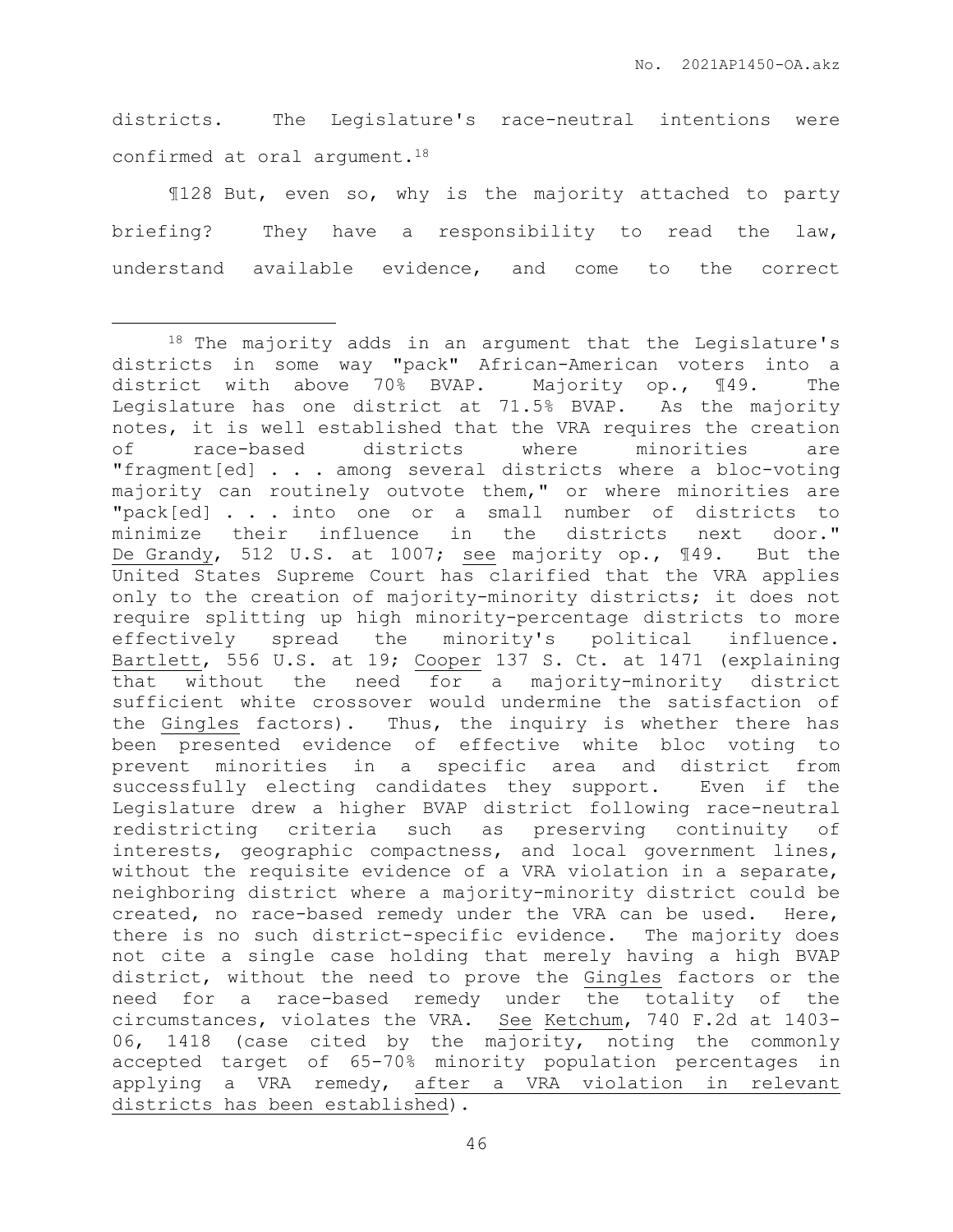conclusion. See State v. Hunt, 2014 WI 102, ¶42 n.11, 360 Wis. 2d 576, 851 N.W.2d 434 ("Because it is our constitutional duty to say what the law is, we are not bound by a party's concessions of law."). They, not the litigants, are the government actors. U.S. Const. amend. XIV sec. 1 ("No State shall . . . deny to any person within its jurisdiction the equal protection of the laws." (Emphasis added.)); Brentwood Academy v. Tenn. Secondary Sch. Athletic Ass'n, 531 U.S. 288, 295 (2001) (noting that only those "outside formally governmental organizations" fall outside the coverage of the Fourteenth Amendment); Johnson v. California, 543 U.S. 499, 505 (2005) ("Under strict scrutiny, the government has the burden of proving that racial classifications are narrowly tailored measures that further compelling governmental interests." (Emphasis added.)). They are the ones choosing a map for the State of Wisconsin, endorsing district boundaries unambiguously motivated by race. See, e.g., De Grandy, 512 U.S. 997 (reviewing under traditional Equal Protection and VRA standards maps approved by the Florida Supreme Court). The court, acting on behalf of the State of Wisconsin, not the parties, must overcome strict scrutiny. See Grutter, 539 U.S. at 326 (describing strict scrutiny demands when the government treats individuals differently on the basis of race); Vera, 517 U.S. at 978 ("Strict scrutiny remains, nonetheless, strict."); see, e.g., Cooper, 137 S. Ct. at 1464; Miller, 515 U.S. at 920-27; Shaw v. Hunt, 517 U.S. at 916.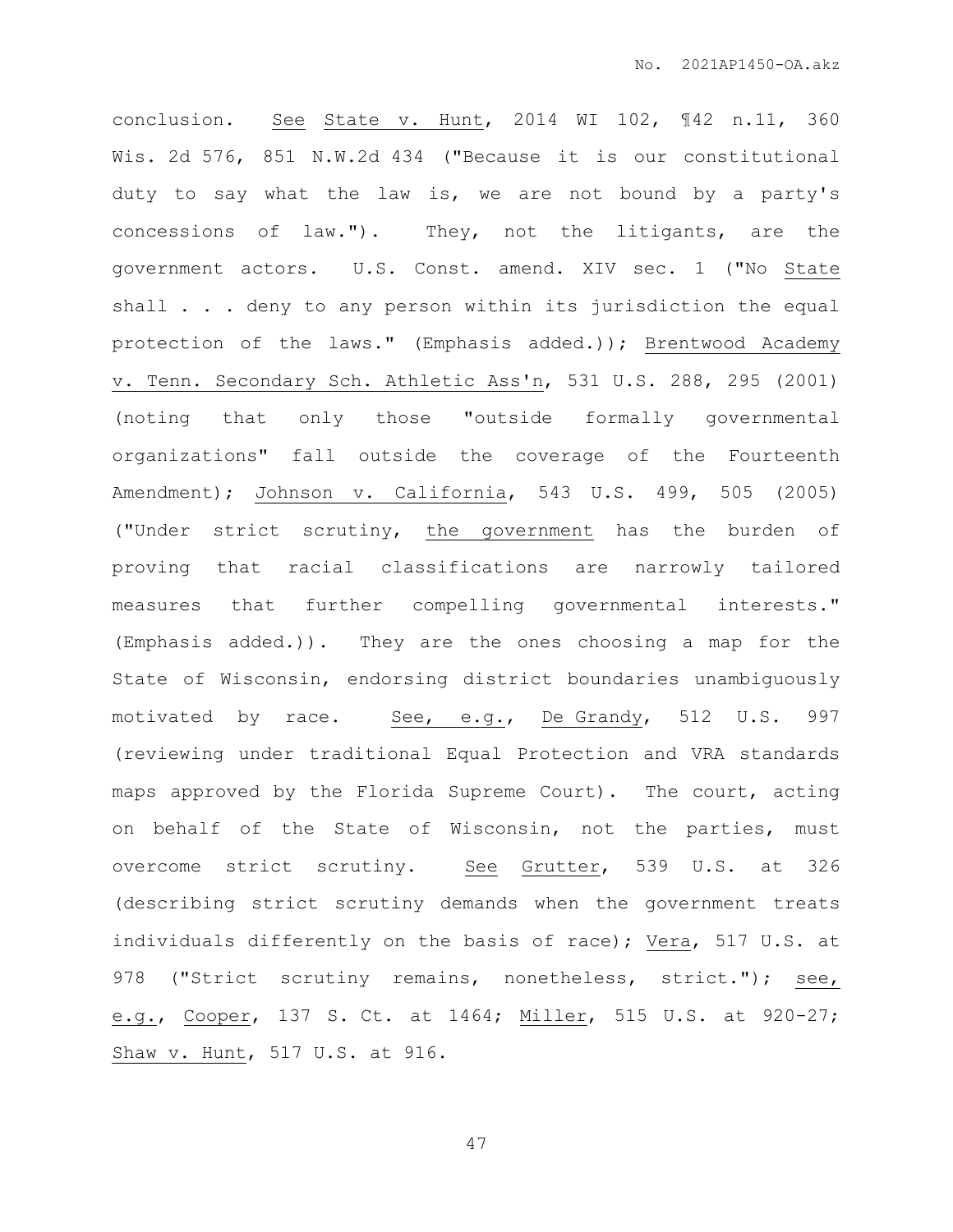¶129 Ultimately, the majority's focus on the parties' positions is a tactic of distraction. The majority may understand that it lacks sufficient evidence to support racedriven maps proposed by the Governor, so to compensate, it turns around and reasons that the Governor's maps cannot be rejected with what it views as inadequate argument on the part of the Legislature and other parties. But this merely begs the question: why is the court adopting a racially motivated map without support in the record? The majority does not cite a single case standing for the proposition that a state action can survive strict scrutiny by pointing to the fact that other private, non-state actors did not present evidence or arguments in favor of a constitutional course of action. Under the majority's logic, could the Legislature, when it passes maps at the next redistricting cycle, draw districts on the basis of race, without evidence supporting the application of the VRA, by simply allowing third-party stakeholders an opportunity to object? The majority's reasoning is foreign to constitutional jurisprudence.

¶130 The majority also cites a prior Wisconsin federal court decision that adopted districts in the 1990s with majority BVAP. Prosser v. Elections Bd., 793 F. Supp. 859 (W.D. Wis. 1992); see majority op., ¶45. That decision did not analyze the Gingles factors, the history of electoral success for African-American preferred candidates, or the totality of the circumstances, as is required to prove the need for a VRA remedy. Cooper, 137 S. Ct. at 1471-72; Bartlett, 556 U.S. at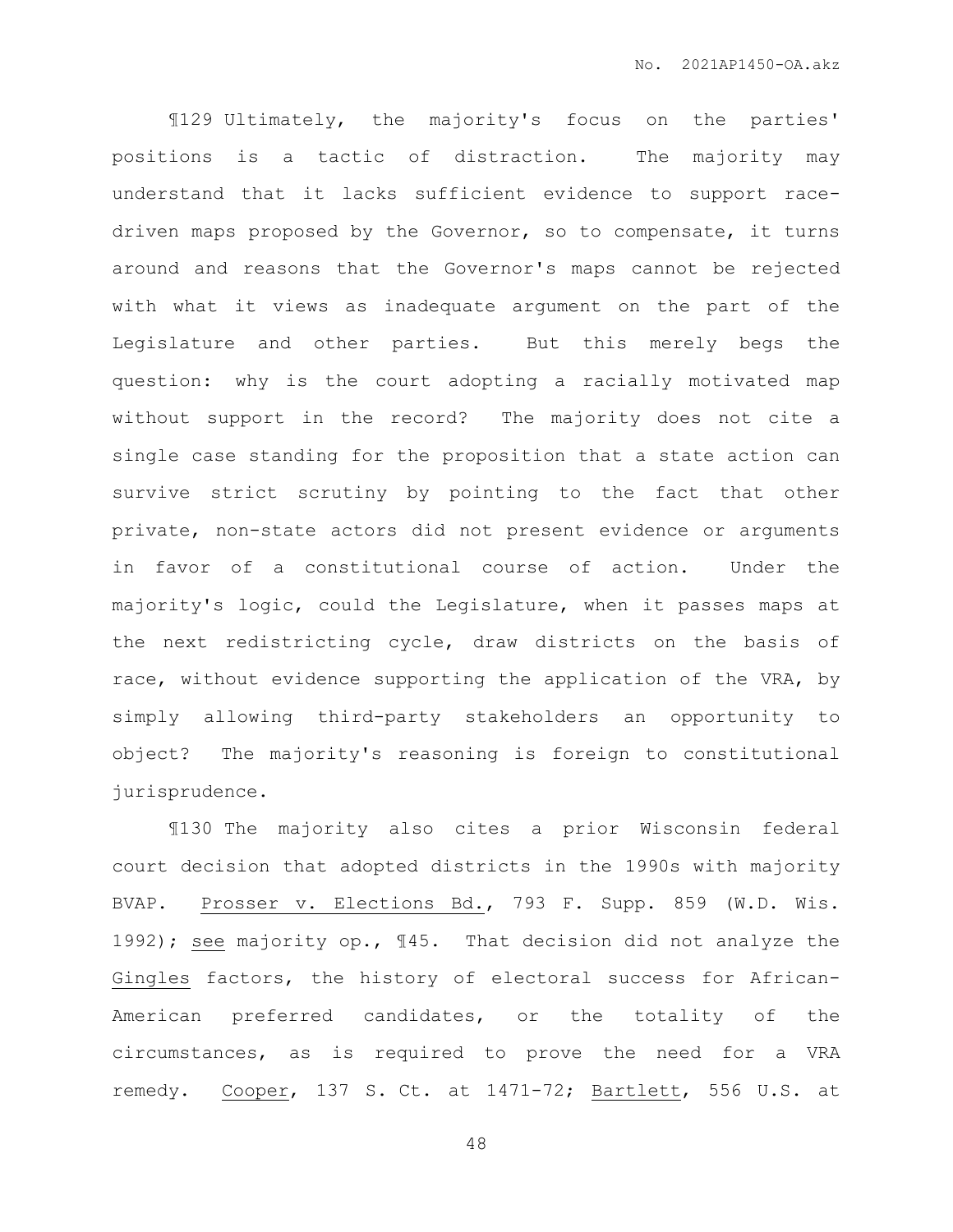19-20; LULAC, 548 U.S. at 432; Gonzalez, 535 F.3d at 600; Clarke, 40 F.3d at 812-13. It was also issued prior to almost every major United States Supreme Court precedent on the VRA, for example: Shaw v. Reno, Shaw v. Hunt, Johnson v. De Grandy, Miller v. Johnson, Bush v. Vera, League of United Latin American Citizens v. Perry, Bartlett v. Strickland, and Cooper v. Harris. Nonetheless, the contention that a decision from the 1990s on conditions warranting a race-based remedy supports the same remedy today is similar to asserting that a race-based remedy in Michigan warrants the same in Wisconsin. Both theories are antithetical to a proper VRA analysis. The circumstances of the actual individuals on the ground today, in their specific communities, is what drives a VRA review, not assumptions derived from how other individuals of the same race were treated at different times, in different places, and under different circumstances. Cooper, 137 S. Ct. at 1471-72; LULAC, 548 U.S. at 432; Shaw v. Hunt, 517 U.S. at 917; City of Euclid, 580 F. Supp. 2d at 604-12; Comm. for Fair & Balanced Map, 835 F. Supp. 2d at 583. No caselaw is cited for the proposition that "historical practice," relied upon by the majority, can either support race-based district lines or satisfy strict scrutiny. Majority op., ¶45. Surely, many governments in the past would have relied on such an argument to support racially motivated policies and practices.

¶131 History is littered with racial animus, hostility, discrimination, and desperate treatment. The Equal Protection Clause demands that governments in the United States rise above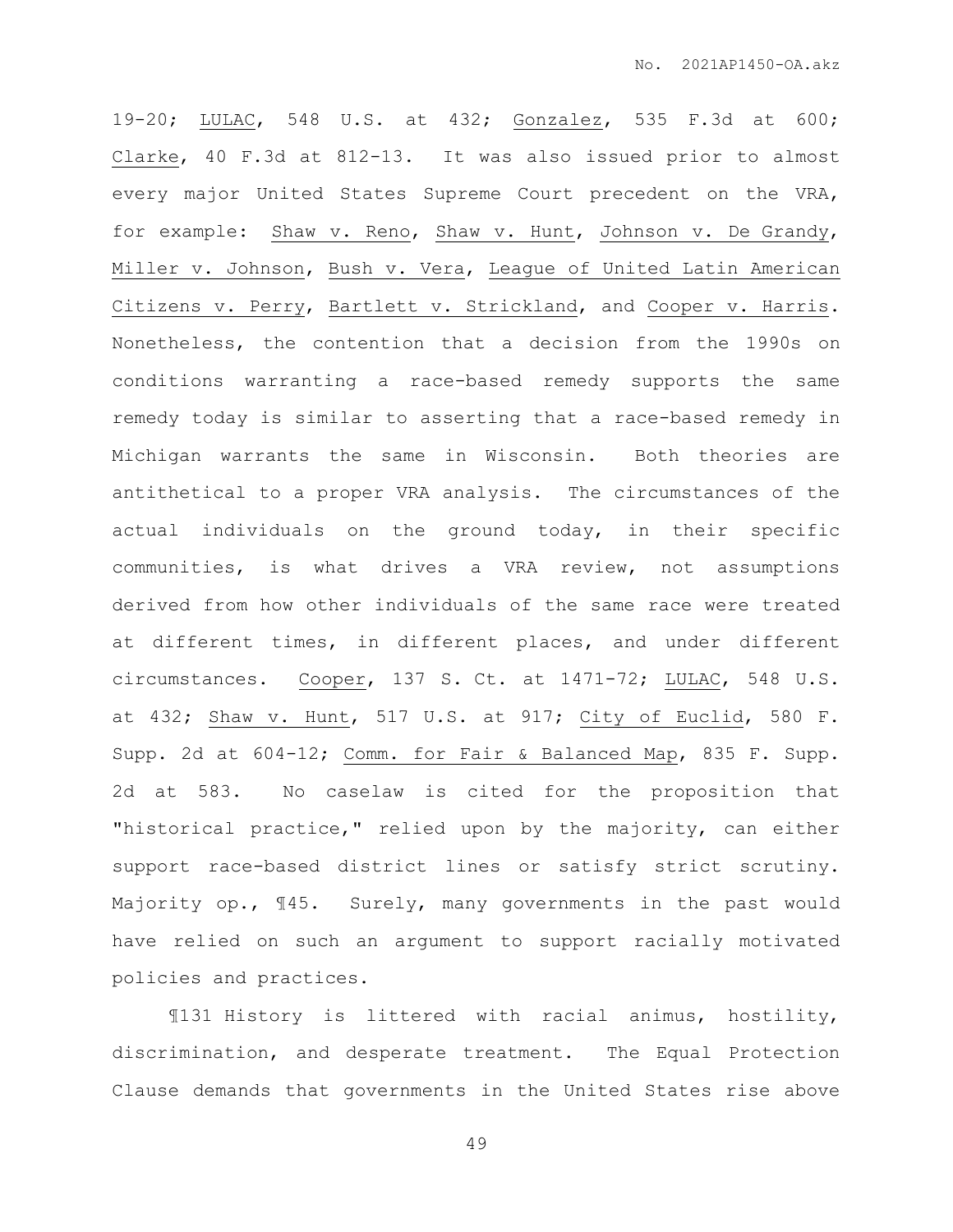the human temptation of dividing by race and treat individuals how basic dignity demands they be treated: as individuals. Only in specific cases, with exacting and quantifiable information, and with narrowly targeted remedies, may government discard equal protection guarantees. Fisher, 570 U.S. at 309- 10; Miller, 515 U.S. at 911-12, 922; Shaw v. Reno, 509 U.S. at 653. Lowering the bar for equal protection and allowing it to be ignored without extraordinary evidence, and relying primarily on conclusory analysis and a court's subjective observations, would mark a material turn for equal protection jurisprudence and an unwelcome departure from foundational American principles. See majority op., ¶¶43-49 (relying heavily on party concessions, incomplete evidence, and an out of context standard of "good reasons" to justify unambiguous racial classifications). If that path is followed, a Pandora's box of racial grouping, jealousy, division, and animosity may open more fully. And we all may look back in regret at the day equal protection was made into an insubstantial and secondary interest.

¶132 Given the serious lack of evidence supporting the need to draw districts as explicitly based on race as is done by the Governor, this court should abide by its constitutional duty to treat all Wisconsinites the same regardless of race. Vera, 517 U.S. at 965-83; Miller, 515 U.S. at 922; Shaw v. Reno, 509 U.S. at 653; Cooper, 137 S. Ct. at 1464; Fisher, 570 U.S. at 309-10. The court has no lawful, constitutional basis to adopt any other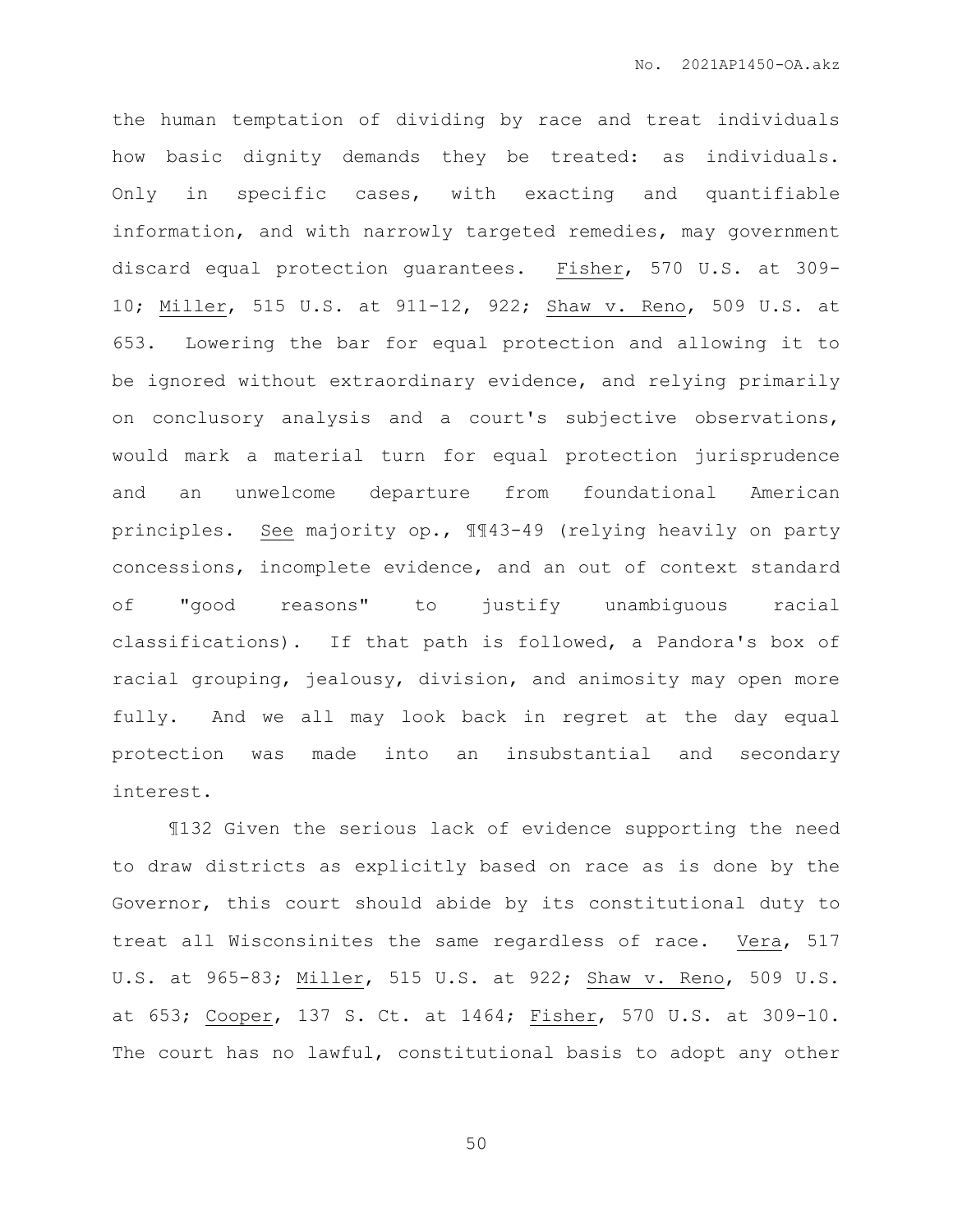maps than the race-neutral, constitutional, least change maps submitted by the Legislature or, in the alternative, CMS.

B. Least Change Is More Than One Core Retention Number.

¶133 Core retention is the percentage of individuals that are retained in the same legislative districts as the maps in existence prior to this lawsuit. Never before oral argument did we conclude that the core retention number alone was the sole factor to be considered. In our November 30 opinion, we stated that "our judicial remedy should reflect the least change necessary for the maps to comport with relevant legal requirements." Johnson, 399 Wis. 2d 623, ¶72. We did not limit the factors and considerations that can be taken into account when determining whether a map made as little changes as possible while complying with the law. Certainly, we did not hold that the map that moves the lowest number of people will be selected, regardless of any other change or constitutional consideration. Our majority opinion on November 30 simply never mentioned that phrase, "core retention." A majority of this court nonetheless takes a myopic approach and refuses to look beyond core retention or even evaluate the underpinnings of how those numbers were achieved. See majority op., ¶24 ("[L]east change approach should guide our decision" and "[c]ore retention is central to analysis.").

¶134 Fundamental jurisprudence instructs that the data that underlies the core retention numbers may be considered, but in conjunction with other valid considerations such as county and municipality division and population deviation. Such routine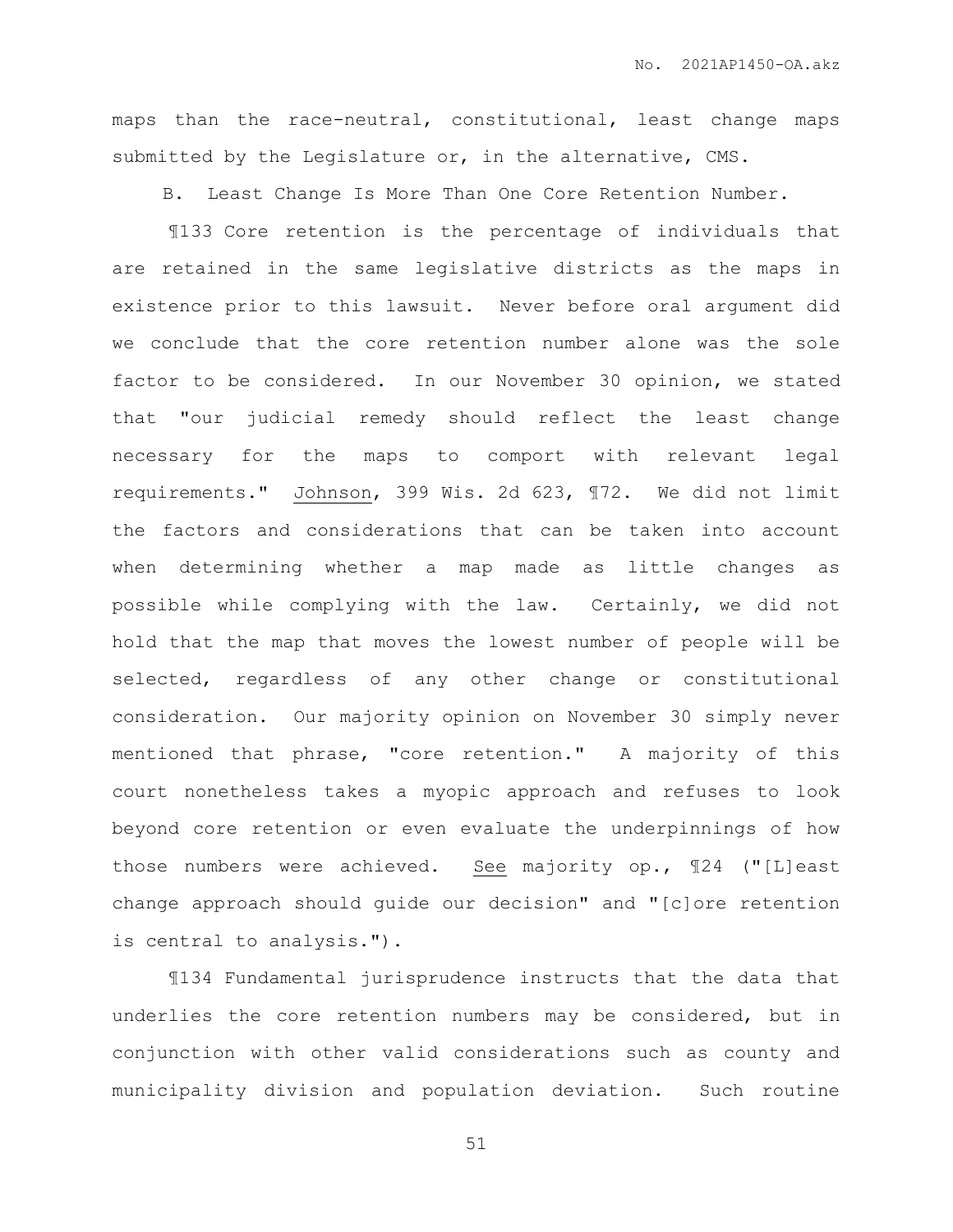considerations are valid, as is discussed in caselaw, and more importantly, they are constitutionally required. The author of the majority opinion now distances himself from these basic principles and even his own writing, which explicitly indicated "traditional redistricting criteria" would be considered. Johnson, 399 Wis. 2d 623, ¶83 (Hagedorn, J., concurring).<sup>19</sup>

Suppose we receive multiple proposed maps that comply with all relevant legal requirements, and that have equally compelling arguments for why the proposed map most aligns with current district boundaries. In that circumstance, we still must exercise judgment to choose the best alternative. Considering communities of interest (or other traditional redistricting criteria) may assist us in doing so.

## Id. (Hagedorn, J., concurring).

 $\overline{a}$ 

Despite the urge to make this apparently principled opinion known in a concurrence, the same logic is absent in the majority opinion. Not only does the opinion cast as insignificant basic constitutional interests in maintaining local government boundaries, but it also adopts maps with substantially greater divisions of communities of interests, all the while having immaterial differences on the (now controlling) least-change metric of core retention. Time changes all things, but presumably not that quickly.

<sup>19</sup> The majority opinion's author refused to sign onto small parts of the November 30 opinion and wrote a separate concurrence because, in that Justice's view, the November 30 opinion unduly limited the court's discretion in selecting a new map. "Legal standards establish the need for a remedy and constrain the remedies we may impose, but they are not the only permissible judicial considerations when constructing a proper remedy," the November 30 concurrence declared triumphantly. Johnson v. Wis. Elections Comm'n, 2021 WI 87, ¶83, 399  $\overline{W}$ is. 2d 623, 967 N.W.2d 469 (Hagedorn, J., concurring). In fact, there was a specific factor the concurrence gave special favor to: "one universally recognized redistricting criterion is communities of interest," i.e., local communities and governments. Id. (Hagedorn, J., concurring). The concurrence contemplated reliance on this factor when multiple maps were comparable on the issue of least change: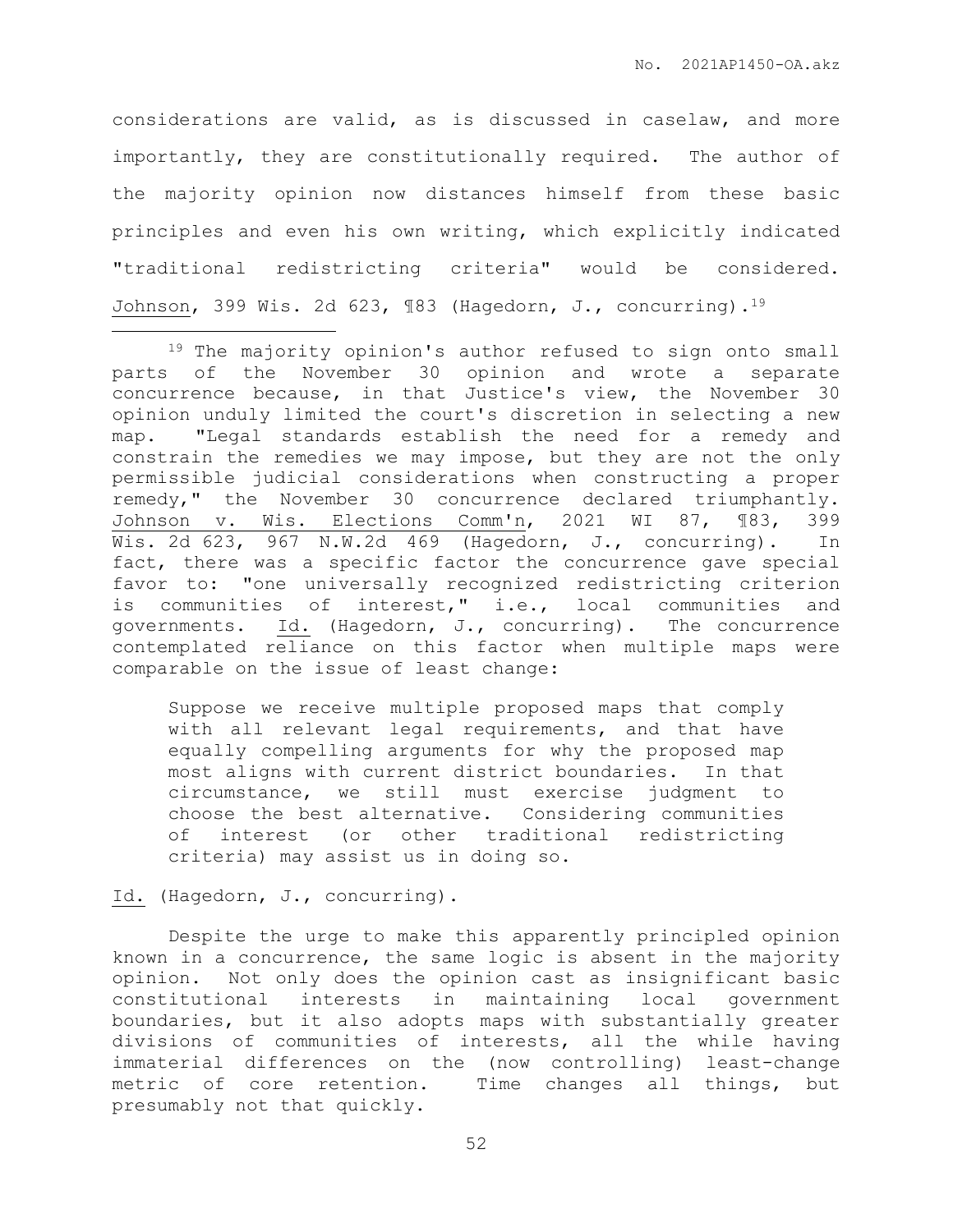¶135 Now, four of my colleagues inexplicably adopt core retention as the sole factor even though the phrase cannot be found in the November 30 majority or concurring opinions. This comes out of thin air and much to the surprise of three members of the court. While the Governor retains 85.8% of individuals in their existing districts, the Legislature retains 84.2%, a 1.6% difference. However, the Legislature scores better than the Governor in the senate, moving several thousand less individuals.<sup>20</sup> The Governor moves around 95,000 less people in the assembly. Thus, overall, combining the figures for the senate and assembly, the Governor moves less people than the Legislature, although they are fairly close in measure. By comparison, CMS has a 61% core retention in the assembly and a 74.3% core retention in the senate.

¶136 One is left to wonder: If the Legislature knew that core retention was the only criteria to be used, might it have submitted different maps if given the chance? Recall, all parties had the benefit of knowing the Legislature's maps before submitting their own. The Legislature advanced support for maps

 $\overline{a}$ 

 $20$  I recognize that the percentages in the senate are very close; with rounding the Governor and the Legislature have a 92.2% core retention in the senate.

The parties in this lawsuit submitted maps under guidance on what they viewed as the deciding factors for the author of the November 30 concurrence. It was not an unreasonable inference that that Justice's vote may decide the outcome of this case. Yet now that Justice, writing the majority opinion, claims soft, non-legal factors such as communities of interest are not of material importance when the court can identify a map with the lowest core retention. This is a classic example of shifted standards.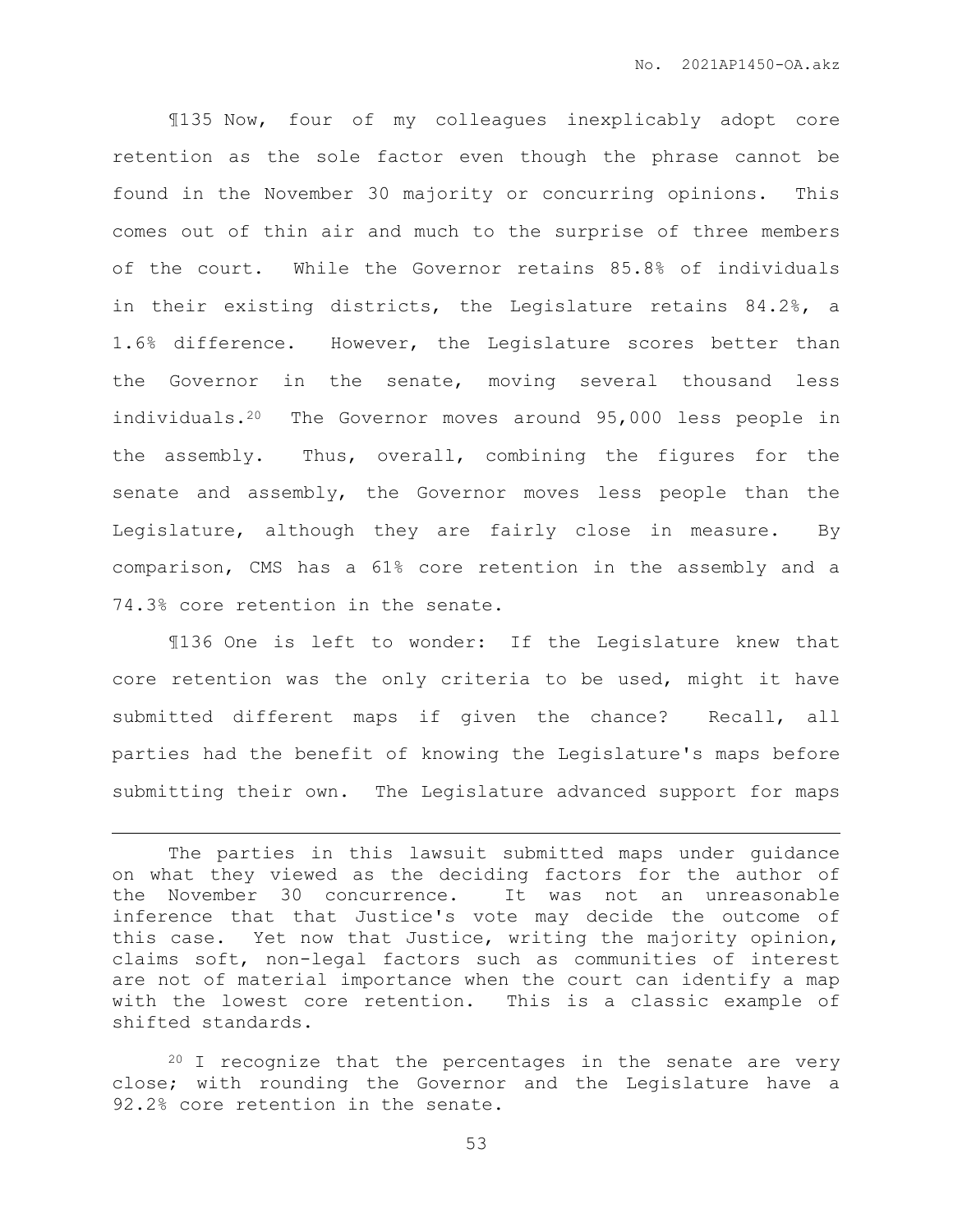passed by the Assembly and Senate in 2021, which all parties could examine in advance. No such privilege was afforded to the Legislature vis-a-vis the Governor's maps.

¶137 To be clear, core retention is a useful statistic for evaluating the amount of changes in a given map, but it cannot be the only consideration for the court. Our November 30 opinion made clear that any map must not only consider statistics reflecting the amount of change, but it must do so while comporting best with other legal interests such as per capita representation and retaining local communities. Johnson, 399 Wis. 2d 623, ¶¶24-38, 72 (describing legal considerations in detail). The November 30 opinion made clear that the constitutional requirements must be met. Id., ¶38 ("In determining a judicial remedy for malapportionment, we will ensure preservation of these justiciable and cognizable rights explicitly protected under the United States Constitution, the VRA, or Article IV, Sections 3, 4, or 5 of the Wisconsin Constitution."). We made clear that in remedying any malapportionment in the existing maps we must not "inadvertently choose a remedy that solves one constitutional harm while creating another." Id., ¶34. As explained below, while the Governor has higher core retention numbers than the Legislature and CMS, he did so by sacrificing other constitutional considerations. As we stated in our November 30 opinion, the law does not countenance such a result.

C. One-Person-One-Vote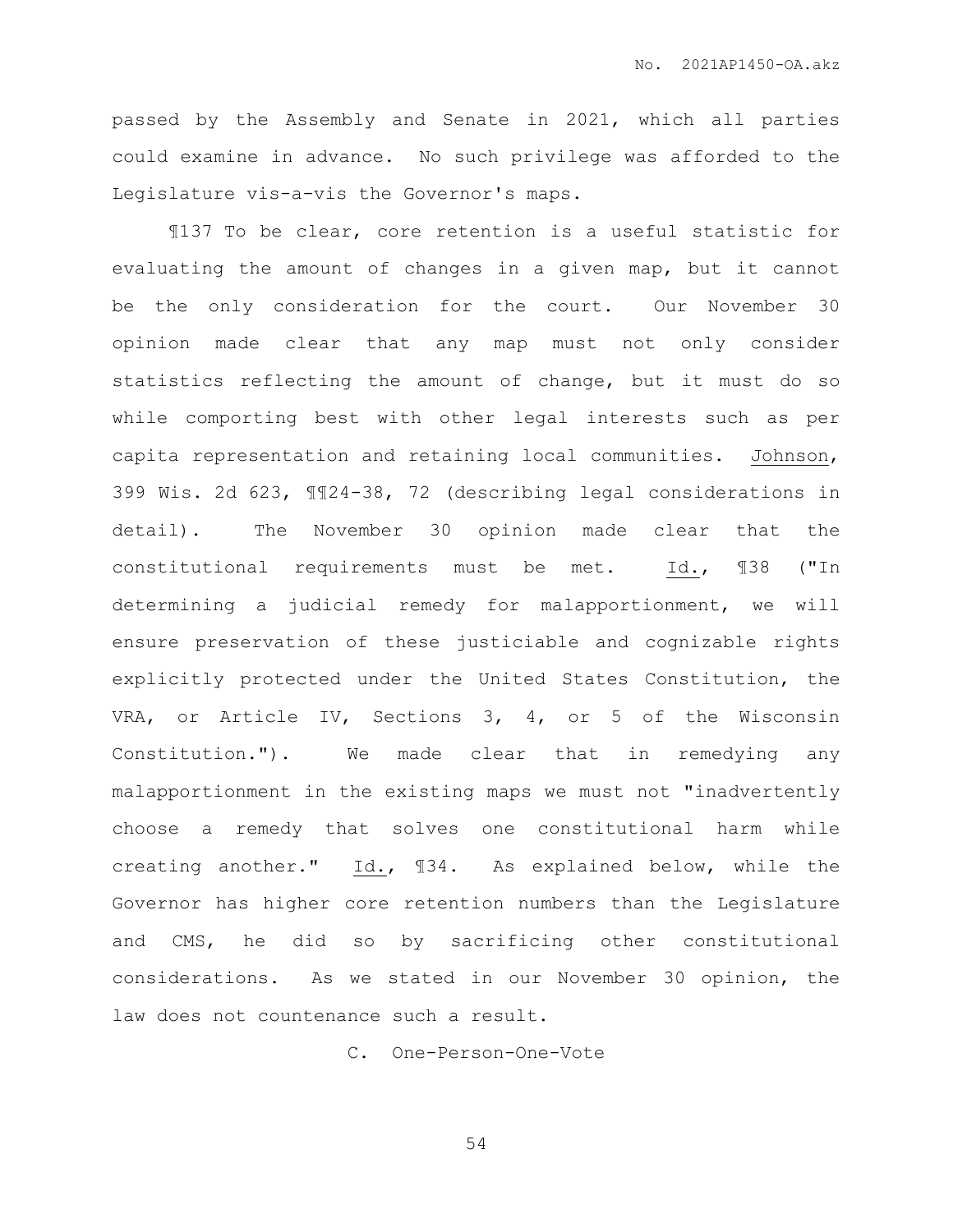¶138 The United States Supreme Court has continuously and unambiguously reminded us that, in apportioning state legislative districts, "the overriding objective must be substantial equality of population among the various districts, so that the vote of any citizen is approximately equal in weight to that of any other citizen in the State." Reynolds v. Sims, 377 U.S. 533, 579 (1964); see also Baumgart, 2002 WL 34127471, at \*2 (quoting Connor v. Finch, 431 U.S. 407, 409 (1977)) ("With respect to reapportionment, population equality is the 'most elemental requirement of the Equal Protection Clause.'"). The Constitution "does not permit a State to relegate considerations of equality to secondary status and reserve as the primary goal of apportionment the service of some other state interest." Mahan v. Howell, 410 U.S. 315, 340, modified, 411 U.S. 922 (1973) (Brennan, J., concurring in part).

¶139 The United States Supreme Court, recognizing the interests of federalism and respect for state sovereignty, has acknowledged that "some leeway in the equal-population requirement should be afforded States in devising their legislative reapportionment plans . . . [and that] when state legislative districts are at issue we have held that minor population deviations do not establish a prima facie constitutional violation." Chapman v. Meier, 420 U.S. 1, 23 (1975). Likewise, the Court has explained that "the Constitution permits 'such minor deviations only as may occur in recognizing certain factors that are free from any taint of arbitrariness or discrimination.'" Swann v. Adams, 385 U.S.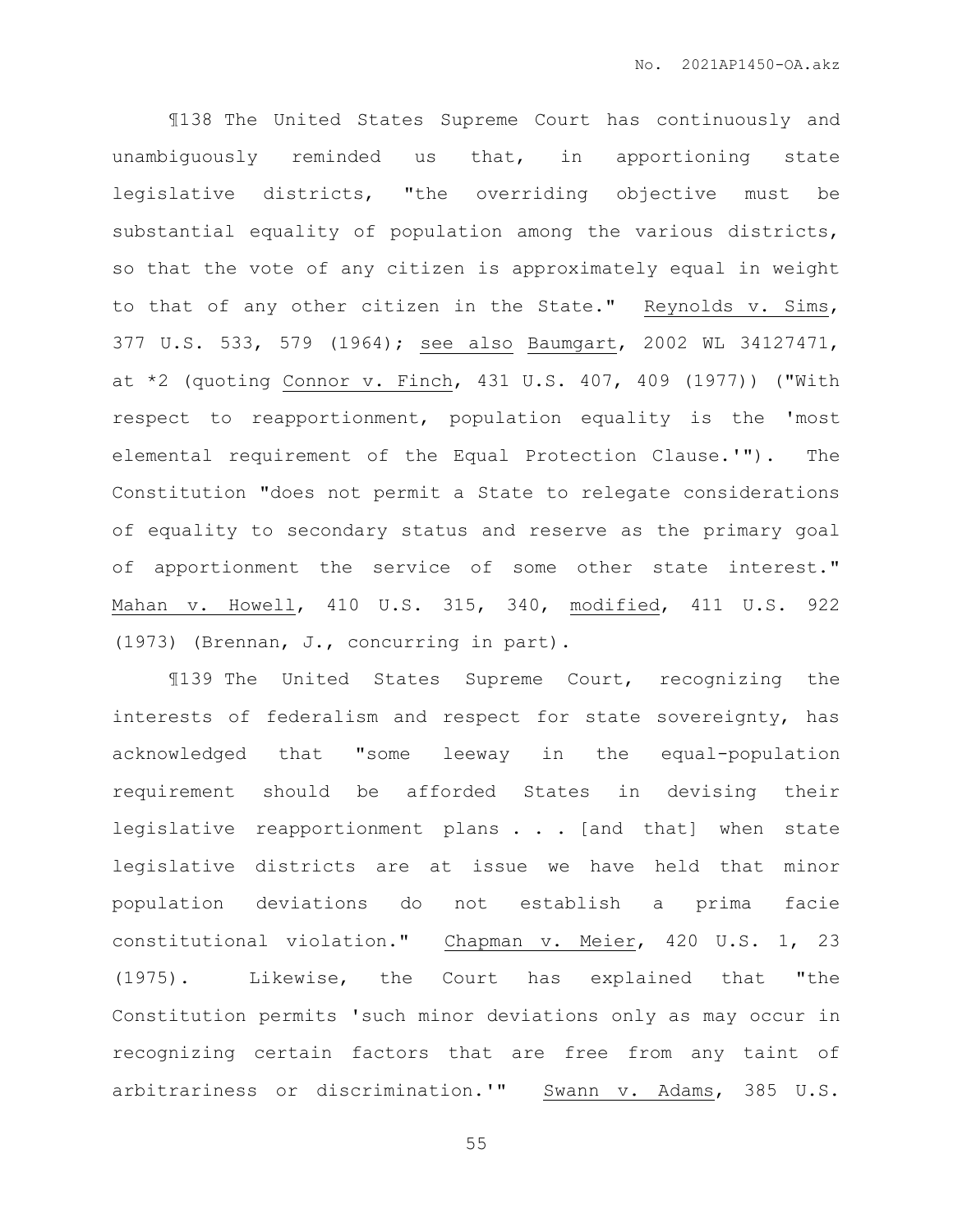440, 444 (1967) (quoting Roman v. Sincock, 377 U.S. 695, 710 (1964)). The State of Wisconsin has an independent requirement of population equality. Article IV, Section 3 of the Wisconsin Constitution states that new maps must be "apportion[ed] . . . according to the number of inhabitants."

¶140 In analyzing the deviation and the extent to which minor deviations are acceptable under the United States Constitution, courts follow a two-step process. The first step is to calculate the ideal population. 81A C.J.S. States § 140. This is done through simple math: population of the state divided by the number of applicable districts. Once the ideal population is calculated, it is then possible to determine the extent to which a given district population deviates from the ideal. Id. There is not a mathematical formula extracted from the Equal Protection Clause establishing "what range of percentage deviations is permissible, and what is not." Mahan, 410 U.S. at 329.

¶141 While we do know that "[c]ourt-enacted maps are held to a higher standard . . . the Supreme Court has not explained how much higher." Essex v. Kobach, 874 F. Supp. 2d 1069, 1082 (D. Kan. 2012) (citing Connor, 431 U.S. at 414). District courts around the country have generally sought to adopt maps that, at most, include a 2% deviation. See, e.g., Colleton Cnty. Council v. McConnell, 201 F. Supp. 2d 618, 655 (D.S.C. 2002).

¶142 However, while courts have attempted to reach at most 2% population deviation when drawing maps, this does not mean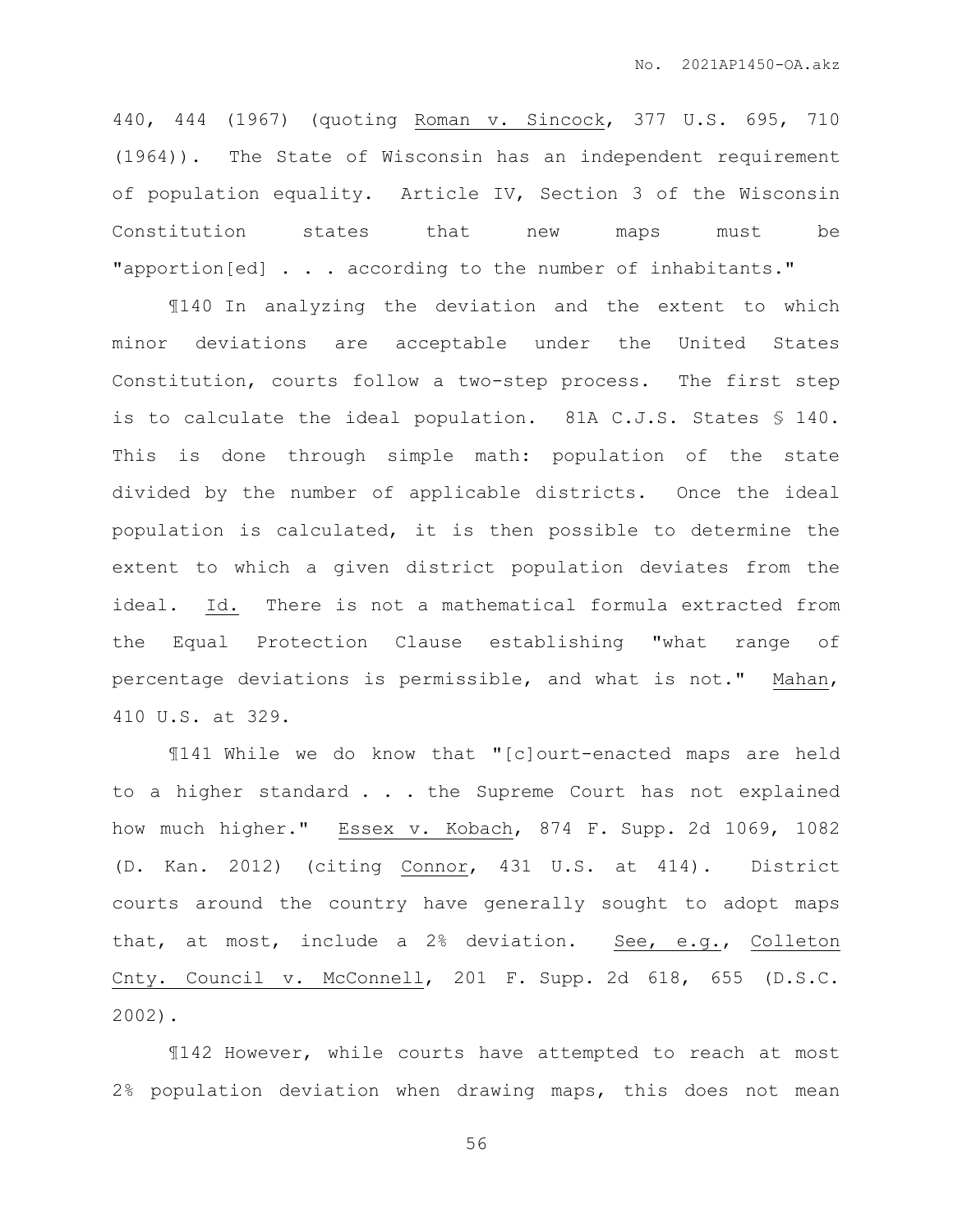that courts reach it and then quit. The continual goal of courts when drawing maps is minimizing population disparities. In Smith v. Cobb Cnty. Bd. of Elections & Registrations, the United States District Court for the Northern District of Georgia was tasked with drawing the maps for Cobb County, Georgia. 314 F. Supp. 2d 1274 (N.D. Ga. 2002). Like other courts, it declared that the "most important goal in fashioning this remedial plan was to minimize the population deviations among the four districts . . . . " Id. at 1300. Among the plans presented to it by the parties was a plan that kept population deviation at 1.77%. Id. However, in following its declared goal, the court still redrew the maps itself and ended with a population deviation of 1.51%. Id. at 1302.

¶143 Further, the State of Wisconsin has an independent requirement of population equality. Article IV, Section 3 of the Wisconsin Constitution states that new maps must be "apportion[ed] . . . according to the number of inhabitants." Federal courts, respecting the independent sovereignty of states, have permitted greater deviations than what would be permitted for congressional districts. But that does not imply that the Wisconsin Constitution does not place independent demands on Wisconsin's own legislative districts. Chapman, 420 U.S. at 23. Notably, while the demands of population equality under the United States Constitution are based on the Equal Protection Clause, the demands under the Wisconsin Constitution are derived from Article IV, Section 3 on the apportionment of districts, not equal protection. See Evenwel v. Abbott, 578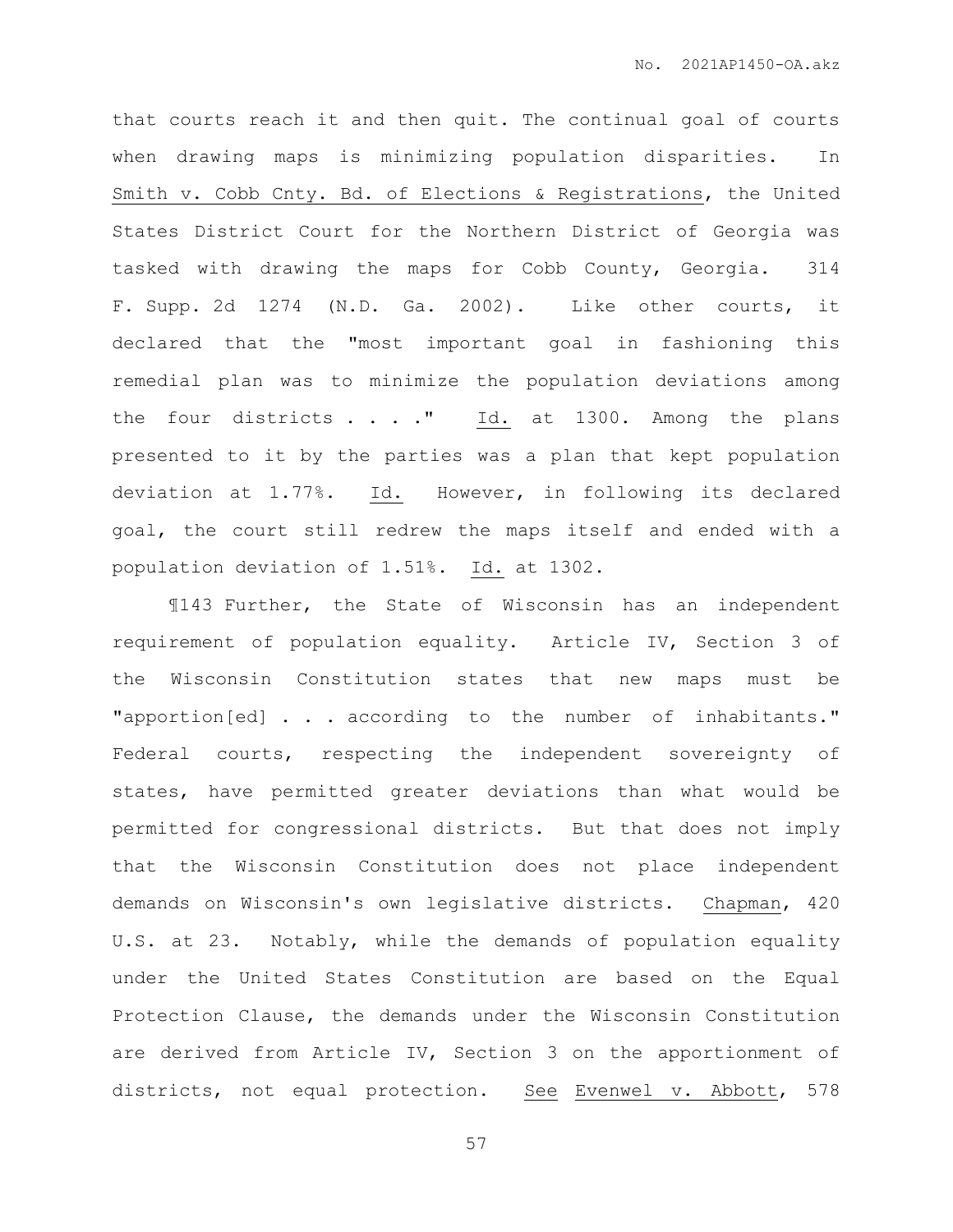U.S. 54, 58-61 (2016) (describing the different legal standards for state and federal districts under the United States Constitution). When the federal government interprets and applies its own apportionment clause in Article I, Section 2 of the United States Constitution, it demands "as close to perfect equality as possible," with little leniency for excess deviation. Id.

¶144 In line with these principles, the November 30 opinion stated that the population deviation should be "as close an approximation to exactness as possible" under the Wisconsin Constitution. Johnson, 399 Wis. 2d 623, ¶28 (quotations omitted). Minimizing population deviation as much as practicable has been established for over a century in Wisconsin and at least since State ex rel. Attorney General v. Cunningham, 81 Wis. 440, 484, 51 N.W. 724 (1892).

¶145 In Wisconsin, federal courts have played a role in drawing the legislative maps for the past three redistricting cycles. The federal courts' determinations came only after the Wisconsin Supreme Court chose not to take up the issue. The federal courts recognize redistricting is our responsibility, if the legislative and executive branches fail. Nonetheless, each time, the federal panel has stated that population equality remained its chief goal and adopted plans as consummate with that goal as practicable. See Wis. State AFL-CIO v. Elections Bd., 543 F. Supp. 630, 637 (E.D. Wis. 1982) (describing that their plan with a population deviation of 1.74% exemplifies the "condition that, in a representative form of government, the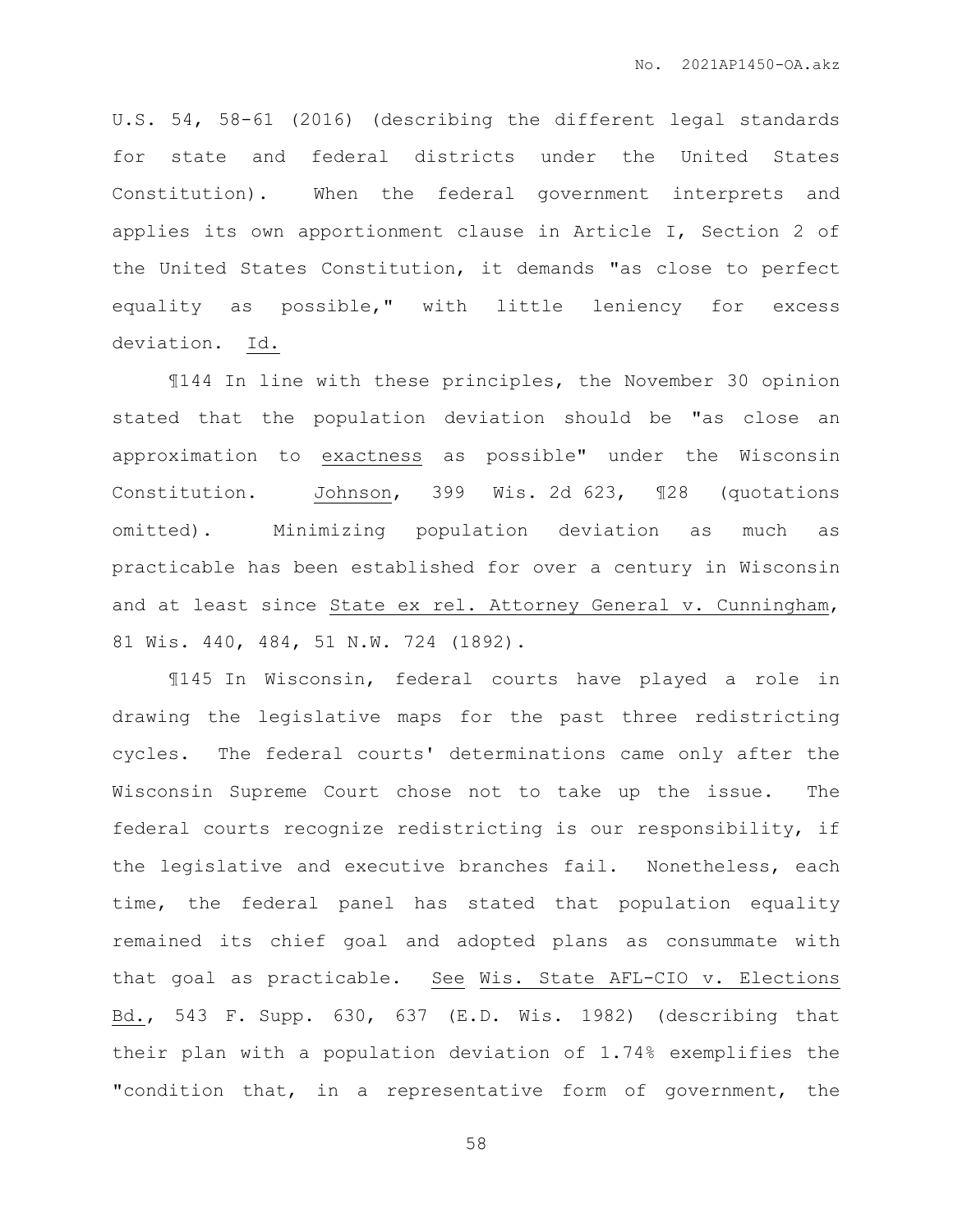vote of each person be, to the extent reasonably possible, equal in weight to the vote of another"); Prosser, 793 F. Supp. at 866 (stating that "[b]elow 1 percent, there are no legally or politically relevant degrees of perfection," and adopting a map with deviation of 0.52 percent); Baumgart, 2002 WL 34127471, at \*7 (detailing that the court's "attempt to keep population deviation between districts as low as possible" yielded a deviation of 1.48%). Last cycle, in 2011, the Legislature enacted a map with a "maximum deviation for assembly districts [of] 0.76% and 0.62% for senate districts." Baldus v. Members of Wis. Gov't Accountability Bd., 849 F. Supp. 2d 840, 851 (E.D. Wis. 2012). The existing levels of deviation, by surviving the constitutional and political processes, are a useful basis for comparison when evaluating the deviations proposed in the respective maps. Our November 30 opinion stated that the population deviation should be "as close an approximation to exactness as possible" under the Wisconsin Constitution. Johnson, 399 Wis. 2d 623, ¶28 (quotations omitted); see also Cunningham, 81 Wis. at 484.

¶146 With this law in hand, the Governor's maps that have been adopted by a majority of this court are highly concerning. They contain some of the largest deviations from one-person-onevote that were presented to us: 1.883% for the assembly districts and 1.179% for the senate districts, over double the deviations adopted in the prior maps. Apparently, to the majority, this dramatic departure from the existing maps is not relevant to the least change inquiry. Meanwhile, the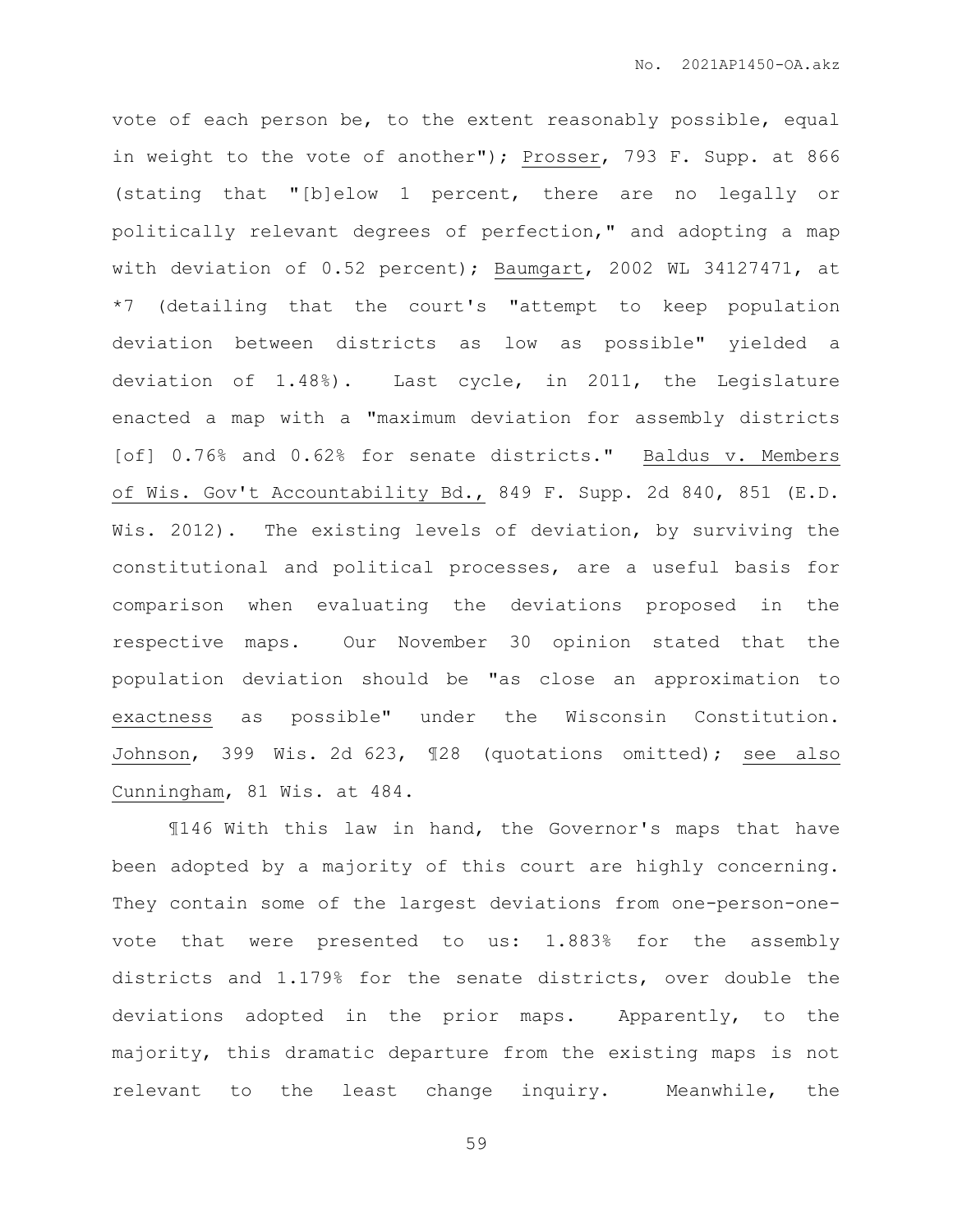Legislature (0.759% for the assembly districts and 0.574 for the senate districts) and CMS (0.736% for the assembly districts and 0.501% for the senate districts) have substantially lower population deviations.

¶147 It is clear from the comparisons between the 2011 maps, historically adopted maps, and the maps proposed by the parties, the Governor failed to heed the instructions this court gave in Cunningham and repeated in its November 30 opinion. While the Governor keeps population deviations below a largely arbitrary line of 2 percent, this is by no means the end of the analysis. See Cunningham, 81 Wis. at 484; Cobb Cnty., 314 F. Supp. 2d at 1300-02. The Governor fails to provide any explanation for why his maps have over double the magnitude in population distortions compared to the 2011 maps other than vaguely asserting compliance with "least change." Notably, the Legislature was able to design maps with almost the same core retention, while also keeping deviation orders of magnitude lower. The Legislature's effort is proof positive that the Governor's population deviations among districts were entirely unnecessary. Given advanced software, there is little doubt that if the Governor were not striving for other goals, based at least in part on race and likely in large part on politics, his core retention could have remained the same while lowering population deviations. But while political considerations are not included in the constitution, population equality is. See Johnson, 399 Wis. 2d 623, ¶53 (explaining that partisanship is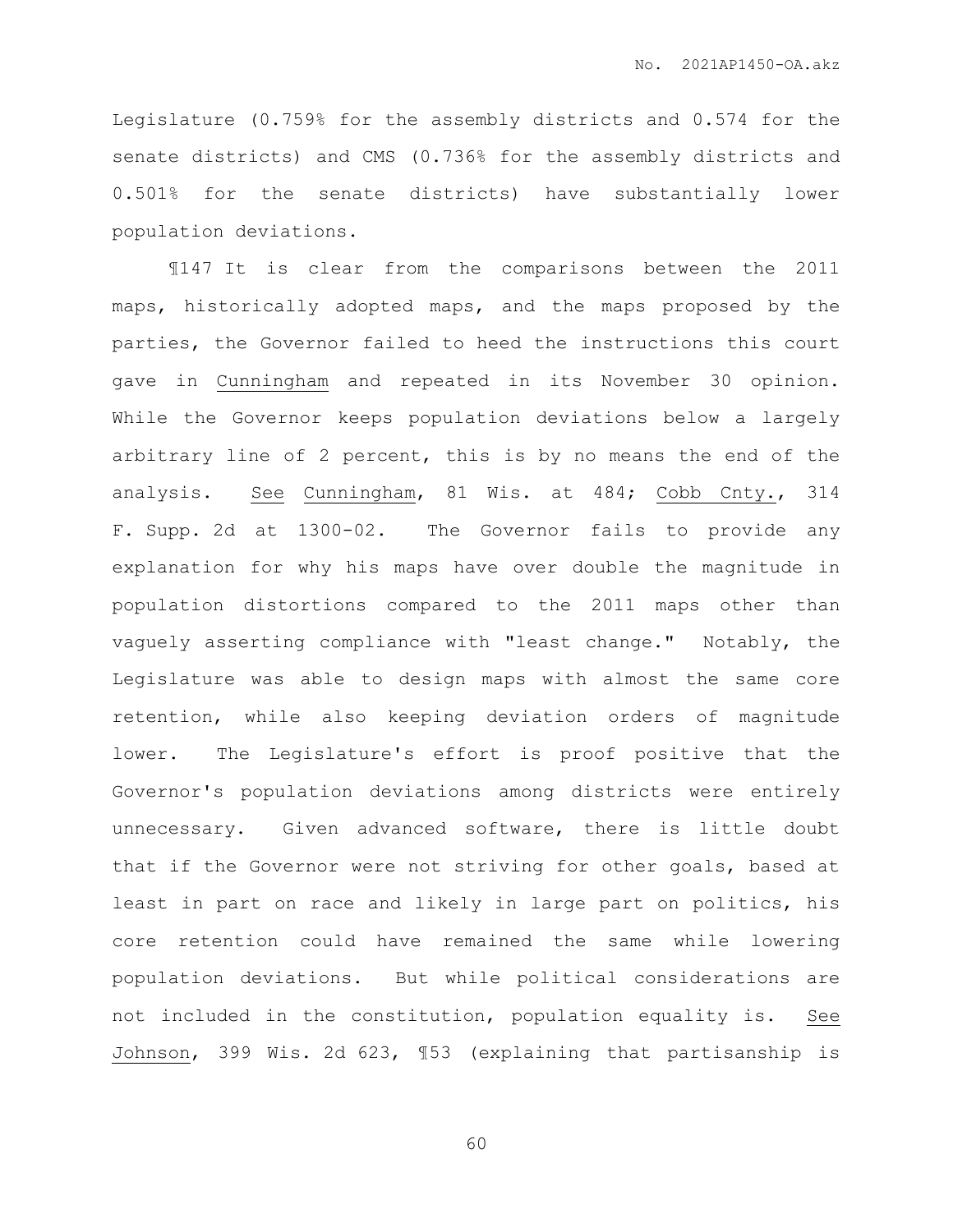not a legally recognized interest found in the Wisconsin or United States Constitutions).

¶148 The court's interest is in making populations "as nearly as [equal] as possible," and thus, the court should adopt either the Legislature's map or CMS's map. Abrams v. Johnson, 521 U.S. 74, 98-99 (1997); Johnson, 399 Wis. 2d 623, ¶28. The population deviations included in the Governor's maps allow him to inflate his core retention numbers, undercut the Legislature's numbers, and assert he has provided the least change maps. In the process, however, he ignored interests recognized in both the United States and Wisconsin Constitutions that individuals should have as close to equal influence in elections as possible. We should embrace this foundational democratic value, not just explain it away.<sup>21</sup>

# D. Dividing Local Communities

¶149 Under Article IV, Section 4 of the Wisconsin Constitution, assembly districts must be drawn "to be bounded by county, precinct, town or ward lines." As we explained in our November 30 opinion:

Applying the one person, one vote principle may make bounding districts by county lines nearly impossible. See Wis. State AFL-CIO v. Elec. Bd., 543 F. Supp. 630, 635 (E.D. Wis. 1982) (stating the maintenance of county lines is "incompatib[le] with population equality"); see also 58 Wis. Att'y Gen. Op. 88, 91 (1969) ("[T]he Wisconsin Constitution no longer may be

 $\overline{a}$ 

<sup>21</sup> Particularly if we adopted the approach endorsed by the November 30 concurrence, whereby the court may consider "traditional redistricting criteria" when selecting between two least-change maps. Johnson, 399 Wis. 2d 623, ¶83 (Hagedorn, J., concurring).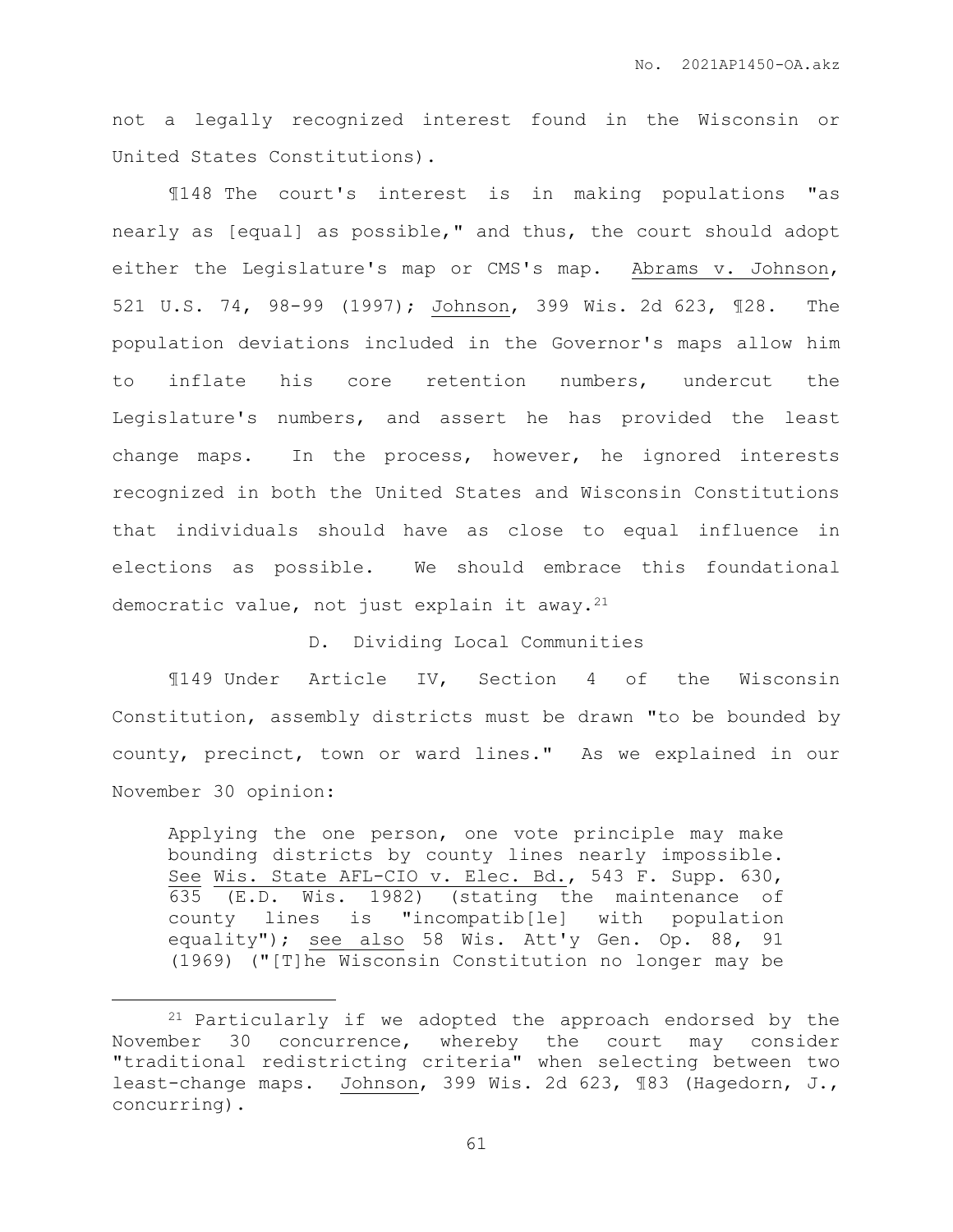considered as prohibiting assembly districts from crossing county lines, in view of the emphasis the United States Supreme Court has placed upon population equality in electoral districts."). Nonetheless, the smaller the political subdivision, the easier it may be to preserve its boundaries. See Baumgart v. Wendelberger, No. 01-C-0121, 2002 WL 34127471, at \*3 (E.D. Wis. May 30, 2002) ("Although avoiding the division of counties is no longer an inviolable principle, respect for the prerogatives of the Wisconsin Constitution dictate that wards and municipalities be kept whole where possible.").

Johnson, 399 Wis. 2d 623, ¶35.

¶150 Courts have recognized for many years that this provision serves to protect local communities, which are central features of individual identity for voters and are the building blocks of Wisconsin's democracy. State ex rel. Reynolds v. Zimmerman, 22 Wis. 2d 544, 555, 126 N.W.2d 551 (1964) (explaining that the primary goal of "per capita equality of representation" must still comply with the Wisconsin Constitution's "geographical limitations" under Article IV, Section 4); Jensen v. Wis. Elections Bd., 2002 WI 13, ¶6 n.3, 249 Wis. 2d 706, 639 N.W.2d 537 (explaining that the Wisconsin Constitution demands "respect for municipal boundaries"); Baumgart, 2002 WL 34127471, at \*3 (stating that in redistricting after the 1980 and 1990 censuses, conducted in federal court, the courts "did not divide any wards in their respective reapportionment plans, and the 1992 panel rejected a proposed plan that achieved 0% population deviation by splitting wards"); Prosser, 793 F. Supp. at 863 ("To be an effective representative, a legislator must represent a district that has a reasonable homogeneity of needs and interests; otherwise the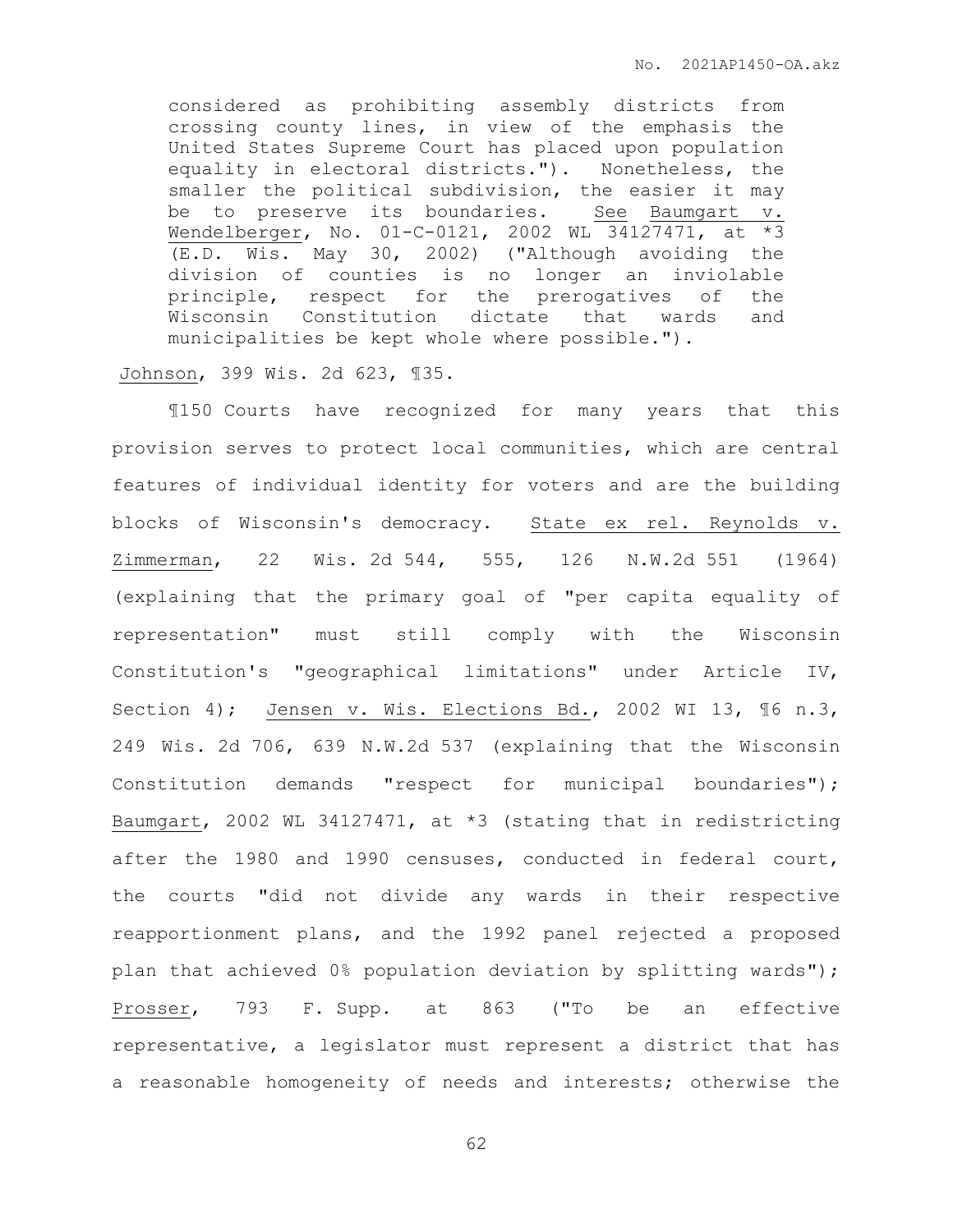policies he supports will not represent the preferences of most of his constituents.").

¶151 Given this constitutional interest in preserving communities of interest and local governments, it is not surprising that the Legislature, when it drew the existing maps in 2011, sought to limit the amount of county and municipal splits. The Legislature in 2011 permitted 46 county splits in its senate map and 58 county splits in its assembly map. It created 48 municipal splits in the senate and 78 municipal splits in the assembly. Although the number of municipal splits increased over time as local governments changed size and annexed new areas, it is clear from past practice that the state has strived to minimize divisions of local communities.

¶152 The Governor, and the majority who adopted his maps, do not seem to care. Without detailed explanation, they divide an inordinate number of local communities. In the adopted map, they included 42 county splits in the senate and 53 in the assembly. There were 117 municipal splits in the senate and 175 in the assembly, and they split 179 wards in the senate and 258 in the assembly. See Prosser, 793 F. Supp. at 866 (explaining that wards are "the basic unit of Wisconsin state government for voting purposes . . . [y]ou vote by ward"). On January 10, 2022, we permitted the Governor to amend his map, and he used the opportunity to reduce local government divisions. However, according to the Governor's own numbers, he still retained 76 municipal splits in the senate and 115 in the assembly. Like population deviation, the Governor's stark departure from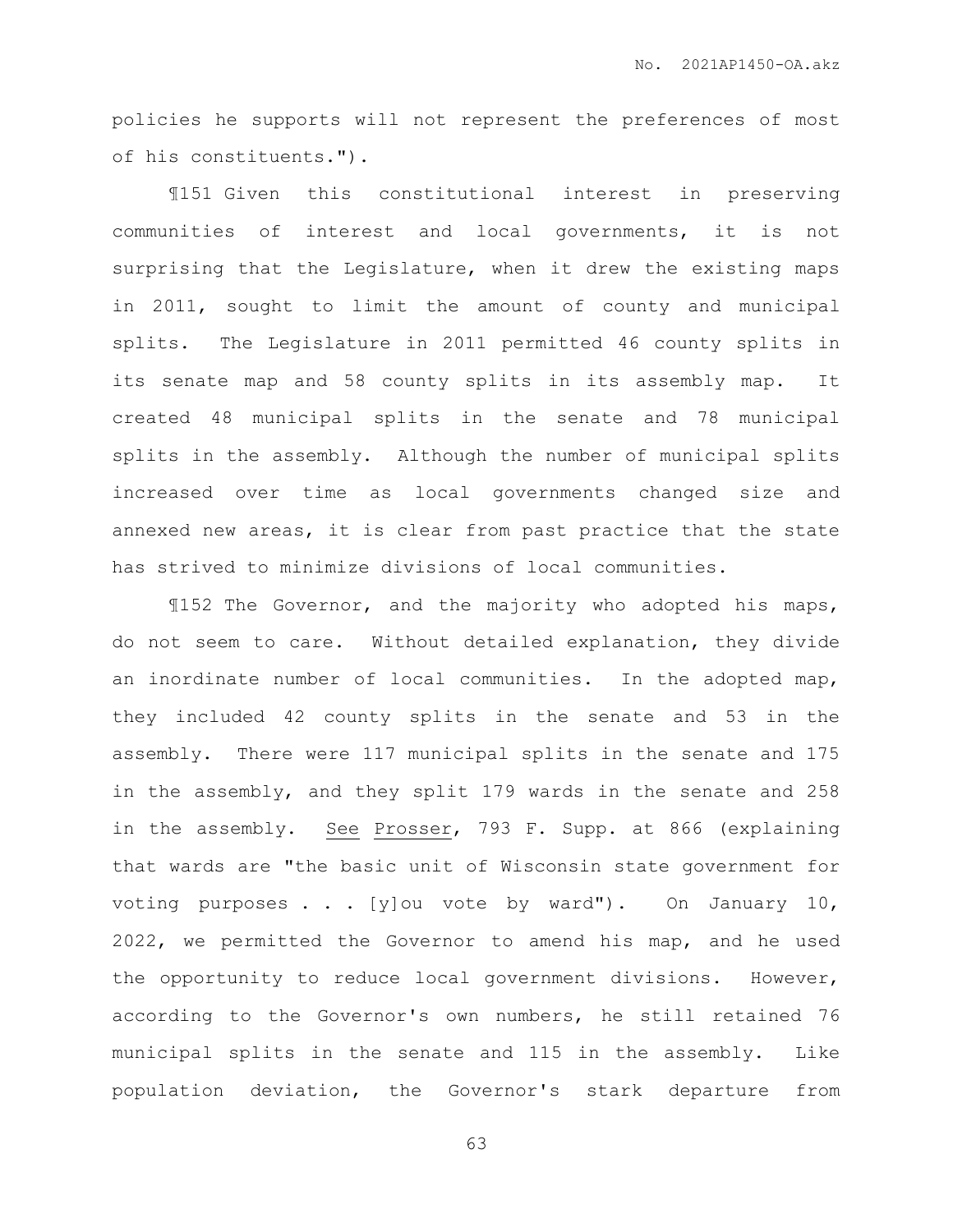standards for local government divisions used to draw the existing maps is of little concern to the majority's least change analysis. Only core retention is considered by the majority.

¶153 My colleagues on the other side devalue these extraordinary divisions concluding that they are of no consequence. I disagree because local changes at polling places are of great significance to those affected and are deserving of consideration. For people living in Brookfield, Glendale, and De Pere, their communities are now divided. Their neighbors sharing common interests, government, and organizations must seek representation from different officials representing different constituencies across unique geographies. Many Wisconsinites may no longer engage in the most fundamental form of democratic engagement: discussing and deliberating shared election choices with those having similar interests and identities. Although division of local governments may appear to be simply a number, it most assuredly is not. It is a constitutional requirement, not some policy choice. Wis. Const. art. IV,  $\$\,4$ .

¶154 With the adoption of the Governor's maps, local communities are the losers. The majority finds this of no consequence, yet Wisconsin is made up of few large cities and many local municipalities. Dividing a town or a county in localities of hundreds of thousands of inhabitants may not be noticeable by all those residents; however, that is not true for the many, many small communities around the state. In accepting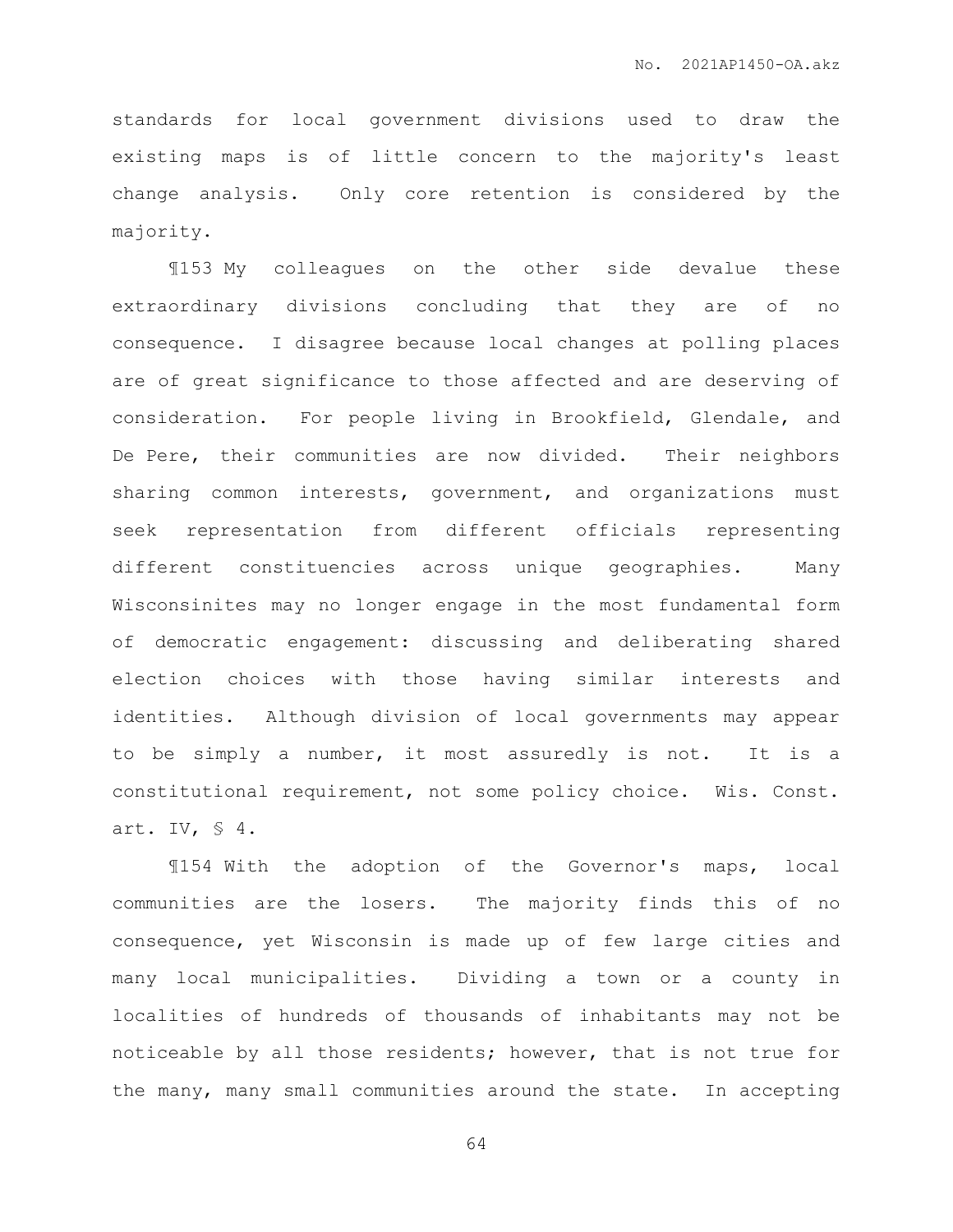the Governor's maps, the majority opinion chooses to favor the big city interests over more rural identities.

¶155 By contrast, the maps offered by the Legislature and CMS keep divisions of local communities to a minimum. The Legislature has comparable county splits to the Governor, with 42 county splits in the senate and 53 splits in the assembly. CMS outperforms all parties in this metric by including 28 county splits in the senate and 40 in the assembly. Where the parties diverge substantially is in municipalities. The Legislature includes a striking low number of municipal splits with 28 in the senate and 48 in the assembly.<sup>22</sup> CMS, by comparison, has 31 municipal splits in the senate and 70 in the assembly. Finally, while the Governor demonstrated little to no concern for ward lines, both the Legislature and CMS divided zero current ward boundaries. Given the minimal difference in core retention between the Legislature and the Governor, and the obvious technical ability to limit local government divisions, the Legislature's and CMS's maps provides powerful evidence that the drastic number of local government splits made by the Governor's maps were entirely unnecessary and represented significant change. If those drawing the Governor's maps were not so motivated by race and politics, perhaps they may have considered the Wisconsin Constitution.

¶156 Further, if my colleagues would consider constitutional mandates as more than a policy choice, they would

 $\overline{a}$ 

<sup>22</sup> Among municipalities, the Governor split 50 towns. The Legislature, by contrast, split only 16. At the time the 2011 maps were passed, they contained 30 town splits.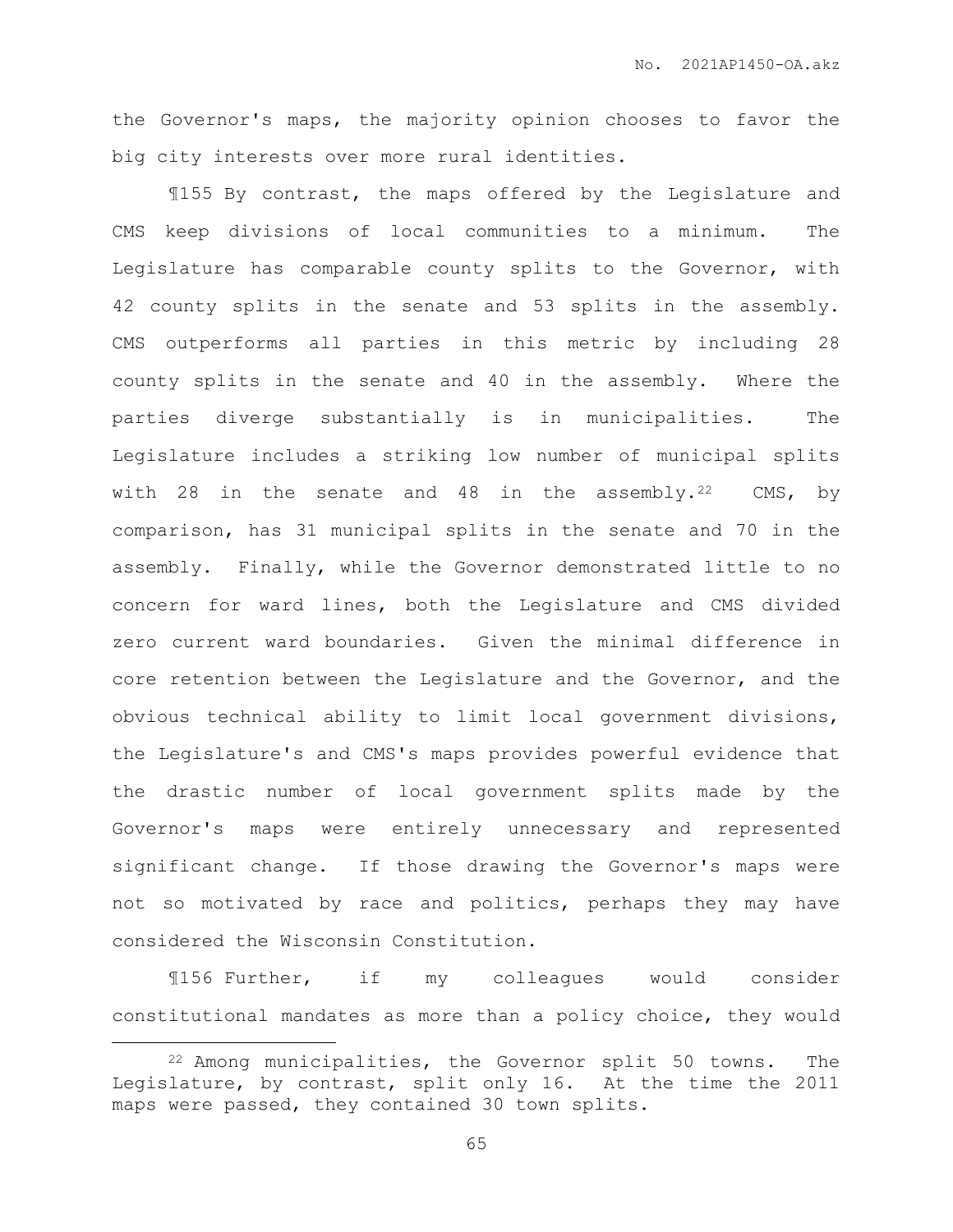be required to conclude that the Governor's maps are not constitutionally compliant. In addition, they would be forced to recognize that the core retention figures of their preferred maps are artificially inflated at the expense of the people and their local communities. Nonetheless, the majority proceeds to adopt the Governor's maps, carving up Wisconsin communities for the stated and unstated interests of the Governor.

¶157 Both the Legislature and CMS demonstrated that mapmakers could have minimized the changes to existing maps while still respecting in large respect the boundaries by which Wisconsinites organize themselves at the local level. While, under existing one-person-one-vote jurisprudence from the United States Supreme Court, local government boundaries cannot be retained in full, that in no way implies that local government divisions are of no concern to this court, as the majority appears to believe. Johnson, 399 Wis. 2d 623, ¶35. In our November 30 opinion, we reaffirmed decades of caselaw that the citizens of Wisconsin have a constitutionally protected interest in "preserv[ing] [local government] boundaries." Johnson, 399 Wis. 2d 623, ¶35 (noting "respect for the prerogatives of the Wisconsin Constitution dictate that wards and municipalities be kept whole where possible"); Reynolds, 22 Wis. 2d at 555; Jensen, 249 Wis. 2d 706, ¶6 n.3; Baumgart, 2002 WL 34127471, at \*3; Prosser, 793 F. Supp. at 863.

¶158 The Legislature and CMS took our directives and constitutional demands seriously. The Governor did not. In adopting the Governor's maps through its fixation on core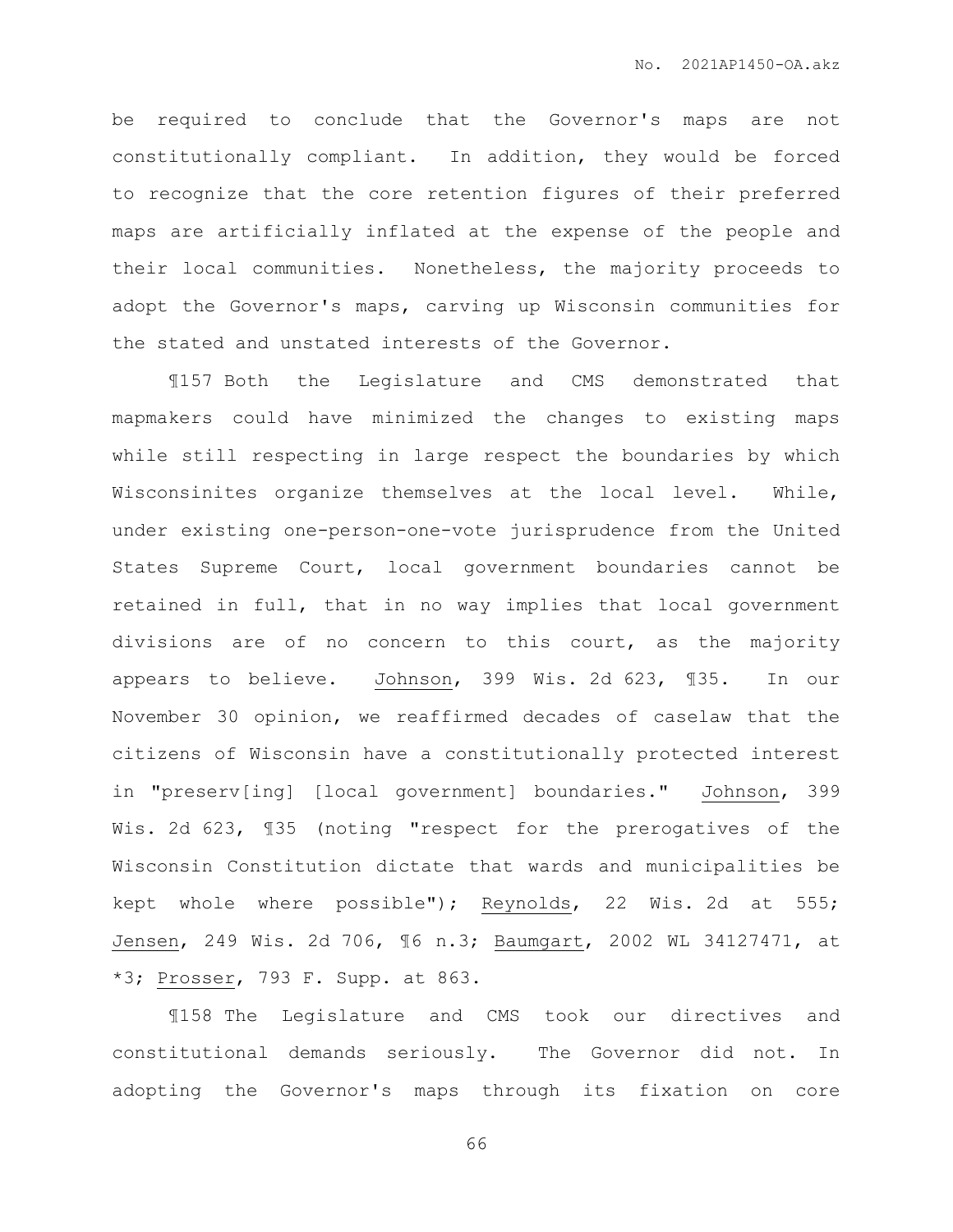retention, the majority turns a blind eye to the constitution's clear call to consider these boundary line changes.

#### III. CONGRESSIONAL MAPS

¶159 Only four parties submitted congressional maps: the Congressmen; the Governor; Hunter; and CMS. The Governor's map is unconstitutional under the Equal Protection Clause, and the court should adopt the Congressmen's map, or in the alternative, CMS's map.

#### A. Least Change

¶160 As explained in the analysis on state maps, least change is not defined by a single statistic. Johnson, 399 Wis. 2d 623, ¶72. Nowhere in the November 30, 2021 opinion did we hold that core retention is the sole determinant of a least change inquiry. Id.

¶161 Among other factors and considerations, core retention can be a useful statistic to consider. Here, the Governor has the highest core retention with 94.5%. The Congressmen come in second with 93.5%, followed by Hunter at 93% and CMS at 91.5%. Thus, the Governor moves around 50,000 fewer people than the Congressmen.

¶162 Of note, however, the Congressmen attempted to introduce an amended map, which would have had the lowest core retention of any maps. Given the extraordinary importance of this case, and the need to fairly consider all positions and evidence presented by the parties, the court should have no issue accepting such requests. Our duty is to consider how best to redistrict, and more information is better than less.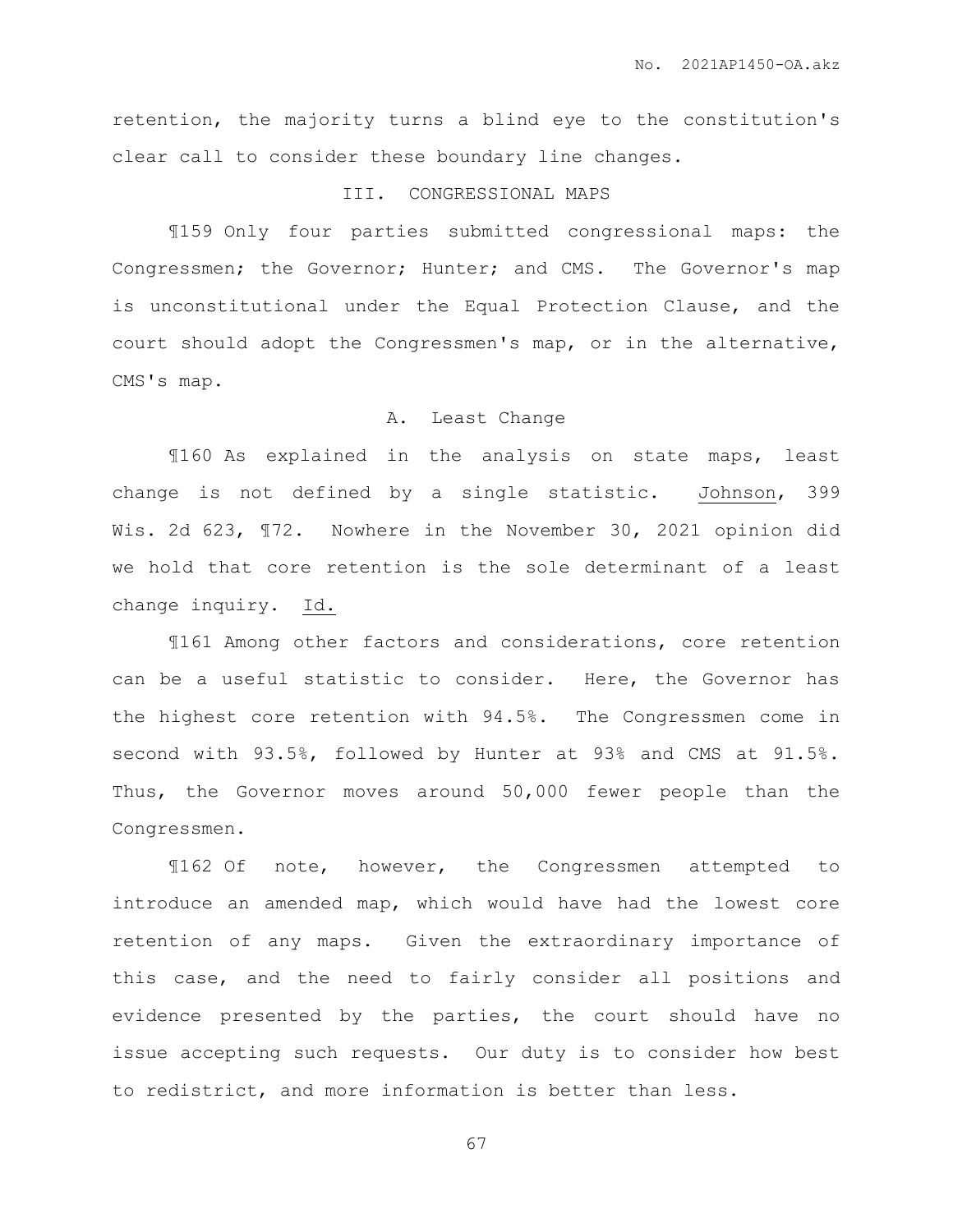¶163 The Congressmen's amended map moved almost 100,000 fewer people than the Governor's map. Furthermore, both the Governor and BLOC were permitted to amend their maps, mostly to reduce their local government splits and make their maps more attractive for the court to adopt. Nonetheless, the court, in a January 10, 2022 order, chose not to consider the second map submitted by the Congressmen. Johnson v. Wis. Elections Comm'n, No. 2021AP1450-OA, unpublished order (Wis. Jan. 10, 2022). Due to this ruling, only the first map submitted by the Congressmen is reviewed. However, the majority is not relegated to adopting only one party's map. It is endowed with the authority to draw the best map, yet it failed to do so.

¶164 Even though the majority is purportedly driven by the single statistic of core retention, it apparently is not concerned enough to seek out or adopt the map that scored best on that metric. The court, post argument, regularly allows supplemental submissions. We did in this case. If there ever was a case to ensure that we have the best possible information at our disposal, this is it. Curiously, a majority of the court does not want it.

### B. One-Person-One-Vote

¶165 The Governor's map cannot be accepted because he has an unnecessary and unexplained deviation from perfect population equality. Population equality for congressional districts is governed by Article I, Section 2 of the United States Constitution, not the Equal Protection Clause. Evenwel, 578 U.S. at 58-61.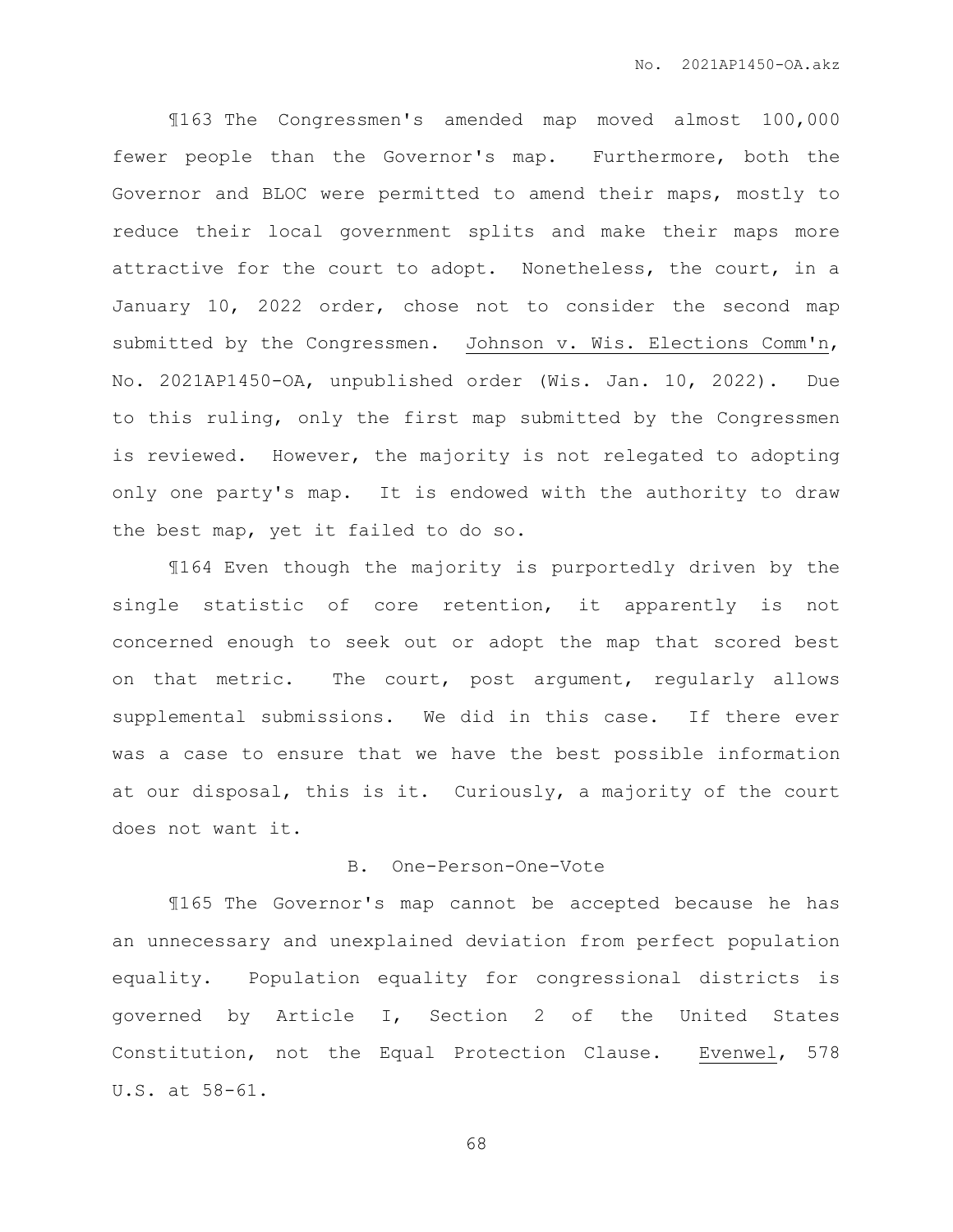¶166 In our November 30 opinion, we quoted the United States Supreme Court in declaring that, "[There is] no excuse for the failure to meet the objective of equal representation for equal numbers of people in congressional districting other than the practical impossibility of drawing equal districts with mathematical precision." Johnson, 399 Wis. 2d 623, ¶25 (quoting Mahan, 410 U.S. at 322). "[P]opulation alone" is the "sole criterion of constitutionality in congressional redistricting under Art. I, § 2[.]" Id. CMS aptly arques that the Governor's congressional map should not pass scrutiny because it "fail[s] to satisfy even this fundamental requirement [by exhibiting] more than the mathematical minimum population deviation between districts."

¶167 The Supreme Court, in recognizing that a zero deviation will not always be possible, gave the following instructions for evaluating a plan that varies from the precision of mathematical equality:

First, the court must consider whether the population differences among districts could have been reduced or eliminated altogether by a good-faith effort to draw districts of equal population. Parties challenging apportionment legislation must bear the burden of proof on this issue, and if they fail to show that the differences could have been avoided the apportionment scheme must be upheld. If, however, the plaintiffs can establish that the population differences were not the result of a good-faith effort to achieve equality, the State must bear the burden of proving that each significant variance between districts was necessary to achieve some legitimate goal.

Karcher v. Daggett, 462 U.S. 725, 730–31 (1983). The court further reaffirmed that "there are no de minimis population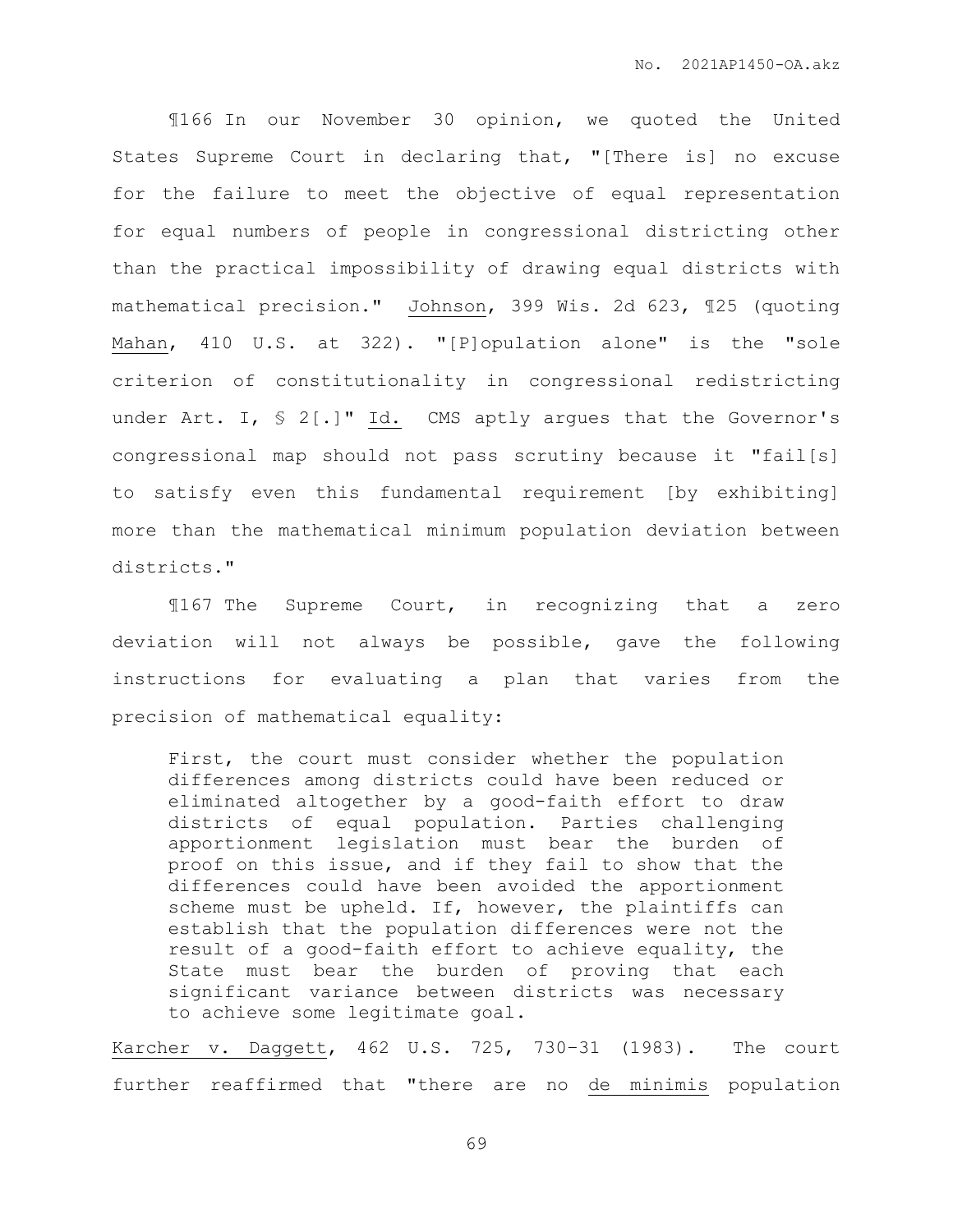variations," so long as those variations can "practicably be avoided." Id. at 734.

¶168 A useful example of this burden shifting mechanism can be found in Larios v. Cox, 300 F. Supp. 2d 1320 (N.D. Ga.), aff'd, 542 U.S. 947 (2004). In Larios, a three-judge panel heard several challenges to the congressional and state legislative reapportionment plans enacted by the Georgia General Assembly in 2001 and 2002. Id. at 1321. In the relevant portion of the opinion, the panel examined whether the plaintiff's challenge to the congressional maps enacted by the state legislature complied with the United States Constitution's one-person-one-vote requirement. "[T]he total population deviation for the [legislature's] final Congressional Plan was only seventy-two people." Larios, 300 F. Supp. 2d at 1354. At the trial, expert testimony concluded that:

[I]t would be possible to draw a congressional map for the State of Georgia with a population deviation of plus or minus one person that (1) complied with the Voting Rights Act; (2) split fewer counties than the present plan; (3) is more compact than the present plan; and (4) divides fewer voting precincts than the present plan.

## Id. at 1354.

¶169 Under the Karcher framework, the panel reasoned that "[t]he fact that such a plan could have been produced all but invalidates any argument that the [legislature] made a good faith effort to achieve a zero deviation." Larios, 300 F. Supp. 2d at 1354 (citing Karcher, 462 U.S. at 736). On this basis, the panel determined that the plaintiffs had met their burden and that the burden was now put on the Legislature to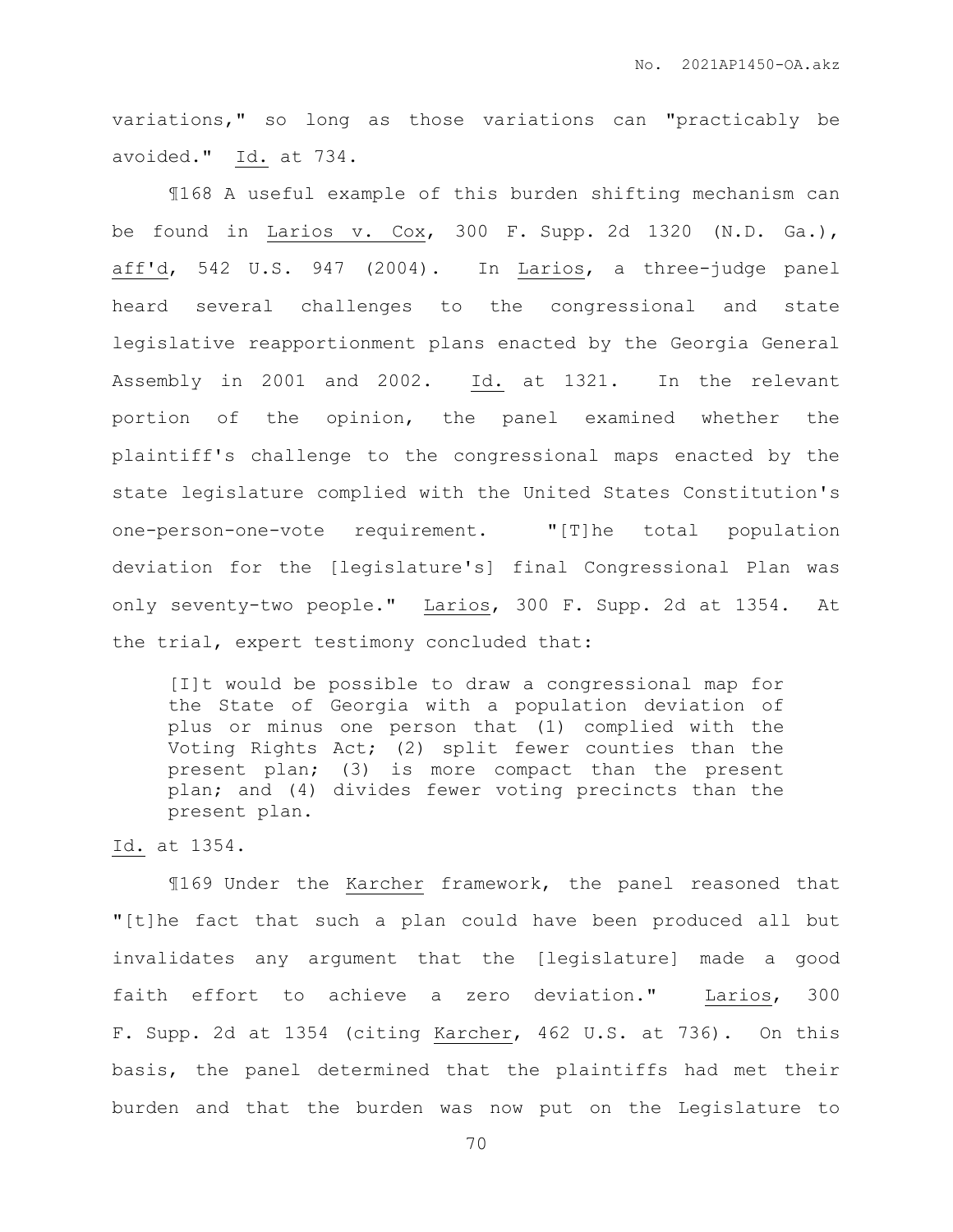show that a "consistently applied legislative policy" justified the deviation. Id. The State of Georgia contended that

it did not further reduce the population deviation because to do so would have required either splitting more precincts [which Georgia has a history of not doing] or further splitting existing split precincts along something other than an easily recognizable boundary [as doing so would make it hard for voters and election officials to accurately ascertain which voting district they reside].

Id. Additionally, the court found that, although the plaintiffs showed that the population deviation could be remedied, they did not prove that it could be done without splitting precincts along something other than recognizable boundary lines. Id. at 1355. Therefore, the panel found that "[g]iven the relatively small total deviation of only seventy-two people and the importance of the state's interest in avoiding voter confusion, we find that the congressional districts do not violate plaintiffs' rights under the one-person, one-vote principles of Art. I, § 2." Id.

¶170 In this case, the Legislature and CMS can point to the fact that their maps have a mathematically precise population deviation as a means of invalidating any argument that the Governor made a good-faith effort to achieve zero deviation. Therefore, the burden of explaining what "consistently applied" state policy justifies the larger than minimum population deviation falls on the Governor.

¶171 Rather than address this deviation, the Governor denies that it exists. The Governor's population deviation is two. Population deviation (taken as a range of deviation) is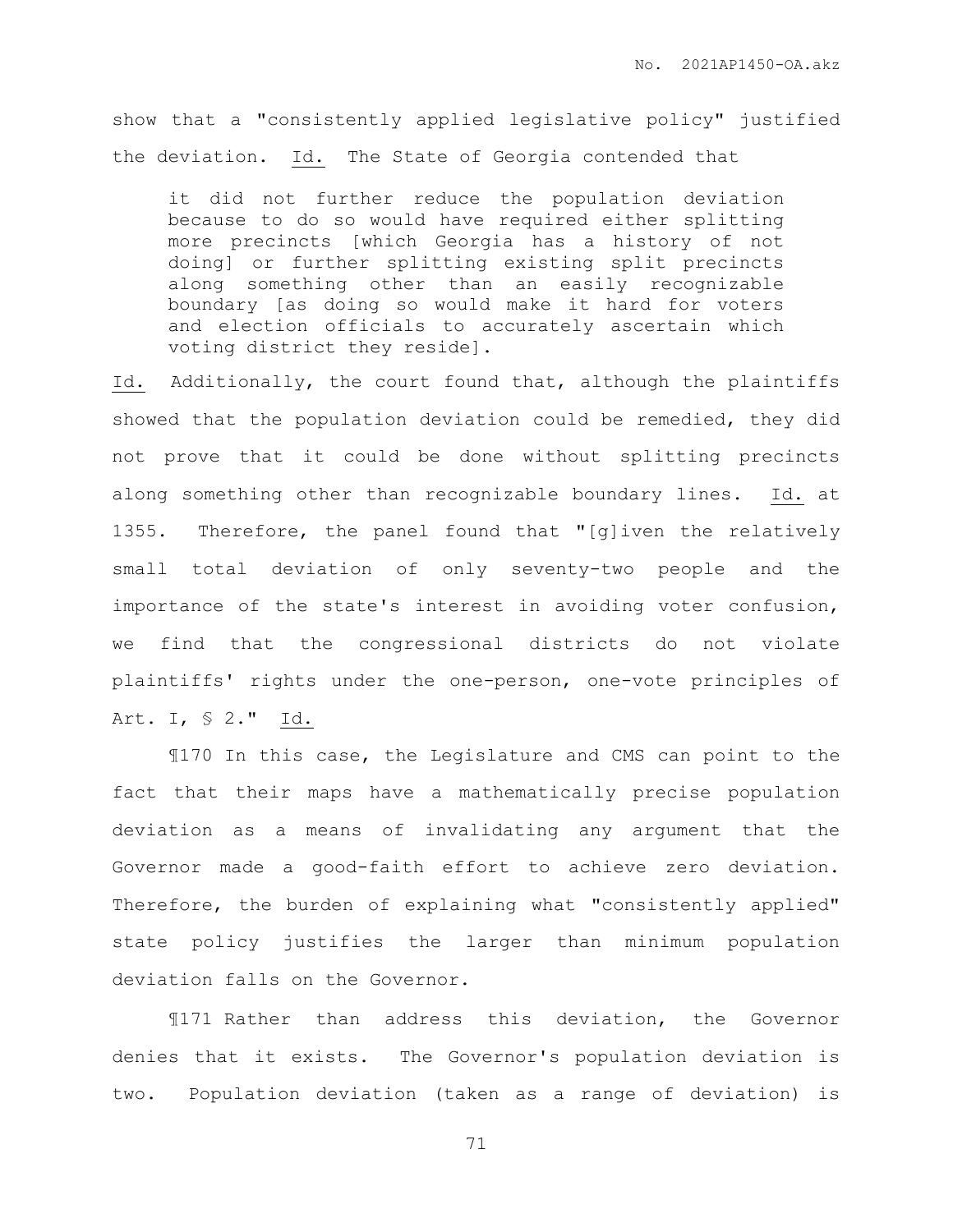determined by taking the Governor's maximum deviation above the ideal (one person) and adding it to the Governor's minimum deviation below the ideal (one person). See Evenwel, 578 U.S. at 59 (explaining that population deviation, when conducting a population equality analysis, is calculated by a comparison "between the largest and smallest district").  $1 + 1 = 2$ . However, the Governor, in his briefs, asserts that his deviation is the same as the Congressmen's: one person. This assertion stems from the incorrect, semantic wordplay of his expert who, in her initial report, calculated that "[t]he largest deviation is 1 person, with all districts ranging from 1 person below to 1 person above the ideal population." The "largest" difference between the average population may be one person, but that is not the relevant statistic. Population deviation is the difference between the smallest and largest district. Importantly, this range of deviation is later acknowledged in the Governor's expert report.

¶172 Despite this burden and the need to explain why his districts have greater than necessary population inequality, the Governor at oral argument stated a population deviation of two was included because the Governor did not believe a lower population deviation was required under law. No explanation or details were provided as to why the deviation was necessary, applying reasonable priorities such as "making districts compact, respecting municipal boundaries, preserving the cores of prior districts, and avoiding contests between incumbent Representatives." Karcher, 462 U.S. at 740. As explained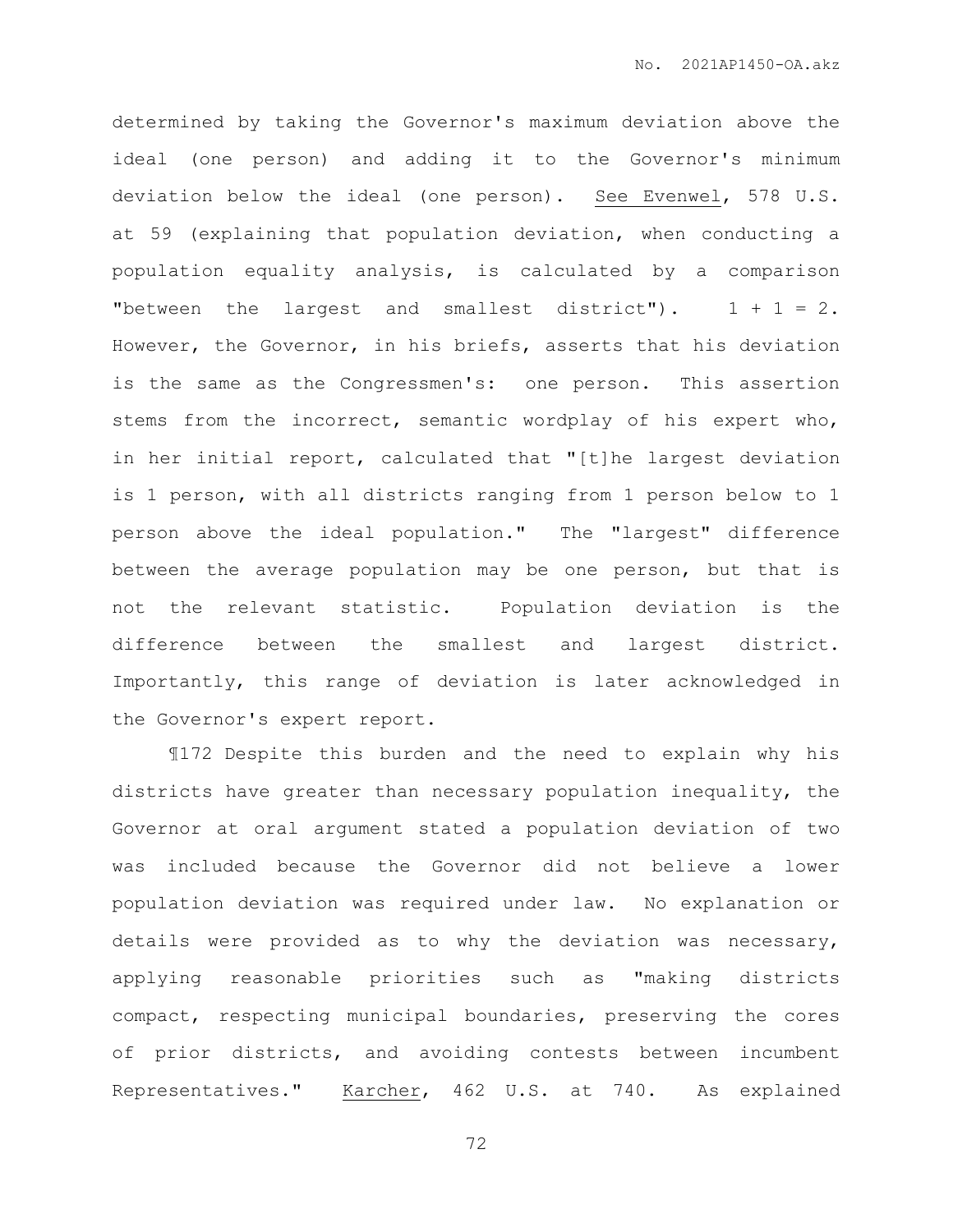above, the United States Constitution requires exactness of population absent the "practical impossibility of drawing equal districts with mathematical precision." Johnson, 399 Wis. 2d 623, 125. Both CMS and the Congressmen showed a lower population deviation could be done, and they too achieved high core retention.

¶173 Given advanced software technology and the immense financial resources put to use in this litigation, it was abundantly possible for the Governor to achieve a deviation of one while retaining the same least change characteristics, such as core retention. Due to a misunderstanding of law, and misstatement of the definition of population deviation, the Governor overlooked the driving consideration of drawing congressional districts "with populations as close to perfect equality as possible." Evenwel, 578 U.S. at 59. But carelessness cannot satisfy the Governor's burden of proving "with some specificity that the population differences were necessary to achieve some legitimate state objective." Tennant v. Jefferson Cnty. Comm'n, 567 U.S. 758, 760, 763-65 (2012) (per curium) (quotations omitted) (holding that a congressional map in West Virginia was legal where the state justified its deviations by pointing to protection of local communities, limiting incumbent pairings, and reducing change in district lines). By contrast, the Governor's deviation was not the result of "a good-faith effort to achieve absolute equality" and is thus insufficient. Id. (quoting Karcher, 462 U.S. at 730).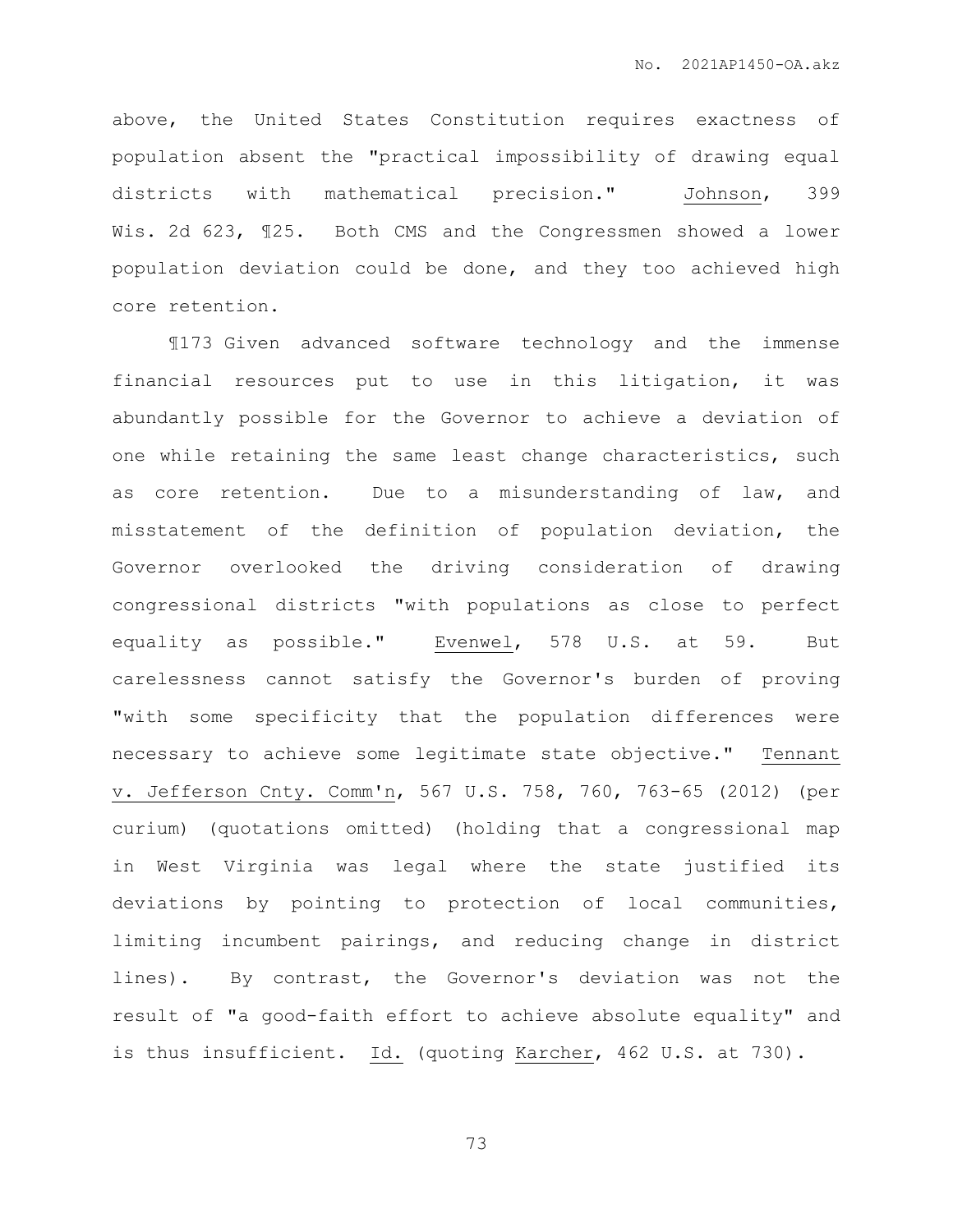¶174 The majority picks sides and litigates for the Governor, claiming that the two person deviation was necessary for least change. See majority op., ¶24 ("[The Governor's] minor population deviation is justified under Supreme Court precedent by our least change objective.") This is a whitewash: the Governor admitted that a lower deviation could be done without issue, but permitted a deviation of two because he did not believe a lower deviation was necessary. Neither the Governor nor any other party argued that a deviation of two individuals was required to ensure a least change map. Furthermore, it is facially preposterous: with advanced computer technology, the Governor could have readily reduced his population deviation while maintaining his core retention. Simply put, the Governor failed to present a "legitimate state objective" for his unnecessary deviation. Tennant, 567 U.S. at 760; see also Karcher, 462 U.S. at 730–31 ("[T]here are no de minimis population variations.")

¶175 Only the Congressmen's map and CMS's map should be considered by this court. The Congressmen have higher core retention than CMS and should be adopted. Nonetheless, CMS offers a reasonable alternative. The Governor's maps are fatally and constitutionally flawed. The majority errs in adopting them.

## IV. CONCLUSION

¶176 For the foregoing reasons, I respectfully dissent.

¶177 I am authorized to state that Justices PATIENCE DRAKE ROGGENSACK and REBECCA GRASSL BRADLEY join this dissent.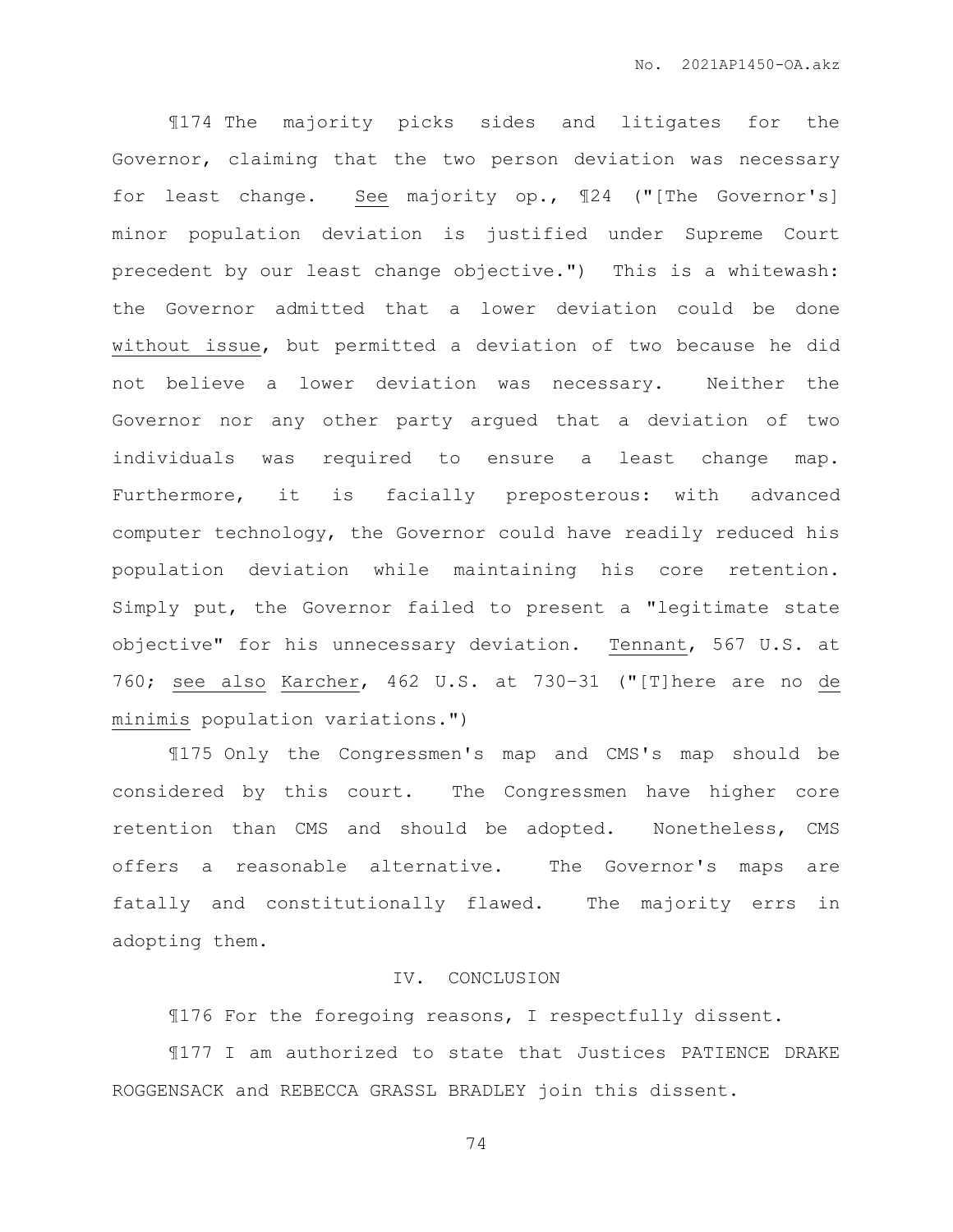¶178 PATIENCE DRAKE ROGGENSACK, J. *(dissenting).* The 2020 census shows that Wisconsin's growth in population requires reapportionment of its congressional and state legislative districts. Reapportionment presents a three dimensional puzzle, each piece of which has statutory and constitutional requirements. I write to address one error of Governor Evers's map reapportioning Wisconsin's Assembly Districts, which four members of this court have adopted. In Wisconsin's single member districts, the Assembly map conflicts with the Voting Rights Act of 1965, formerly set out in 42 U.S.C. § 1973, now within 52 U.S.C. § 10301. In adopting the Governor's map, a majority of this court engages in racial gerrymandering contrary to the Equal Protection Clause of the Fourteenth Amendment of the United States Constitution, which prohibits separating voters into different voting districts based on the race of the voter. Bethune-Hill v. Virginia State Bd. of Elections, 580 U.S. , , 137 S. Ct. 788, 797 (2017). It is my hope that the United States Supreme Court will be asked to review Wisconsin's unwarranted racial gerrymander, which clearly does not survive strict scrutiny.

¶179 The United States Constitution requires that apportionment be as equal as practicable because population disparity in voting districts for the same legislative body dilutes the power of some voters. Concerns about voter inequality have been the foundation of the Supreme Court's oneperson-one-vote decisions. Reynolds v. Sims, 377 U.S. 533, 558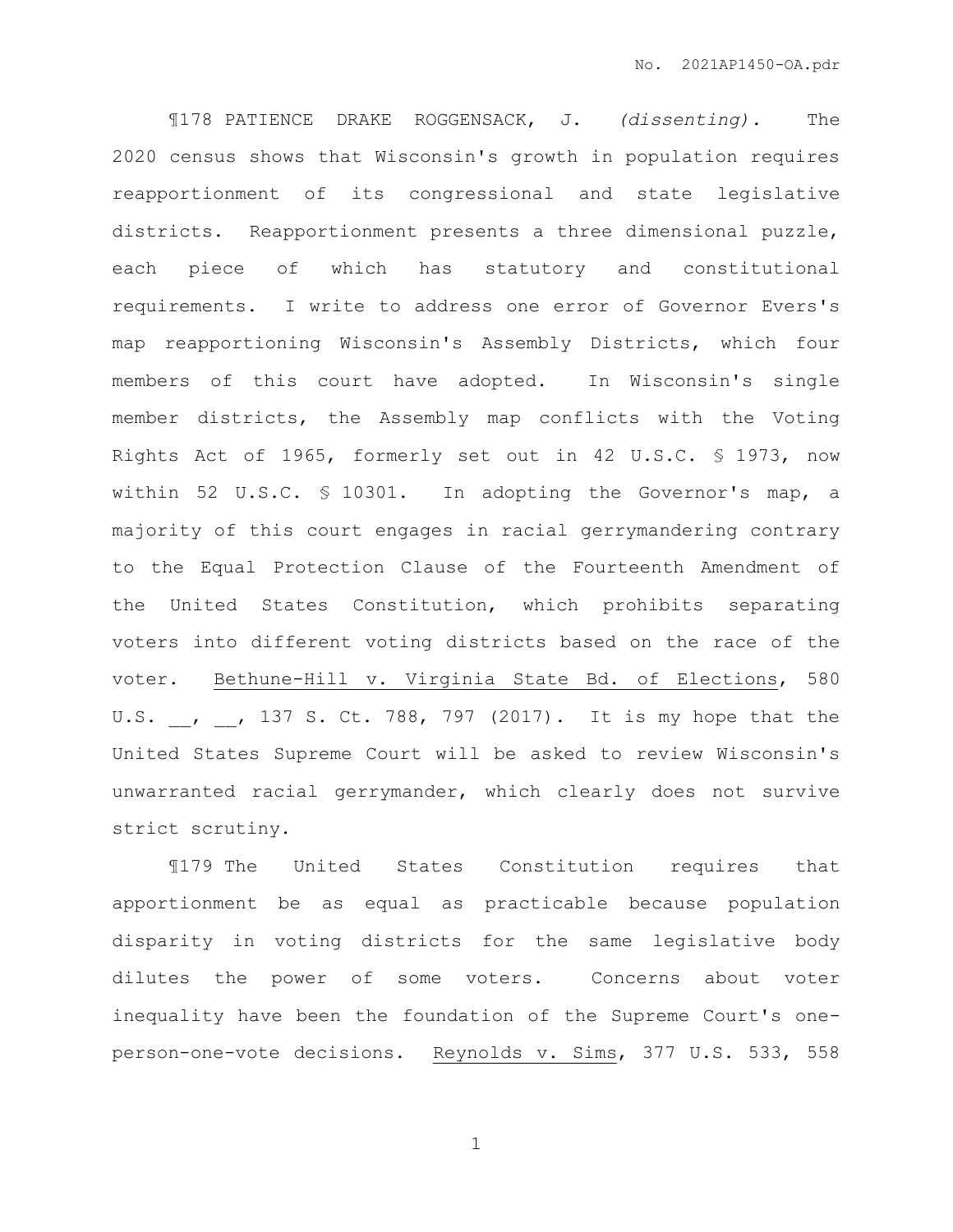(1964) (explaining that the concept of voter equality "can mean only one thing—one person, one vote").

¶180 The Supreme Court has required near mathematical equality for congressional maps. Abrams v. Johnson, 521 U.S. 74, 98 (1997). Somewhat more leeway is given when drawing boundaries for state legislative districts. Evenwel v. Abbott, 578 U.S. 54, 59 (2016). However, court-drawn maps are held to a more exacting standard of population equality than are legislatively drawn maps. Abrams, 521 U.S. at 98.

¶181 The Voting Rights Act prohibits any standard, practice or procedure that results in denial or abridgement of the right to vote on account of race. 52 U.S.C. § 10301(a); Cooper v. Harris, 137 S. Ct. 1455, 1464 (2017).<sup>1</sup> Subsection (b) provides the required examination for assessing whether race is precluding equal opportunity for a protected class:

A violation of subsection (a) is established if, based on the totality of circumstances, it is shown that the political processes leading to nomination or election in the State or political subdivision are not equally open to participation by members of a class of citizens protected by subsection (a) in that its members have less opportunity than other members of the electorate to participate in the political process and to elect representatives of their choice. The extent to which members of a protected class have been elected to office in the State or political subdivision is one circumstance which may be considered: Provided, [t]hat nothing in this section establishes a right to have members of a protected

 $\overline{a}$ 

<sup>&</sup>lt;sup>1</sup> The provisions of 52 U.S.C. § 10301 have been referred to as Section 2 of the Voting Rights Act of 1965 subsequent to the 1982 amendment. See Johnson v. De Grandy, 512 U.S. 997, 1009-10 (1994).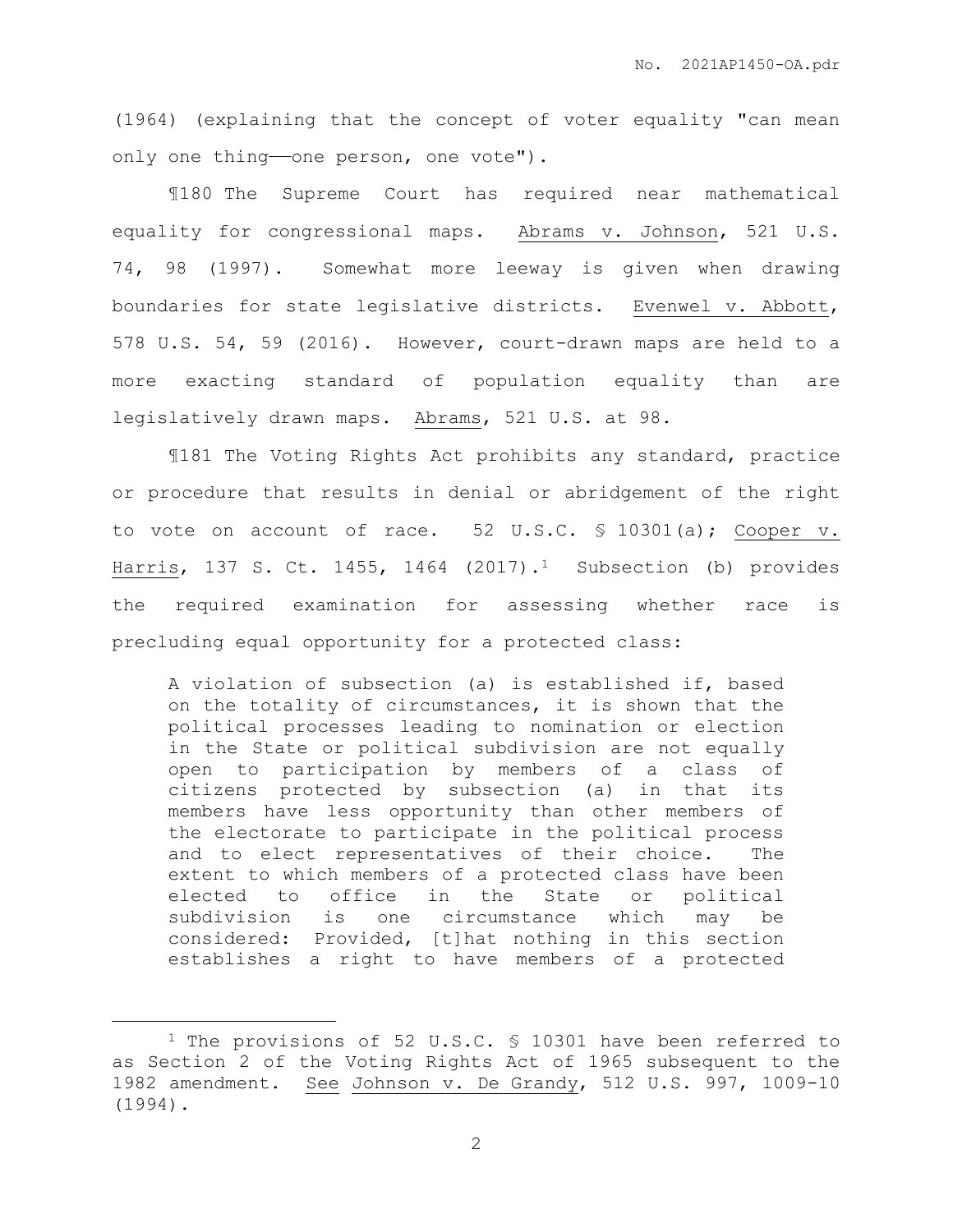class elected in numbers equal to their proportion in the population.

§ 10301(b).

 $\overline{a}$ 

¶182 Over the years, the Supreme Court has addressed the Voting Rights Act in decisions that explain how it is to be applied in various contexts. Thornburg v. Gingles, 478 U.S. 30 (1986), is the seminal Supreme Court case that sets the analytical framework that is required when the Voting Rights Act is addressed.2 Gingles establishes all three threshold "prerequisites" that must be affirmatively proved before further consideration of a claim of, or potential remedy for, a violation of § 2 of the Voting Rights Act can be addressed in reapportionment. First, there must be proof that a minority group is "sufficiently large and geographically compact to constitute a majority [in a single-member district];" second, the minority group must be "politically cohesive"; and third, the "white majority [] vote[ed] sufficiently as a bloc to [enable it] usually [to] defeat the minority's preferred candidate." Cooper, 137 S. Ct. at 1470 (citing Gingles, 478 U.S. at 51); Johnson v. De Grandy, 512 U.S. 997, 1009-10 (1994) (also citing Gingles, 478 U.S. at 51).

¶183 Cooper is particularly helpful in its instructions about how to employ the Gingles "prerequisites." Cooper sets out the "three threshold conditions" for proving voter dilution<sup>3</sup>

<sup>2</sup> Thornburg v. Gingles, 478 U.S. 30 (1986) arose in a challenge to multi-member districts. Its analysis has been applied to single-member district challenges as well. De Grandy, 512 U.S. at 1000.

<sup>3</sup> Voter dilution, a violation of § 2 of the Voting Rights Act, may occur when a cohesive minority group is fragmented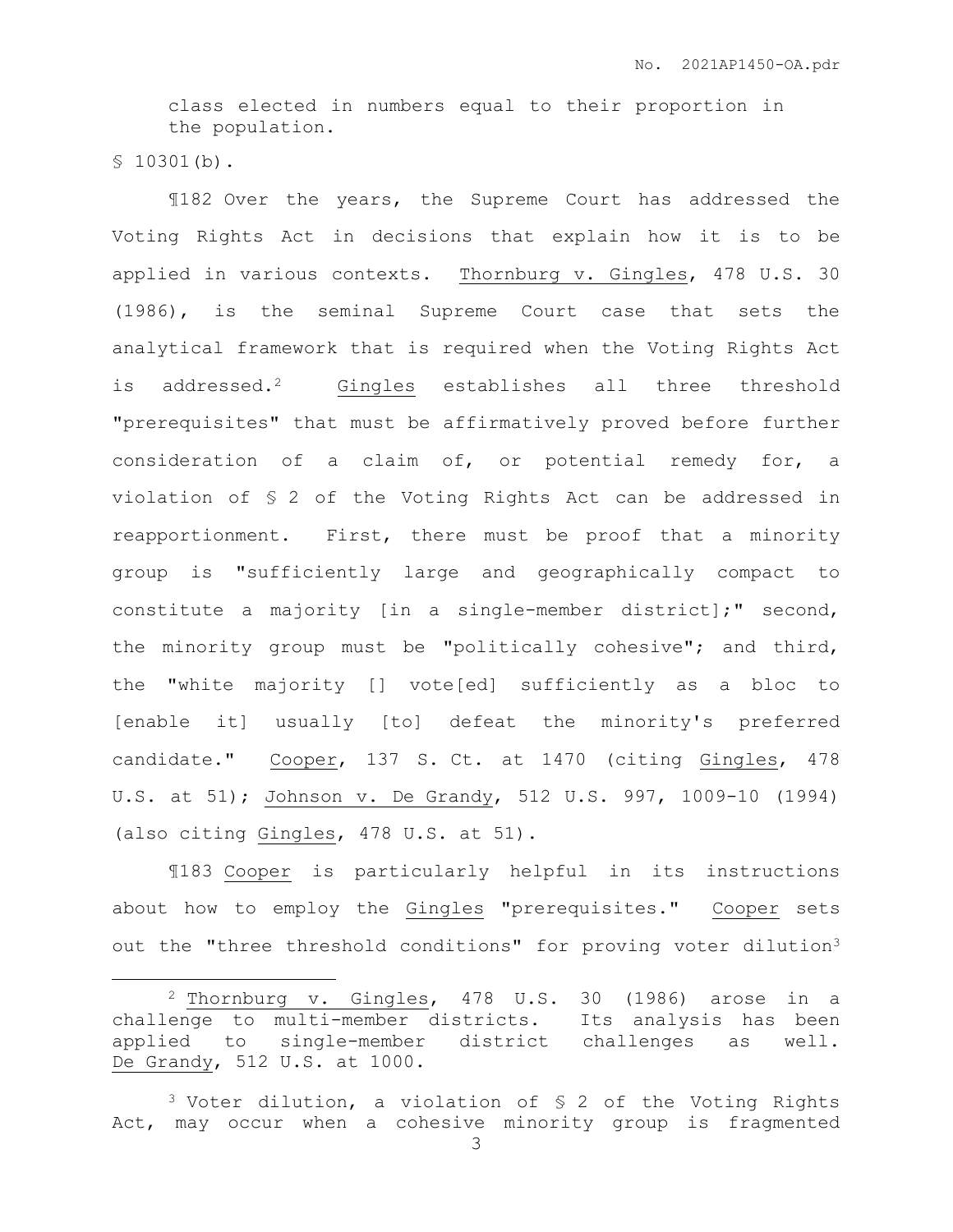and then explains that these showings are needed to establish that racially polarized voting prevents the minority group's choice in the district as actually drawn because the minority group is submerged in a larger white voting population. Cooper, 137 S. Ct. at 1470.

¶184 In determining whether the third Gingles "prerequisite" was met, the Court reviewed the success of black candidates in past elections. Id. It noted that in North Carolina, where Cooper arose, "electoral history provided no evidence that a § 2 plaintiff could demonstrate the third Gingles prerequisite—effective white bloc-voting." Id. The Supreme Court in Cooper concluded that when an elective district "functioned, election year in and election year out, as a 'crossover' district, in which members of the majority help a 'large enough' minority to elect its candidate of choice . . . it is difficult to see how the majority-bloc-voting requirement could be met——and hence how § 2 liability could be established." Id. (citing Bartlett v. Strickland, 556 U.S. 1, 13, 16 (2009)).

¶185 The three Gingles prerequisites are factual conditions that must be proved in order to establish the first step of a claim under § 2 of the Voting Rights Act. All three preconditions must be met before considerations of race could lawfully affect drawing district boundaries. As the Supreme Court has explained, "In a § 2 case, only when a party has

 $\overline{a}$ 

among several districts or packed into too few districts. Id. at 1002.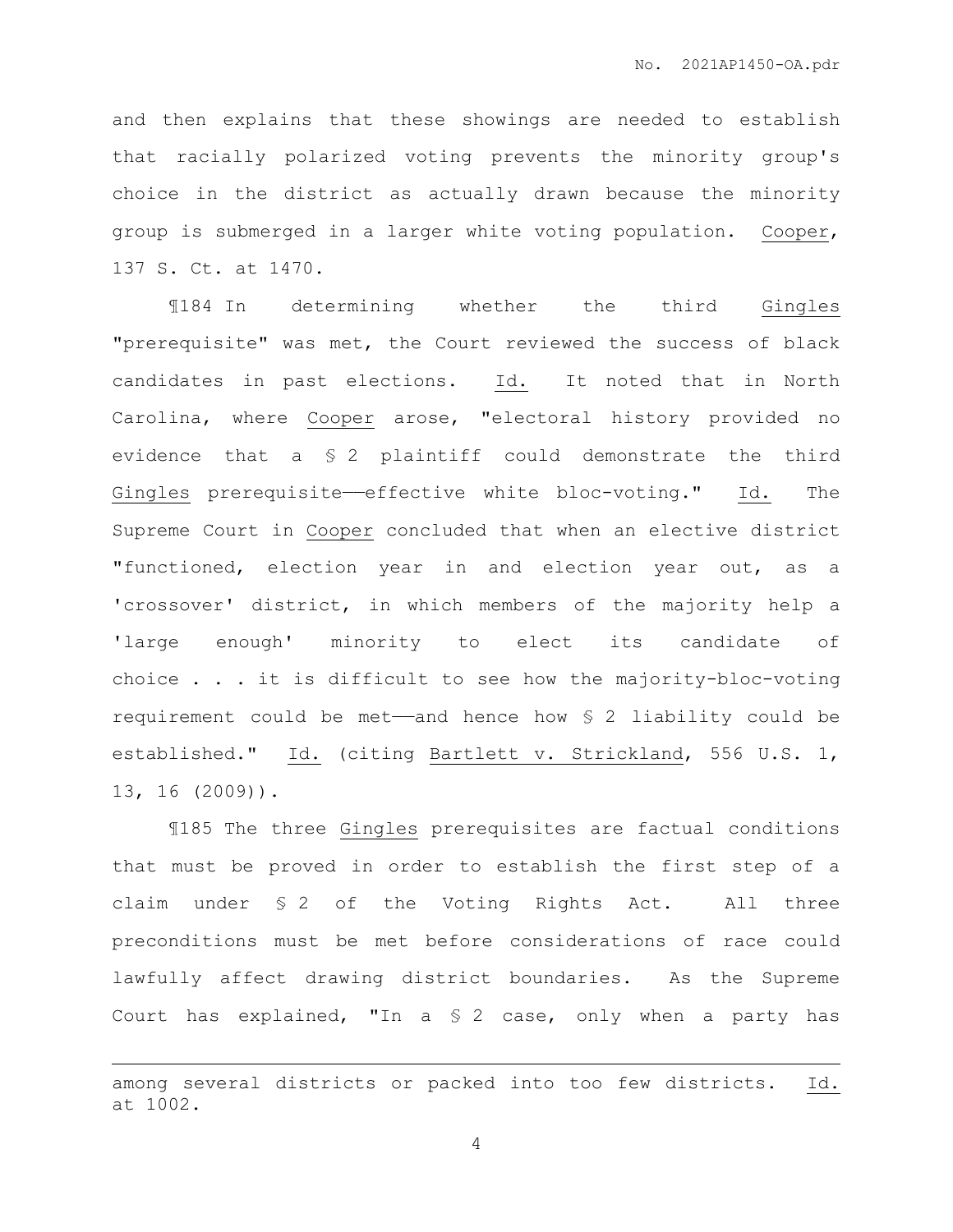established the Gingles requirements does a court proceed to analyze whether a violation has occurred based on the totality of the circumstances." Bartlett, 556 U.S. at 11-12. However, to escape the parties' failure to establish the Gingles requirements, the majority resorts to protesting that "no party saw fit to develop an argument" that the Gingles requirements were not satisfied.<sup>4</sup> Nevertheless, if we permit this abdication to form the basis of the law of the State of Wisconsin, the results in this case will effect an unconstitutional, racially gerrymandered map. Our judgments are precedents, and the proper interpretation of the law as it relates to these judgments cannot simply be left to the parties. Young v. United States, 315 U.S. 257, 259 (1942). Instead, as this state's highest court, it is our duty to ensure the proper interpretation of the law.

¶186 Milwaukee is Wisconsin's only county that has a sufficiently large and geographically compact black population of voters that could meet the Gingles preconditions. The black voters of Milwaukee do vote cohesively for candidates of their choice. However, Milwaukee's history for at least the last ten years is that of crossover voting where white voters help black voters elect candidates of their choice.

¶187 Notwithstanding the Supreme Court's clear instructions, the majority opinion ignores the historical record of black voters choosing candidates of their choice and assigns voters based solely on their race to create seven majority-

 $\overline{a}$ 

<sup>4</sup> Majority op., ¶45.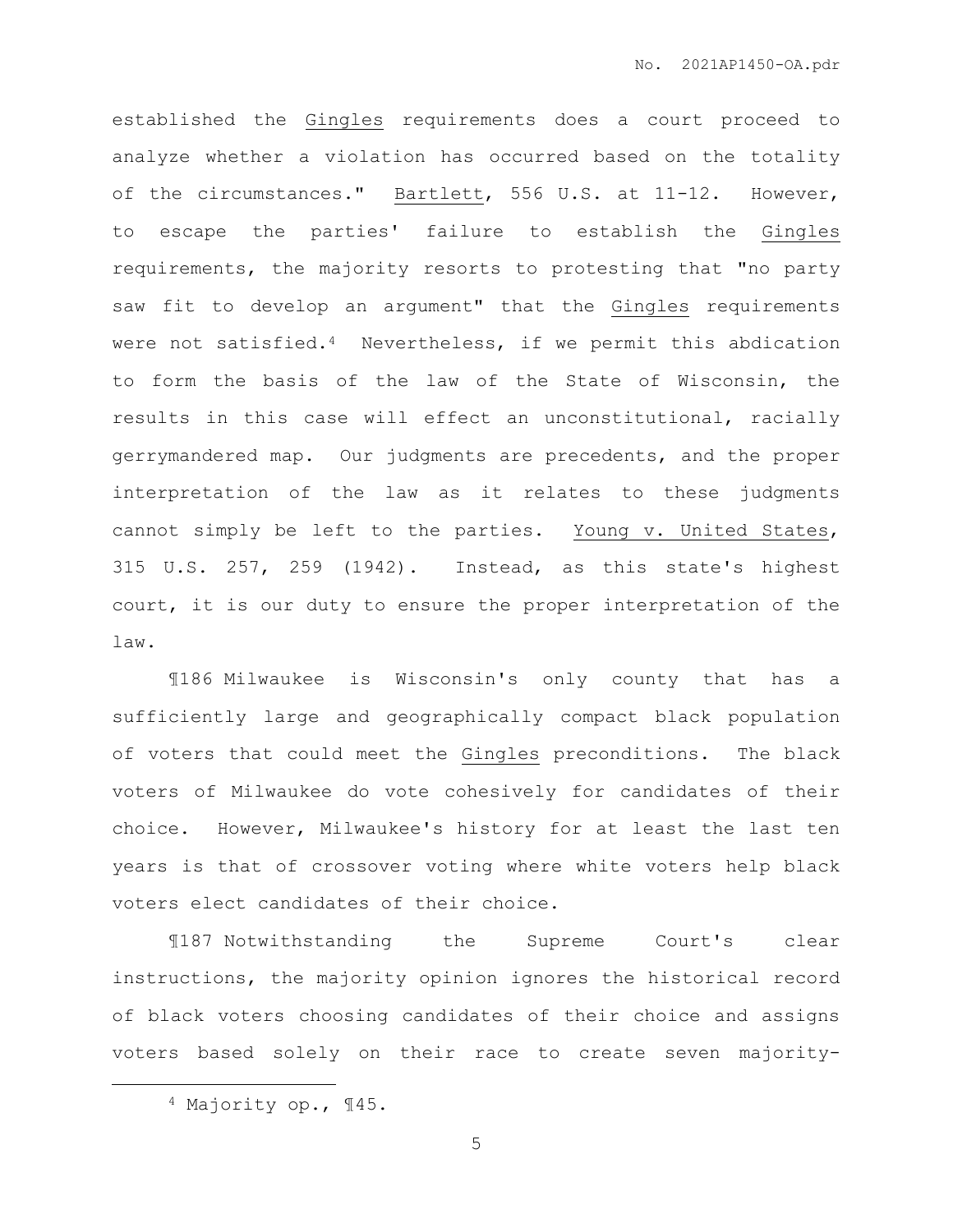minority voting assembly districts in Milwaukee County. The Supreme Court "has made clear that unless each of the three Gingles prerequisites is established, 'there neither has been a wrong nor can be a remedy.'" Cooper, 137 S. Ct. at 1472 (quoting Growe v. Emison, 507 U.S. 25, 41 (1993) (emphasis in Cooper)). The Supreme Court in Cooper struck down North Carolina's racial gerrymander "whose necessity is supported by no evidence and whose raison d'etre is a legal mistake." Cooper, 137 S. Ct. at 1472.

¶188 The map adopted by the majority opinion violates the Voting Rights Act for the same reason as North Carolina's choice did in Cooper. Factually, Wisconsin has had significant experience with electing black candidates through white crossover voting.

¶189 For example, in 2016, Gwen Moore, a black congresswoman, was elected to Congressional District 4, which has only 33.3% black residents. However, she received 76.74% of the vote.<sup>5</sup> She was reelected in 2018 with 75.61% of the vote; and reelected in 2020 for a third time with 74.65%. That her vote totals exceed the percentage of black residents in her district evidences that white voters have crossed over to support her elections.

 $\overline{a}$ 

<sup>5</sup> The record of votes achieved by black candidates comes from state public records of election outcomes and are therefore "capable of accurate and ready determination by resort to sources whose accuracy cannot reasonably be questioned." Wis. Stat. § 902.01.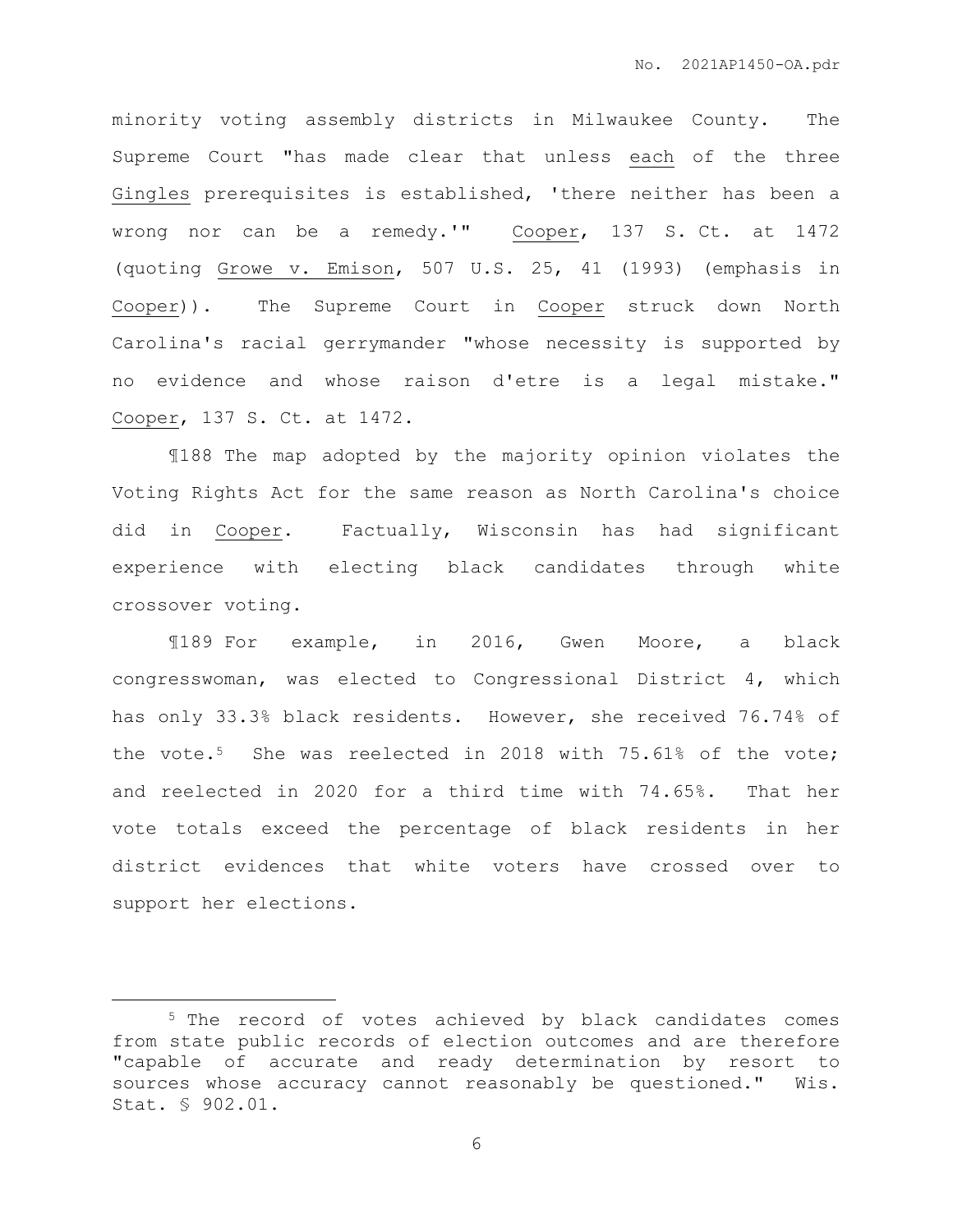¶190 Mandela Barnes, a black state-wide candidate, is another example of white crossover voting. In 2018, Mandela Barnes was elected over a white primary opponent for Lieutenant Governor with 67.86% of the vote.<sup>6</sup>

¶191 David Clarke, a black county-wide candidate, provides repetitive examples of white crossover voting. Clarke was elected Milwaukee County Sheriff in 2006 with 77.85% of the vote; reelected in 2010 with 80.42% and reelected again in 2014 with 79.12% of the vote. Each time he was elected with the assistance of white crossover voting, as shown by his percentage victories that are well above the black resident percentage of Milwaukee County.<sup>7</sup> White crossover voting also helped elect David Crowley, a black candidate, as the Milwaukee County Executive in 2020. He formerly held a position in Wisconsin's Assembly.

¶192 Since 2012, Lena Taylor, a black state senator, has been elected repeatedly to Senate District 4 with vote totals showing white voter support. For example, in 2012, Lena Taylor obtained 86.6% of the vote; in 2016 she obtained 98.33% of the vote; and in 2020, she obtained 98.34% of the vote. 61.7% of the residents of Senate District 4 are black.

¶193 La Tonya Johnson, a black state senator, has been elected repeatedly to public office with vote totals showing

 $\overline{a}$ 

<sup>6</sup> Wisconsin's black population of voting age is approximately 6.4%.

<sup>7</sup> Approximately 26% of Milwaukee County's residents are black.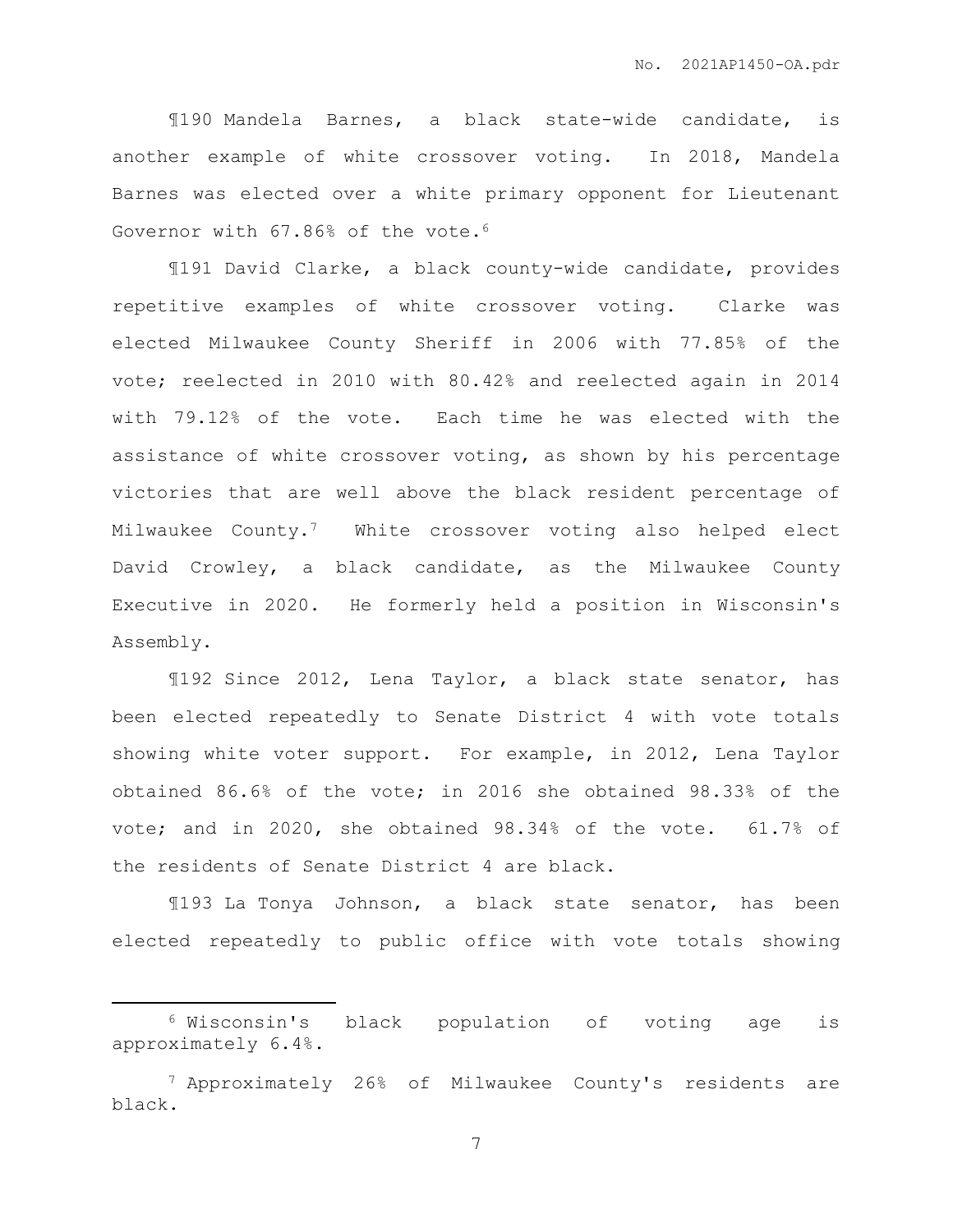support from white voters. For example, in 2014, she was elected to Assembly District 17 with 87.25% of the vote, and in 2016 she was elected to Senate District 6 with 98.89% of the vote. 65.4% of the residents of Assembly district 17 are black and 62.1% of Senate District 6 are black residents. Leon Young, a black assemblyman was elected to Assembly District 16 in 2014, unopposed.8 In 2014, Jason Fields, a black assemblyman, was elected to Assembly District 11, unopposed.<sup>9</sup>

¶194 The majority opinion ignores Milwaukee County's historical record of white crossover voting that has provided repeated support for black candidates during at least the last ten years. The majority opinion does so in order to create seven majority-minority districts in Milwaukee County. In so doing, the majority opinion comes squarely within the prohibition that assigning voters to voting districts by race violates the Equal Protection Clause of the Fourteenth Amendment.

¶195 The majority opinion says that it relies on Cooper for the racial gerrymander that it creates in Milwaukee County. The majority opinion clearly misunderstands Cooper, which overturned racial gerrymandering that occurred in North Carolina. Let's look at Cooper and why the majority opinion fails to follow it.

¶196 Justice Kagan begins her discussion in Cooper with the Equal Protection Clause of the Fourteenth Amendment, which she explains, "limits racial gerrymanders in legislative districting

 $\overline{a}$ 

<sup>8</sup> 61.5% of the residents of Assembly District 16 are black.

<sup>9</sup> 63.7% of the residents of Assembly District 11 are black.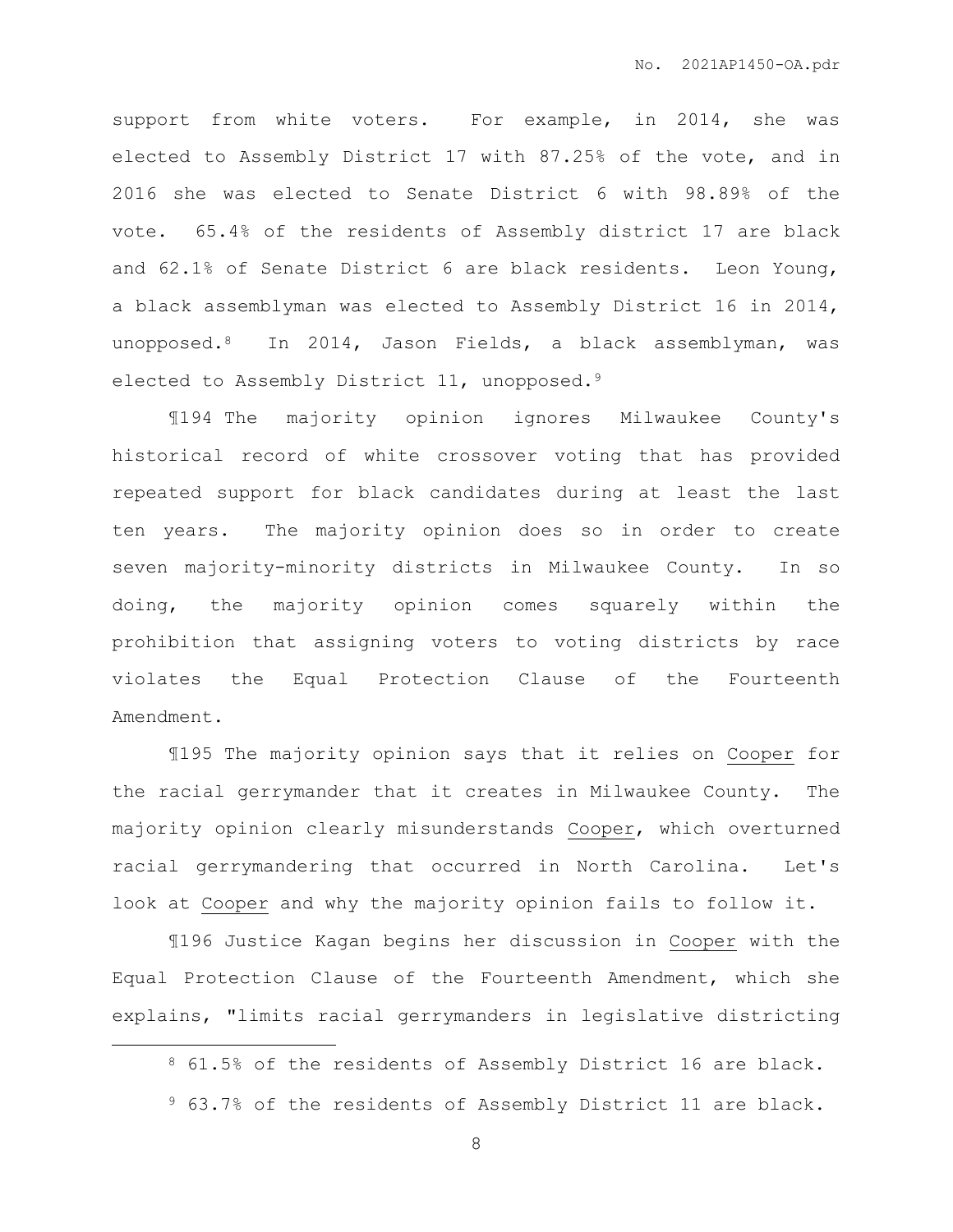plans." Id. at 1463. As Justice Kagan explained, the Equal Protection Clause "prevents a State, in the absence of 'sufficient justification,' from 'separating its citizens into different voting districts on the basis of race.'" Id. (quoting Bethune–Hill, 137 S. Ct. at 797). When allocation of voters by race has occurred, that allocation must withstand strict scrutiny such that the State must prove "its race-based sorting of voters serves a 'compelling interest' and is 'narrowly tailored' to that end." Id. at 1464.

¶197 In order to meet the narrow tailoring for the racial assignment of voters, the State must establish by factual proofs that it had "good reasons" to believe that the Voting Rights Act would be violated if voters were not assigned based on their race. Id. Cooper explained what it means by "good reasons" sufficient to satisfy strict scrutiny. First, Cooper emphasized that the "good reason" to which it referred was factual proof of "good reason to think that all the 'Gingles preconditions' are met, then so too it has good reason to believe that § 2 requires drawing a majority-minority district. . . . But if not, then not." Id. at 1470. Second, as the Supreme Court said as it examined factual evidence, "[h]ere, electoral history provided no evidence that a § 2 plaintiff could demonstrate the third Gingles prerequisite—effective white bloc-voting." Id.

¶198 It is Cooper's "good reason" phrase that the majority opinion picked up as its foundation for assigning voters to districts based on race. The majority said, "we conclude there are good reasons to believe a seventh majority-Black district is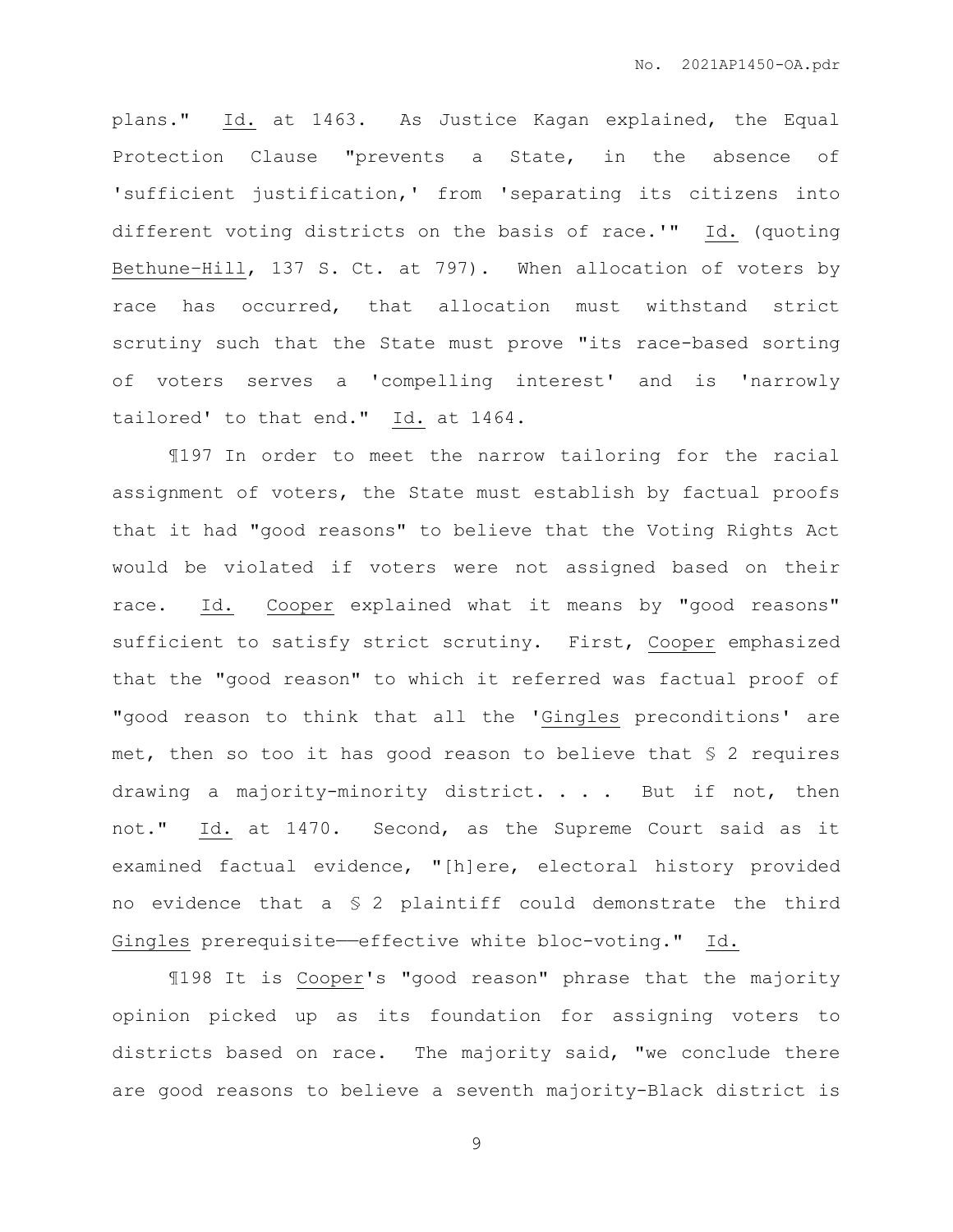needed to satisfy the VRA."<sup>10</sup> It did so without understanding that factual proofs of the Gingles preconditions are necessary before it could satisfy "good reason" for assigning voters by race in districting.

¶199 The majority showed how limited its understanding of Cooper is by its dismissive treatment of Cooper's requirement to factually prove the three Gingles preconditions.11 Factual proof is exactly what "good reasons" requires and what the majority lacks as it contravenes the Equal Protection Clause by assigning voters to districts based on their race. As Cooper carefully explained, there must be proof of effective white bloc-voting that prevents the minority's ability to elect the candidate of its choice before a § 2 violation can arise. Id.

¶200 As the factual evidence above showed, black voters in Milwaukee are able to elect candidates of their choice, election year in and election year out, for congresswoman, state senators, state assembly persons, sheriff and Milwaukee County Executive to name only a few. Just as in North Carolina in Cooper, proof of the third Gingles precondition to § 2 liability is absent from the majority opinion. The Voting Rights Act is violated by the majority opinion just as it was by the State of North Carolina in Cooper.

¶201 It is beyond dispute that the Governor's districting plan adopted by a majority of this court assigns voters to districts based on race. "Racial classifications are

 $\overline{a}$ 

<sup>10</sup> Majority op., ¶10.

<sup>11</sup> Id., ¶45.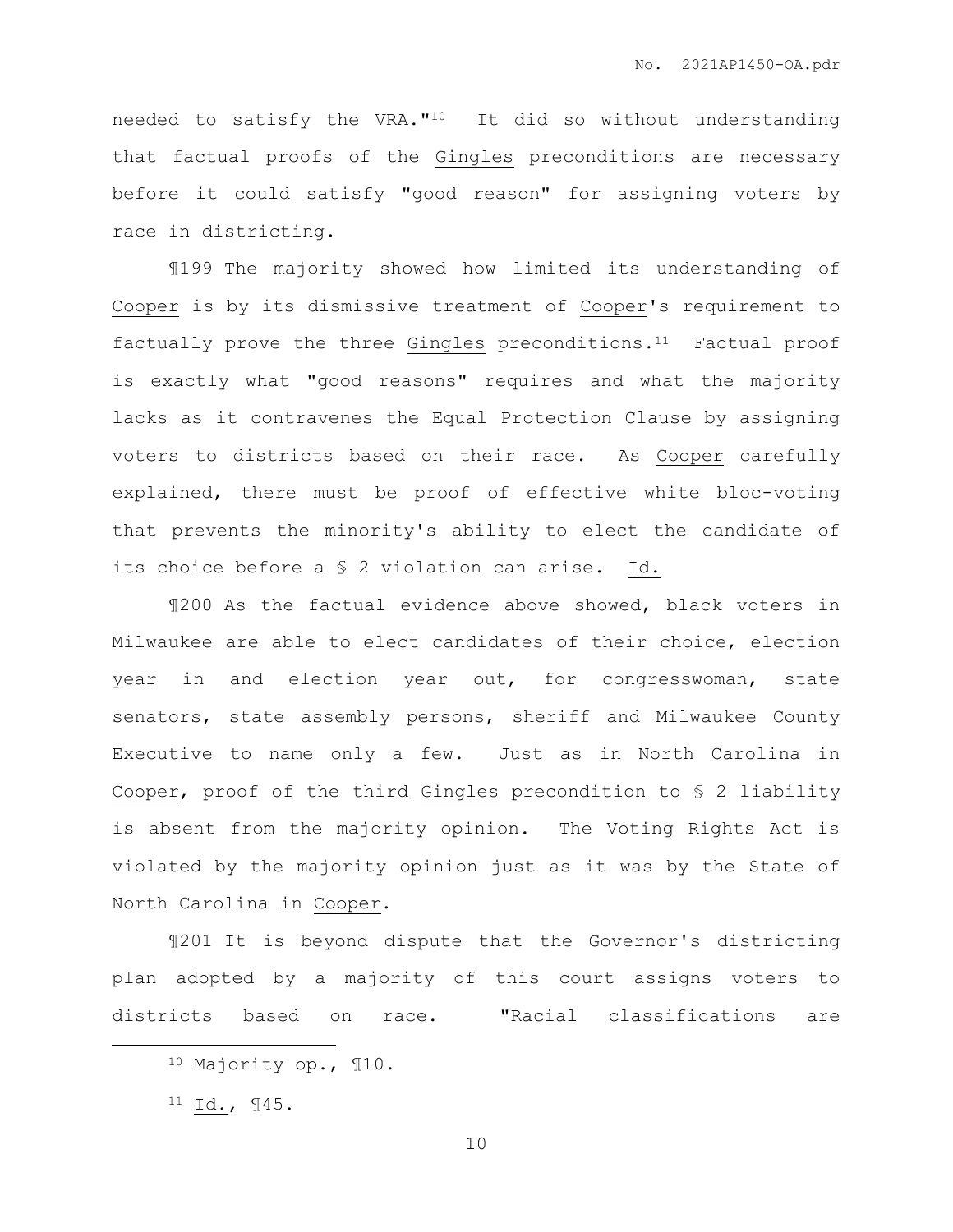antithetical to the Fourteenth Amendment, whose 'central purpose' was 'to eliminate racial discrimination emanating from official sources in the States.'" Shaw v. Hunt, 517 U.S. 899, 907 (1996). Such an assignment violates the Equal Protection Clause of the Fourteenth Amendment unless the racial assignment serves a compelling state interest and is narrowly tailored to meet that interest. Cooper, 137 S. Ct. at 1464.

¶202 Just as it ignores the lack of factual proof for the three Gingles preconditions, the majority opinion identifies no compelling state interest to which its racial gerrymander is narrowly tailored. Instead, it asserts that if a seventh black majority district were not drawn, a § 2 violation may occur, but it "cannot say for certain on this record."<sup>12</sup>

¶203 To justify its weak position, the majority cites to the black population of Wisconsin increasing and the white state-wide population decreasing in the last ten years, both by less than five percent.<sup>13</sup> However, the majority does not identify whether any of that population change occurred in Milwaukee County; or whether if it occurred in Milwaukee County, it occurred in the area of Milwaukee County where the majority opinion creates a seventh black majority district.

¶204 This is not a small error because the means chosen to accomplish a race-based purpose "must be specifically and narrowly framed to accomplish that purpose." Shaw, 517 U.S. at 908. To meet that standard, the racial assignment of voters

 $\overline{a}$ 

 $12$  Id.,  $\P$ 47.

<sup>13</sup> Id., ¶48.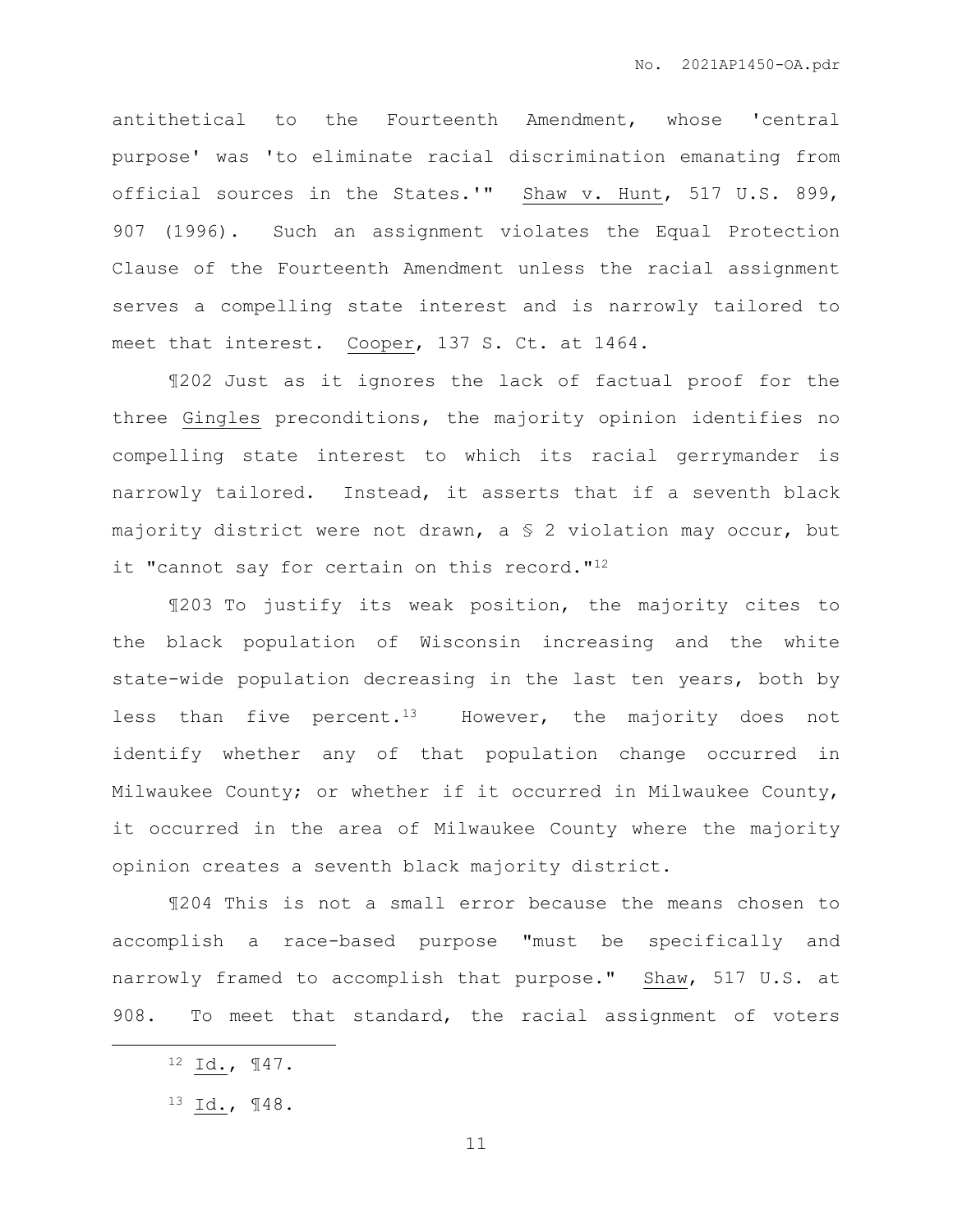must be remedial to the specific location of the compelling state interest identified. Id. at 915.

¶205 However, just as in Shaw, the seventh district that the majority creates is not remedial to correcting an identified compelling state interest. Stated otherwise, creation of a seventh district in one area of Milwaukee County is not a narrowly tailored remedy for a population change for the entire State of Wisconsin, which the majority asserts as justification for creating the seventh district. The creation of the seventh black majority district in Milwaukee County cannot survive strict scrutiny.

¶206 Accordingly, because proof of meeting the third Gingles precondition has not been provided, as is required before voters may be assigned to voting district by race, and because the seventh black majority district does not survive a strict scrutiny inquiry, the majority errs, and I respectfully dissent.

¶207 I am authorized to state that Chief Justice ANNETTE KINGSLAND ZIEGLER and Justice REBECCA GRASSL BRADLEY join this dissent.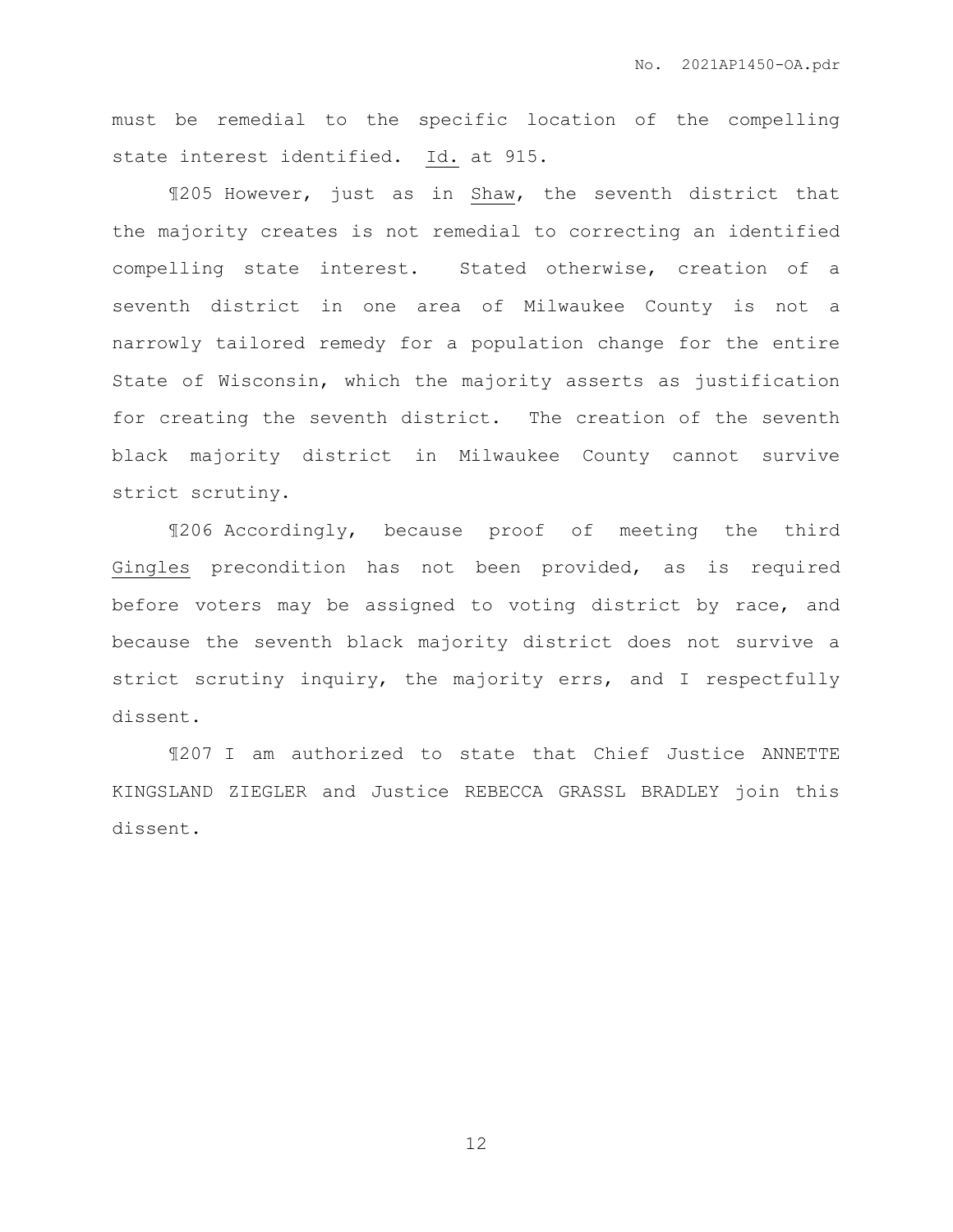¶208 REBECCA GRASSL BRADLEY, J. *(dissenting).*

[H]e who would place the supreme power in mind, would place it in God and the laws; but he who entrusts man with it, gives it to a wild beast, for such his appetites sometimes make him; for passion influences those who are in power, even the very best of men: for which reason law is reason without desire.

Aristotle, A Treatise on Government Bk. III, ch. XVI (William Ellis trans., 1912) (circa 384–22 B.C.), https://www.gutenberg.org/files/6762/6762-h/6762-

h.htm#link2H\_INTR.

¶209 Just three months ago, we said this court "will confine any judicial remedy to making the minimum changes necessary in order to conform the existing congressional and state legislative redistricting plans to constitutional and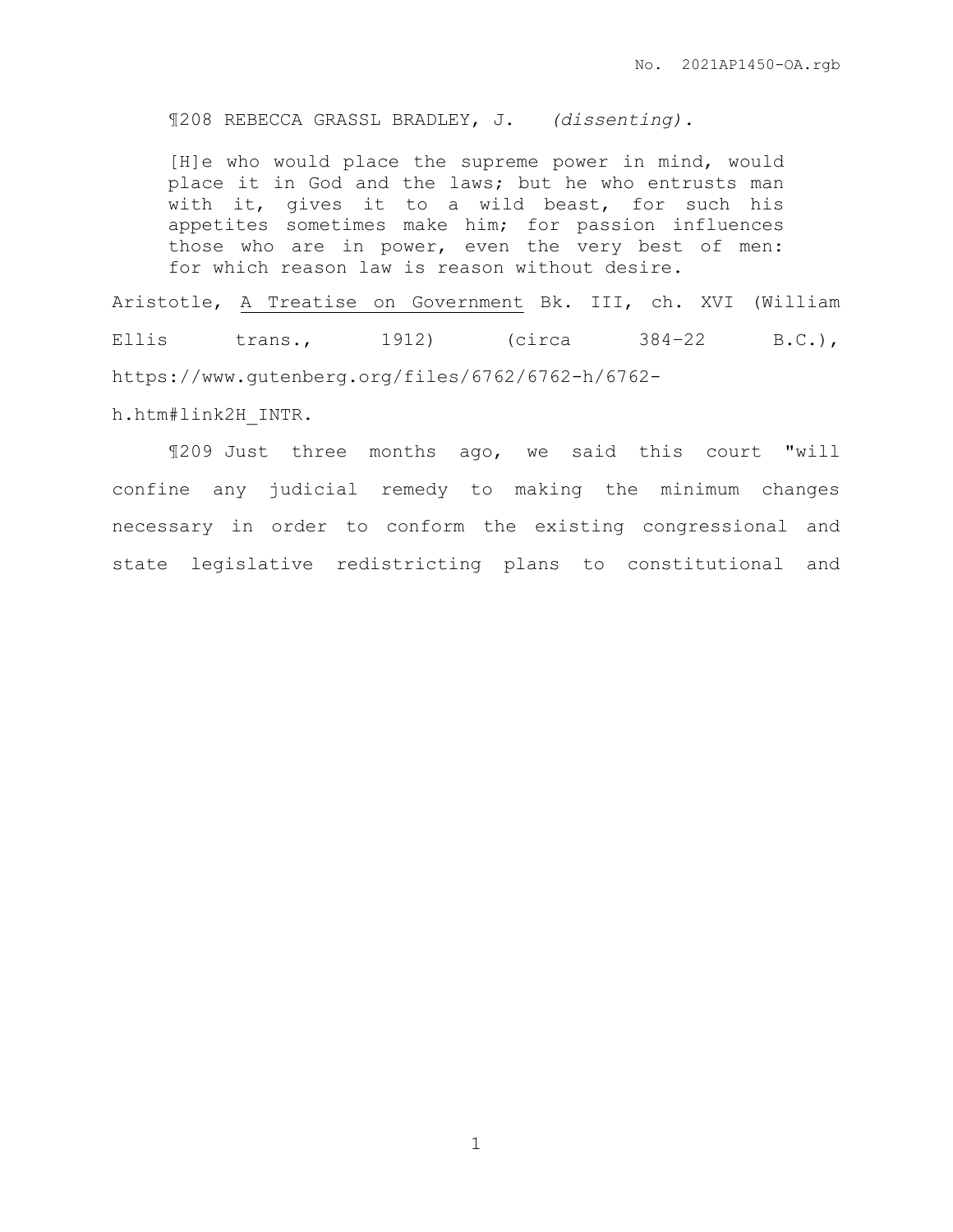statutory requirements."<sup>1</sup> Johnson v. Wis. Elections Comm'n, 2021 WI 87, ¶8, 399 Wis. 2d 623, 967 N.W.2d 469. Now, the majority overrides the United States Constitution, the Wisconsin Constitution, and federal statutory law in favor of a policy

 $\overline{a}$ <sup>1</sup> In a deceptive caricature of our November 30, 2021 opinion, Justice Ann Walsh Bradley (joined by two other justices) claims "'least change,' as set forth in the court's prior order, is unmoored from any legal requirement for redistricting. The parties struggled with reconciling it with the United States Constitution, Wisconsin Constitution, and Voting Rights Act." Concurrence, ¶58. Although in this opinion the new majority indeed untethers the least-change approach from the law, in this court's November 30 opinion (not an "order"), we consistently defined "least change" to mean "making only those changes necessary for the maps to comport with the one person, one vote principle while satisfying other constitutional and statutory mandates." Johnson v. Wis. Elections Comm'n, 2021 WI 87, ¶8, 399 Wis. 2d 623, 967 N.W.2d 469; see also id., ¶¶4, 8, 64, 72, 81. Although the majority corrupts the least-change approach by "unmoor[ing]" it from the law—treating a single measure of least change, core retention, as an extra-legal criterion taking precedence over the law—that is not the way we described it three months ago. Any "struggle[]" to "reconcil[e]" the least-change approach with the law stems not from our "prior order" but from a misapplication of the leastchange approach that allows core retention (an extra-legal criterion) to override the United States Constitution, the Wisconsin Constitution, and the VRA. Contrary to the concurrence's disingenuous description, we never said core retention was a "metric" that would carry any weight, let alone "more weight than others." Concurrence, ¶59. We never told the parties that core retention was "preeminent," id., ¶63; we told them to submit maps that made only those changes necessary to comply with the law. Although three justices in the majority believe core retention plays far too great a role in the majority's analysis, they join it anyway, then lament about it in a separate writing. Despite six justices agreeing core retention should not be the sole governing criterion in this case, a majority nevertheless selects the Governor's maps ostensibly on this basis. Contrary to the concurrence, nothing in our November 30 opinion compels this; properly applied, our November 30 opinion stands in opposition to the majority's decision.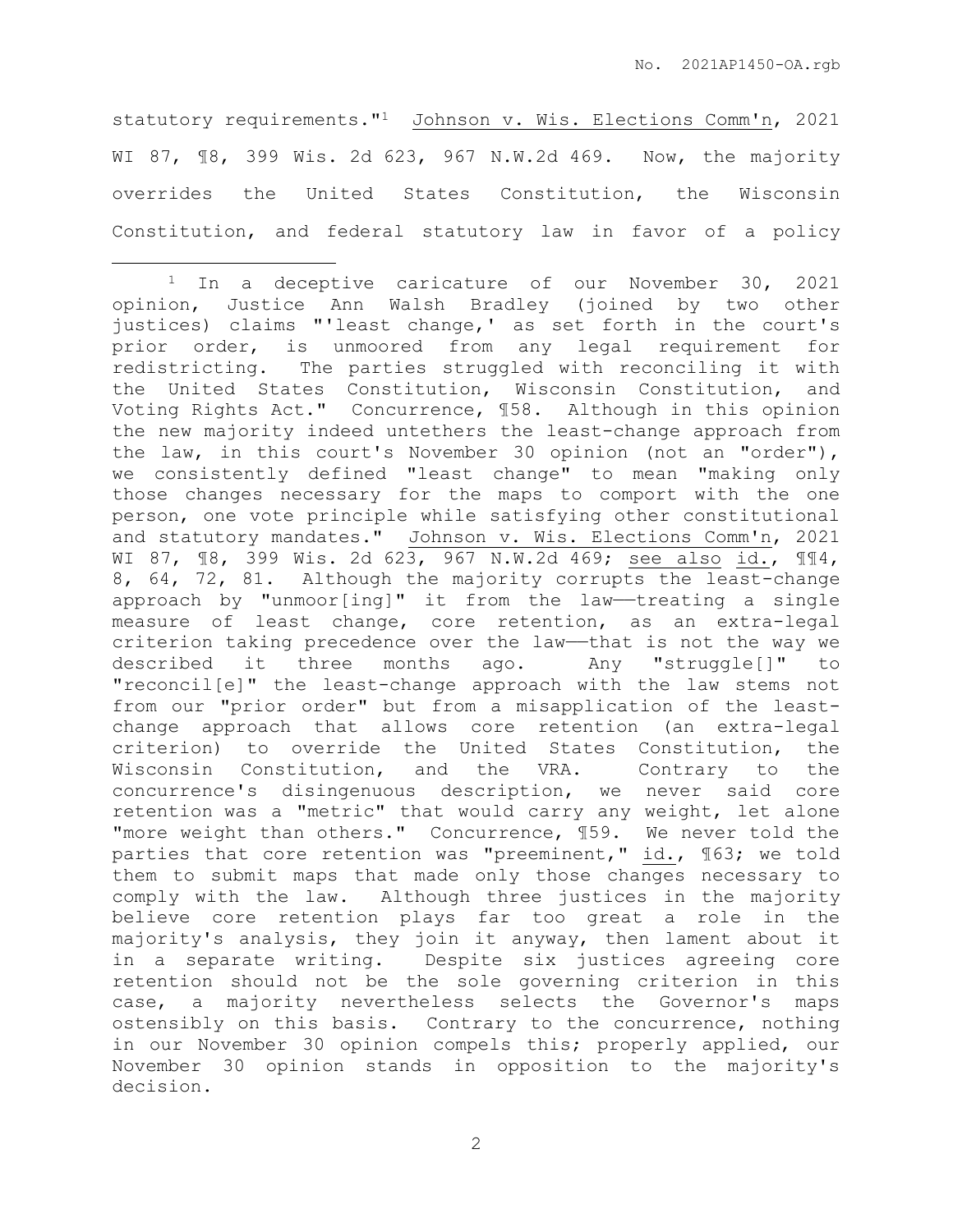goal it deems "commendable"2——"core retention"3——a phrase appearing nowhere in either our November 30, 2021 opinion nor even in Justice Hagedorn's concurrence to that opinion (which no one joined). Elevating their subjective policy preferences over the law, members of the majority abandon a remedy for malapportionment grounded in the law and instead entangle themselves in legislative (and therefore blatantly political) policymaking by choosing maps based upon what the majority deems "best,"<sup>4</sup> justified by what the majority determines are "good reasons,"<sup>5</sup> and using criteria the majority deems "helpful."<sup>6</sup>

¶210 In doing so, the majority flouts not only this court's precedent but the constitutional separation of powers. "Because the judiciary lacks the lawmaking power constitutionally conferred on the legislature" we promised to "limit our remedy to achieving compliance with the law rather than imposing policy choices." Id. The majority now reneges on that promise, relegating constitutional mandates to "policy choices" that may be protected or disregarded at the whim of the majority of this court.7 The majority's decision represents a startling departure

 $\overline{a}$ 

<sup>6</sup> Id., ¶13. The majority is most transparent about its "involvement" in making "numerous policy and political decisions," see id., ¶4, thereby abandoning its neutral role.

<sup>7</sup> Id., ¶35.

<sup>2</sup> Majority op., ¶35.

<sup>3</sup> Id., ¶¶7–8, 13 & n.9, 14–15, 22, 24, 26–30, 33.

<sup>4</sup> Id., ¶6.

<sup>5</sup> Id., ¶45.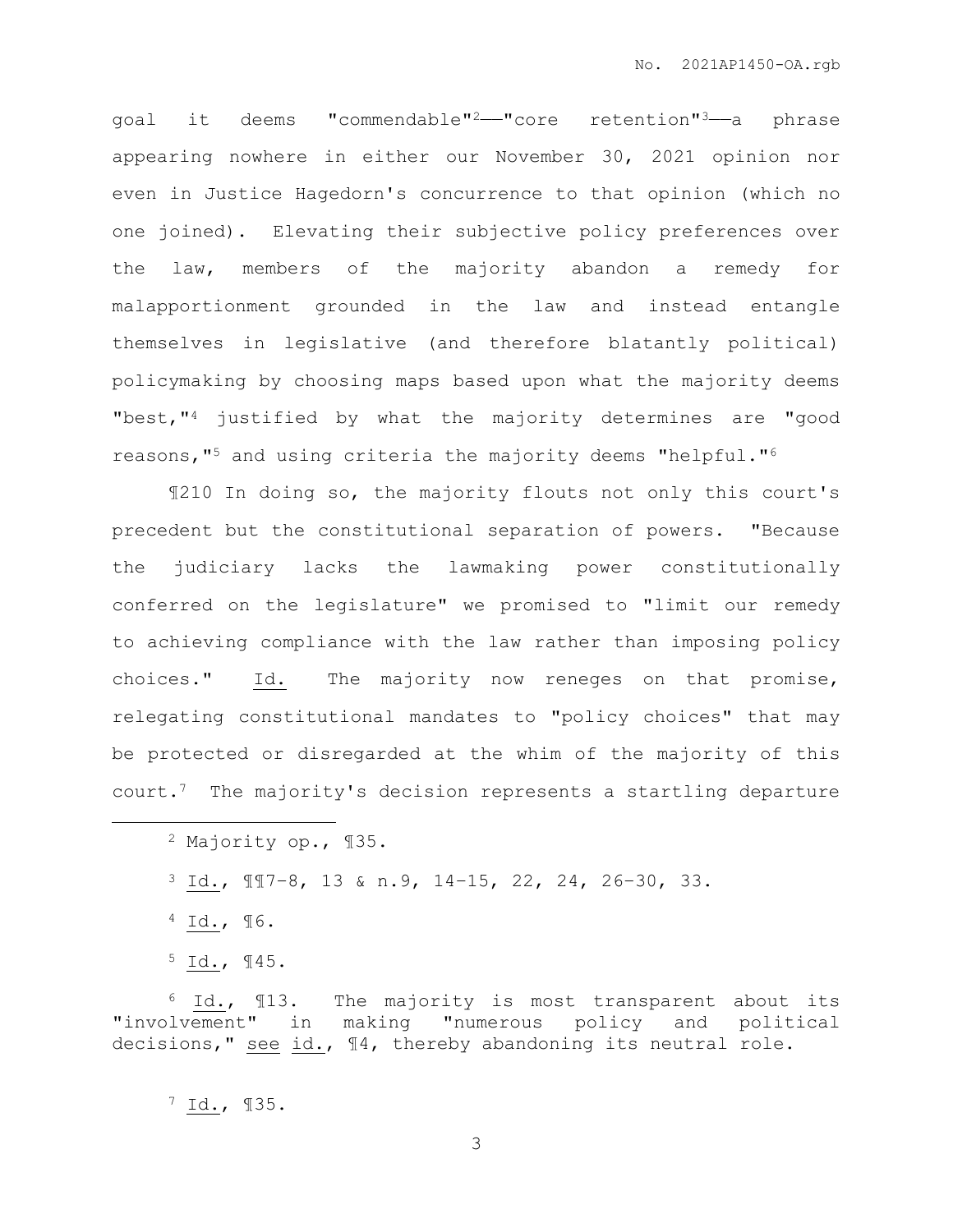from the rule of law and an alarming affront to the people of Wisconsin who elected us to uphold the constitutions.

¶211 The majority's dispositive guidepost——core retention— exists nowhere in the United States Constitution, the Wisconsin Constitution or any statutory law. Absent from the law, it does not appear in our November 30 opinion among the purely legal criteria we directed the parties to employ in proposing maps. Nevertheless, the majority belatedly invokes core retention as justification for its preferred maps, allowing an extra-legal criterion to take precedence over the Equal Protection Clause, the Voting Rights Act (VRA), and Article IV-the "exclusive repository" of "the standards under the Wisconsin Constitution that govern redistricting." Id., ¶63. "It is 'the province and duty of the judicial department to say what the law is[,]' and not what we think it should be." Town of Wilson v. City of Sheboygan, 2020 WI 16, ¶51, 390 Wis. 2d 266, 938 N.W.2d 493 (Rebecca Grassl Bradley, J., concurring) (quoting Marbury v. Madison, 5 U.S. (Cranch) 137, 177 (1803)) (modification in the original). Instead of following the law this court declared just three months ago, the majority instead adopts maps based on its subjective policy preferences, fulfilling the fears of many citizens concerned about a judicially-partisan outcome.

¶212 Remedying unconstitutional malapportionment— inequality in the number of citizens in each legislative or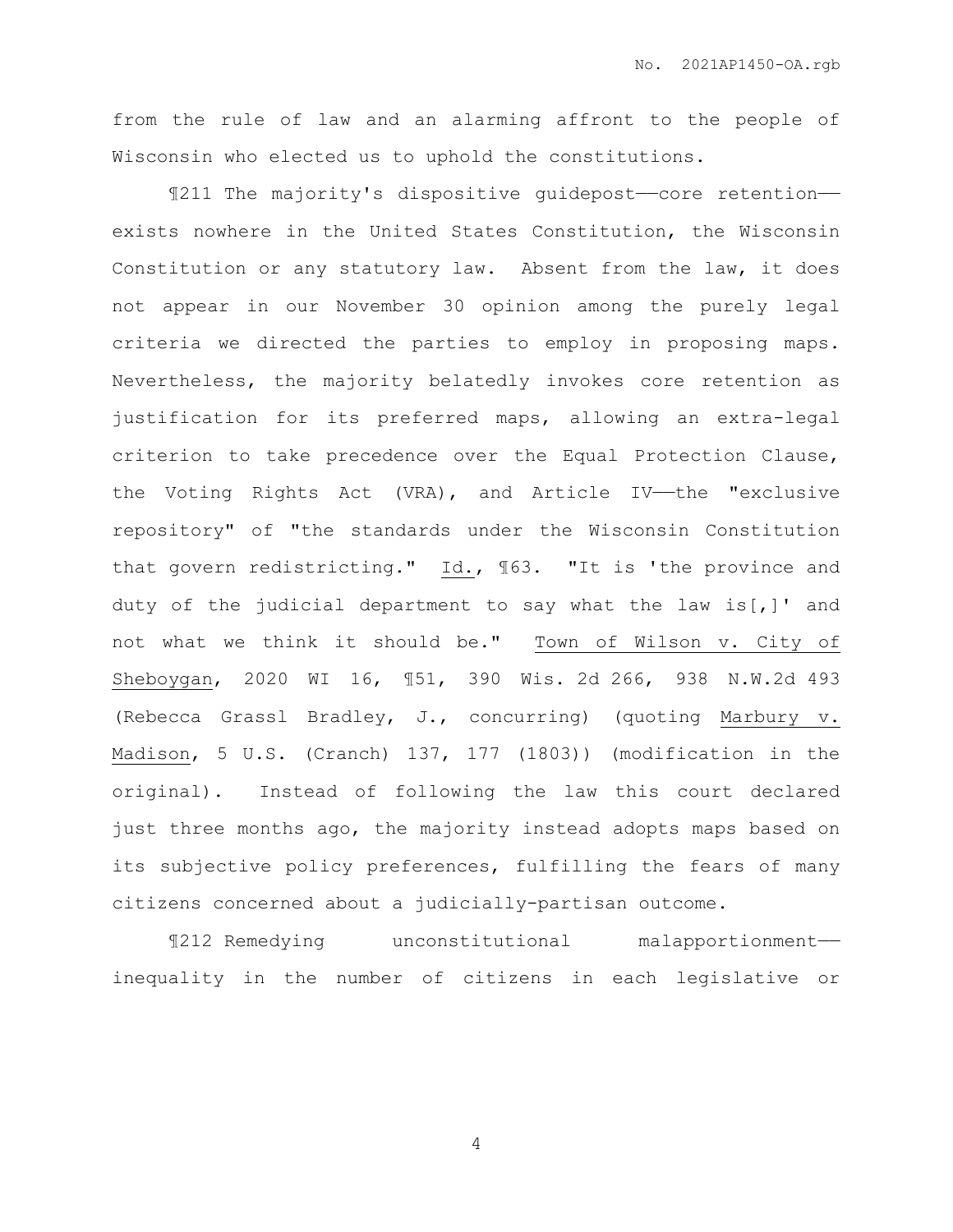congressional district—was this court's sole task in this case,  $8$ and would not have been a particularly challenging one, if the majority had confined itself to applying the law. The majority flunks every constitutional test by adopting maps that are not even remedial, exhibiting avoidable population inequality (in violation of Article IV, Section 3 of the Wisconsin Constitution, Article 1, Section 2 of the United States Constitution, and the Equal Protection Clause) and excessive county, town, and ward splits (in violation of Article IV, Section 4 of the Wisconsin Constitution).

¶213 For over a century, this court has required "as close an approximation to exactness as possible" in apportioning population by legislative districts under the Wisconsin Constitution. State ex rel. Attorney General v. Cunningham, 81 Wis. 440, 484, 51 N.W. 724 (1892). The only justification for deviating from exactness is compliance with other constitutional requirements (mainly, Section 4). State ex rel. Lamb v. Cunningham, 83 Wis. 90, 150, 53 N.W. 35 (1892). Similarly, nearly fifty years ago the United States Supreme Court declared there is "no excuse for the failure to meet the objective of equal representation for equal numbers of people in congressional districting other than the practical impossibility

 $\overline{a}$ 

<sup>&</sup>lt;sup>8</sup> The entire point of this proceeding was to "remedy . . . malapportionment, while ensuring the maps satisfy all other constitutional and statutory requirements." Johnson, 399 Wis. 2d 623, ¶4. Instead, the majority overrides the constitutional command of one person, one vote because "population deviation is not an indicator of least change." Majority op., ¶32 n.18. The constitution is not expendable at the majority's caprice.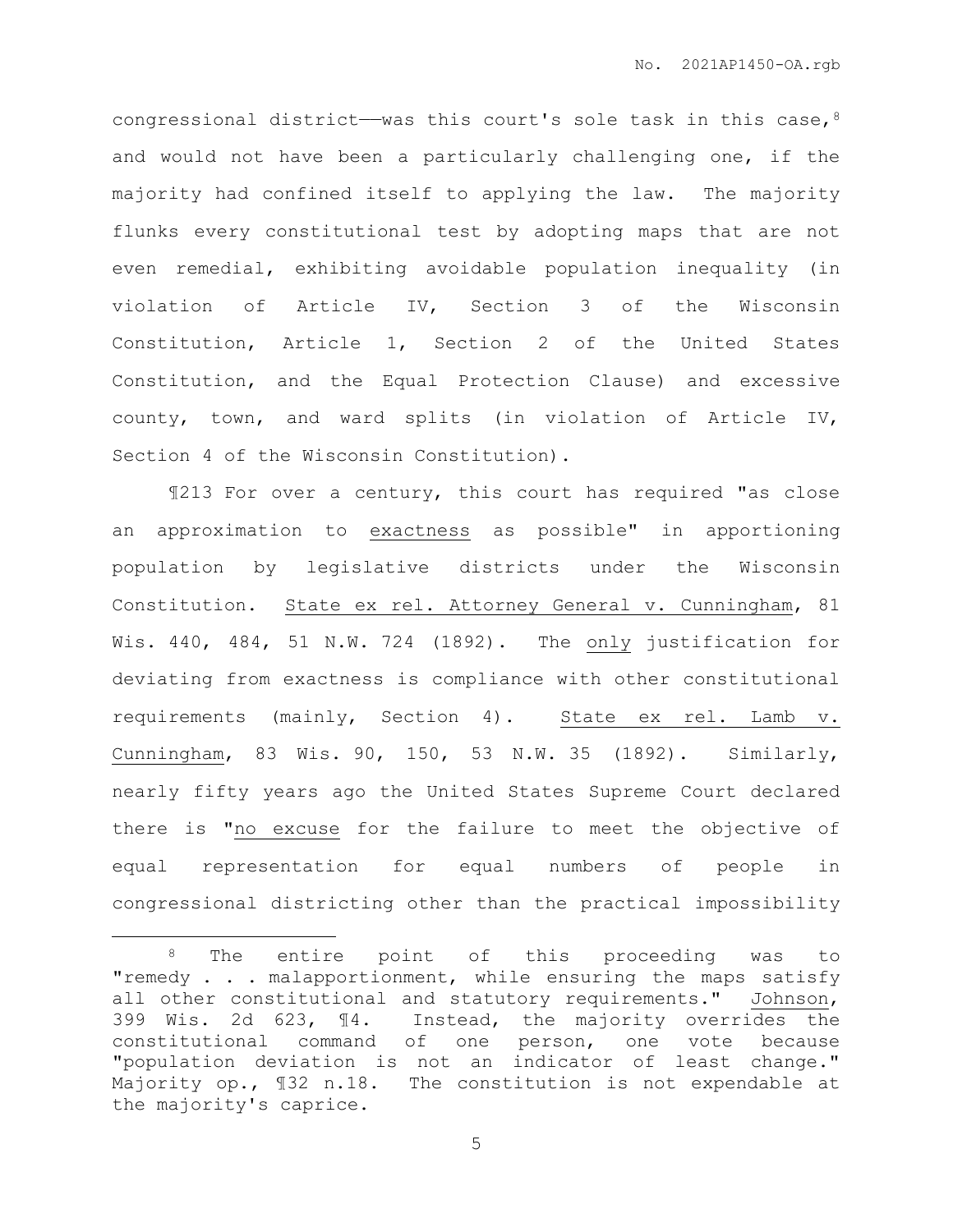of drawing equal districts with mathematical precision." Mahan v. Howell, 410 U.S. 315, 322 (1973) (emphasis added). The majority conveniently does not address these precedents other than to pay lip service to them.

¶214 Irrefutably, the majority could have adopted maps with practically perfect population equality; the Citizen Mathematicians and Scientists drew such maps. Not only does the majority adopt an assembly map and a congressional map with unconstitutional population deviations, it also inflicts a constitutional harm not present in the 2011 maps by severing the boundaries of numerous local communities with no lawful justification for doing so. The Governor did not sacrifice population equality to preserve local communities, so his population deviation is unjustifiable and therefore unconstitutional.

¶215 If all of these constitutional failings weren't enough to disqualify the Governor's maps, their constitutionally impermissible dilution of the Black vote in Milwaukee County should be. In Johnson v. De Grandy, the United States Supreme Court rejected the "rule of thumb apparently adopted by the District Court" in that case (and by the majority in this case) "that anything short of the maximum number of majority-minority districts consistent with the Gingles conditions would violate § 2 [of the VRA]" as "caus[ing] its own dangers, and they are not to be courted." 512 U.S. 997, 1016 (1994). Expanding the number of Black opportunity districts to seven may on the surface appear to augment Black voting strength, but in reality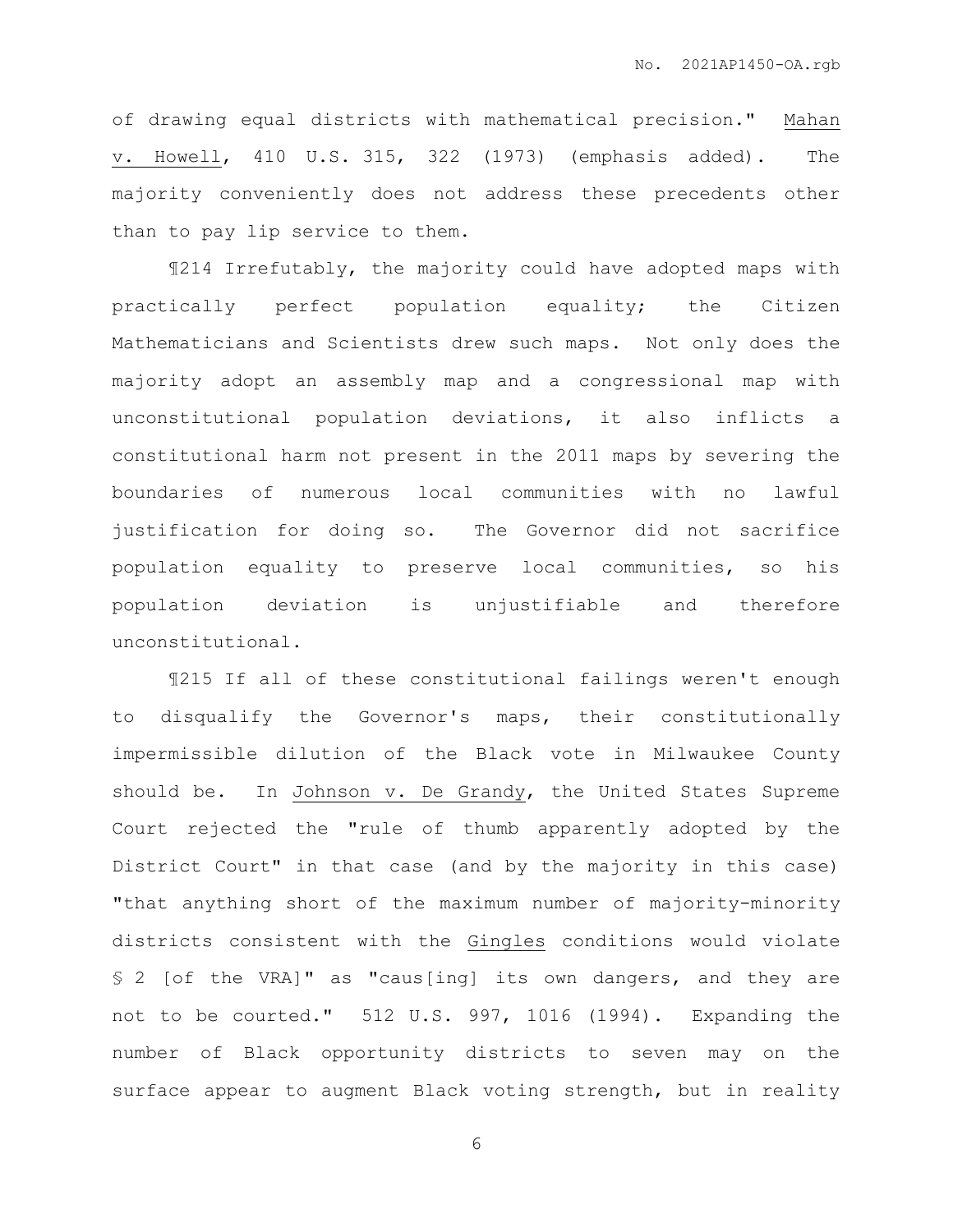it jeopardizes the effectiveness of each district by spreading the population too thin,<sup>9</sup> with each of the Governor's opportunity districts hovering just above or just below 50%.<sup>10</sup>

¶216 I also write to address an issue with recurring significance beyond redistricting. Justice Hagedorn's November 30 concurring opinion——which no one joined——is not the "controlling" opinion of this court. $11$  Setting aside Justice Hagedorn's departure from his November 30 position in announcing new views as the majority author at this late stage of the case, his November 30 concurrence was simply that and the majority opinion controls the issues presented. The apparent confusion

 $\overline{a}$ 

<sup>9</sup> Some elected officials characterized plans to reduce the Black voting-age population percentages in Milwaukee as part of "a national effort to dilute minority communities to create more Democratic seats." See, e.g., Assembly Floor Session, at 2:18:05 (Nov. 11, 2021) (statement of Rep. Sylvia Ortiz-Velez (AD8)), https://wiseye.org/2021/11/11/wisconsin-state-assemblyfloor-session-42.

 $10$  The parties present slightly different ways of measuring Black voting-age population. According to the Legislature, this population includes "non-Hispanic Black" and "non-Hispanic (Black + White)." Legislature's Resp. Br., at 22. The Legislature omits other "multi-race subcategories[.]" Id. In contrast, other parties, including BLOC, ask that these subcategories be included. BLOC's Reply Br., at 8 n.1. If the goal is to draw seven majority-minority districts (which the majority suggests is the case), this definitional dispute is critical. In fact, according to the Legislature's definition, none of the Governor's seven supposedly VRA-mandated Black opportunity districts are above 50.0% (although one is exactly 50.0%). Legislature's Resp. Br., at 22.

<sup>11</sup> The Hunter Intervenor-Petitioners expressly labelled Justice Hagedorn's concurrence "controlling[.]" Hunter Intervenor-Petitioners' Resp. Br., at 6. A number of other parties treated it as controlling without giving it that label.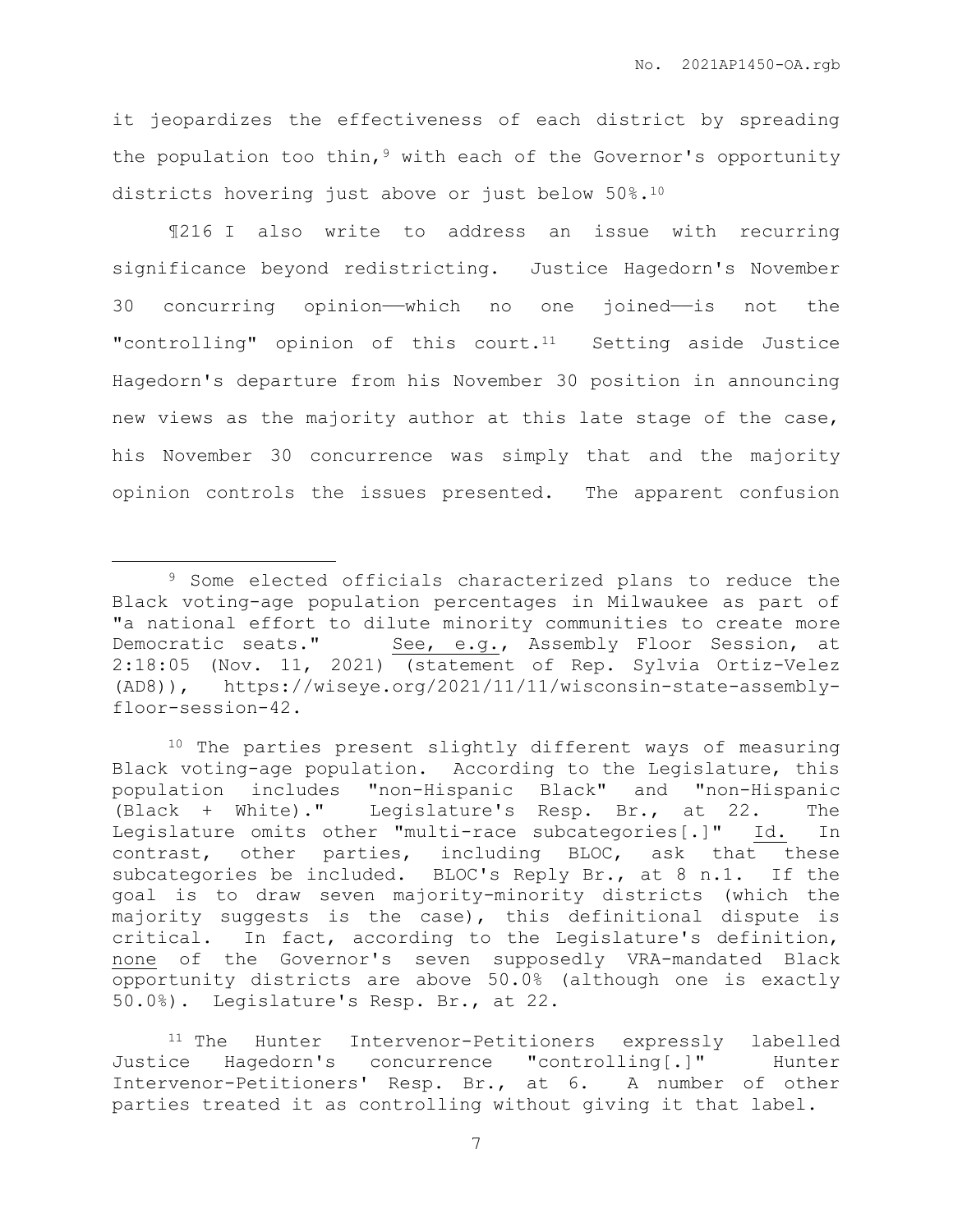caused by his concurrence derailed the case presentations of several parties.

¶217 To prevent the court's policy-driven mapmaking in the future, the next time this court resolves a redistricting dispute it should consider withdrawing language from State ex rel. Reynolds v. Zimmerman, which prohibited the Legislature from implementing state legislative redistricting plans by joint resolution. 22 Wis. 2d 544, 569–70, 126 N.W.2d 551 (1964). That precedent should be revisited because it does not comport with the constitutional text, which assigns the Legislature alone the responsibility of redistricting. The Legislature suggested this court may need to revisit Zimmerman, depending on how it decided to proceed in this case.<sup>12</sup> This issue is worthy of the court's attention.

¶218 As a final matter, in the interest of ensuring procedural due process, this court should have allowed all parties to submit substantive modifications to their proposed remedial maps. The majority disingenuously states, "we invited all parties to this litigation to submit one proposed map for each set of districts[.]"<sup>13</sup> True, we asked each party to submit only "one" set of proposed remedial maps; however, we permitted the Governor and BLOC to make critical changes that went well beyond correcting drafting errors. For example, the Governor

 $\overline{a}$ 

<sup>12</sup> Legislature's 10/26/21 Br., at 20-22 ("Zimmerman is on shaky ground in light of the language of . . . Article IV, § 3 and historical context.").

<sup>13</sup> Majority op., ¶4 (emphasis added).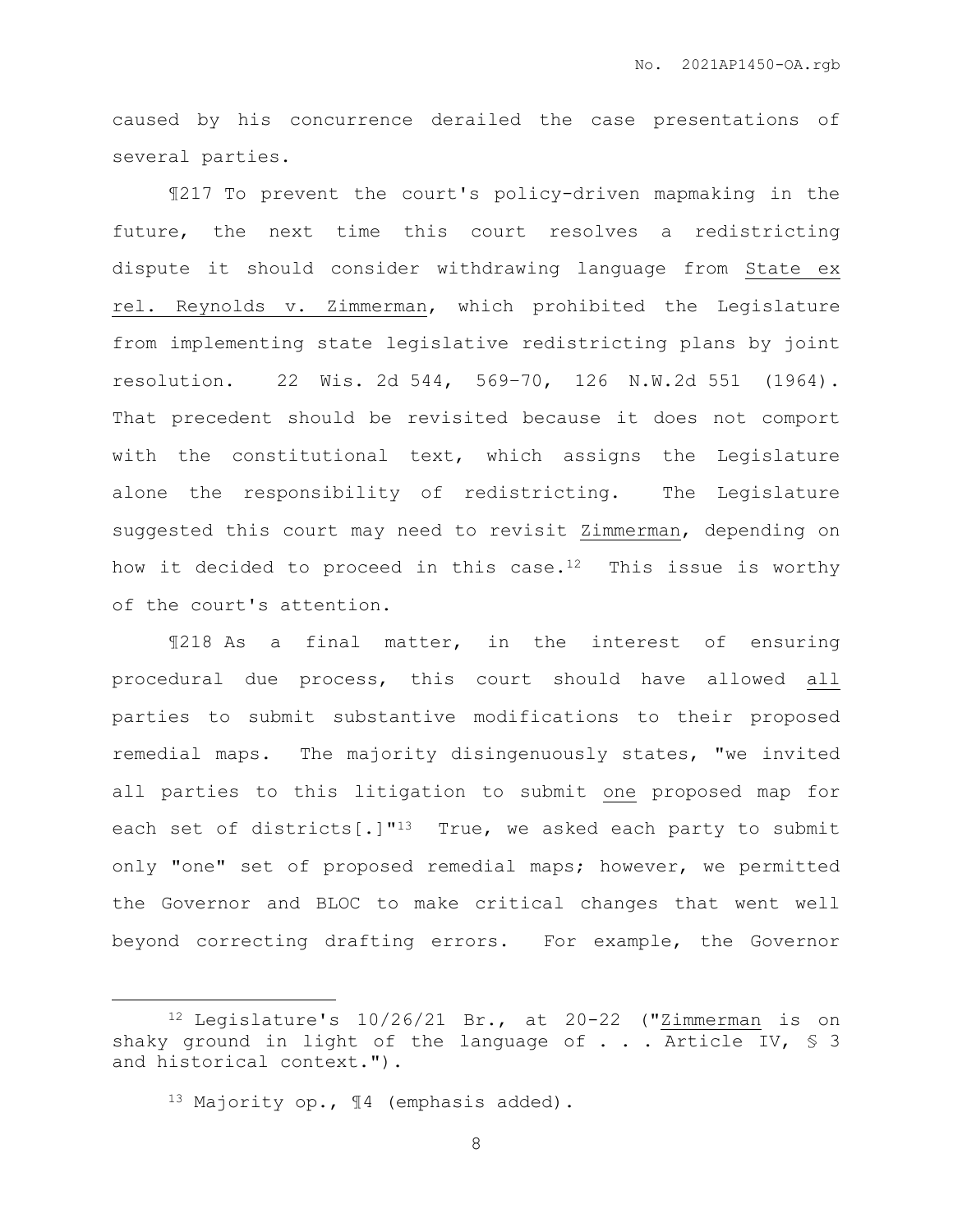originally proposed a remedial assembly map that split 80 towns, but his modified map splits 50, a reduction of nearly 40%.14 The Congressmen asked to submit a modified map, but the same majority that now adopts the Governor's modified maps denied the Congressmen this opportunity.<sup>15</sup> Instead, the majority inexplicably rushes to select the Governor's unlawful maps, eschewing reasoned law for its own desires. I dissent.

I. THE MAJORITY'S REMEDY VIOLATES THE CONSTITUTIONS

¶219 The majority guts state constitutional mandates. In our November 30th opinion, we outlined the "discrete requirements" of Article IV, Sections 3 and 4. Johnson, 399 Wis. 2d 623, 163. Section 3 requires state legislative districts to be drawn "according to the number of inhabitants." Section 4 requires assembly districts "to be bounded by county, precinct, town, or ward lines[.]"<sup>16</sup> We declared these sections "explicitly protect[] . . . justiciable and cognizable rights,"<sup>17</sup>

 $\overline{a}$ 

 $16$  In one of this court's seminal cases on redistricting, Chief Justice Lyon explained a precinct was a form of local government that ceased to exist when a part of Article IV of the Wisconsin Constitution became fully operative. State ex rel. Attorney General v. Cunningham, 81 Wis. 440, 520, 51 N.W. 724 (1892) (Lyon, C.J., concurring) ("[T]he precinct of the constitution disappeared when the uniform system of town and county government prescribed, by the constitution (art. 4, sec. 23) became fully operative. We have now no civil subdivisions, other than towns and wards, which are the equivalent of the precinct of territorial times."). Under Article IV, "precinct" does not mean election precinct.

<sup>17</sup> Johnson, 399 Wis. 2d 623, ¶38.

<sup>14</sup> Johnson v. WEC, No. 2021AP1450-OA, unpublished order, at 3 (Wis. Jan. 10, 2022) (Roggensack, J., dissenting).

<sup>15</sup> Id.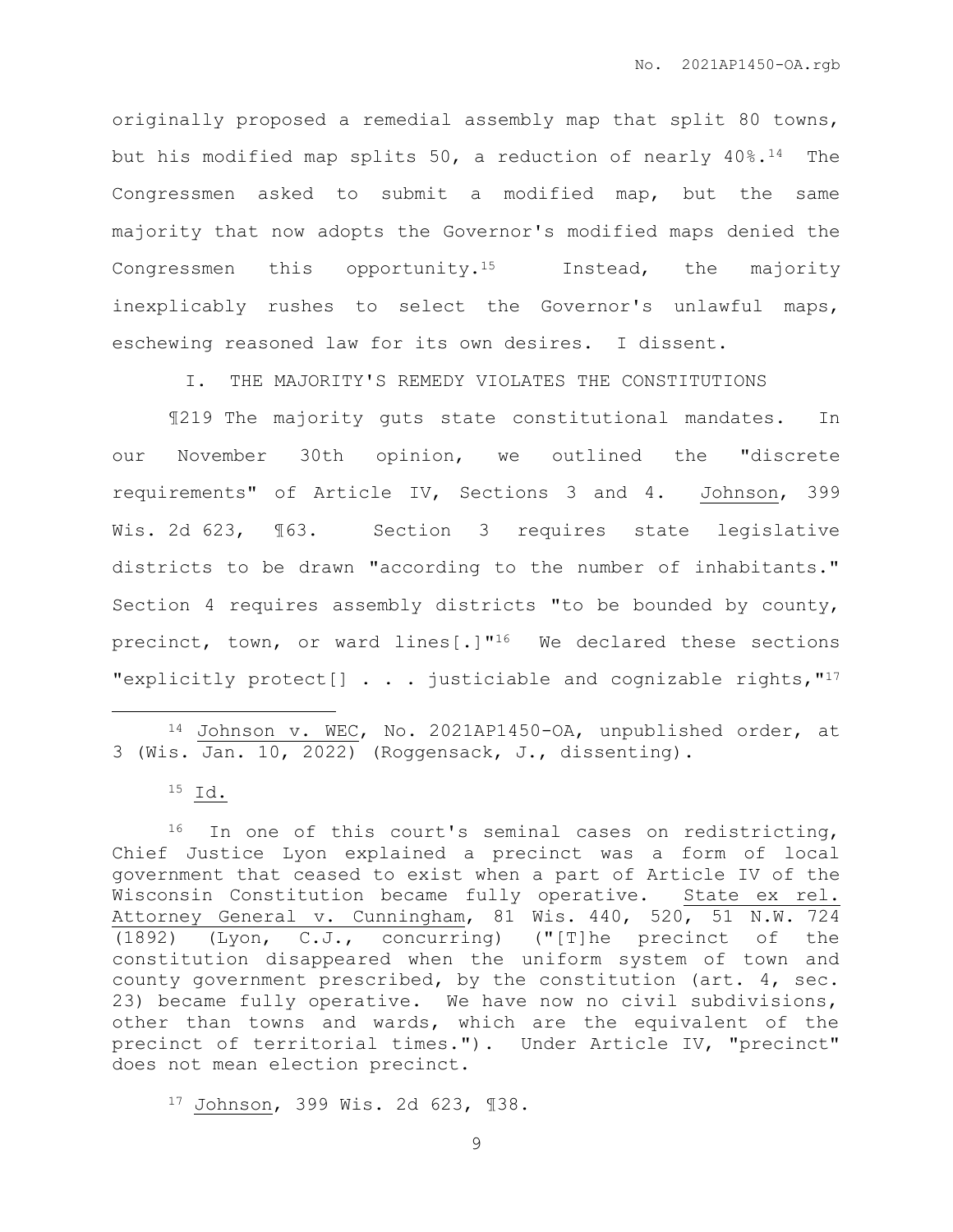dedicated eleven paragraphs to expounding how these sections are satisfied,<sup>18</sup> and repeatedly promised Wisconsinites we would uphold these sections when selecting remedial state legislative maps.<sup>19</sup> The majority in this opinion reverses course, treating Sections 3 and 4 as mere hortative statements with no operative effect. The majority goes so far as to suggest Section 4 may not even be a commendable policy goal——at least, not as commendable as core retention.20 Despite the constitutional command, the majority actually frowns upon minimizing the number of county, town, and ward splits to the extent such an effort produces more change from prior maps than the majority deems acceptable.<sup>21</sup> Least change is an approach designed to minimize changes to predecessor maps, but it should go without saying that the court must in all respects comply with the law. The Wisconsin Constitution is the supreme law of this state, which all members of this court swore an oath to uphold. The people of Wisconsin should be alarmed at the majority's dismissiveness toward the constitution.

 $\overline{a}$ 

<sup>20</sup> Majority op., ¶32 ("[T]he Legislature argues that we should weigh as a measure of least change the number of counties and municipalities split under each proposal. We fail to see why this is a relevant least-change metric, however.").

<sup>21</sup> Id. ("If a municipality was split under the maps adopted in 2011, reuniting that municipality now—laudable though it may be——would produce more change, not less.").

<sup>18</sup> Id., ¶¶28–38.

<sup>19</sup> Id., ¶¶8, 34, 38, 81. Justice Hagedorn agreed without reservation, writing in his solo concurrence, "remedial maps must comply with . . . Article IV, Sections 3, 4, and 5 of the Wisconsin Constitution[.]" Id., ¶82 n.4 (Hagedorn, J., concurring).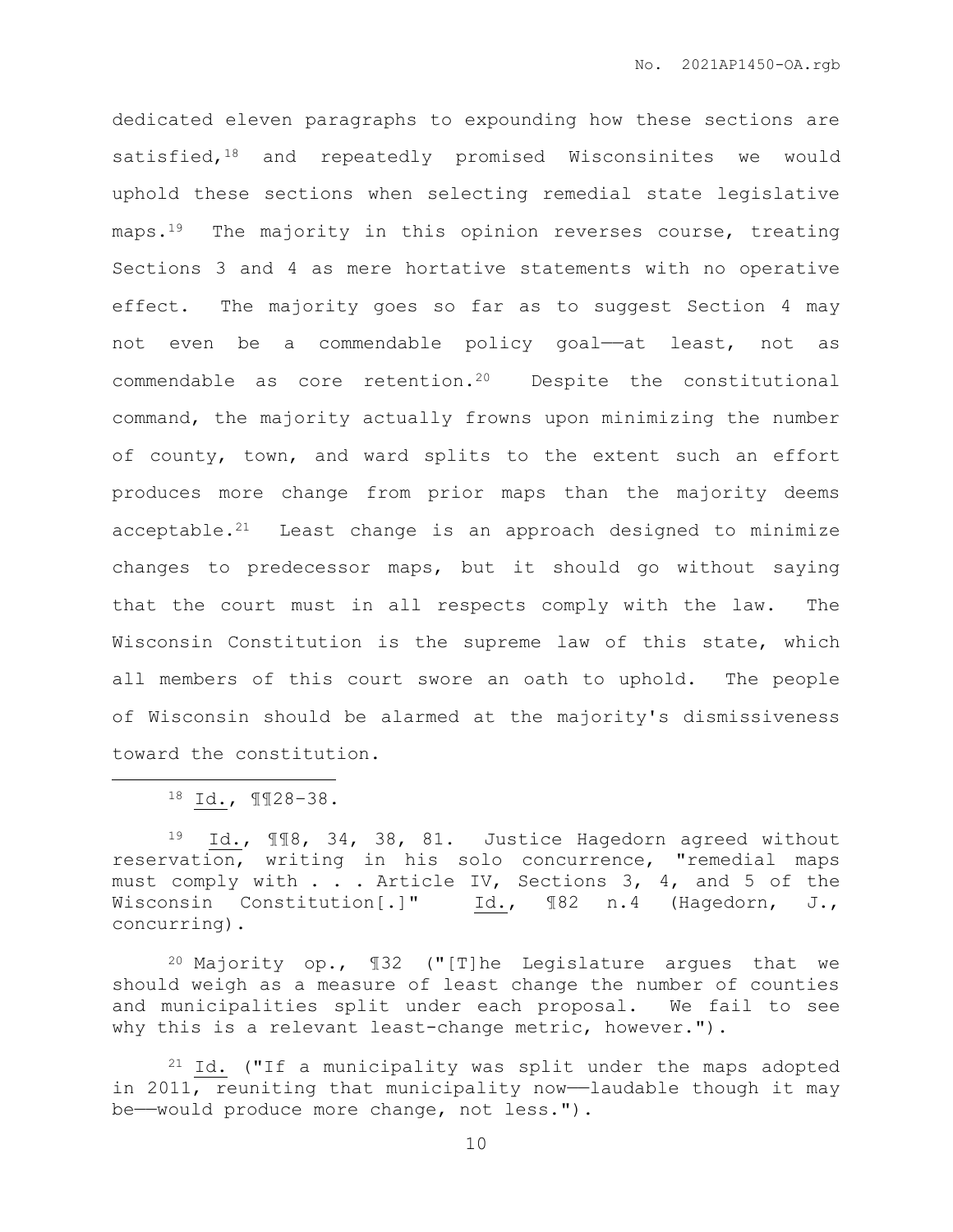¶220 In 1892, this court rejected the majority's current construction of Article IV, Sections 3 and 4 as mere recommendations for being a "dangerous doctrine," which "should not be encouraged even to the extent of discussing the question" because "[t]he convention, in making the constitution, had a higher duty to perform than to give . . . advice." Cunningham, 81 Wis. at 485. It expressly held, "the restrictions on the power . . . to make an apportionment, found in sections 3[] [and] 4 . . . are mandatory and imperative, and are not subject to . . . discretion[.]" Id. at 486. Later that same year, this court declared the requirements of these sections are "absolutely binding" and even the Legislature has "no power . . . to dispense with any one of them." Lamb, 83 Wis. at 148. The majority now endorses this "dangerous doctrine," effectively overruling the Wisconsin Constitution. The majority barely mentions Cunningham or Lamb, despite implicitly withdrawing language from both seminal decisions.

¶221 The majority's departure from precedent is, indeed, dangerous. Wisconsin's founders knew political actors would act politically.22 They did not impose a partisan fairness requirement on the redistricting process, Johnson, 399 Wis. 2d 623, ¶¶53–63, because telling partisans in the Legislature not to act for partisan advantage would have been like ordering water to be dry. Cf. The Law and Policy of Redistricting Reform, Fed. Soc'y, at 1:06:20 (Apr. 26, 2019),

 $\overline{a}$ 

<sup>&</sup>lt;sup>22</sup> Gerrymandering was a common practice by  $1840$ . Rucho v. Common Cause, 588 U.S. \_\_, 139 S. Ct. 2484, 2495 (2019) (citation omitted).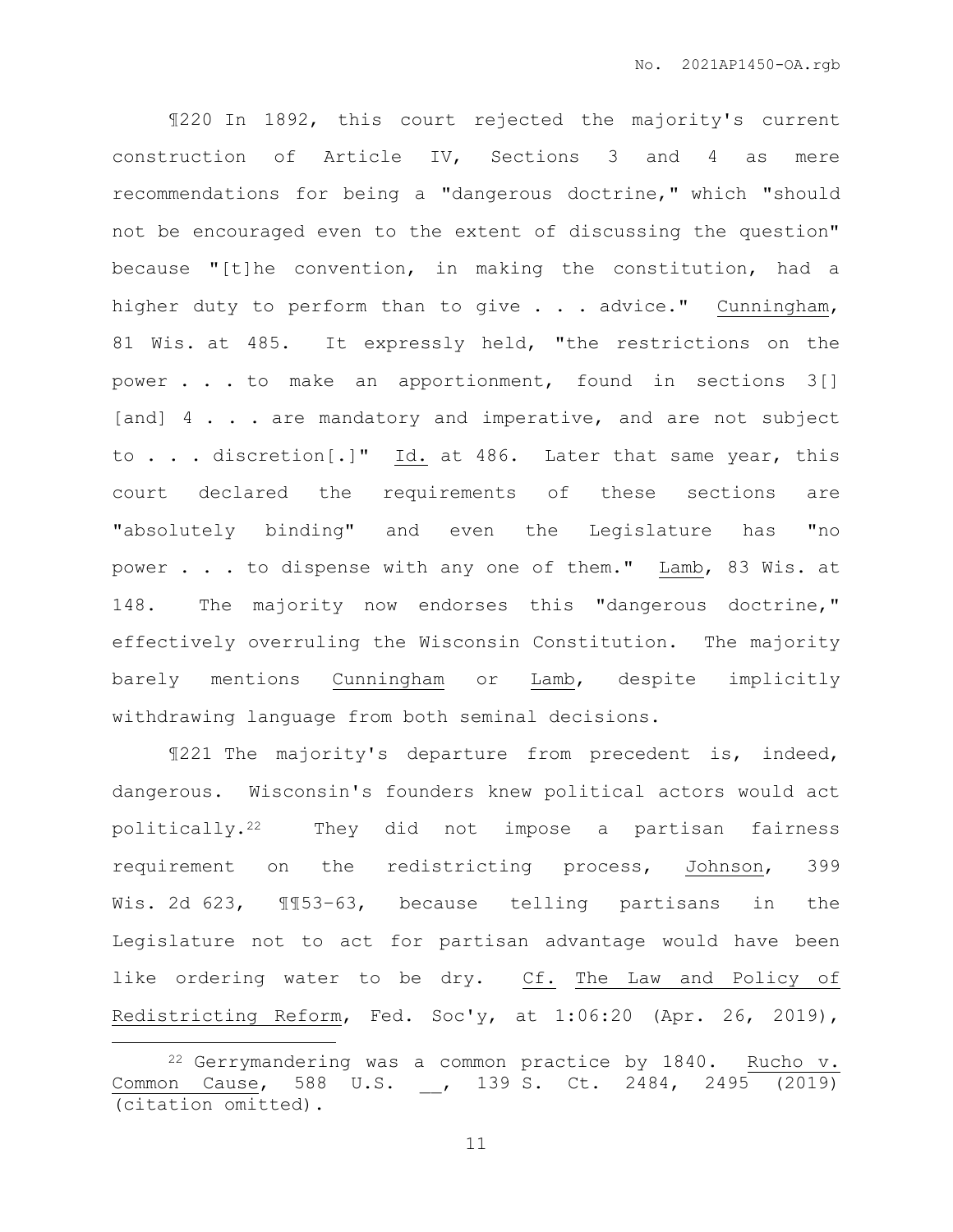https://www.youtube.com/watch?v=nOi-BEo8ZFc&t=1618s (statement of Larry Obhof). The founders did, however, impose the requirements of Article IV, Sections 3 and 4 to limit the extent to which one party could take control of the state by gerrymandering.23 Cunningham, 81 Wis. at 486.

¶222 The majority assures future political actors they can adopt state legislative redistricting plans with population deviation nearing 2% that cannot be justified by a good-faith attempt to preserve political boundaries. For comparison, the assembly map passed by the Legislature and signed by the Governor in 2011 had a population deviation of 0.76%. Baldus v. Members of Wis. Government Accountability Bd., 849 F. Supp. 2d 840, 851 (E.D. Wis. 2012). Instead of mentioning this feature of the 2011 map, the majority resorts to a legislatively-drawn map from the 1970s that purportedly had a 2% population deviation.24 Every assembly map drawn by a federal court in the history of Wisconsin has had a lower population deviation than the map the majority adopts. Baumgart v. Wendelberger, No. 01-C-0121, 2002 WL 34127471, at \*7 (E.D. Wis. May 30, 2002) (1.48%); Prosser v. Elections Bd., 793 F. Supp. 859, 866 (W.D. Wis. 1992) (0.52%); Wis. State AFL-CIO v.

<sup>24</sup> Majority op., ¶36.

 $\overline{a}$ 

<sup>&</sup>lt;sup>23</sup> They also adopted Article IV, Section 5, which states, in relevant part, "no assembly district shall be divided in the formation of a senate district." No one has ever treated Section 5 as anything less than an absolute constitutional requirement. Not a single assembly district is divided in the formation of any senate district in any proposed remedial plan submitted to this court.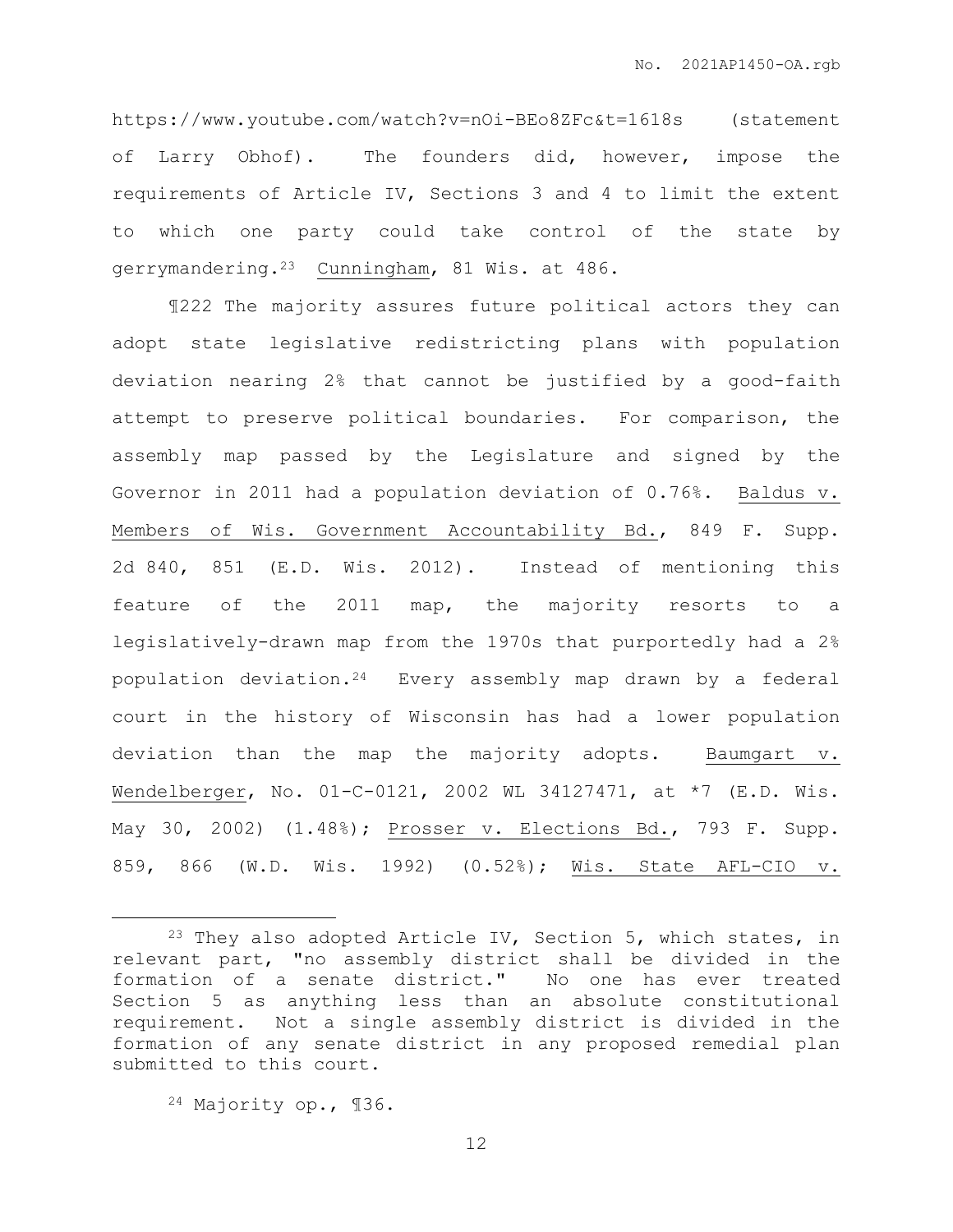Elections Bd., 543 F. Supp. 630, 637 (E.D. Wis. 1982) (1.74%). The majority's assurances that "the Governor's maps are consistent with . . . court-sanctioned requirements for  $\ldots$  population equality"<sup>25</sup> is simply false. This court has never recognized a safe harbor for population deviation——until now. H. Rupert Theobald, Equal Representation: A Study of Legislative and Congressional Apportionment in Wisconsin, in Wisconsin Blue Book 71, 72 (1970) ("The Wisconsin Constitution has, since 1848, required districts 'according to the number of inhabitants', and it does not recognize a 'minimal deviation' which could be disregarded.").<sup>26</sup>

¶223 A 2% automatic safe harbor is quite the gift to political actors, affording them unprecedented map-drawing discretion. Although all but one member of the current majority

<sup>25</sup> Id.

 $\overline{a}$ 

<sup>&</sup>lt;sup>26</sup> According to the majority, this court has never required less population deviation than is present in the maps it adopts. Id., ¶36 n.20. However, this court has not decided a redistricting case since the rise of the one person, one vote principle. Even before the United States Supreme Court established the primacy of this principle in the 1960s, this court never recognized any sort of safe harbor, below which maps are per se constitutional. Instead, it has always examined whether other constitutional criteria (not extra-legal criteria such as core retention) justify the population deviation. Neither the Governor nor the majority has pointed to any such criteria as justification. The question is not whether "better performance on population deviation is . . . possible." Id. As the majority acknowledges, it "certainly" is. Id. The question is whether any legal rationale supports the deviation the majority asserts is permissible——not just for the Governor's maps but for any map. There isn't any. Under controlling precedent, population deviation cannot be judged in isolation, without consideration of all other constitutional criteria.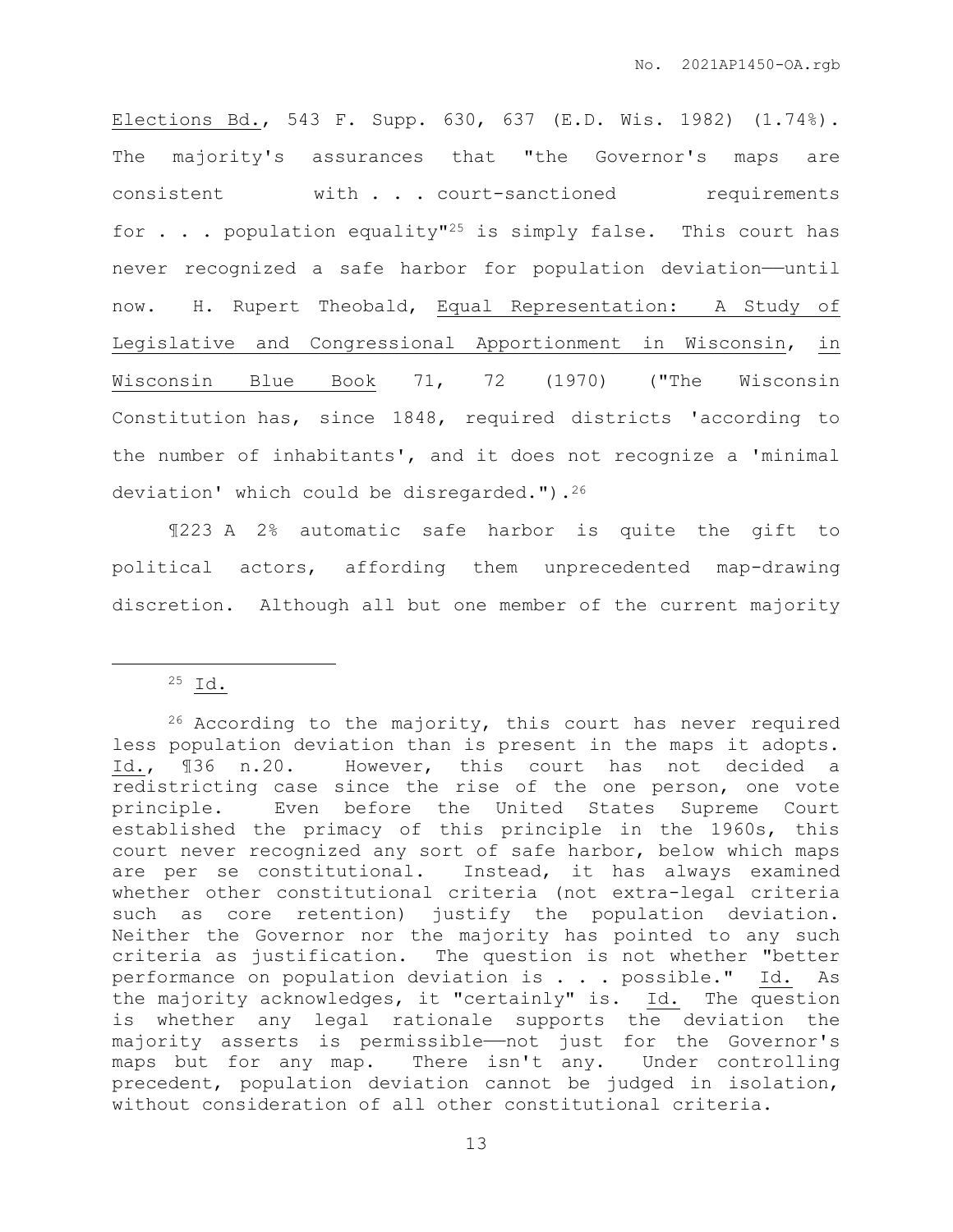decried the 2011 maps as "sharply partisan,"<sup>27</sup> they now embrace a tool for promoting partisan gerrymanders.<sup>28</sup> When a partisan gerrymander coexists with population inequality, a subset of the people become more politically powerful than the rest of the population, raising serious concerns that the people, as a whole, have lost control over their own government. Minimizing population deviation is the key limitation on partisan gerrymandering, as evidenced by England's "infamous rotten boroughs." Johnson, 399 Wis. 2d 623, ¶30 (citing The Federalist No. 56, at 349 (James Madison) (Clinton Rossiter ed., 1961)).

¶224 The constraints on the Legislature's redistricting power are "very simple and brief;" undermining any one of them grants the body significantly more leeway than the constitution permits. Id., ¶58 (quoting Cunningham, 81 Wis. at 511 (Pinney, J., concurring)). While this court is bound by the least-change approach, the Legislature is not. At any time, the Legislature and the Governor may implement redistricting plans through the political process, which would supplant this court's remedy.<sup>29</sup> Id., ¶19 (majority opinion) (quoting State ex rel. Reynolds v. Zimmerman, 23 Wis. 2d 606, 606, 128 N.W.2d 16 (1964) (per

<sup>27</sup> Johnson, 399 Wis. 2d 623, ¶¶88, 106 (Dallet, J., dissenting) (citations omitted).

 $\overline{a}$ 

 $28$  Of course, notwithstanding a partisan gerrymander, when map drawers comply with the constitutional command to achieve population equality, "[v]oters retain their freedom to choose among candidates irrespective of how district lines are drawn." Id., ¶55 (majority opinion) (citation omitted).

<sup>29</sup> Majority op., ¶52 ("This order shall remain in effect until new maps are enacted into law or a court otherwise directs.").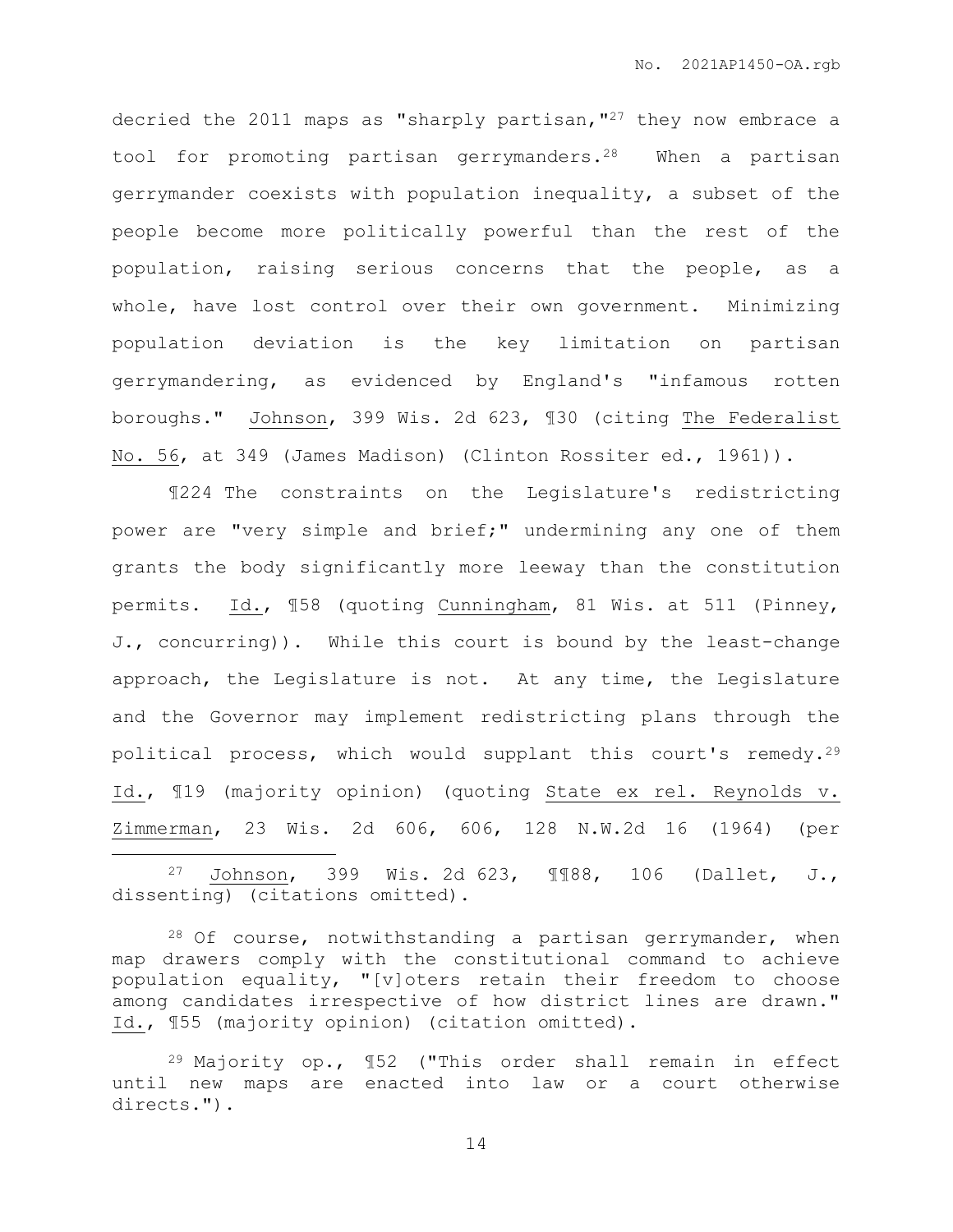curiam)). Under the majority's new redistricting paradigm, one side of the political aisle may be politically obliterated, much like the words "according to the number of inhabitants" under the majority's atextual interpretation. The majority's opinion is a wolf that does not even try to masquerade as a sheep. See Morrison v. Olson, 487 U.S. 654, 699 (1988) (Scalia, J., dissenting).

¶225 The majority rationalizes constitutionally impermissible population inequality by declaring "the Governor's maps are consistent with historical practice and courtsanctioned requirements for compactness, respect for local boundaries, and population equality."<sup>30</sup> So much for the constitution. The majority points to maps this court approved long ago, with substantial population inequality, which the majority proclaims constitutes a baseline by which to measure proposed remedial maps in this case. The majority's reliance on cases predating the primacy placed by the United States Supreme Court on population equality undermines its analysis entirely.

¶226 In Cunningham and Lamb, this court explained that Article IV, Sections 3 and 4 exist in tension. While Section 3 requires population equality, Section 4 renders political boundary lines inviolable——specifically, the lines dividing counties, towns, and wards. Grouping people into perfectly equal districts while respecting political boundaries, in which unequal populations live, is challenging. In Cunningham and Lamb, this court gave Sections 3 and 4 near equal weight: "[I]t

 $\overline{a}$ 

<sup>30</sup> Id., ¶36.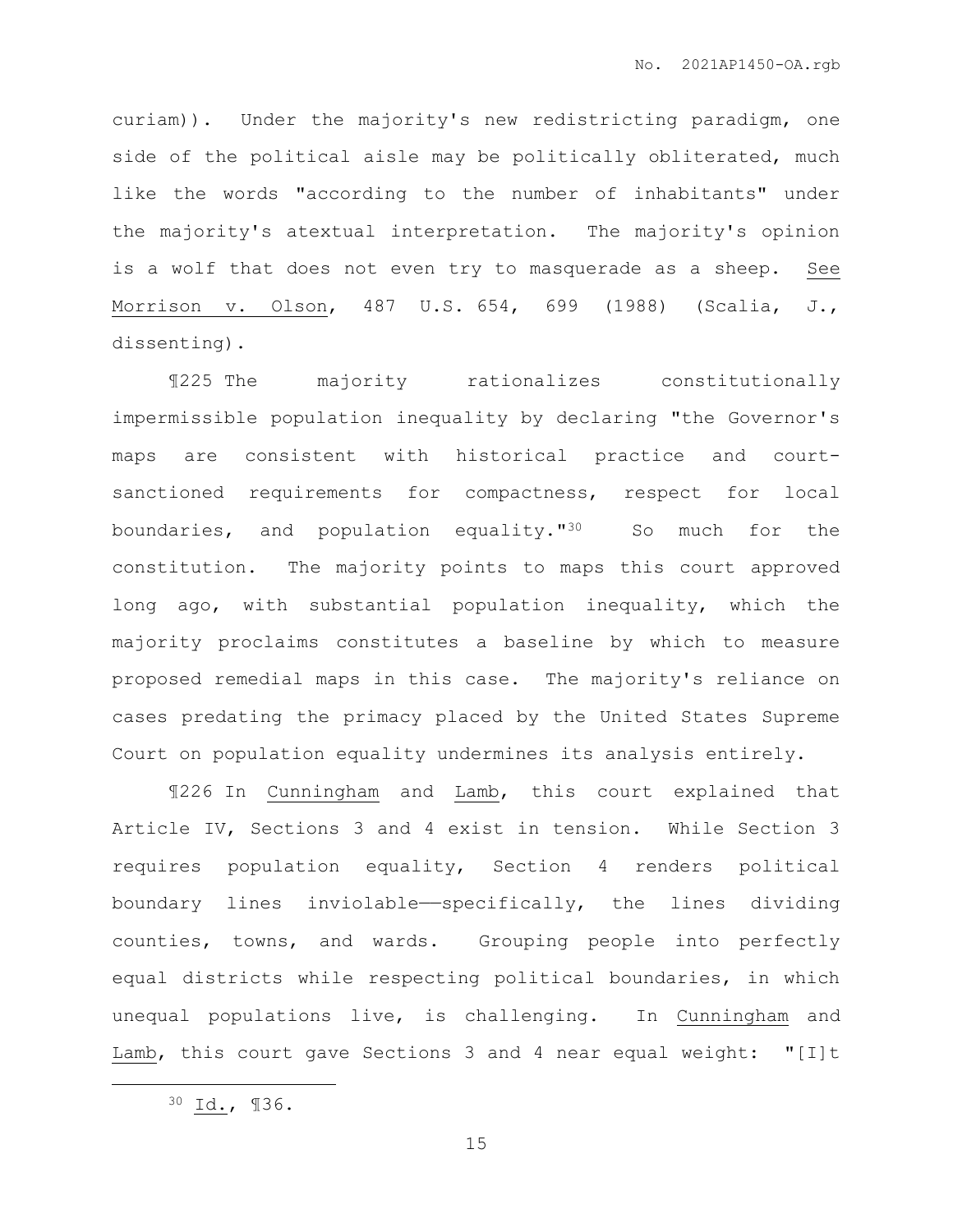is impossible to secure exact and equal representation, by reason of the constitutional hindrances mentioned [mainly, Section 4]; and it is because of such hindrances, and only because of such hindrances, that the legislature, under the constitution, are at liberty to depart from equality of representation." Lamb, 83 Wis. at 150 (emphasis added); see also id. at 155 ("It follows that the constitution requires the legislature to apportion the state into senate and assembly districts 'according to the number of inhabitants,' as nearly as can be done consistently with other provisions of the constitution mentioned."). In particular, this court prohibited county splits, at the expense of population equality. Id. at 148 ("It was determined in the former case [Cunningham], and is now conceded, that no county line is to be broken in the formation of any assembly district.").

¶227 This court twice reaffirmed Cunningham and Lamb. In 1932, this court declared the Legislature "bound by constitutional mandate to avoid unnecessary inequalities in representation;" however, it also noted "it was recognized in [Cunningham and Lamb] that the Constitution contains other provisions which militate against absolute equality . . . . For example, the requirement that the districts be bounded by county, . . . town, or ward lines[.]" State ex rel. Bownman v. Dammann, 209 Wis. 21, 27, 243 N.W. 481 (1932).

¶228 A few decades later, this court reiterated that "the constitution itself commits the state to the principle of per capita equality of representation subject only to some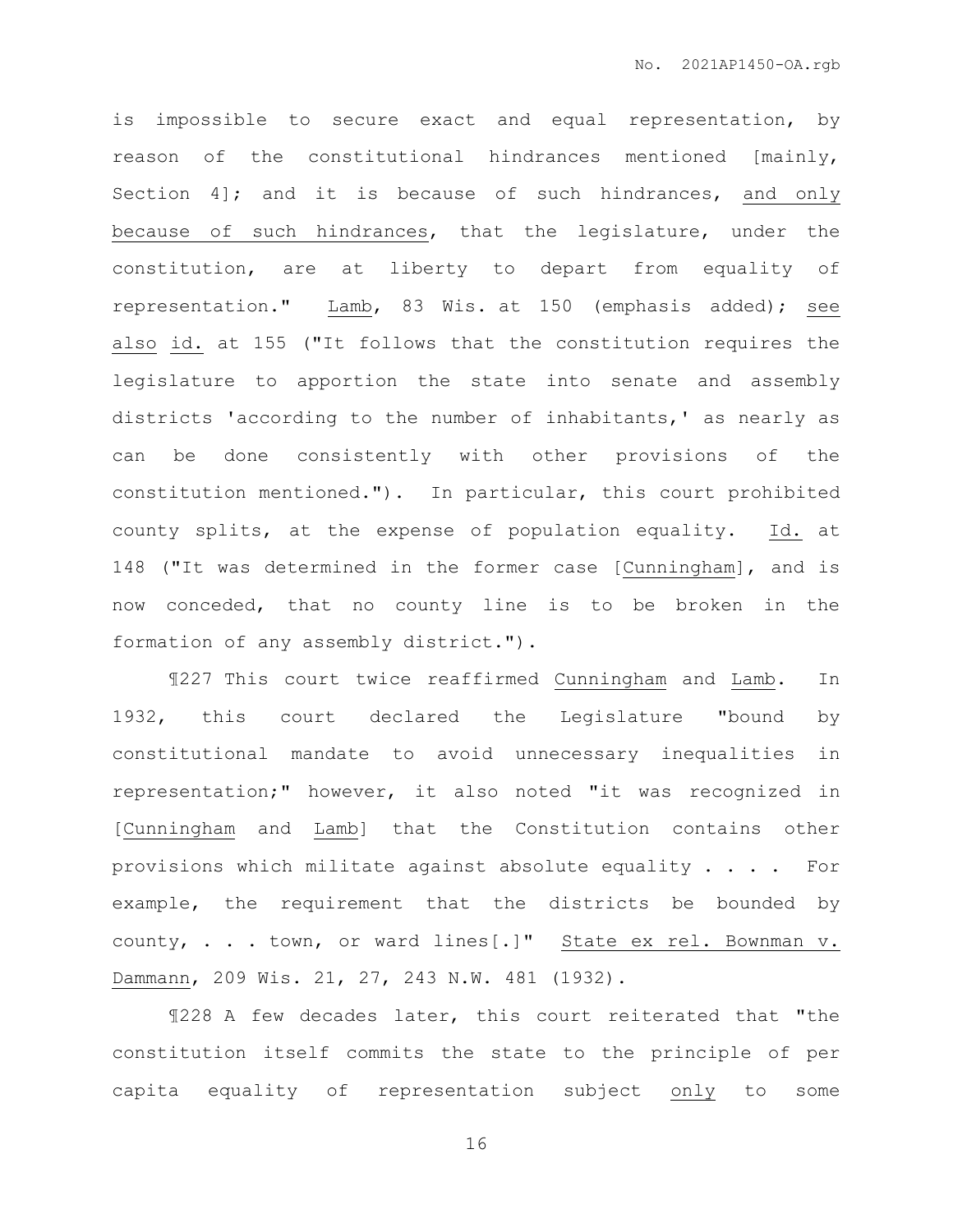geographic limitations in the execution and administration of this principle." Zimmerman, 22 Wis. 2d at 556 (emphasis added). That statement was not a passing remark. This court emphasized the importance of population equality multiple times:

It is assumed by all parties and understood by this court that a mathematical equality of population in each senate and assembly district is impossible to achieve, given the requirement that the boundaries of local political units must be considered in the execution of the standard of per capita equality of representation.

It is equally clear, however, that a valid reapportionment 'should be as close an approximation to exactness as possible, and [that] this is the utmost limit for the exercise of legislative discretion.'

. . . .

[T]he legislature must apportion in direct ratio to population, subject only to (1) practical limitations in execution of this principle, and (2) precise constitutional restrictions about observance of governmental boundaries in drawing district lines.

Id. at 563–66. Until the United States Supreme Court ruled otherwise, substantial population inequality was permissible, but it had to be justified almost entirely by the preservation of political boundaries. Our November 30 opinion stressed the importance of the principle articulated in Zimmerman, although we also recognized federal constitutional law uprooted the balance this court had struck between Article IV, Sections 3 and 4, rendering population equality of paramount importance in redistricting. Johnson, 399 Wis. 2d 623, ¶¶35, 38 (citations omitted).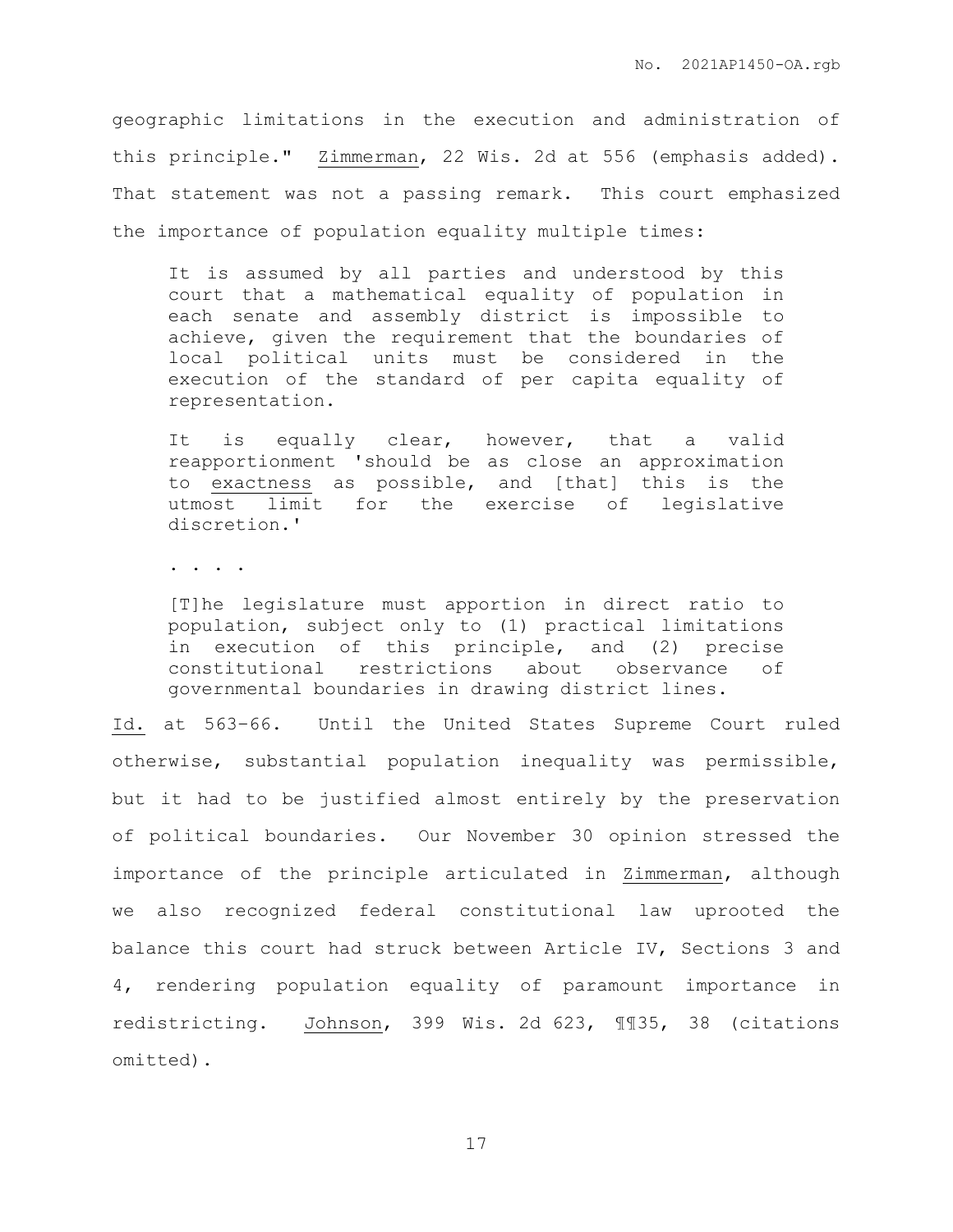¶229 Post-Zimmerman, federal constitutional law changed. No longer may Article IV, Sections 3 and 4 be given approximately equal weight. In 1964, the United States Supreme Court held, "the Equal Protection Clause requires that a State make an honest and good faith effort to construct districts, in both houses of its legislature, as nearly of equal population as practicable." Reynolds v. Sims, 377 U.S. 533, 577 (1964). That same year, the Court confirmed even state senate districts had to comply with the one person, one vote principle. Maryland Comm. for Fair Representation v. Tawes, 377 U.S. 656, 674–75 (1964). On the eve of Wisconsin's next redistricting cycle, the assembly requested an opinion from the attorney general regarding the application of Sections 3 and 4 in light of these binding precedents. 58 Wis. Att'y Gen. Op. 88 (1969). The attorney general responded, "[i]n my opinion, the Wisconsin Constitution no longer may be considered as prohibiting assembly districts from crossing county lines, in view of the emphasis the United States Supreme Court has placed upon population equality among electoral districts." Id. at 91. In another opinion two years later, the attorney general explained town and ward lines still needed to be followed but only "insofar as may be consistent with population equality[.]" 60 Wis. Att'y Gen. Op. 101, 106 (1971); see also Michael Gallagher, Joseph Kreye & Staci Duros, Redistricting in Wisconsin 2020 17 (2020), https://docs.legis.wisconsin.gov/misc/lrb/wisconsin\_elections\_pr oject/redistricting\_wisconsin\_2020\_1\_2.pdf (explaining respect for the unity of political subdivisions is "by no means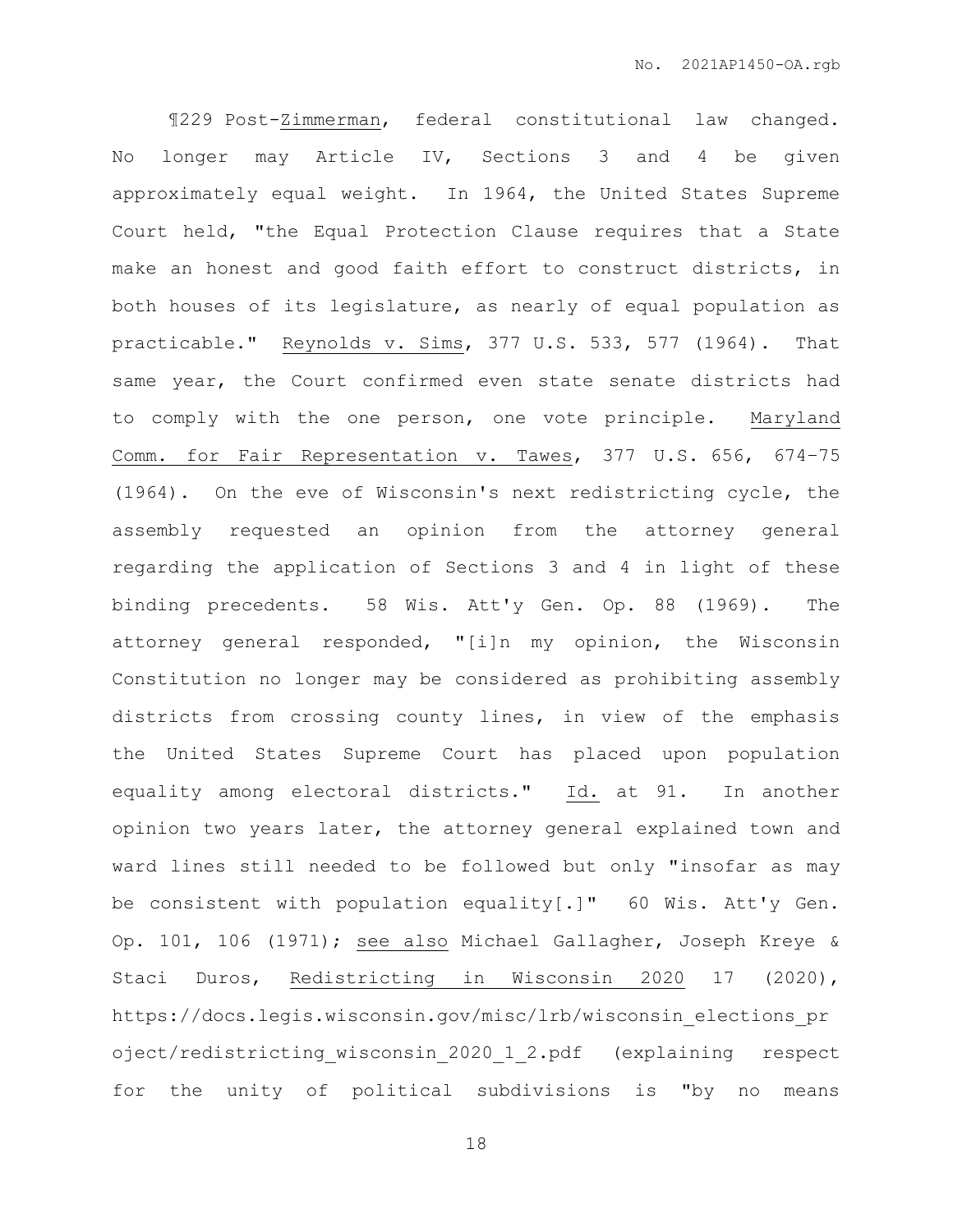obsolete" but that these boundaries were followed "much more meticulously in Wisconsin, and elsewhere, before the advent of one person, one vote"); Theobald, A Study of Legislative and Congressional Apportionment in Wisconsin, at 72 ("As long as they do not conflict with the equal population requirements, all other apportionment provisions of the Wisconsin Constitution must be given full effect." (emphasis added)). Accordingly, every proposed remedial map in this case splits substantially more counties, towns, and wards than would have been permissible under Cunningham and Lamb.

¶230 Under the original understanding of Article IV, Section 3, population inequality was permissible only if a "constitutional hindrance[]," i.e., compliance with another constitutional requirement, compelled it. Lamb, 83 Wis. at 150. In Reynolds, the United States Supreme Court changed the calculation, but the majority nevertheless chooses maps in accordance with a bad interpretation of bad law, embracing both population inequality and fractured political boundaries.

¶231 While the truth may be inconvenient for the majority, pretending Zimmerman sanctions the Governor's maps because the maps approved in Zimmerman had "substantially larger population deviations"<sup>31</sup> ignores binding precedent of the United States Supreme Court. The majority relegates the United States Supreme Court's directive on population equality to a single footnote, acknowledging "the geographic limitations in the Wisconsin

 $\overline{a}$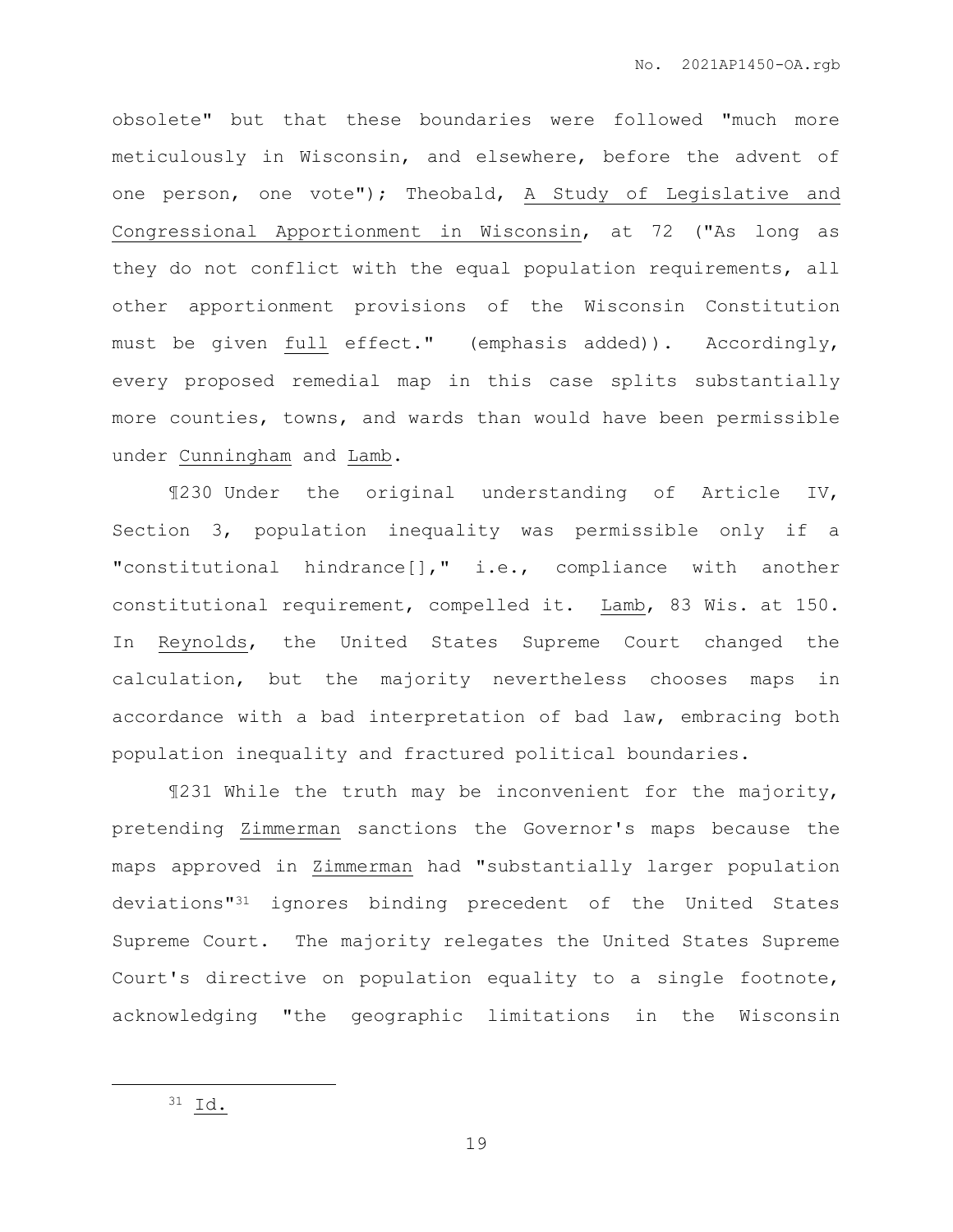Constitution can no longer be fully enforced"<sup>32</sup> as a result. The majority neglects to acknowledge that those "geographic limitations" in Article IV, Section 4 can no longer justify the extent of population inequality approved in Zimmerman.

¶232 While federal constitutional law precludes us from giving perfect effect to Article IV's original meaning, we could nonetheless achieve population equality while preserving political boundaries, something the majority makes no attempt to do. The remedial maps proposed by the Governor, which the majority adopts as its own, have both greater population deviation and more splits than the Legislature's proposed remedial maps. The Governor offers no explanation for his population deviation other than a passing reference to least change, despite this court's direction to the parties to be mindful of both Sections 3 and 4. Specifically, the Governor's assembly map has more than twice the population deviation of the Legislature's map  $(1.88\frac{1}{8}$  compared to the Legislature's  $0.76\frac{1}{8}$ ,  $33$ and double the municipal splits (115 compared to the Legislature's  $52)$ ,  $34$  and hundreds more ward splits (the Legislature split zero wards).<sup>35</sup> The ward splits are particularly difficult to justify because "the smaller the

 $\overline{a}$ 

<sup>32</sup> Id., n.19 (citing Johnson, 399 Wis. 2d 623, ¶35).

<sup>33</sup> Resp. Expert R. Thomas M. Bryan, at 3.

<sup>34</sup> Suppl. R. Supp. Governor Evers's Proposed Corrected State Legislative District Plans, at 5; Expert R. Thomas M. Bryan, at 18.

<sup>&</sup>lt;sup>35</sup> The Governor and the Legislature split the same number of counties.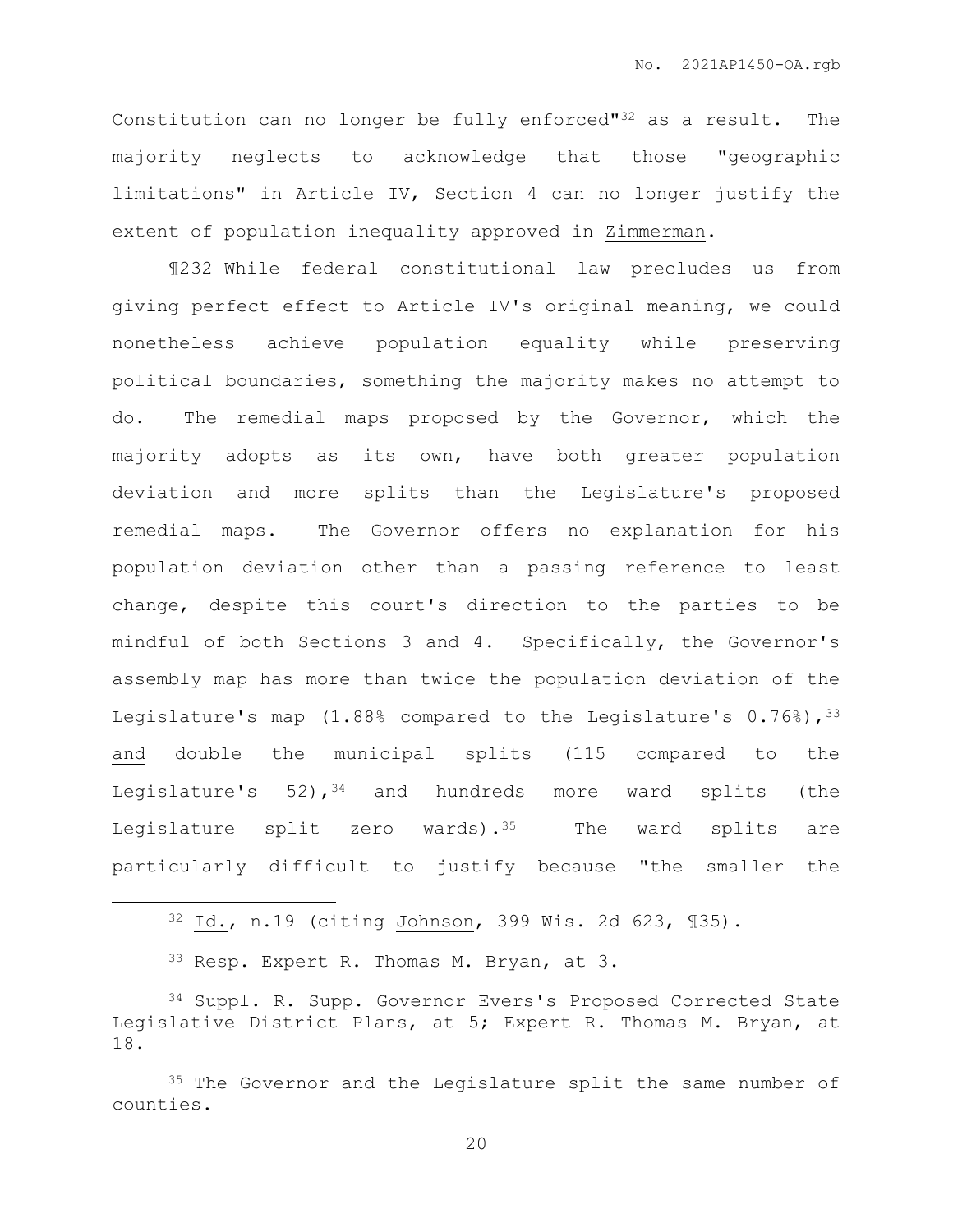political subdivision, the easier it may be to preserve its boundaries." Johnson, 399 Wis. 2d 623, ¶35 (citing Baumgart, 2002 WL 34127471, at \*3). While one person, one vote necessitates breaking up counties (large units of people), it does not necessitate dividing the smallest political units recognized in the state.

¶233 The Governor argues town splits are relevant but not village and city splits based on the language of Article IV, Section 4. His interpretation is consistent with Lamb, 83 Wis. at 148. Even so, he asks this court to split 50 towns by adopting his proposed remedial assembly map——and the majority obliges.36 In comparison, the Legislature's map has 52 total municipal splits, of which only 16 are town splits (the rest are village and city splits).<sup>37</sup> At the time of adoption, the 2011 assembly map split 30 towns.<sup>38</sup> A 67% increase in town splits hardly reflects "least change."

¶234 The majority mischaracterizes the record to justify the high number of splits. It states:

Particularized data about how many counties or municipalities remain unified or split may be a useful indicator of least change. But no party saw fit to provide that data. What we did receive was raw counts of total county and municipal slits under each

<sup>36</sup> Suppl. R. Supp. Governor Evers's Proposed Corrected State Legislative District Plans, at 5.

<sup>37</sup> Expert R. Thomas M. Bryan, at 18.

<sup>38</sup> See Legislature's Reply Br., at 13 ("How many towns were split by Act 43 is ascertainable by reading the statute, identifying in text every town split. There were 30[.]" (citing Wis. Stat. § 4.001, et seq.)).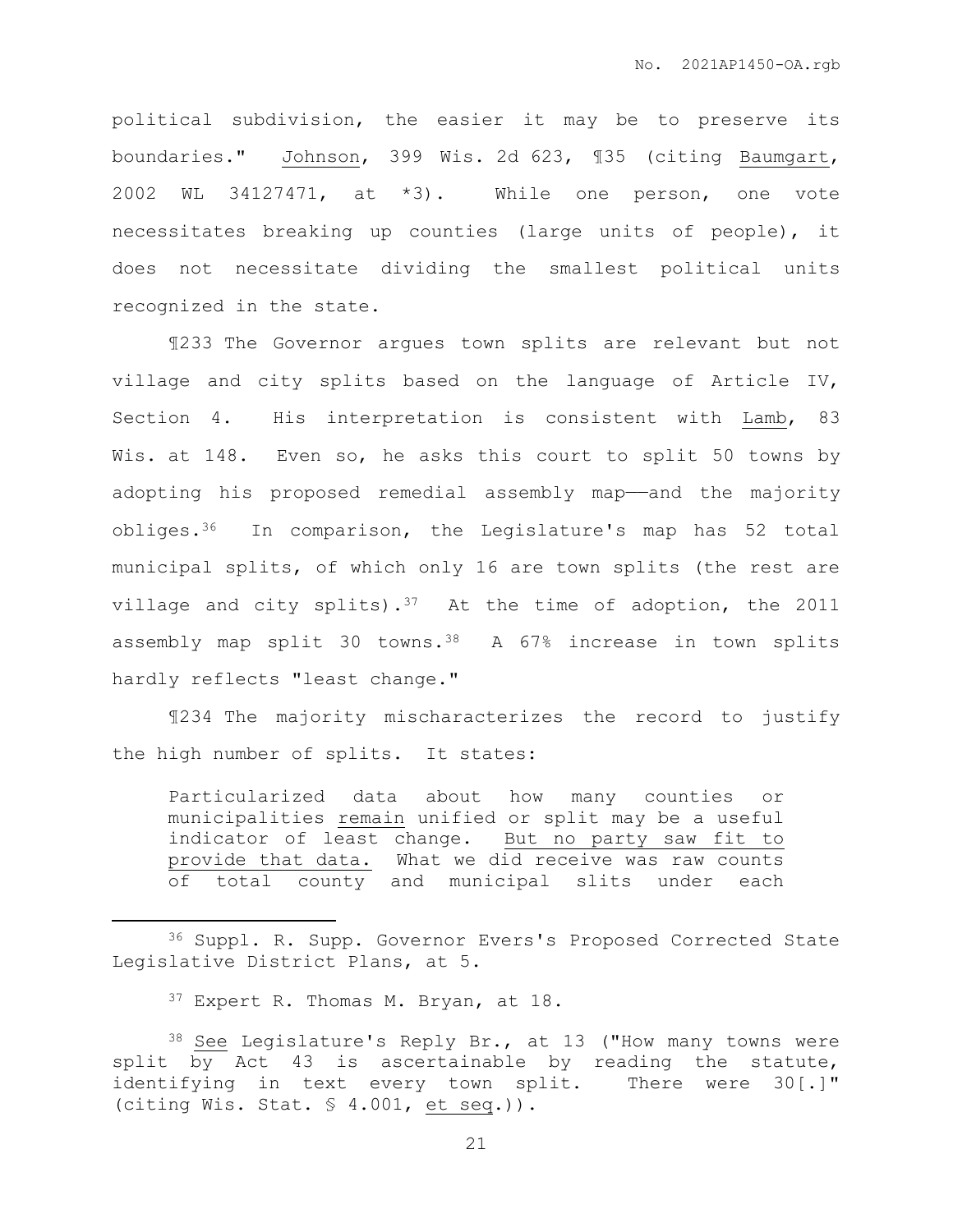proposal, and that information provides no insight into which map makes the least change to existing district boundaries.[39]

Problematically, the majority seems to sanction an illegal mapcontaining an unlawful number of splits——because the map performs well on a single extra-legal criterion, core retention. The majority's approach violates its duty to uphold the Wisconsin Constitution.<sup>40</sup>

¶235 Contrary to the majority's assertion, the Legislature did provide detailed split analyses, 41 which it discussed at length in its response brief. Its expert provided a breakdown of every county and municipal split in every proposed remedial map (except for the Governor's modified maps).<sup>42</sup> To determine whether a proposed map retained an existing split or added one may be tedious, but it is not particularly difficult to ascertain. The current statutes explicitly state when a split

 $\overline{a}$ 

<sup>41</sup> Resp. Expert R. Thomas M. Bryan, at App. 2.

<sup>42</sup> This expert report was submitted before the Governor was allowed to modify his maps to reduce the number of splits. The fact that this court allowed the Governor to modify his maps while denying other parties the opportunity illustrates the serious due process problems triggered by the majority's acceptance of the Governor's modified maps. They have not been subjected to the same level of adversarial scrutiny as other maps. The Governor's motion to file modified maps was filed on January 6, 2022——conveniently, two days after the deadline for submitting reply briefs and reply expert reports.

<sup>39</sup> Majority op., ¶32 (second emphasis added).

<sup>40</sup> Adding together the number of county, town, and ward splits, the assembly map the majority adopts likely has more splits than any map ever implemented in this state. While the majority compares population deviation in its maps with past maps, it does not endeavor to make analogous comparisons for splits.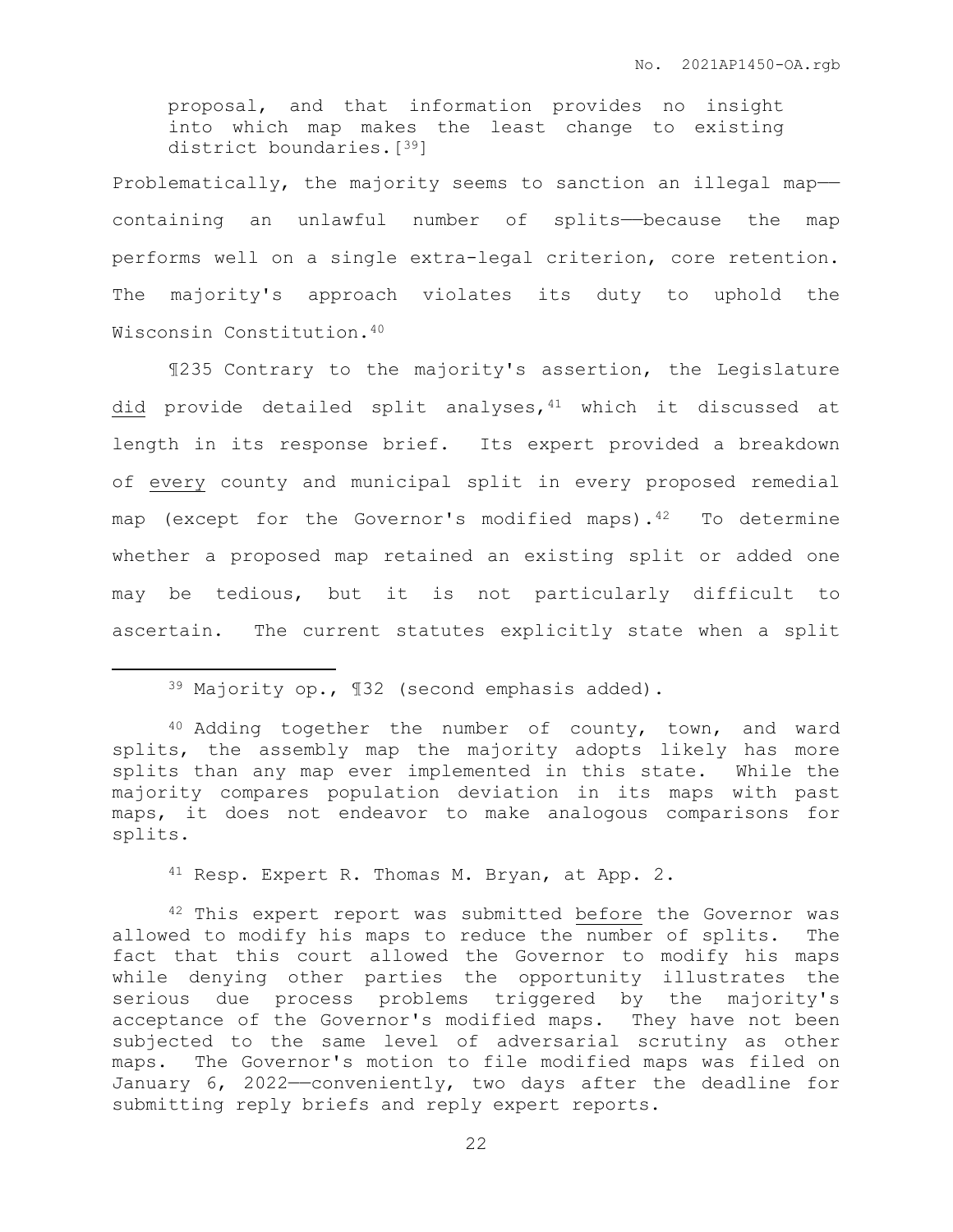occurs. For example, Wis. Stat. § 4.44(1) declares the 44th Assembly District includes "[t]hat part of the town of Harmony comprising U.S. census tract 1202, blocks 3004 and 3095," while Wis. Stat. § 4.45(1)(a) declares the 45th Assembly District includes "[t]he towns of Albany, Decatur, Jefferson, Spring Grove, and Sylvester." By comparing the split analyses to the existing statutes, the Legislature explained in its response brief "[t]he Governor would split 7 new municipalities in Waukesha County's Assembly District 99, including Oconomow[o]c and Pewaukee. Similarly, the Governor would add 8 municipal splits in Dane County, including Stoughton and Sue Prairie, even though not previously split[.]"<sup>43</sup>

¶236 Adding to its infirmities under the law, the majority's map effectuates a racial gerrymander. The Governor admits he drew his proposed remedial assembly map with the express purpose of creating seven Black majority-minority assembly districts. Such race-driven redistricting must survive strict scrutiny. The United States Supreme Court has assumed compliance with the VRA can be a compelling state interest. Abbott v. Perez, 138 S. Ct. 2305, 2315 (2018). However, VRA violations "never can be assumed, but specifically must be proved in each case in order to establish a redistricting plan dilutes minority voting strength in violation of § 2 [of the VRA]." Shaw v. Reno, 509 U.S. 630, 653 (1993). A state must have "a strong basis in evidence" demonstrating that without explicit consideration of race, a redistricting plan would

```
23
```
<sup>43</sup> Legislature's Resp. Br., at 16.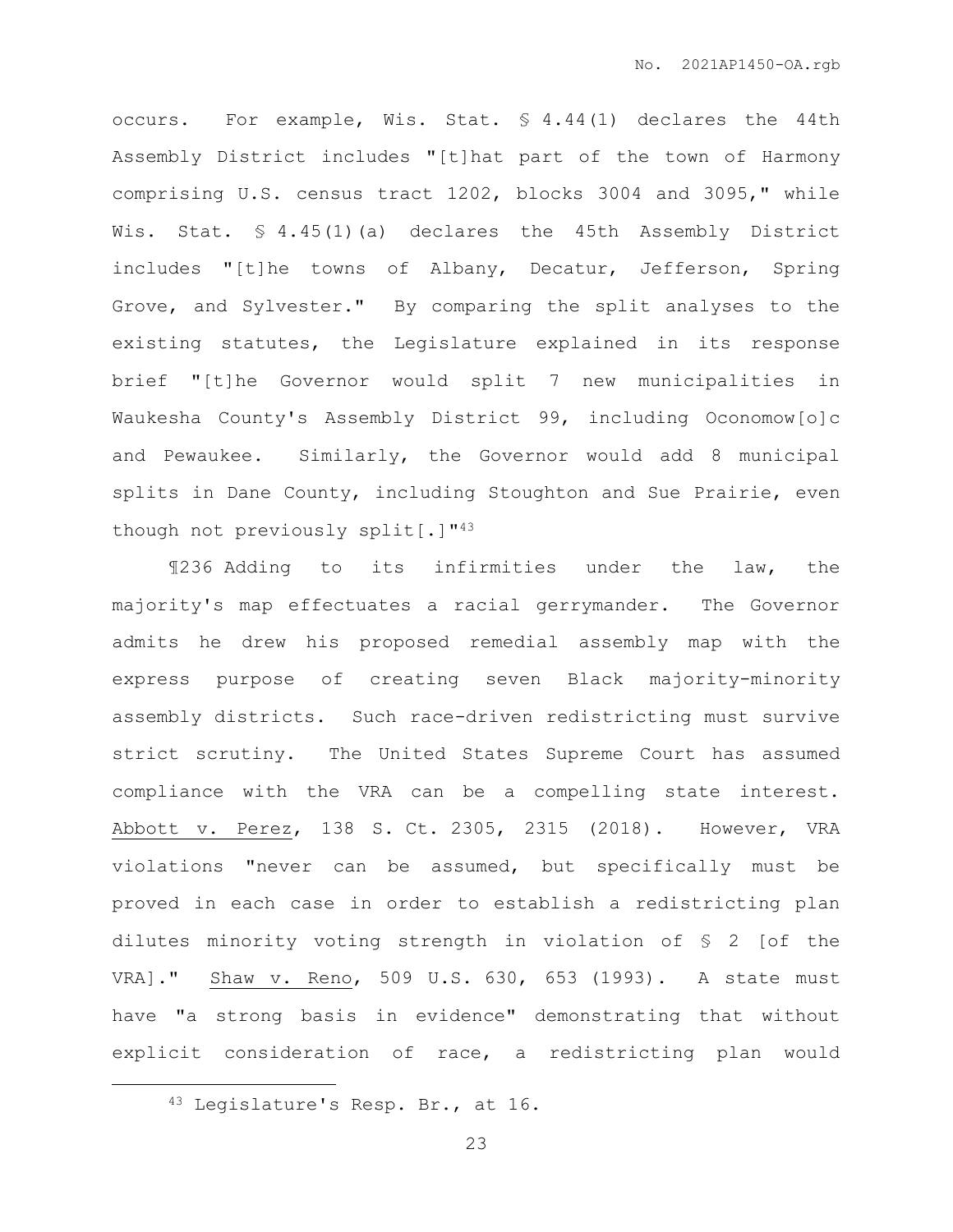transgress the VRA. Cooper v. Harris, 137 S. Ct. 1455, 1464 (2017) (quoting Alabama Legislative Black Caucus v. Alabama, 135 S. Ct. 1257, 1274 (2015)).

¶237 The majority assumes a remedial assembly map with fewer than seven Black majority-minority districts would violate the VRA. This assumption is inappropriate, and the Governor has failed to establish "a strong basis in evidence" for a seventh district. The majority suggests the VRA requires the drawing of a seventh Black majority-minority district because Wisconsin's Black voting-age population approaches seven percent. However, Section 2 of the VRA declares "That nothing in this section establishes a right to have members of a protected class elected in numbers equal to their proportion in the population." 52 U.S.C. § 10301(b). In De Grandy, the United States Supreme Court held the failure to maximize the number of opportunity districts is not a VRA violation.44 512 U.S. at 1017. Opportunity is generally measured, the Court said, against

<sup>44</sup> Maximization has been rejected because it carries a heavy price: "if the number of minority-majority districts is maximized, then it necessarily follows that black influence is elsewhere minimized, which reduces the number of districts in which blacks, fully participating in an integrated process, can hold the balance of power." In re Apportionment of the State Legislature—1992, 486 N.W.2d 639, 654 n.66 (1992) (citation omitted)). In turn, even if Black voters collectively perform better, a portion of the Black voting population is "relegate[d]" to the status of "second class . . . wards of the political/electoral system." Id. Many Black voters object to their votes being diluted "within . . . their district merely to secure the chance that . . . their allies in other districts . . . [are] able to vote more like-minded partisans to the legislature." Cf. Larry Alexander & Saikrishna B. Prakash, Tempest in an Empty Teapot: Why the Constitution Does Not Regulate Gerrymandering, 50 Wm. & Mary L. Rev. 1, 27 (2008).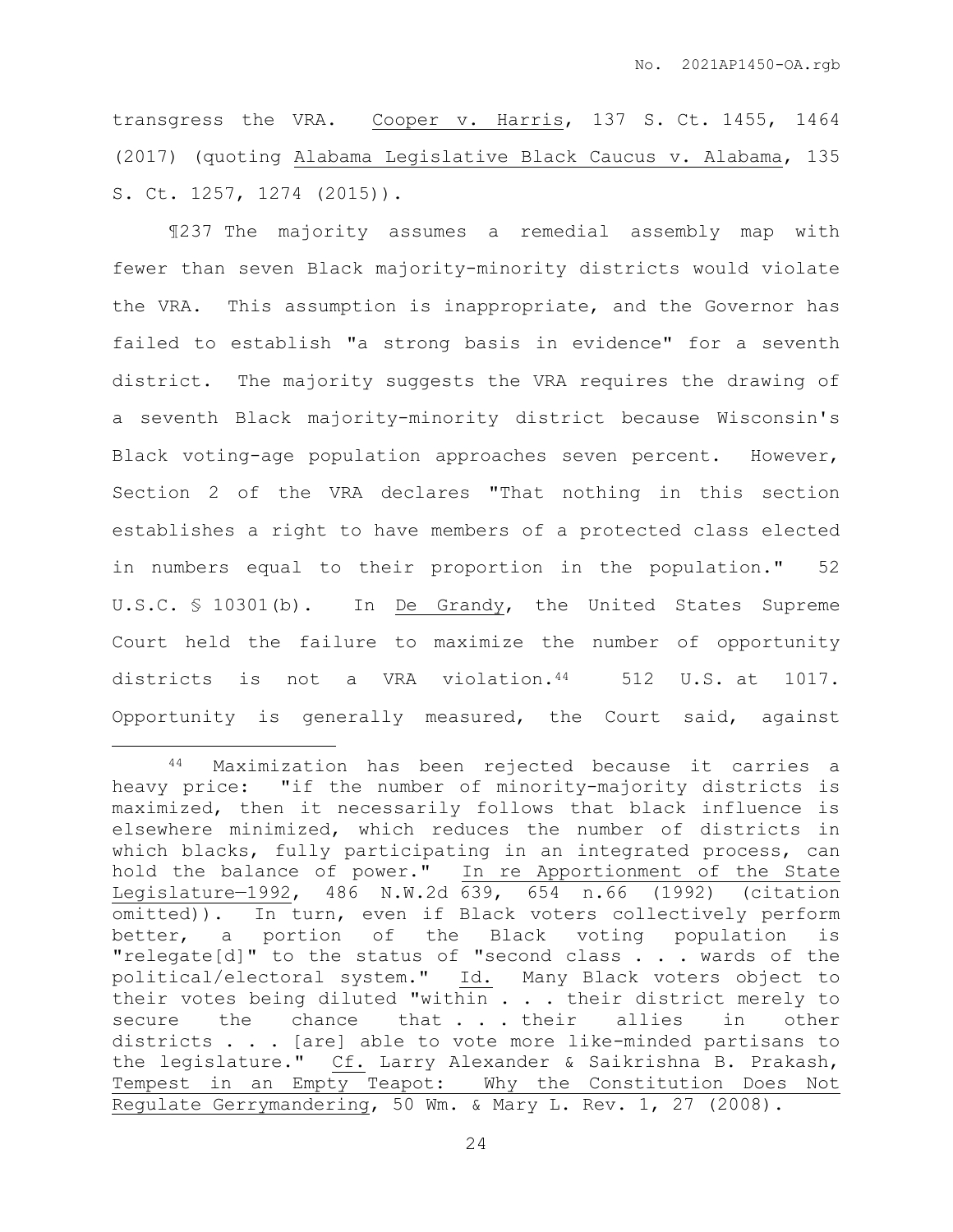"rough" proportionality. See id. at 1000, 1023. The author of the majority opinion in De Grandy, writing in dissent in another VRA case, explained:

Several baselines can be imagined; one could, for example, compare a minority's voting strength under a particular districting plan with the maximum strength possible under any alternative. Not surprisingly, we have conclusively rejected this approach; the VRA was passed to guarantee minority voters a fair game, not a killing. See Johnson v. De Grandy, 512 U.S. 997, 1016–1017, 114 S.Ct. 2647, 129 L.Ed.2d 775 (1994). We have held that the better baseline for measuring opportunity to elect under § 2, although not dispositive, is the minority's rough proportion of the relevant population. Id., at 1013–1023, 114 S.Ct. 2647.

Bartlett v. Strictland, 556 U.S. 1, 29 (2009) (Scouter, J., dissenting) (citation omitted). The majority skims over De Grandy.<sup>45</sup>

¶238 The Black voting-age population is between 6.1% and 6.5%, as Chief Justice Ziegler explains in her dissent.<sup>46</sup> Wisconsin has 99 assembly seats—not 100—so, even taking the high estimate of 6.5%, the proportional share of Black assembly districts, rounded to the nearest whole number, would be six, not seven  $(99 \times 0.065 = 6.4)$ . Accordingly, even if the Gingles

<sup>46</sup> Chief Justice Ziegler's dissent, ¶114.

<sup>45</sup> Some United States Supreme Court justices have been quite critical of the emphasis placed on proportionality; nonetheless, it is the law we are bound to follow. Holder v. Hall, 512 U.S. 874, 943–44 (1994) (Thomas, J., concurring) ("Few words would be too strong to describe the dissembling that pervades the application of the 'totality of the circumstances' test under our interpretation of  $\S$  2. It is an empty incantation-a mere conjurer's trick that serves to hide the drive for proportionality that animates our decisions.").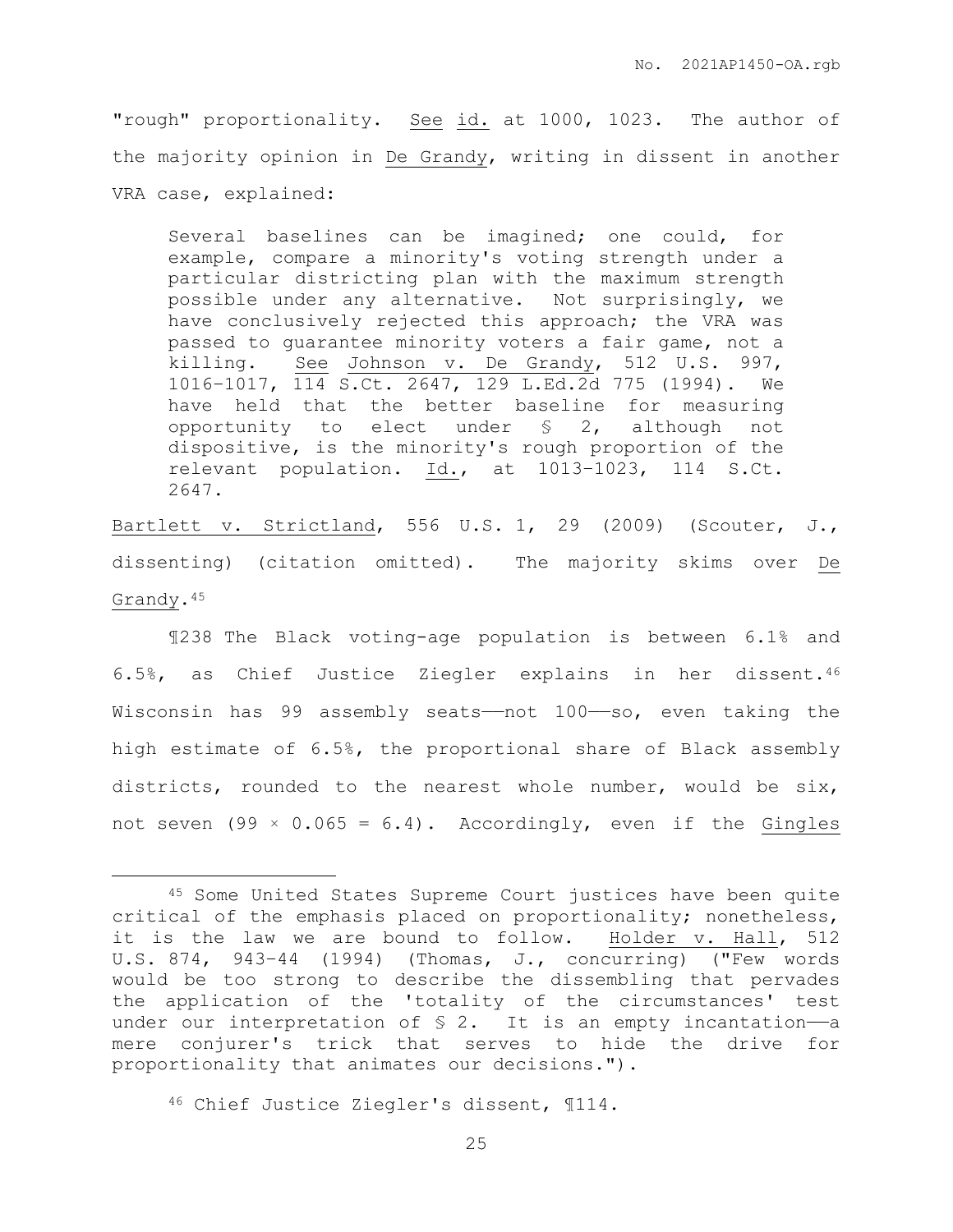preconditions were satisfied, six districts is sufficient to constitute rough proportionality. See, e.g., Bodker v. Taylor, No. Civ.A.1:02-CV-999ODE, 2002 WL 32587312, at \*8–9 (N.D. Ga. June 5, 2002) (noting Black people constituted 45.2% of the population and had only 42.35% of the seats but nonetheless finding "the court's map conforms with Section 2 of the Voting Rights Act" because rough "proportional representation" was achieved and while not "dispositive," proportionality is "strong evidence" that "minorities have an equal opportunity to participate" particularly "where there is simply no evidence before the court about social, historical or other circumstances that might impact whether minorities in Fulton County are denied equal opportunity for political participation").<sup>47</sup> Justice Roggensack provides many "good reasons" to believe the majority's conclusory analysis of the third Gingles precondition is wanting.

¶239 Rough proportionality is not a safe harbor, but it is "obviously an indication that minority voters have an equal opportunity, in spite of racial polarization, 'to participate in the political process and to elect representatives of their choice,' 42 U.S.C. § 1973(b)[.]" De Grandy, 512 U.S. at 1020.

<sup>47</sup> BLOC referred to Bodker in its brief and included a copy of the opinion in its appendix. It also referred to and provided a copy of Stenger v. Kellett, No. 4:11CV2230, 2012 WL 601017, at \*12 (E.D. Mo. Feb. 23, 2012) ("[B]ecause the African American 'effective minority' districts are in approximate proportion to their population of St. Louis County, the plan would likely not violate the Voting Rights Act even if the Gingles factors were met, given the totality of the circumstances in this case.").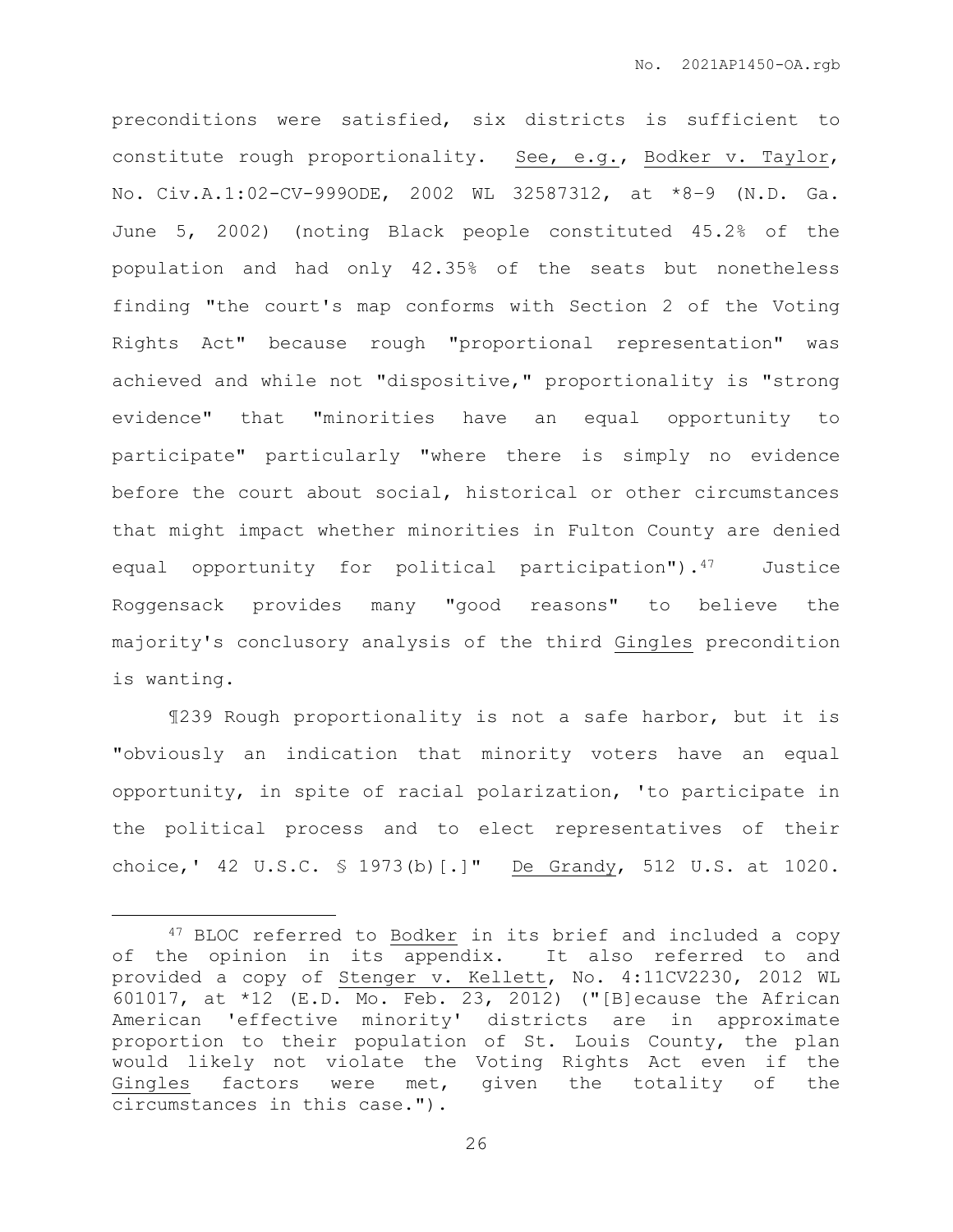Just like least change is not reflected by a single number, a proper VRA analysis is not governed by a "single statistic[.]" Id. Nevertheless, the "central teaching" of De Grandy is clear: "[P]roportionality . . . is always relevant evidence in determining vote dilution  $\ldots$  . Thus, in evaluating  $\ldots$  the totality of the circumstances a court must always consider the relationship between the number of majority-minority voting districts and the minority group's share of the population." Id. at 1025 (O'Connor, J., concurring) (citing Thornburg v. Gingles, 478 U.S. 30, 99 (1986) (O'Connor, J., concurring in judgment)). The requisite proportionality analysis is missing from the majority opinion.

¶240 "[E]xplicit race-based districting embarks us on a most dangerous course." Id. at 1031 (Kennedy, J., concurring in part and concurring in the judgment). "[R]acial classifications violate the very essence of the lofty ideals of individual equality for which this country strives. The concept of racial classification ought to be repugnant to all Americans." Robert Redwine, Comment, Constitutional Law: \_ Racial and Political Gerrymandering——Different Problems Require Different Solutions, 51 Okla. L. Rev. 373, 399 (1996). In the absence of strong evidence demonstrating a VRA violation will result from the lack of a seventh district, this court should "unerringly and unapologetically . . . exalt[] the ideal of individual equality without regard to race." Id. Exhibiting highly suspect racial classifications, the majority's remedy violates the Equal Protection Clause.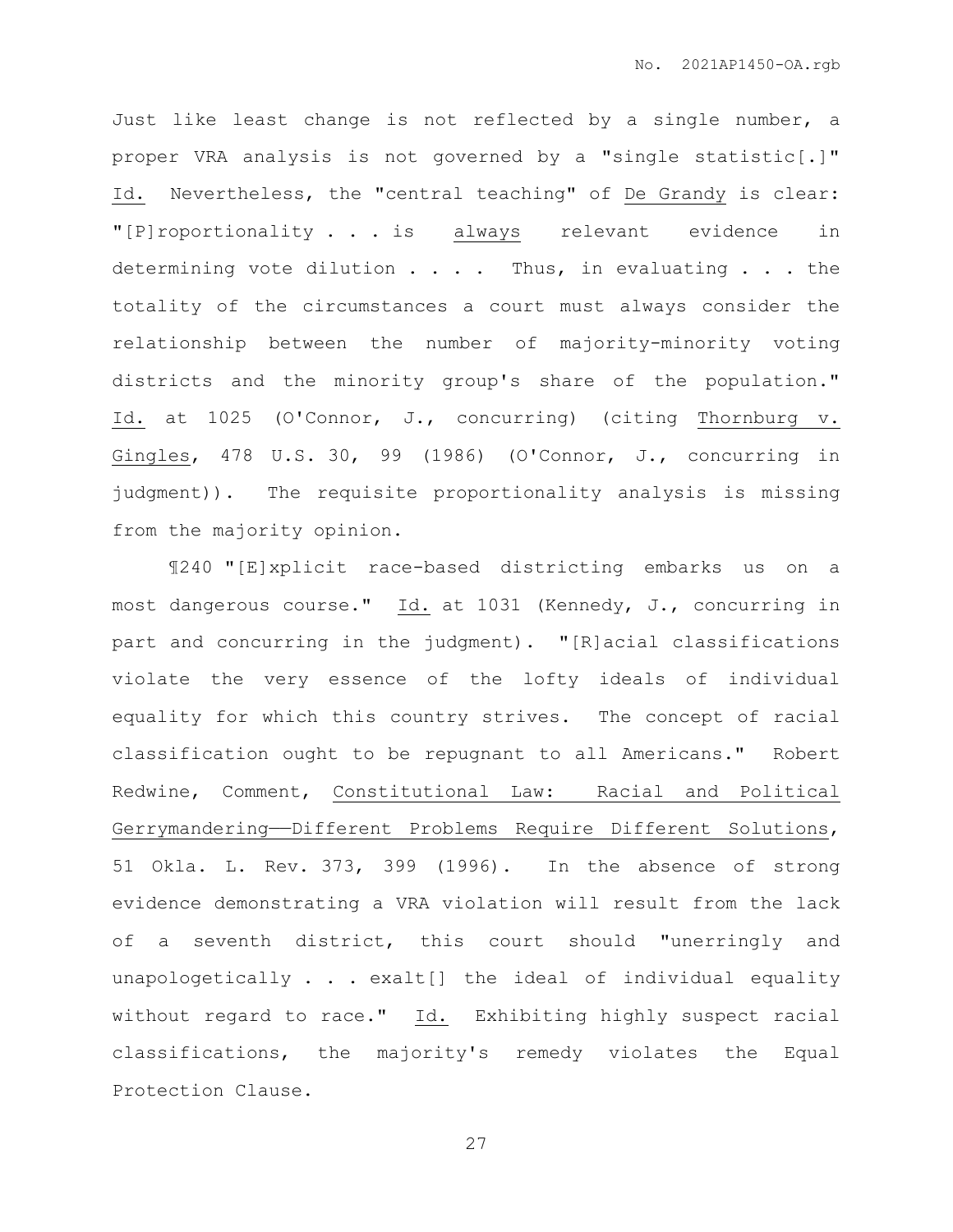## II. JUSTICE HAGEDORN'S SOLO CONCURRENCE

¶241 Justice Hagedorn wrote a solo concurrence to our November 30 opinion, which many parties treated as the controlling opinion. No justice joined it, and it does not constitute binding precedent. In Wisconsin, a solo concurrence can never be controlling. A point of law is the opinion of this court only if a majority of justices both agree on the point and join the mandate. State v. Dowe, 120 Wis. 2d 192, 194 352 N.W.2d 660 (1984) (per curiam) (citations omitted); Piper v. Jones Dairy Farm, 2020 WI 28, ¶22, 390 Wis. 2d 762, 940 N.W.2d 701 (citations omitted). Justice Hagedorn joined all but six of the 81 paragraphs comprising our November 30 opinion. The 75 paragraphs joined by four justices in the majority constitute the majority opinion of the court.

¶242 Perhaps the parties mistakenly assumed the position of the United States Supreme Court on this issue applies to Wisconsin Supreme Court cases. The United States Supreme Court will consider and count concurring opinions in cases lacking an opinion joined by a majority. In Marks v. United States, the Court held, "[w]hen a fragmented Court decides a case and no single rationale explaining the result enjoys the assent of five justices, 'the holding of the Court may be viewed as that position taken by those Members who concurred in the judgment on the narrowest grounds[.]'" 430 U.S. 188, 193 (1977) (quoting Gregg v. Georgia, 428 U.S. 153, 169 n.15 (1976) (plurality)). Federal courts understand the so-called Marks Rule differently. Some give precedential effect to the narrowest opinion that joined the mandate; others search for a "common denominator"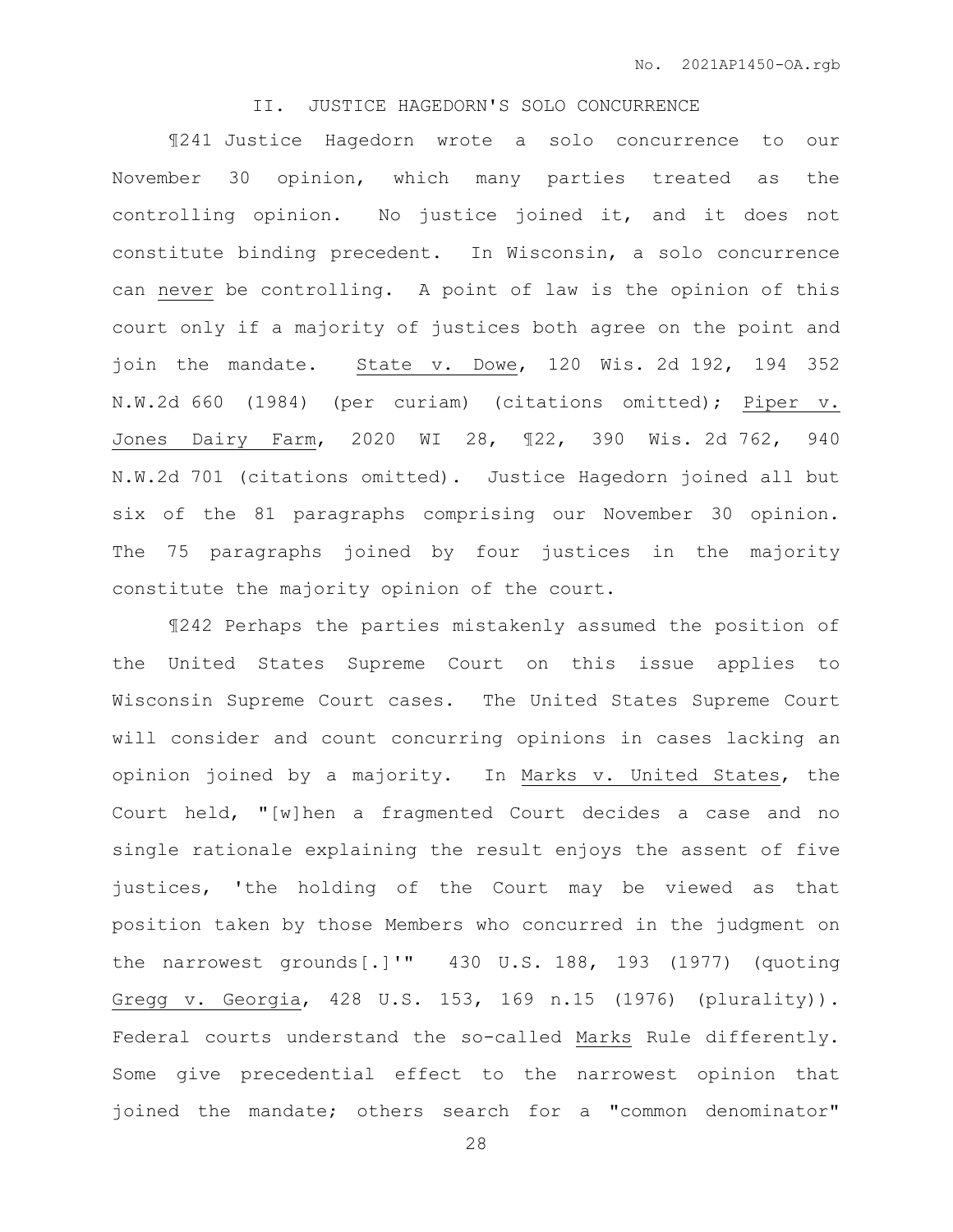that "must embody a position implicitly approved by at least [a majority] of Justices who support the judgment." See United States v. Epps, 707 F.3d 337, 348 (D.C. 2013) (quoting King v. Palmer, 950 F.2d 771, 781 (D.C. Cir. 1991) (en banc)).

¶243 The Marks Rule does not apply to this case, but even if it did, Justice Hagedorn's solo concurrence would not be controlling. This court has never applied the Marks Rule to interpret its own precedent, but only to interpret federal precedent. See State v. Griep, 2015 WI 40, ¶36, 361 Wis. 2d 657, 863 N.W.2d 567. Even if this court had adopted the Marks Rule (which has been the subject of substantial scholarly criticism),<sup>48</sup> it would not apply. On many points, Justice Hagedorn's concurrence is broader than the majority opinion, and some of its conclusions lack any common rationale with the majority. For example, Justice Hagedorn said extra-legal criteria could be considered in selecting a map——but only those extra-legal criteria he deemed important in his subjective judgment.<sup>49</sup> Three justices in the majority would have stuck to

<sup>48</sup> The parties' reliance on Justice Hagedorn's solo concurrence illustrates one problem with the Marks Rule. Justice Hagedorn represents one-seventh of this court, yet his opinion has nonetheless been treated as controlling by most of the parties in this case. The "least popular view[s]" of a single justice do not reflect the law. See Richard M. Re, Beyond the Marks Rule, 132 Harv. L. Rev. 1943, 1944 (2019).

<sup>49</sup> Although Justice Hagedorn believes this court can define what constitutes a community of interest and then protect that community in selecting a map, he acknowledges, "[i]t is not a legal requirement[.]" Johnson, 399 Wis. 2d 623, ¶83 (Hagedorn, J., concurring). In contrast, Justice Hagedorn was unwilling to consider another extra-legal criterion: partisan fairness. Id., ¶87. This inconsistency has never been explained. Justice Hagedorn agrees this court lacks the institutional competency to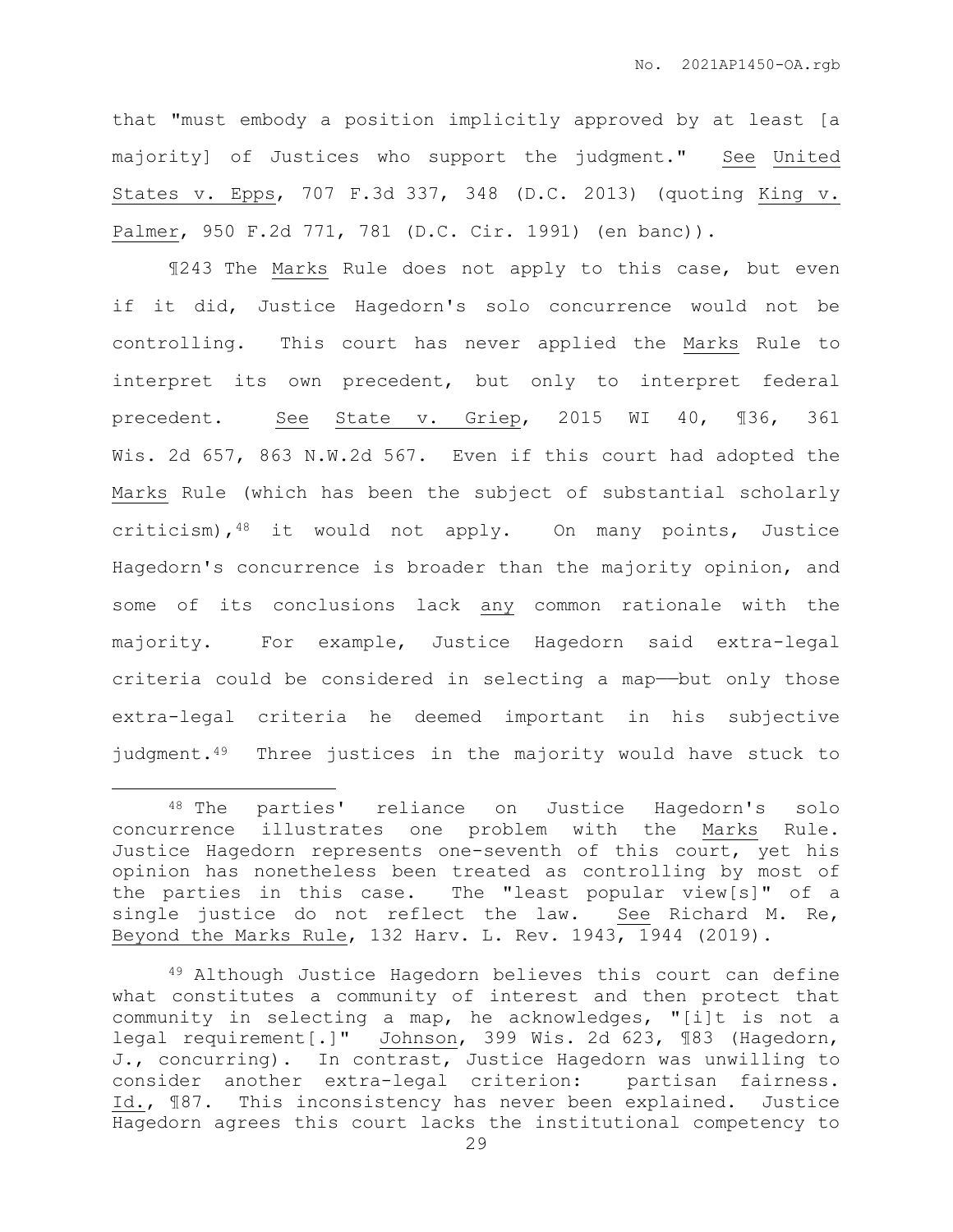the law alone, showing an unbridgeable philosophical divide regarding the propriety of extra-legal criteria advanced by the concurrence.

¶244 In fairness to the parties who mistook Justice Hagedorn's solo concurrence for the opinion of this court, perhaps their confusion stemmed from Justice Hagedorn's own words. In his concurrence, he "invited" the parties to submit proposed remedial maps and briefing in conformity with his idiosyncratic views<sup>50</sup>—never mind that only this court, acting through a majority of participating justices, can "invite" parties to do anything. Justice Hagedorn may have cast the deciding vote in this case, but he does not have the power to act as a supreme court of one.

¶245 Justice Hagedorn's solo concurrence is also inconsistent with the views he now expresses as the majority author. Never once did he mention "core retention" in his concurrence——nor did the majority, and the dissent used the phrase only once, in passing.<sup>51</sup> In contrast, today's rather

define what constitutes partisan fairness and which political communities deserve special consideration. For the same reasons, "it is not for the Court to define what a community of interest is and where its boundaries are, and it is not for the Court to determine which regions deserve special consideration." Id., ¶71 n.7 (majority opinion) (quoting In re Legislative Districting of the State, 805 A.2d 292, 298 (Md. 2002)).

<sup>50</sup> Id., ¶63 (Hagedorn, J., concurring).

 $\overline{a}$ 

<sup>51</sup> Id., ¶97 (Dallet, J., dissenting) (citation omitted).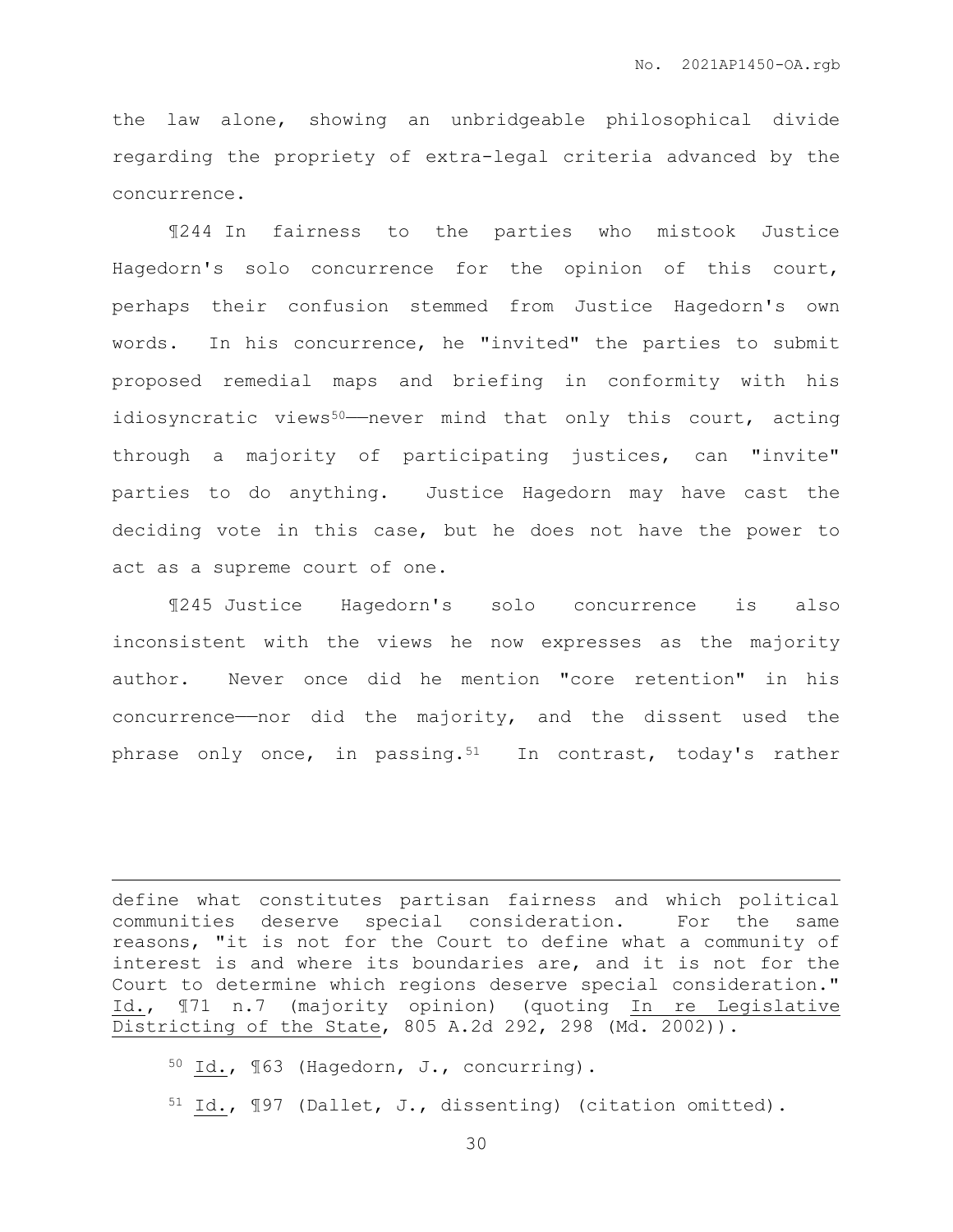short majority opinion<sup>52</sup> uses the phrase a striking 27 times.<sup>53</sup> Justice Hagedorn now says, as the majority author, core retention is the "preeminent . . . metric"<sup>54</sup> and "especially helpful."<sup>55</sup> We never determined "core retention is . . . central to least change review,"<sup>56</sup> despite some parties stating in briefing before our November 30 opinion that it might be important to consider, nor did we determine that it is a "preeminent . . . metric" or "especially helpful." We never mentioned it at all, until now.

¶246 While we determined that the least-change approach should guide this court's decision, no one thought that meant maximizing core retention—not even Justice Hagedorn. There is a reason the majority does not direct the reader to any portion of our November 30 opinion to support the proposition that core retention is dispositive: this majority made it up.

¶247 Justice Hagedorn's concurrence contemplates a situation that should (as a statistical matter) never occur if

<sup>52</sup> The majority opinion addresses several issues but spans a mere 32 pages. In contrast, the three-judge federal district court opinion in Singleton v. Merrill, one of the most recent successful VRA challenges in the context of redistricting, is 225 pages. F. Supp. 3d , 2022 WL 265001 (N.D. Ala. Jan. 24) (per curiam), stayed sub nom. pending cert. review, Merrill v. Milligan, 142 S. Ct. 879 (Mem). In this case, the only fullfledged VRA analyses come from the three dissents.

<sup>53</sup> Majority op., ¶¶7–8, 13 & n.9, 14–15, 22, 24, 26–30, 33.

<sup>54</sup> Id., ¶33.

<sup>55</sup> Id., ¶13.

<sup>56</sup> Id.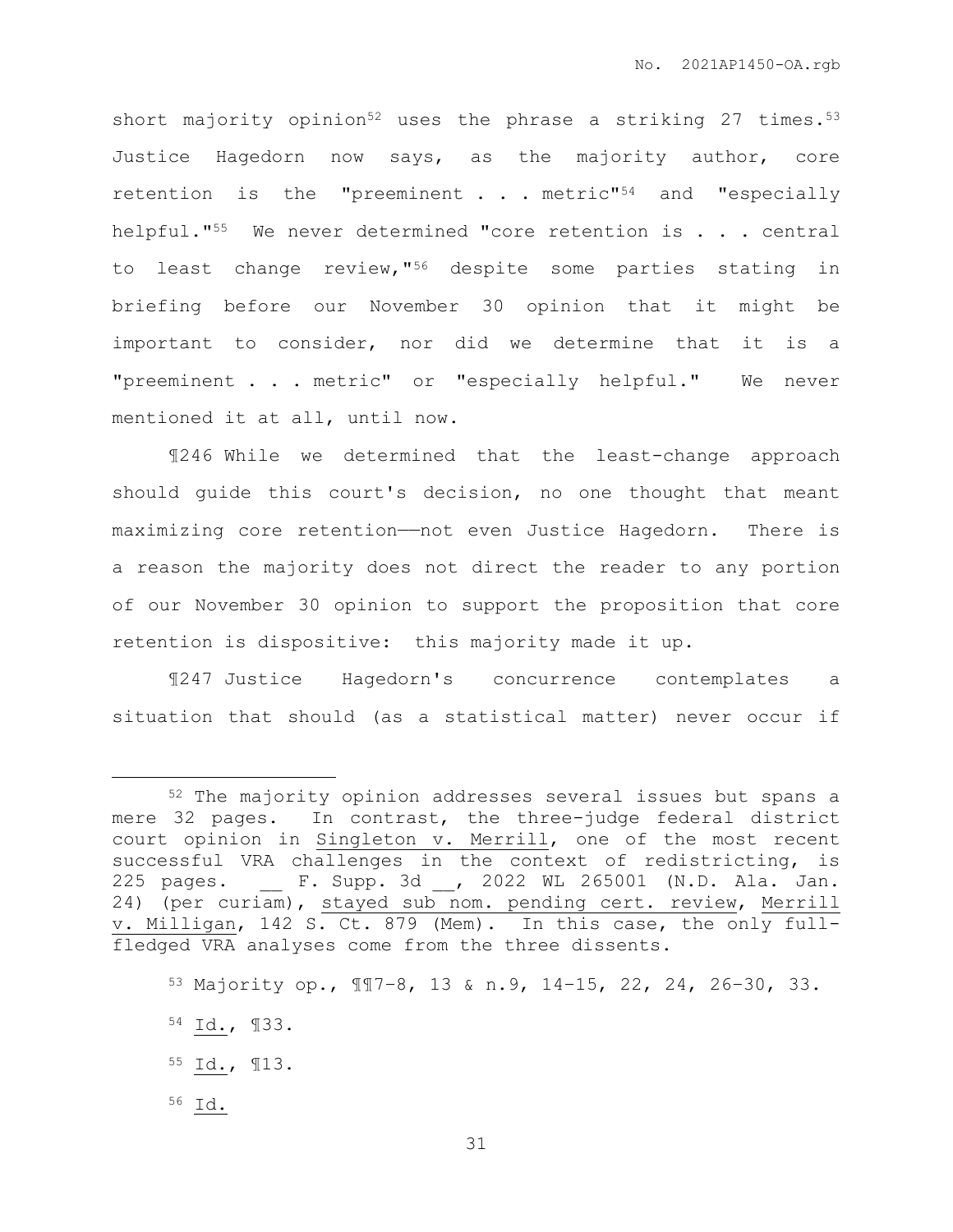core retention is the "preeminent . . . metric" in selecting maps——a tie:

Suppose we receive multiple proposed maps that comply with all relevant legal requirements, and that have equally compelling arguments for why their proposed map most aligns with current district boundaries. In that circumstance, we still must exercise judgment to choose the best alternative. Considering communities of interest (or other traditional redistricting criteria) may assist us in doing so.

Johnson, 399 Wis. 2d 623, 183 (Hagedorn, J., concurring). Justice Hagedorn envisioned parties presenting "equally compelling arguments" regarding least change, which is an odd turn of phrase if he really meant, "I will vote for whichever maps have the best core retention." The chance of two proposed remedial maps having the same core retention probably approaches the chance of winning the lottery. No reasonable person would read Justice Hagedorn's concurrence and think a slight difference in core retention would be dispositive, yet that is exactly what the majority now holds.

¶248 Justice Hagedorn's misunderstanding of the leastchange approach, first displayed in his concurrence, infects the majority opinion in a more fundamentally erroneous way than equating least change with core retention. The majority spends substantial time discussing Tennant v. Jefferson County Commission, 567 U.S. 758, 764–65 (2012) (per curiam). Specifically, the majority states:

In Tennant $\begin{bmatrix} , \end{bmatrix}$  . . . the Supreme Court upheld a 4,871person deviation in West Virginia's congressional districts, noting the deviation advanced the state's interests in maximizing core retention and maintaining whole counties. . . .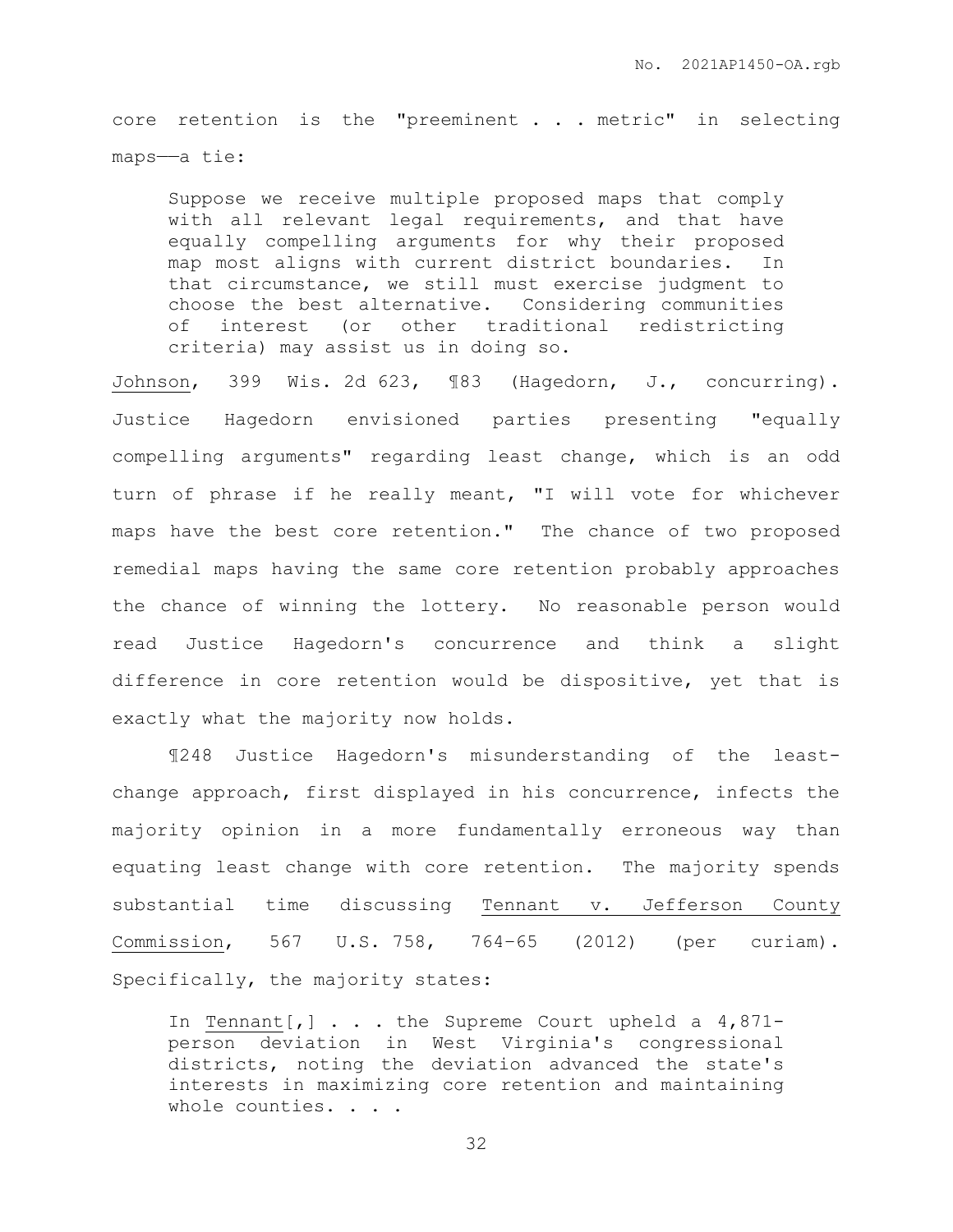The United States Supreme Court held that maximizing core retention was an acceptable justification for far greater deviation in Tennant.[57]

There are multiple problems with the majority's reliance on Tennant.

¶249 First, our November 30 opinion did not recognize least change, let alone core retention, as a "state interest." The least-change approach reflects this court's limited power to remedy violations of law, which does not include the power to write statutes out of whole cloth. Johnson, 399 Wis. 2d 623, ¶8 (majority opinion) ("Because the judiciary lacks the lawmaking power constitutionally conferred on the legislature, we will limit our remedy to achieving compliance with the law rather than imposing policy choices."). "A least-change approach is nothing more than a convenient way to describe the judiciary's properly limited role in redistricting." Id., ¶72.

¶250 The majority errs by treating core retention as a state interest of critical importance, at the expense of applying the text of the Wisconsin Constitution. At most, core retention may indicate whether this court has exceeded its jurisdiction by delving into political decision-making. In choosing the Governor's maps, the majority does not limit itself to "making only those changes necessary for the maps to comport with the one person, one vote principle while satisfying other constitutional and statutory mandates (a 'least-change' approach)," id., ¶5, but instead implements Justice Hagedorn's

 $\overline{a}$ 

<sup>57</sup> Id., ¶¶22, 24.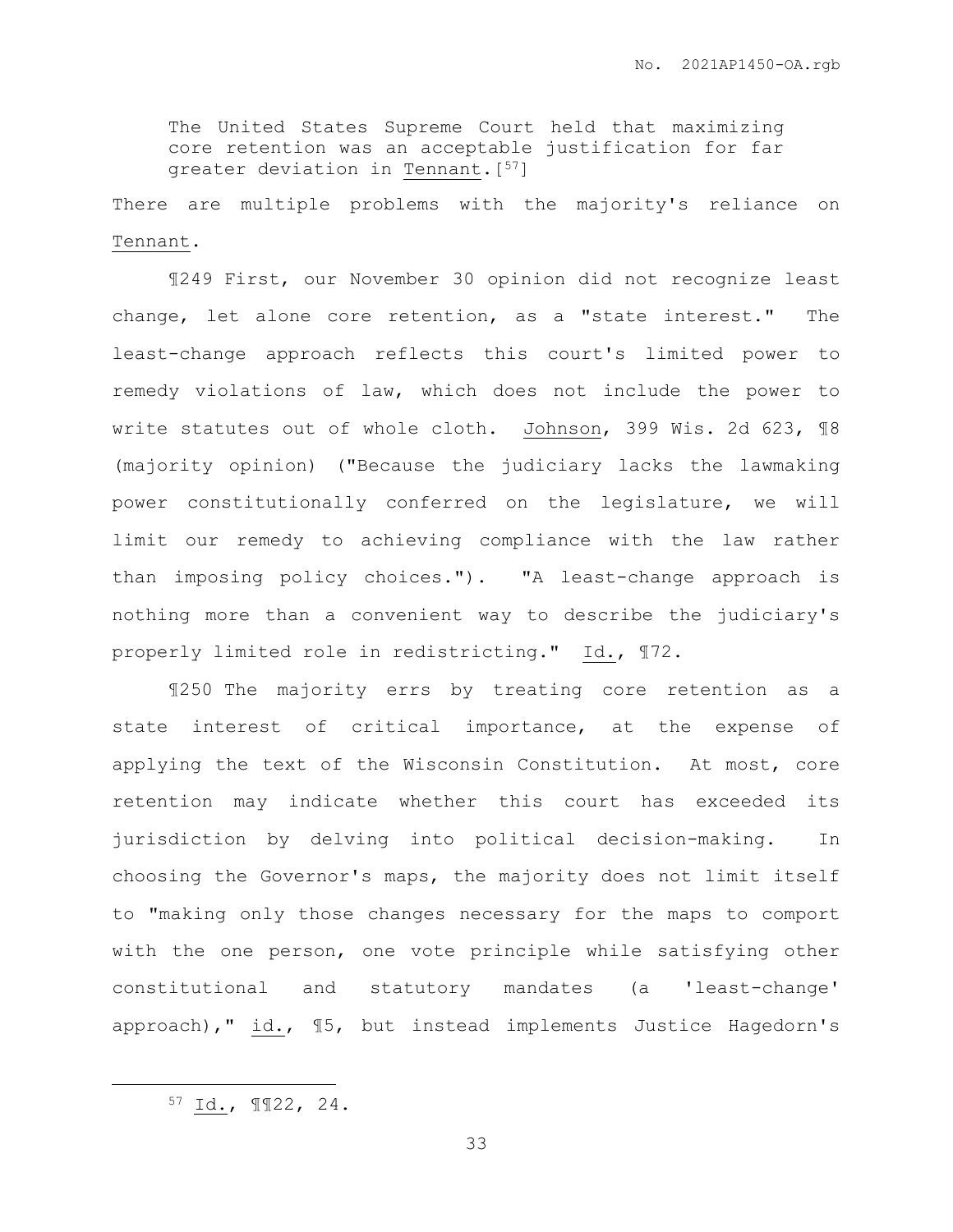previously articulated view, which permits tipping the scales with concededly extra-legal criteria. Id., ¶83 (Hagedorn, J., concurring).<sup>58</sup>

¶251 Second, the West Virginia State Legislature drew the map under review in Tennant. 567 U.S. at 760–61. Courts have long been held to higher standards than legislative bodies when drawing maps precisely because courts do not get to determine, in the first instance, what constitutes a state interest (at least not normally).<sup>59</sup> The majority's reliance on Tennant is misplaced.

¶252 That Justice Hagedorn's majority opinion is a perversion of least change is self-evident from the opinion's very structure. The majority "begin[s] [its] analysis by probing which map makes the least change from current district boundaries. From there, [it] examine[s] the relevant law[.]"<sup>60</sup> As in any case, the court is supposed to begin with the law. Without first knowing what the law requires, there is no way for the court to "mak[e] only those changes necessary for the maps to comport with the [law]." Johnson, 399 Wis. 2d 623, ¶5 (majority opinion). The majority's fundamentally flawed analysis produces an illegitimate remedy.

<sup>58</sup> Justice Ann Walsh Bradley confirms the majority privileged policy over the law in her concurrence, which is joined by all members of the majority except Justice Hagedorn.

<sup>59</sup> Chief Justice Ziegler's Dissent, ¶141.

<sup>60</sup> Majority op., ¶12.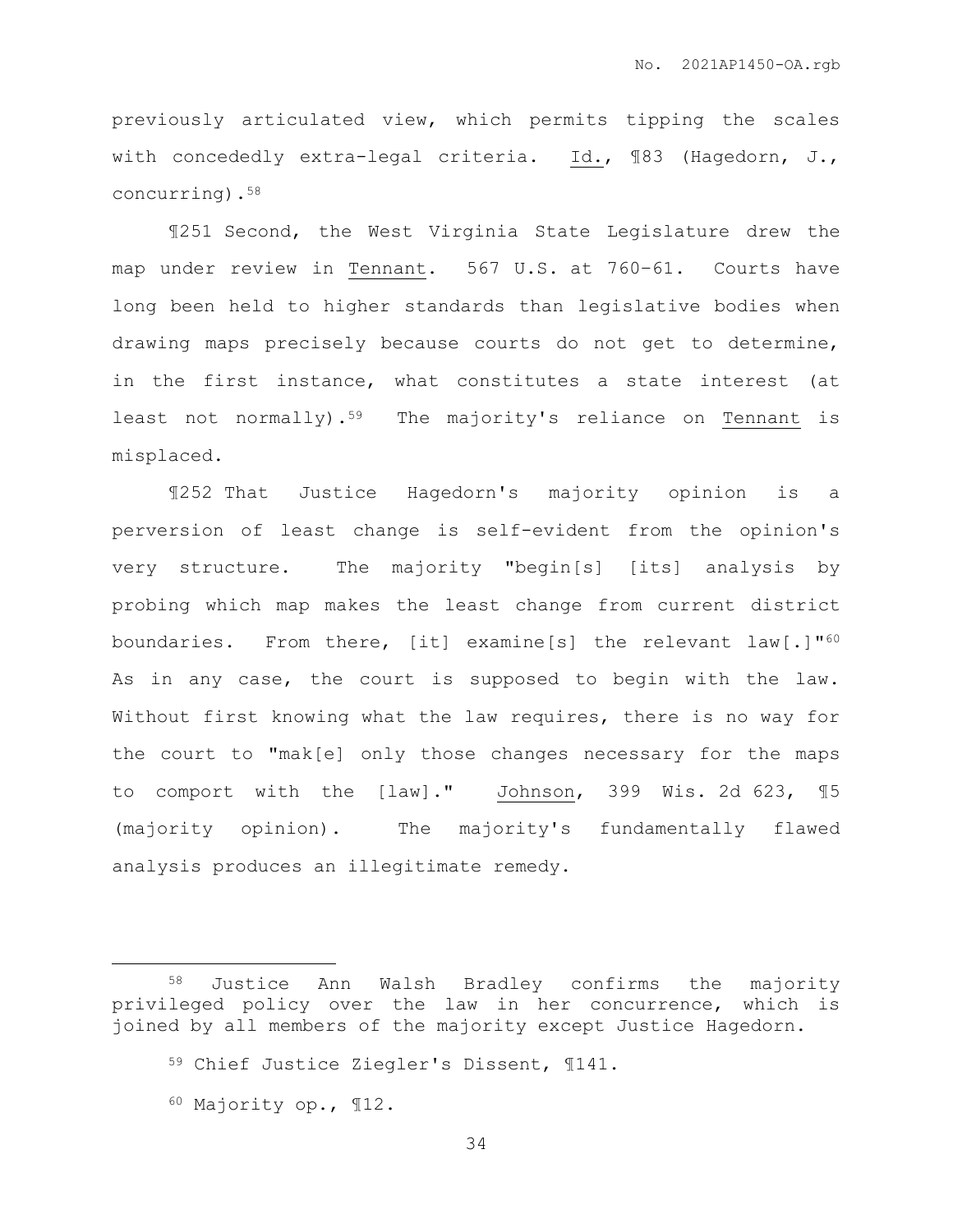## III. ZIMMERMAN

¶253 Nearly sixty years have passed since this court last resolved redistricting litigation. In that case, this court declared a redistricting plan cannot be implemented by joint resolution. Zimmerman, 22 Wis. 2d at 559. While Zimmerman has been precedent for many years, it is the only case to address that issue, and this court has never had the opportunity to revisit it because every redistricting case that followed was heard exclusively in federal court. Unlike a fine wine, precedent does not necessarily get better with age.  $61$ 

¶254 With respect to state legislative redistricting plans, 62 the foundation for Zimmerman is weak. The text of Article IV, Section 3 does not contemplate a role for the Governor in the drawing of assembly and senate maps. Compare Wis. Const. art. IV, § 3 ("[T]he legislature shall apportion and district anew the members of the senate and assembly $[.]$ "), with e.g., id. art. I, § 21(1) ("Writs of error . . . shall be issued by such courts as the legislature designates by law." (emphasis

 $\overline{a}$ 

<sup>62</sup> Article IV, Section 3 governs assembly and senate districts, not congressional districts.

<sup>61</sup> See Montejo v. Louisiana, 129 S. Ct. 2079, 2093 (2009) (Alito, J., concurring) ("The dissent, finally, invokes Jackson's antiquity, stating that 'the 23–year existence of a simple bright-line rule' should weigh in favor of its retention. Post, at 2098. But in Gant, the Court had no compunction about casting aside a 28–year–old bright-line rule. I can only assume that the dissent thinks that our constitutional precedents are like certain wines, which are most treasured when they are neither too young nor too old, and that Jackson, supra at 23, is in its prime, whereas Belton, supra at 28, had turned brownish and vinegary.").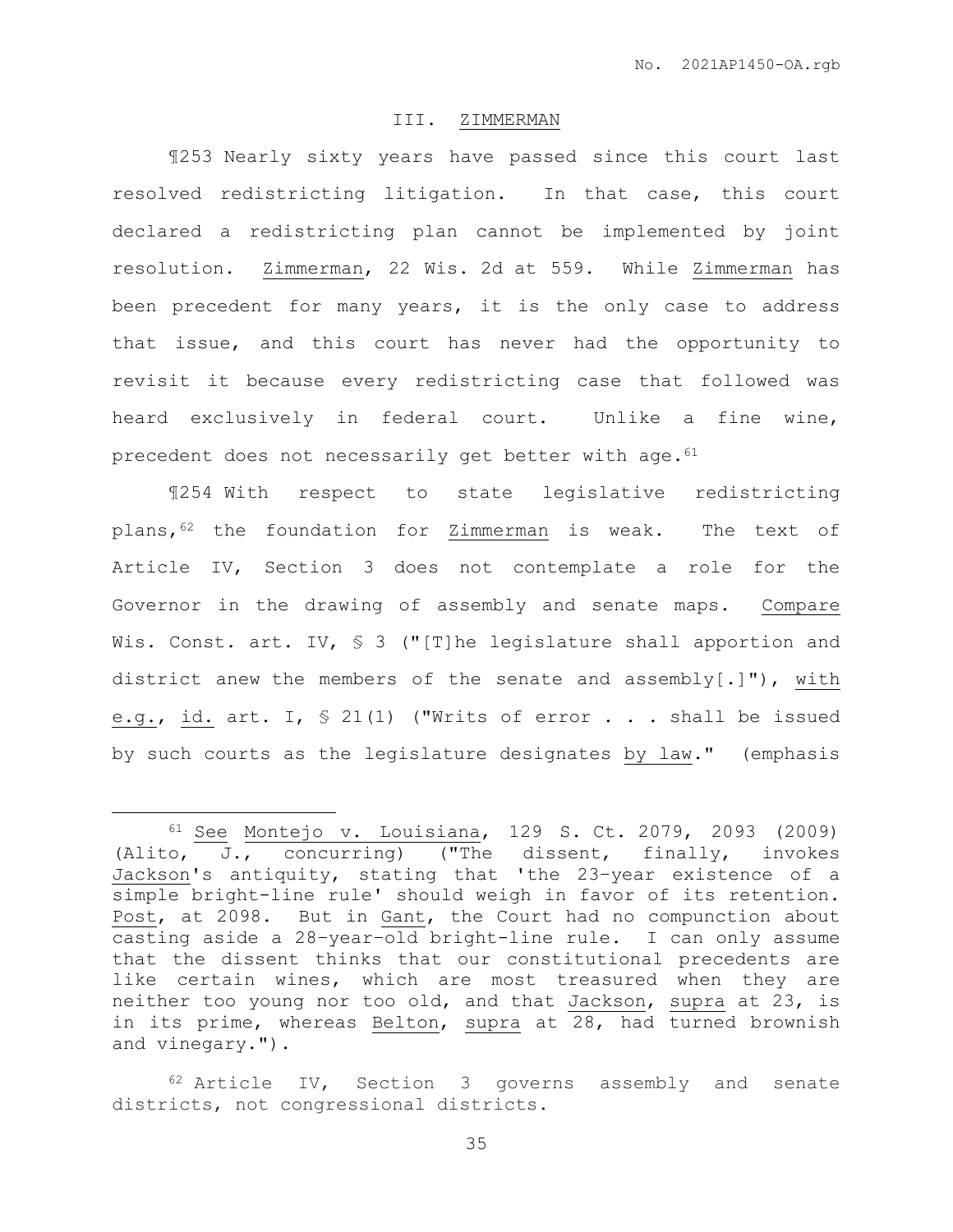added)). While the Legislature's prerogative to enact laws is subject to a gubernatorial veto, the constitution does not describe the Legislature's duty to redistrict as lawmaking, suggesting the constitution denies the Governor a role in the process.<sup>63</sup>

¶255 In contrast, at the time the Wisconsin Constitution was adopted, Article XIV, Section 11 expressly provided congressional redistricting would involve both the Legislature and the Governor. Wis. Const. Art. XIV, § 11 (1848), repealed 1982 (declaring the state's two congressional districts, and saying they shall be in force "until otherwise provided by law" (emphasis added)). Differences in language typically signal differences in meaning, particularly when two provisions of the same document use different language to describe analogous concepts. See Parsons v. Associated Banc-Corp., 2017 WI 37, ¶26, 374 Wis. 2d 513, 893 N.W.2d 212 (quoting Antonin Scalia & Bryan A. Garner, Reading Law 170 (2012)) ("'A word or phrase is presumed to bear the same meaning throughout a text; a material variation in terms suggests a variation in meaning.' . . . The fact that the same section of the state constitution refers generally to a matter being 'prescribed by law' and specifically to the legislature 'provid[ing]' something 'by statute' strongly

 $\overline{a}$ 

<sup>63</sup> Legislature's 10/26/21 Br., at 21 ("The Legislature's power to reapportion its districts is specifically enumerated in the state constitution, distinct from its lawmaking power. . . . [The text of Article IV, Section 3] does not provide that 'the legislature should enact legislation to apportion anew' or 'the legislature shall by law apportion anew.'").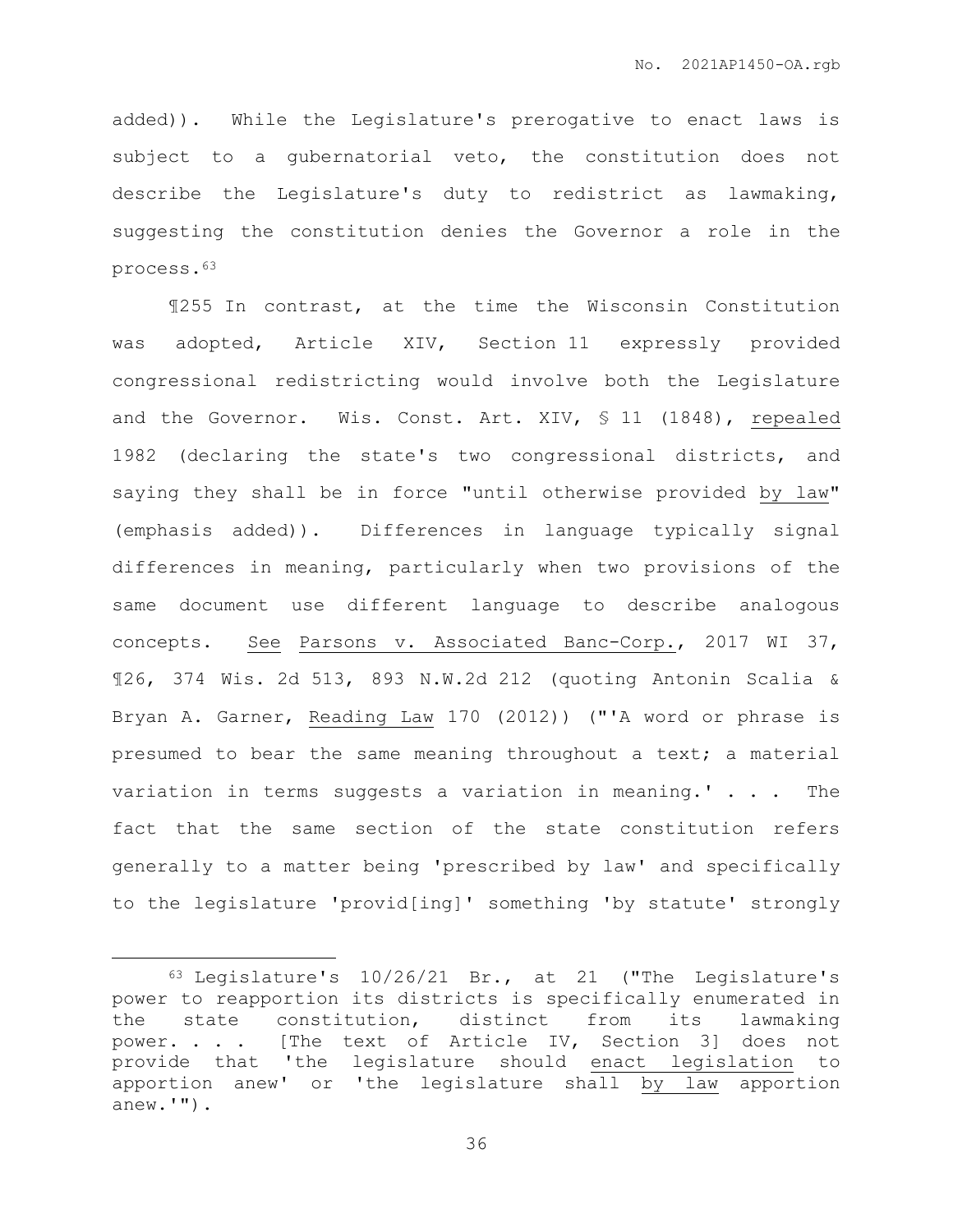suggests that 'law' in that section has a broader meaning than simply 'statutory law.'" (modification in the original)).

¶256 The difference between the text of Article IV, Section 3 and the now repealed Article XIV, Section 11 is particularly telling in light of early Wisconsin history. Under territorial law, the Governor had an explicit role in reapportionment. Although he did not draw districts, the Governor was responsible for assigning a number of representatives to each district. The law provided, in relevant part:

As soon as practicable after having been furnished with the enumeration of the inhabitants of the Territory, . . . the Governor of the Territory shall apportion the thirteen members of the Council, and twenty-six members of the House of Representatives, among the several electoral districts as organized by law, according to their population, as near as may be, as shown by the census taken by virtue of this act.

1842 Laws Wis. Terr. 50. Wisconsin's founders did not preserve this particular gubernatorial role, and we should be skeptical of the idea they gave him an entirely different role--the power of vetoing redistricting plans—without using language even nearly as explicit.<sup>64</sup> See generally James T. Austin, The Life of

<sup>64</sup> The Legislature did not try to enact redistricting plans by joint resolution until the 1960s, despite gubernatorial vetoes of redistricting legislation. State ex rel. Reynolds v. Zimmerman, 22 Wis. 2d 544, 553, 126 N.W.2d 551 (1964). To some extent, this customary practice may inform original meaning, but it is evidence of lesser value and of course secondary to the plain meaning of the words, as illuminated by historical context surrounding their adoption. See, e.g., SEIU v. Vos, 2020 WI 67, ¶28, 393 Wis. 2d 38, 946 N.W.2d 35 (Hagedorn, J., majority op.) ("The text of the constitution reflects the policy choices of the people, and therefore constitutional interpretation similarly focuses primarily on the language of the constitution." (citation omitted)); Coulee Catholic Schs. v. LIRC, 2009 WI 88, ¶57, 320 Wis. 2d 275, 768 N.W.2d 868 ("The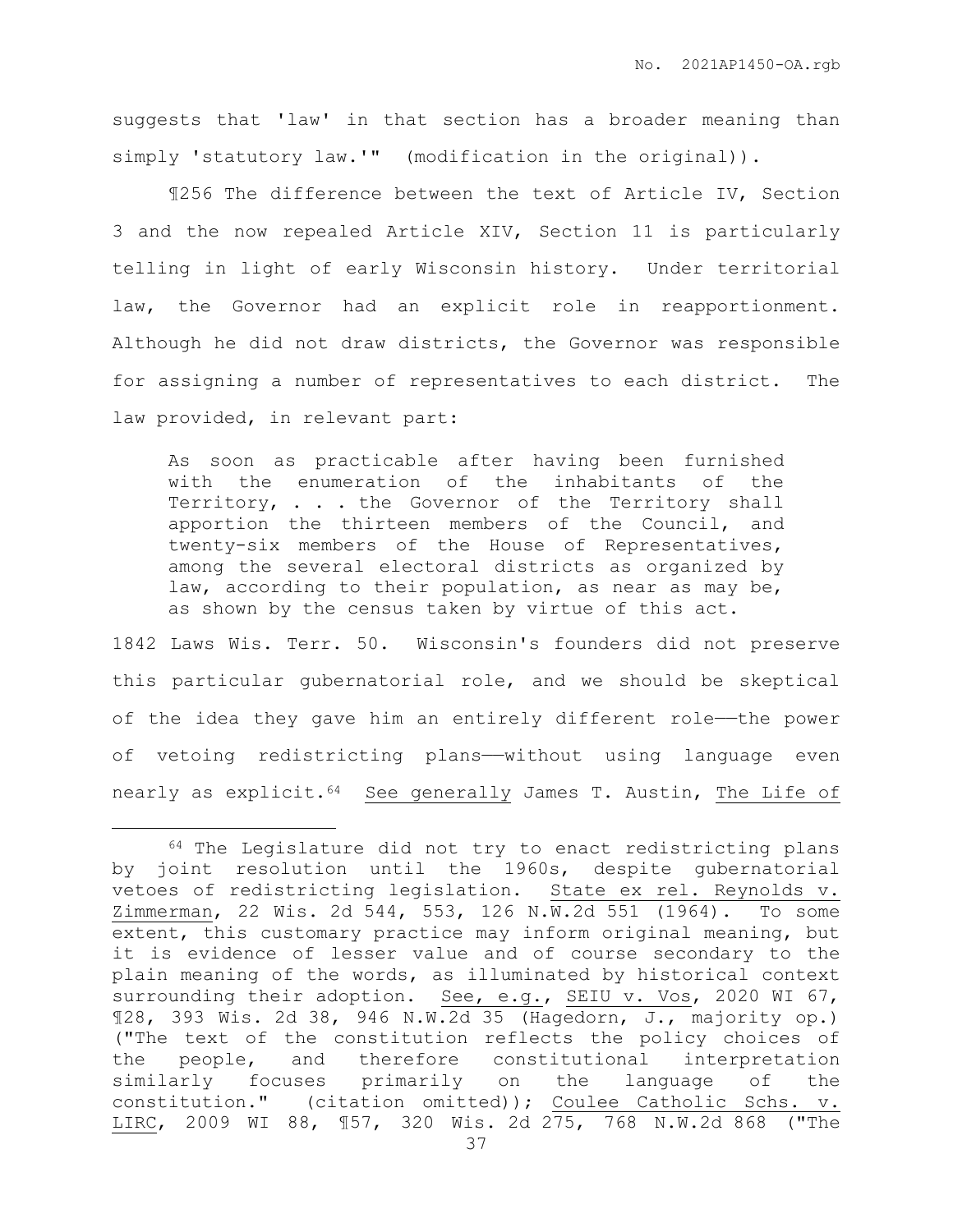Elbridge Gerry 347 (1829) (explaining Governor Elbridge Gerry signed the first so-called "gerrymander" into law because, in light of "precedents," he doubted whether he could veto the legislation).

¶257 The Legislature alone has the constitutionallyprescribed duty to enact a state legislative redistricting plan each decade. Johnson, 399 Wis. 2d 623, ¶13. While a veto may frustrate the Legislature's policy agenda, it does not normally hinder the Legislature from fulfilling an obligation assigned to it by the supreme law. Whether the Governor actually has the power to inhibit a co-equal branch's ability to perform its duty, absent express constitutional authorization, is questionable.

¶258 The Legislature's duty was critical to an argument advanced by several "legal scholars"<sup>65</sup> in an amicus brief. They claimed, "the whole reason for this litigation is that the

 $\overline{a}$ 

authoritative, and usually final, indicator of the meaning of a provision [of the Wisconsin Constitution] is the text-actual words used." (citation omitted)); Jacobs v. Major, 139 Wis. 2d 492, 504, 407 N.W.2d 832 (1987) ("We need go no further than holding that Art. I, sec. 3 has [a] plain, unambiguous meaning[.]"); Black v. City of Milwaukee, 2016 WI 47, 154, 369 Wis. 2d 272, 882 N.W.2d 333 (Rebecca Grassl Bradley, J., concurring) ("I give priority to the plain meaning of the words[.]" (citation omitted)). The Legislative and Executive branches cannot, through tacit understanding, change the constitutional allocation of powers. Bartlett v. Evers, 2020 WI 68, ¶210, 393 Wis. 2d 172, 945 N.W.2d 685 (Kelly, J., concurring/dissenting).

<sup>65</sup> The legal scholars include (in the order listed in the brief's appendix) Richard Briffault, Joseph Fishkin, James A. Gardner, Michael S. Kang, D. Theodore Rave, David Schultz, Kate Shaw, and Robert Yablon.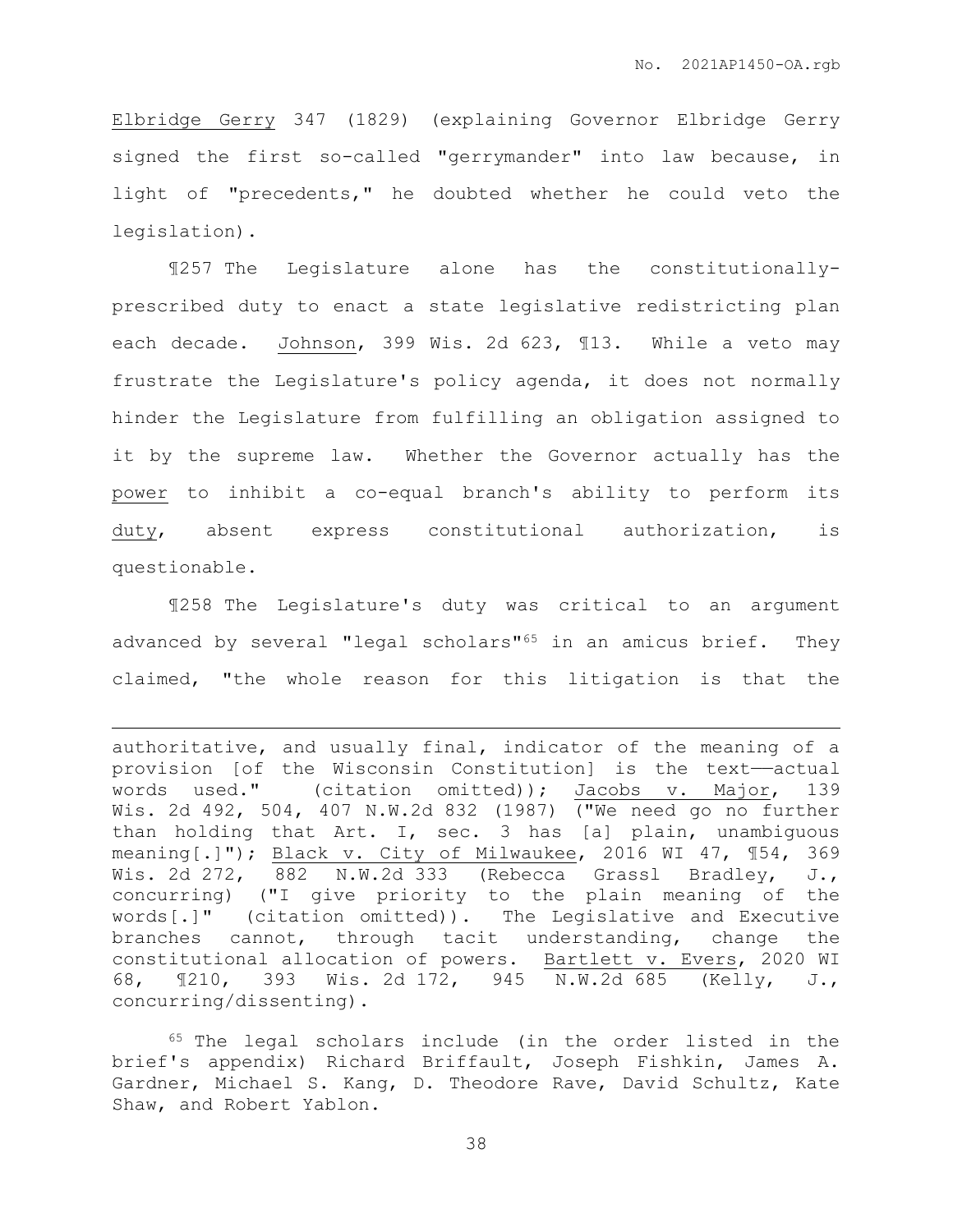legislature breached its constitutional duty to redistrict by failing to pass a bill with gubernatorial support or a vetoproof majority."66 This viewpoint is peculiar, but it highlights a problem with Zimmerman. The Legal Scholars blame this litigation solely on the Legislature, but an analogous charge could be levied against the Governor if in fact the executive has any constitutional role to play in redistricting despite the absence of a provision granting him one. As long as this court's precedent permits the Governor to veto redistricting plans, redistricting is as much his duty as it is the Legislature's——but that is inconsistent with the way we have described the duty. E.g., Johnson, 399 Wis. 2d 623, ¶79 ("[T]he legislature must implement a redistricting plan each cycle.").

¶259 This court's precedent significantly increases the likelihood of judicial involvement in what should be a purely political process.67 If the political process fails to produce

<sup>66</sup> Amicus Br. Legal Scholars, at 5. The majority similarly misstates the Legislature's duty, saying "[w]e have given the political branches a fair opportunity to carry out their constitutional responsibilities. They have not done so." Majority op., ¶2. Actually, the Legislature has. The Legislature fulfilled its constitutional duty to "apportion and district anew the members of the senate and assembly, according to the number of inhabitants," but the Governor vetoed the Legislature's plans. See Wis. Const. Art. IV, § 3. The majority describes our responsibilities as an "unwelcome task," majority op. ¶2, which is a strange way of describing the job we were elected to perform.

<sup>67</sup> Johnson v. WEC, No. 2021AP1450-OA, unpublished order, at 11 (Wis. Sept. 22, 2021, amended Sept. 24) (Rebecca Grassl Bradley, J., concurring) (explaining Zimmerman creates "a constitutional conundrum").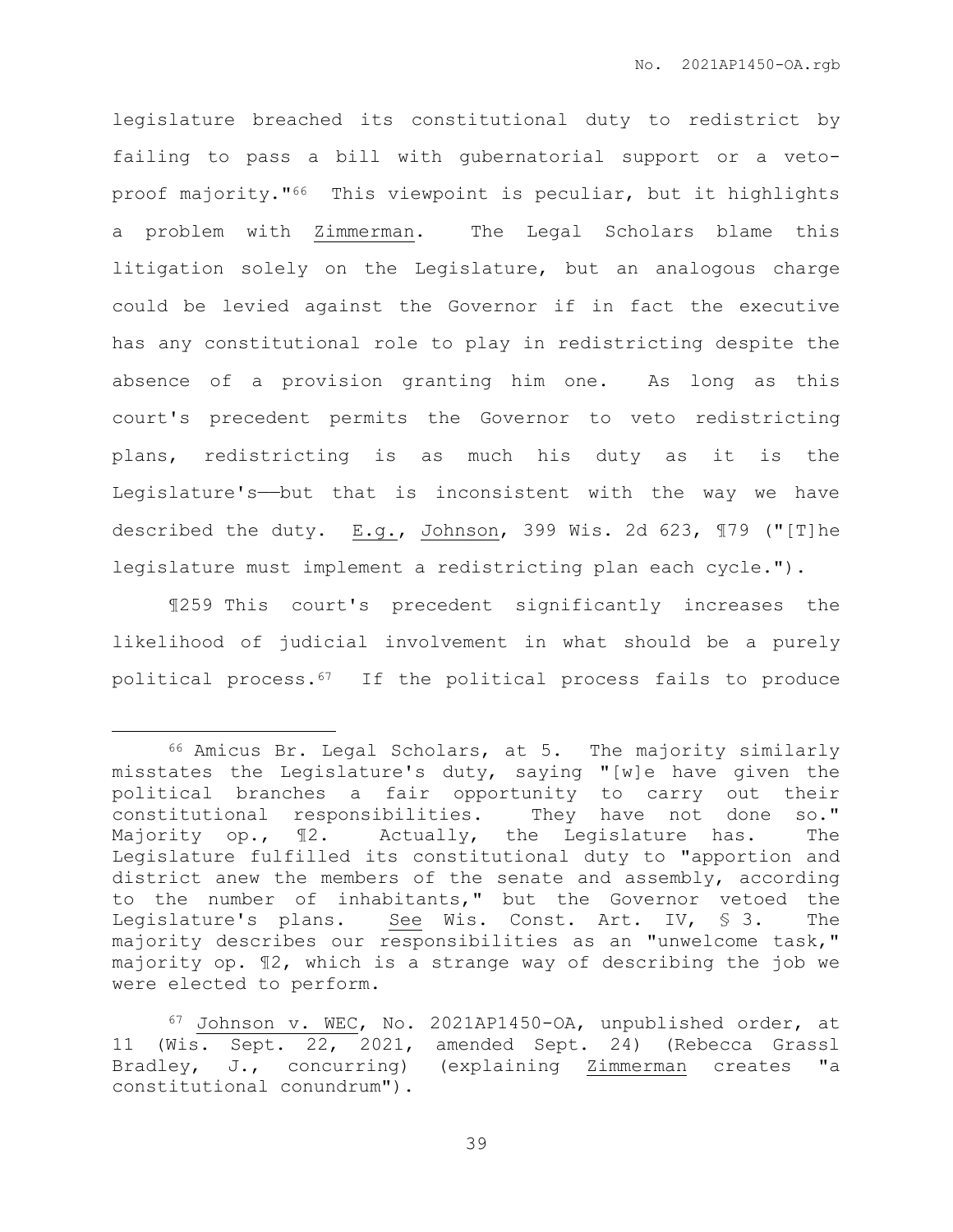redistricting plans, this court has a duty to remedy constitutional and other legal defects in the existing maps; however, if this court's precedent defines the process differently than the Wisconsin Constitution, this court has a duty to align its precedent with the text of the constitution. We cannot mistake "the law" for "the opinion of the judge" because "the judge may mistake the law."68 Introduction, William Blackstone, Commentaries \*71; see also Bryan A. Garner et al., The Law of Judicial Precedent 397 (2016) ("The primary and most important factor to weigh in considering whether to overrule an earlier decision is its correctness.").

## IV. CONCLUSION

¶260 Our November 30 opinion in this case cabined the court's redistricting decision-making to the confines of the law. Unfortunately prophetic, it also cautioned that if four

 $\overline{a}$ 

<sup>68</sup> The 2011 assembly and senate maps were adopted by law and are codified as statutes (except for a minor change to the assembly map made by a federal court). Johnson, 399 Wis. 2d 623, ¶14 (majority opinion). A joint resolution cannot replace duly enacted law—even when that law has been declared unconstitutional. Id., 172 n.8. Contra id., 193 n.3 (Dallet, J., dissenting) ("[B]oth the Wisconsin and U.S. Constitutions require that all maps be redrawn every ten years to account for population shifts since the prior census. These are the sunset provisions. In this respect, the 2011 maps are unlike an ordinary unconstitutional statute, since they were enacted without any expectation of longevity." (citations omitted)).

Perhaps this court should consider, as a remedy, allowing the Legislature to redistrict by joint resolution. Unless a court adopts the Governor's maps as it did in this case, a court-ordered remedy ultimately denies the Governor control anyway. Zimmerman does not prohibit the Legislature from implementing redistricting plans by joint resolution in the event of an impasse.